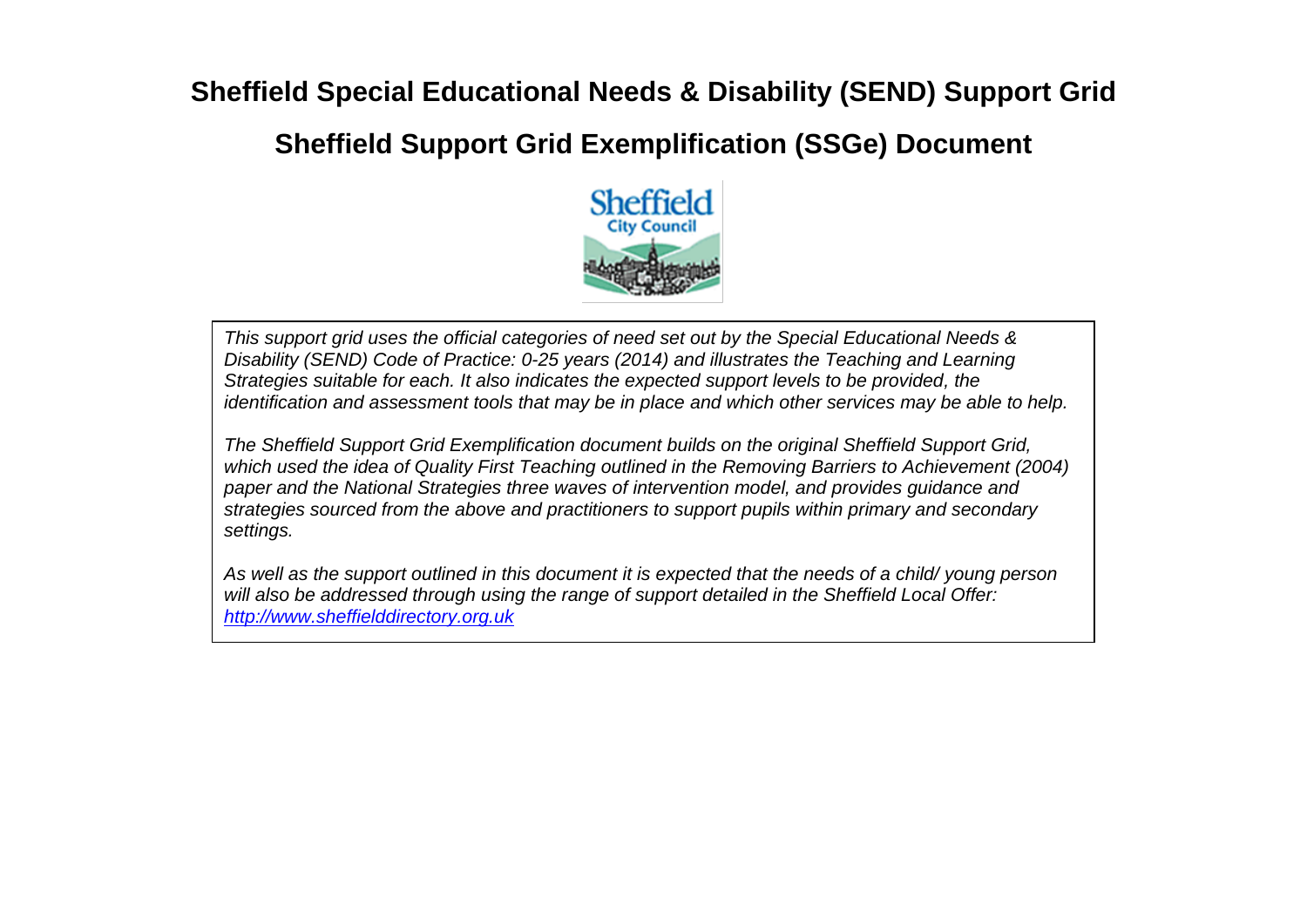## **Contents (Links – Click on need or level to progress to page in document if in electronic form)**

|                      | <b>Category of Need</b>               | Level          | Page           |
|----------------------|---------------------------------------|----------------|----------------|
| 1. Communication     | 1A Communication and                  | 1              | 3              |
| and Interaction      | Interaction - Speech and              | $\overline{2}$ | $\overline{6}$ |
|                      | Language                              | 3              | 8              |
|                      |                                       | 4              | 10             |
|                      |                                       | 5              | 13             |
|                      | 1B Communication and                  | 1              | 16             |
|                      | <b>Interaction - Social</b>           | $\overline{2}$ | 19             |
|                      | Communication                         | $\overline{3}$ | 22             |
|                      | (and including those with a           | 4              | 25             |
|                      | diagnosis of Autism)                  | $\overline{5}$ | 28             |
| 2. Cognition and     | 2A Cognition and Learning -           | $\mathbf{1}$   | 30             |
| Learning             | <b>General Learning Difficulties</b>  | $\overline{2}$ | 32             |
|                      |                                       | 3              | 34             |
|                      |                                       | 4              | 37             |
|                      |                                       | 5              | 39             |
|                      | 2B Cognition and Learning -           | 1              | 42             |
|                      | <b>Specific Learning Difficulties</b> | $\overline{2}$ | 45             |
|                      |                                       | $\overline{3}$ | 48             |
|                      |                                       | 4              | 51             |
|                      |                                       | 5              | N/A            |
| 3. Social,           | 3A Social, Emotional and              | 1              | 55             |
| <b>Emotional and</b> | <b>Mental Health - Emotional</b>      | $\overline{2}$ | 57             |
| <b>Mental Health</b> | Regulation                            | 3              | 60             |
|                      |                                       | 4              | 63             |
|                      |                                       | 5              | 65             |
|                      | 3B Social, Emotional and              | $\overline{1}$ | 67             |
|                      | <b>Mental Health - Mental</b>         | $\overline{2}$ | 70             |
|                      | Health                                | 3              | 73             |
|                      |                                       | $\overline{4}$ | 76             |
|                      |                                       | $\overline{5}$ | 79             |

| Category of Need                      | Level          | Page |                 | Category of Need                   | Level | Page |
|---------------------------------------|----------------|------|-----------------|------------------------------------|-------|------|
| 1A Communication and                  |                | 3    | 4. Sensory      | 4A Sensory and/or Physical Needs - |       | 82   |
| Interaction - Speech and              | $\overline{c}$ | 6    | and/or Physical | Visual Impairment                  | 2     | 84   |
| Language                              | 3              | 8    |                 |                                    | 3     | 86   |
|                                       | 4              | 10   |                 |                                    | 4     | 89   |
|                                       | 5              | 13   |                 |                                    | 5     | 92   |
| 1B Communication and                  |                | 16   |                 | 4B Sensory and/or Physical Needs - |       | 95   |
| <b>Interaction - Social</b>           | $\overline{2}$ | 19   |                 | <b>Hearing Impairment</b>          | 2     | 96   |
| Communication                         | 3              | 22   |                 |                                    | 3     | 98   |
| (and including those with a           | 4              | 25   |                 |                                    | 4     | 100  |
| diagnosis of Autism)                  | 5              | 28   |                 |                                    | 5     | 102  |
| 2A Cognition and Learning -           |                | 30   |                 | 4C Sensory and/or Physical Needs - |       | 104  |
| <b>General Learning Difficulties</b>  | $\overline{c}$ | 32   |                 | Physical                           | 2     | 106  |
|                                       |                | 34   |                 |                                    | 3     | 108  |
|                                       | 4              | 37   |                 |                                    | 4     | 111  |
|                                       | 5              | 39   |                 |                                    | 5     | 113  |
| 2B Cognition and Learning -           |                | 42   |                 | 4D Sensory and/or Physical Needs - |       | 115  |
| <b>Specific Learning Difficulties</b> | $\overline{2}$ | 45   |                 | Medical                            | 2     | 116  |
|                                       | 3              | 48   |                 |                                    | 3     | 117  |
|                                       | 4              | 51   |                 |                                    | 4     | 118  |
|                                       | 5              | N/A  |                 |                                    | 5     | 119  |
|                                       |                |      |                 |                                    |       |      |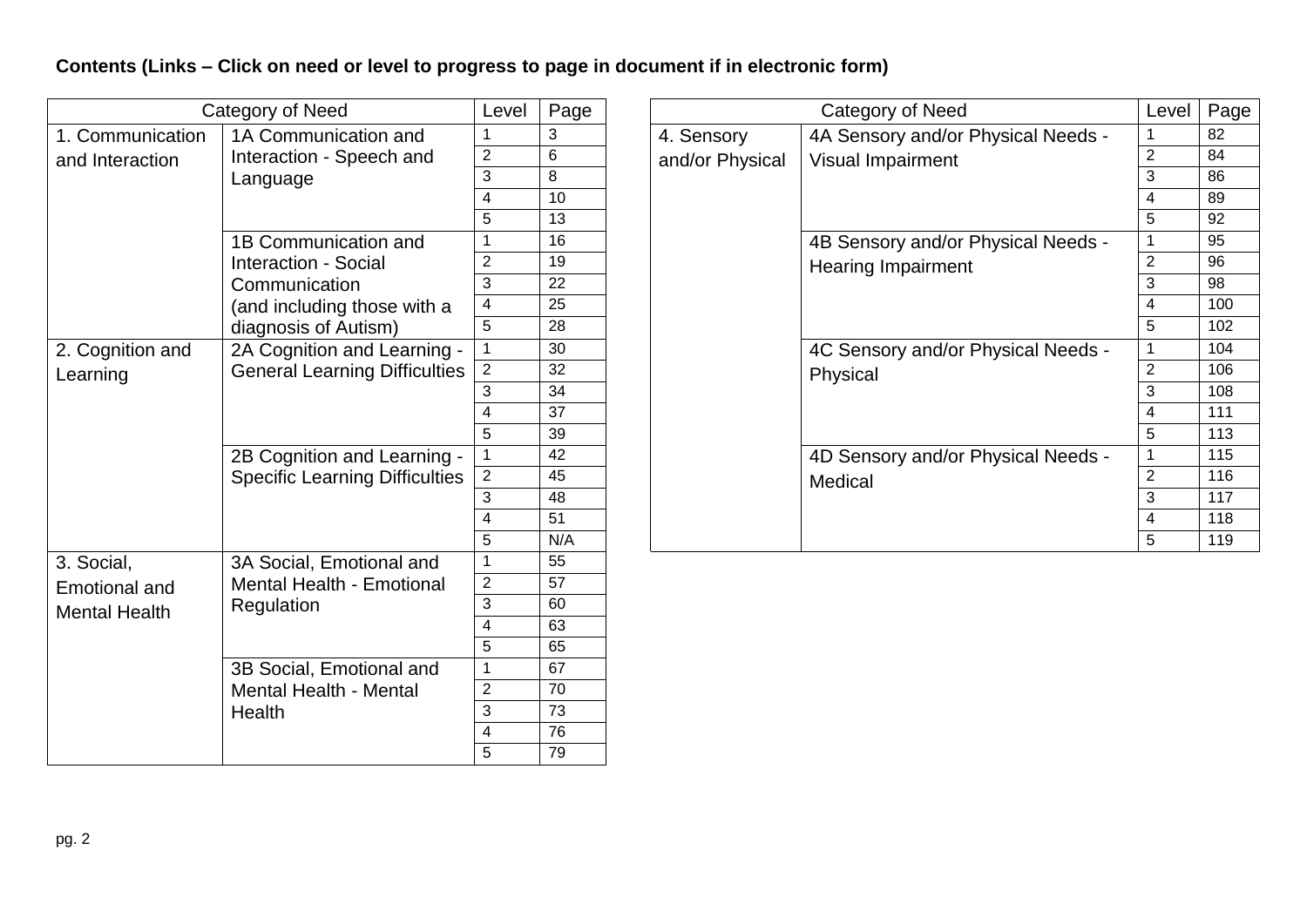<span id="page-2-1"></span><span id="page-2-0"></span>

| 1A Communication and Interaction - Speech and Language                                                                                                                                                                                                                                                                                                                                                                                                                                                                                                        |                                                                                                                                                                                                                    |                                                                                                                                                                                                                                                                                                                                                                                                                                                                                                                                                                                                                                                                                                                                                                                                                                                                                                                                                                                                |                                                                                                                                                                                                                                                                                                            |  |
|---------------------------------------------------------------------------------------------------------------------------------------------------------------------------------------------------------------------------------------------------------------------------------------------------------------------------------------------------------------------------------------------------------------------------------------------------------------------------------------------------------------------------------------------------------------|--------------------------------------------------------------------------------------------------------------------------------------------------------------------------------------------------------------------|------------------------------------------------------------------------------------------------------------------------------------------------------------------------------------------------------------------------------------------------------------------------------------------------------------------------------------------------------------------------------------------------------------------------------------------------------------------------------------------------------------------------------------------------------------------------------------------------------------------------------------------------------------------------------------------------------------------------------------------------------------------------------------------------------------------------------------------------------------------------------------------------------------------------------------------------------------------------------------------------|------------------------------------------------------------------------------------------------------------------------------------------------------------------------------------------------------------------------------------------------------------------------------------------------------------|--|
| <b>Universal descriptor</b><br>Level 1                                                                                                                                                                                                                                                                                                                                                                                                                                                                                                                        | <b>Identification</b><br>and<br><b>Assessment</b>                                                                                                                                                                  | <b>Teaching and Learning</b><br><b>Strategies, Resources and Physical Environment</b><br>The pupil shows low level frequency speech, language and communication difficulties which interrupts learning in                                                                                                                                                                                                                                                                                                                                                                                                                                                                                                                                                                                                                                                                                                                                                                                      |                                                                                                                                                                                                                                                                                                            |  |
| Mild language delay:<br>Mild problems in either, or both,<br>understanding and expression.<br>Language following normal<br>patterns of development.<br>Scores on standardised<br>assessments falling in the 16th<br>centile or above.<br>In addition, one or more of the<br>following also applies:<br>Some difficulty communicating<br>verbally with unfamiliar people or<br>in unfamiliar contexts<br><b>Occasional difficulties in</b><br>participating in unfamiliar<br>educational and social activities.<br>Needs encouragement to achieve<br>potential | Observation<br>Data tracking<br>Teacher<br>assessments<br><b>Pupil Progress</b><br>meetings<br>Child/Young<br>Person voice<br>Parent/carer voice<br>One Page<br>Profile/Learner<br>Profile<br><b>ESCAL</b> tracker | some situations. The pupil's needs are met within their mainstream class through quality first teaching.<br><b>Adjustments to Teaching Methods:</b><br>Staff should consider and implement as appropriate<br>Noise levels are conducive to learning and<br>unnecessary noise is minimised<br>Consideration is given to seating position in order to<br>maximise pupil's attention levels<br>Visual support (signs, symbols, photographs, written<br>word) is consistently used to label the classroom /<br>support routines/ timetable daily activities, so pupils<br>know what to expect and when.<br>Adults adapt their language levels to the level of the<br>pupil by:<br>Using simplified grammar and vocabulary<br>Breaking down instructions into smaller steps<br>Slowing down their rate of language<br>Adults use language strategies to enhance pupil's<br>expressive language development by<br>Extending pupil's utterances<br>Modifying pupil's language (repeating back pupil's | <b>Additional advice</b><br>and support is<br>available from:<br><b>SENCo</b><br><b>Class Teacher</b><br><b>Curriculum Leader</b><br><b>Teacher with Learning</b><br>Responsibility<br>Prior to transition<br>information from<br>previous provision<br><b>Specialist Training:</b><br>SLT wave 1 packages |  |
| Occasionally displays mild:<br>distress/ upset/ concern/<br>frustration/ anger/ distress/<br>embarrassment/withdrawal                                                                                                                                                                                                                                                                                                                                                                                                                                         | <b>ESCAL</b> language<br>screen (for children<br>up to $F2$ )                                                                                                                                                      | utterances with correct grammar/ vocabulary)<br>Using sentence starters to encourage verbal<br>expression<br>Children in KS1 are explicitly taught how to listen and<br>work together in groups<br>Opportunities are built in throughout the day for pupils                                                                                                                                                                                                                                                                                                                                                                                                                                                                                                                                                                                                                                                                                                                                    |                                                                                                                                                                                                                                                                                                            |  |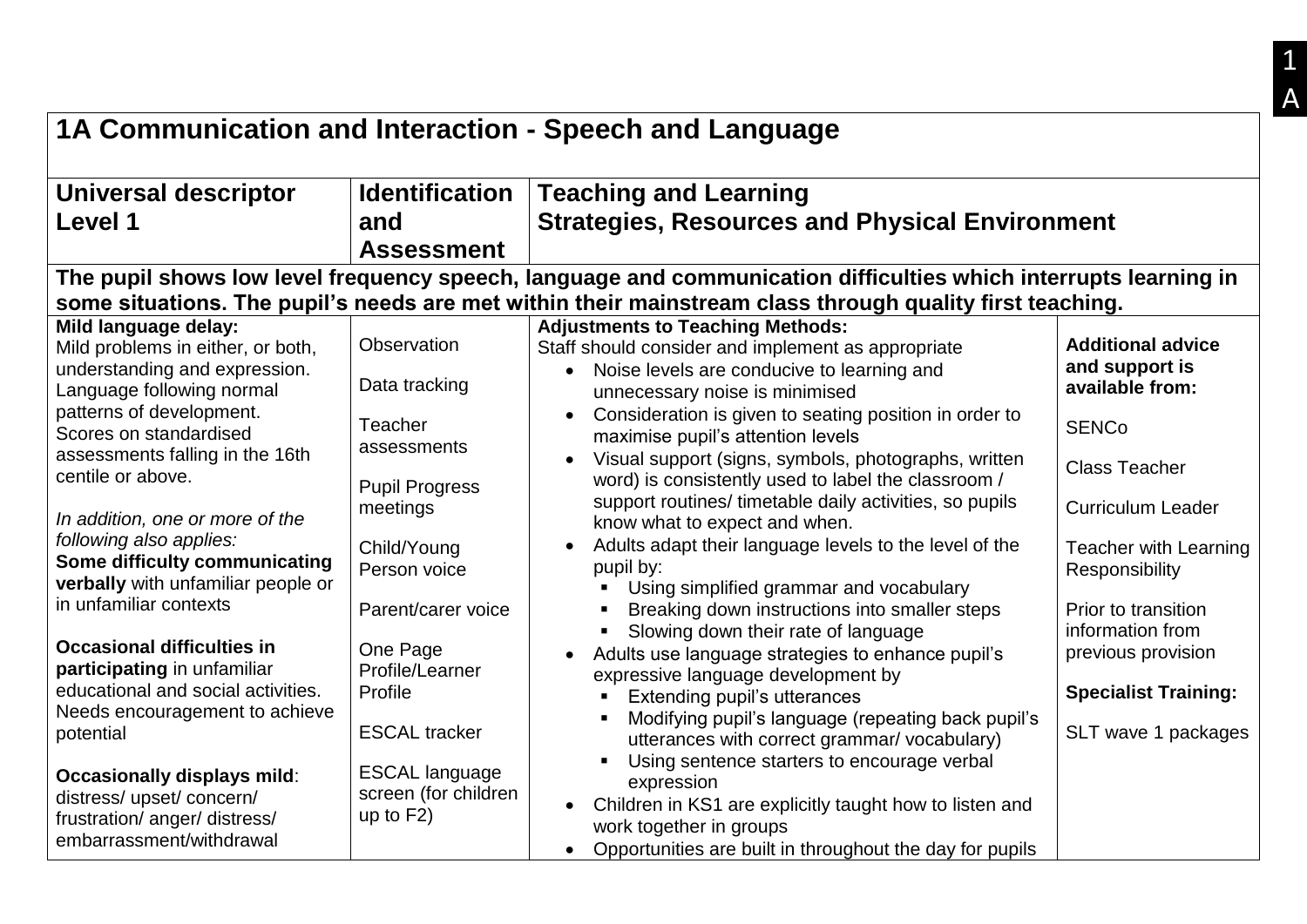|                                                                                                                                                                                                                                                                                                                                                                                                                                                                                                                                                                                                                                                                                                                                                               | $\mathbf{1}$ |
|---------------------------------------------------------------------------------------------------------------------------------------------------------------------------------------------------------------------------------------------------------------------------------------------------------------------------------------------------------------------------------------------------------------------------------------------------------------------------------------------------------------------------------------------------------------------------------------------------------------------------------------------------------------------------------------------------------------------------------------------------------------|--------------|
| to communicate verbally.<br>Increased differentiation of activities and materials by<br>presentation, outcome, timing, scaffolding and<br>additional resources<br>Differentiated questioning and targeted simplified<br>level/pace/amount of teacher talk<br>Alternative forms of recording routinely used<br>Use of visual, auditory and kinaesthetic approaches<br>Small steps approaches<br>$\bullet$<br>Resources and displays that support independence<br>Routine feedback to pupil<br>Advice from Speech and Language Therapy (if<br>involved) is included in the planning<br>Environmental considerations are made to meet the<br>needs of all pupils e.g. seating position, noise,<br>personal space and classroom layouts, displays and<br>signage. | A            |
| <b>Grouping:</b><br>The class/subject teacher is accountable for the<br>progress of the pupils within the mainstream class,<br>either as the whole class or small group, or within an<br>appropriate band/set. Curriculum tasks should be<br>modified as required.<br>The pupil accesses whole class teaching with some<br>assistant support, either as the whole class or small<br>group.<br>All pupils have access and are supported by the class<br>teacher and any assistants over the week.                                                                                                                                                                                                                                                              |              |
| <b>Resources:</b><br>Visual support (signs, symbols, photographs, written<br>word) is consistently used to label the classroom /                                                                                                                                                                                                                                                                                                                                                                                                                                                                                                                                                                                                                              |              |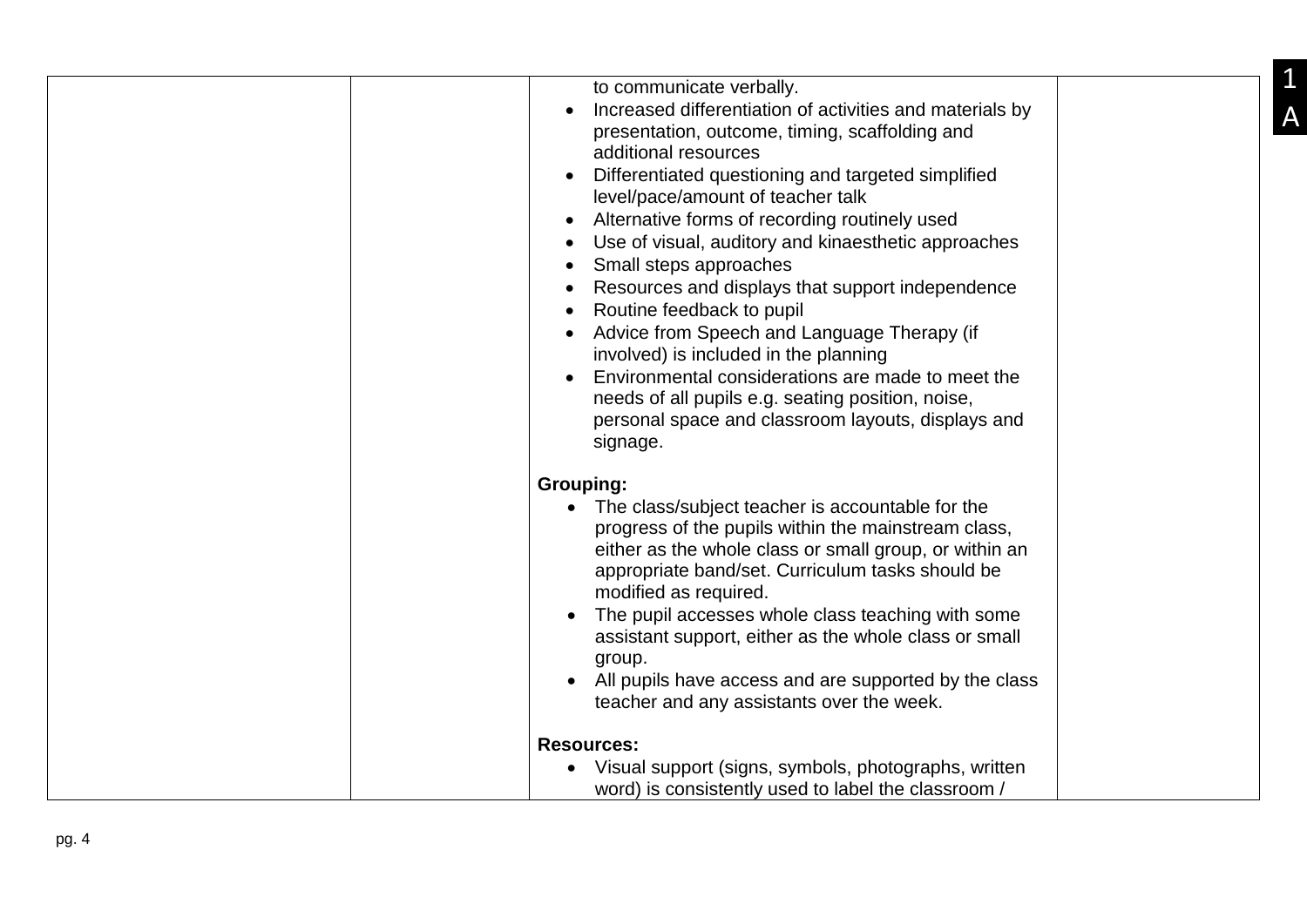| support routines/ timetable daily activities.   | $\mathbf 1$    |
|-------------------------------------------------|----------------|
| • Alternative forms of recording routinely used | $\overline{A}$ |
|                                                 |                |
|                                                 |                |
|                                                 |                |
|                                                 |                |
|                                                 |                |
|                                                 |                |
|                                                 |                |
|                                                 |                |
|                                                 |                |
|                                                 |                |
|                                                 |                |
|                                                 |                |
|                                                 |                |
|                                                 |                |
|                                                 |                |
|                                                 |                |
|                                                 |                |
|                                                 |                |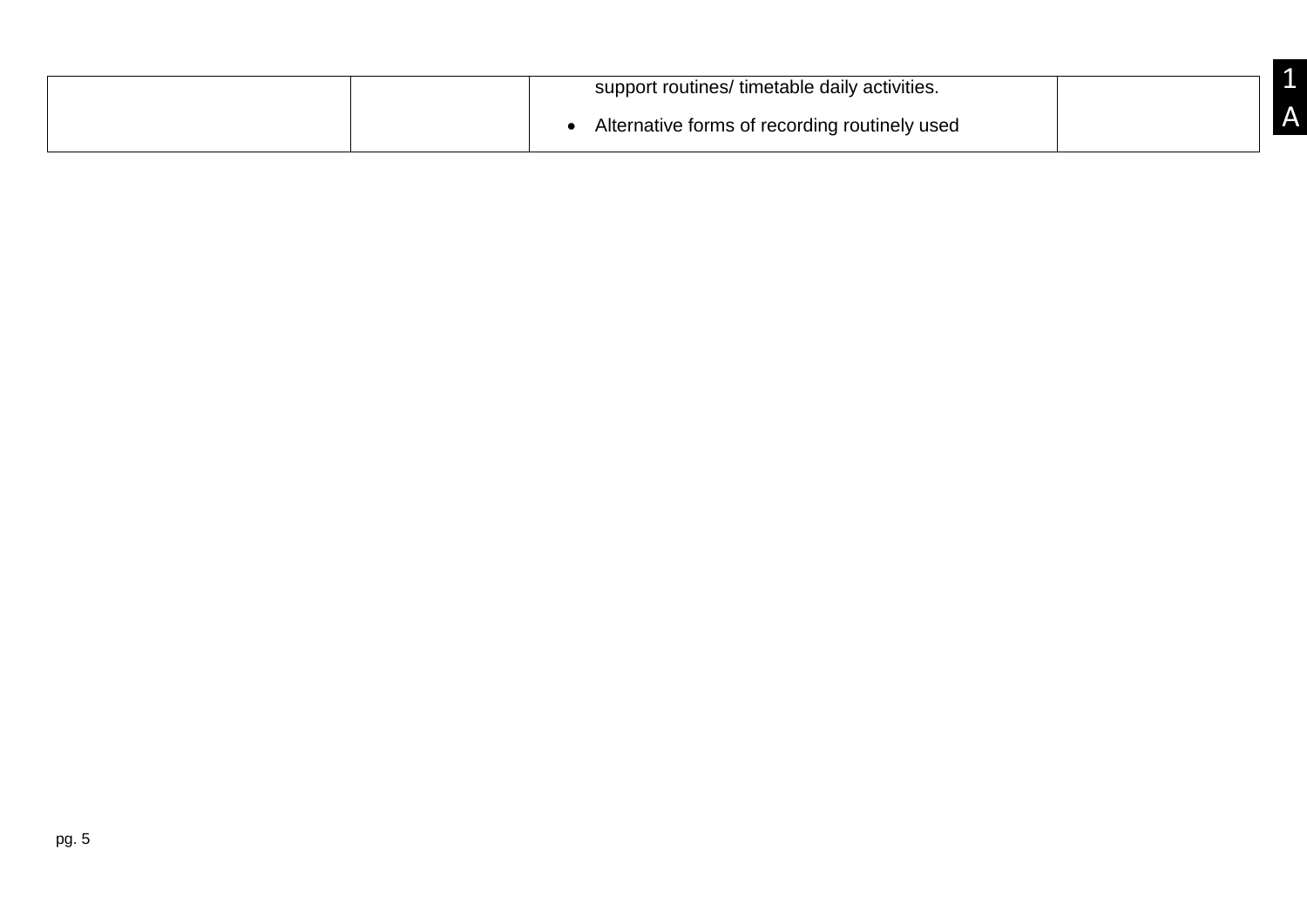<span id="page-5-0"></span>

| <b>Targeted descriptor</b>                                                                                                                      | <b>Identification</b>                                                                                         | <b>Teaching and Learning</b>                                                                                                                                                                                                         |                                                                                                                                            |  |  |  |  |
|-------------------------------------------------------------------------------------------------------------------------------------------------|---------------------------------------------------------------------------------------------------------------|--------------------------------------------------------------------------------------------------------------------------------------------------------------------------------------------------------------------------------------|--------------------------------------------------------------------------------------------------------------------------------------------|--|--|--|--|
| Level 2                                                                                                                                         | and                                                                                                           | <b>Strategies, Resources and Physical Environment</b>                                                                                                                                                                                |                                                                                                                                            |  |  |  |  |
|                                                                                                                                                 | <b>Assessment</b>                                                                                             |                                                                                                                                                                                                                                      |                                                                                                                                            |  |  |  |  |
|                                                                                                                                                 |                                                                                                               | The pupil shows low level frequency speech, language and communication difficulties which interrupts learning in                                                                                                                     |                                                                                                                                            |  |  |  |  |
| some situations. The pupil's needs are met though their mainstream class through the use of QFT and the use of                                  |                                                                                                               |                                                                                                                                                                                                                                      |                                                                                                                                            |  |  |  |  |
| positive, personalised targeted strategies through school led intervention.                                                                     |                                                                                                               |                                                                                                                                                                                                                                      |                                                                                                                                            |  |  |  |  |
| Moderate language delay:<br>moderate problems in either, or<br>both, understanding and<br>expression.                                           | As for Level 1<br>whilst including -<br>Observation                                                           | As level 1 whilst also including -<br><b>Adjustments to Teaching Methods:</b><br>Staff should consider and implement as appropriate<br>Pre and post tutoring is used to enable the pupil to                                          | <b>Additional advice</b><br>and support is<br>available from:                                                                              |  |  |  |  |
| Standardised scores on formal<br>assessments fall below 9 <sup>th</sup> centile<br>in at least one area.                                        | Child/Young<br>Person voice                                                                                   | engage with learning in the classroom<br>Pre learning of vocabulary combined with visuals to<br>support this learning in classrooms                                                                                                  | <b>SENCo</b><br>Pastoral staff                                                                                                             |  |  |  |  |
| In addition, one or more of the<br>following also applies:<br>Some difficulty communicating                                                     | Parent/Carer voice<br>(may include a<br>structured<br>conversation)                                           | Consideration of time needed to process language<br>Advice from Speech and Language Therapy (if<br>involved) is included in the planning                                                                                             | Speech and<br>Language Therapist<br>team                                                                                                   |  |  |  |  |
| verbally                                                                                                                                        |                                                                                                               | <b>Grouping:</b>                                                                                                                                                                                                                     | <b>Specialist Training:</b>                                                                                                                |  |  |  |  |
| Needs some cues and adult<br>assistance or extra time when<br>conveying information beyond<br>basic needs                                       | Assess, Plan, Do,<br>Review through a<br>monitoring system<br>should be in place                              | • Pupil accesses appropriate wave 2 language<br>intervention e.g. LEAP, NIP, VIP, Stories for Talking,<br>or appropriate small groups or sets<br>• Teacher is aware of the learning taking place in the                              | SLT wave 1 packages<br><b>Referral to Speech</b><br>and Language                                                                           |  |  |  |  |
| <b>Occasional difficulties in</b><br>participating in unfamiliar<br>educational and social activities.<br>Needs support to achieve<br>potential | to assess pupil's<br>need, identify<br>outcomes,<br>implement support<br>and monitor and<br>evaluate progress | intervention group and this feeds back into their<br>planning e.g. language is supported back in class,<br>through literacy objectives and activities<br><b>Resources:</b><br>• Pre and post tutoring is used to enable the pupil to | Therapy for individual<br>1:1 therapy may be<br>appropriate for pupils<br>who have specific<br>speech and language<br>needs in addition to |  |  |  |  |
| <b>Frequently displays mild</b><br>distress/ upset/ concern/<br>frustration/anger/                                                              | One Page Profile /<br><b>Learner Profile</b>                                                                  | engage with learning in the classroom.<br>Visual support (signs, symbols, photographs, written<br>word) to support understanding of curriculum specific<br>language. Copies sent home.                                               | their difficulties due to<br>ASC and<br>learning/cognitive                                                                                 |  |  |  |  |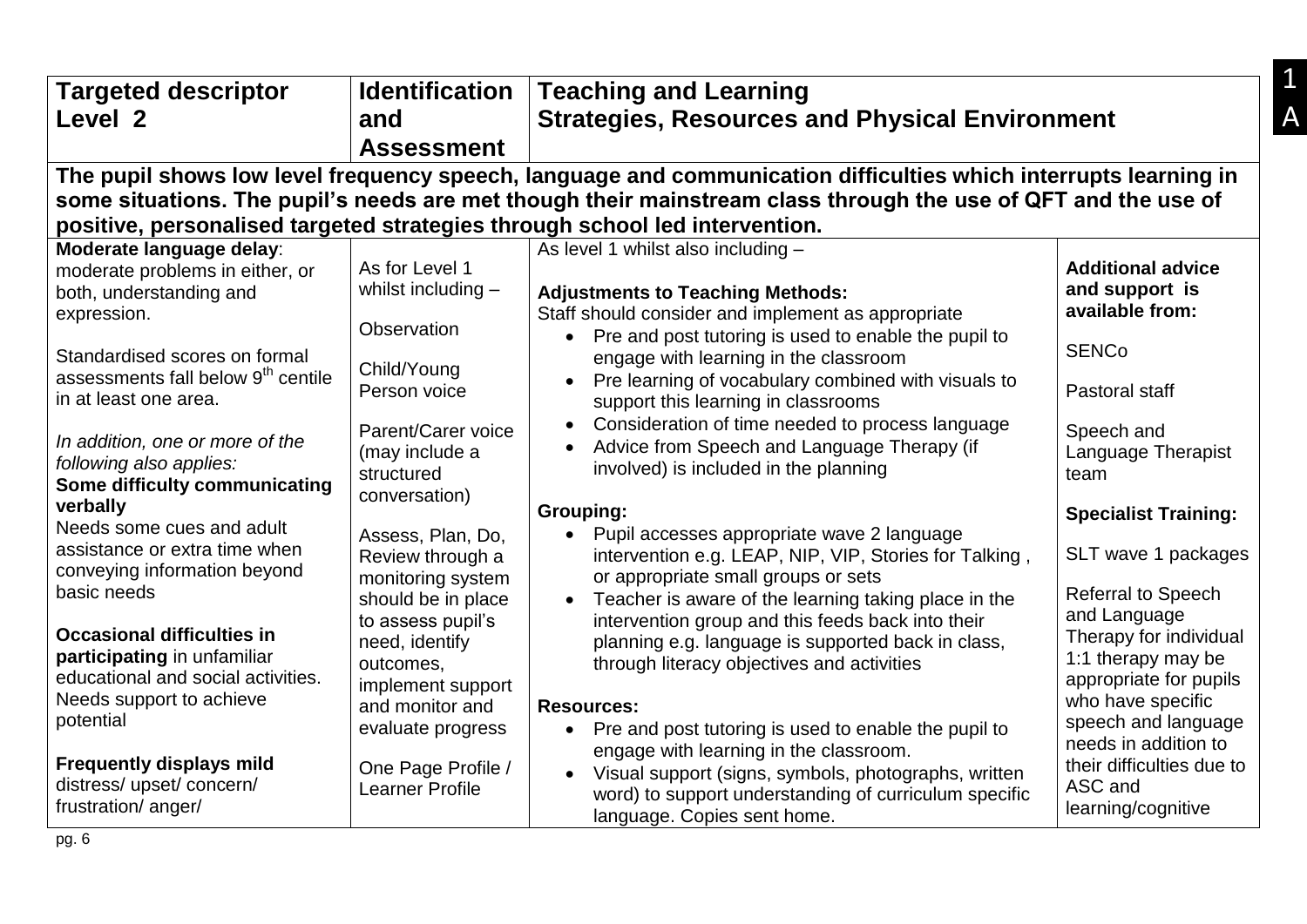| embarrassment/withdrawal                                               | <b>ESCAL tracker</b>                                          | Adult support for learning as required. | skills. |
|------------------------------------------------------------------------|---------------------------------------------------------------|-----------------------------------------|---------|
| Occasionally needs external<br>support to assist emotional<br>control. | <b>ESCAL language</b><br>screen (for children<br>up to $F2$ ) |                                         |         |
|                                                                        | Wave 2 screening<br>assessments<br>(LEAP, VIP, NIP)           |                                         |         |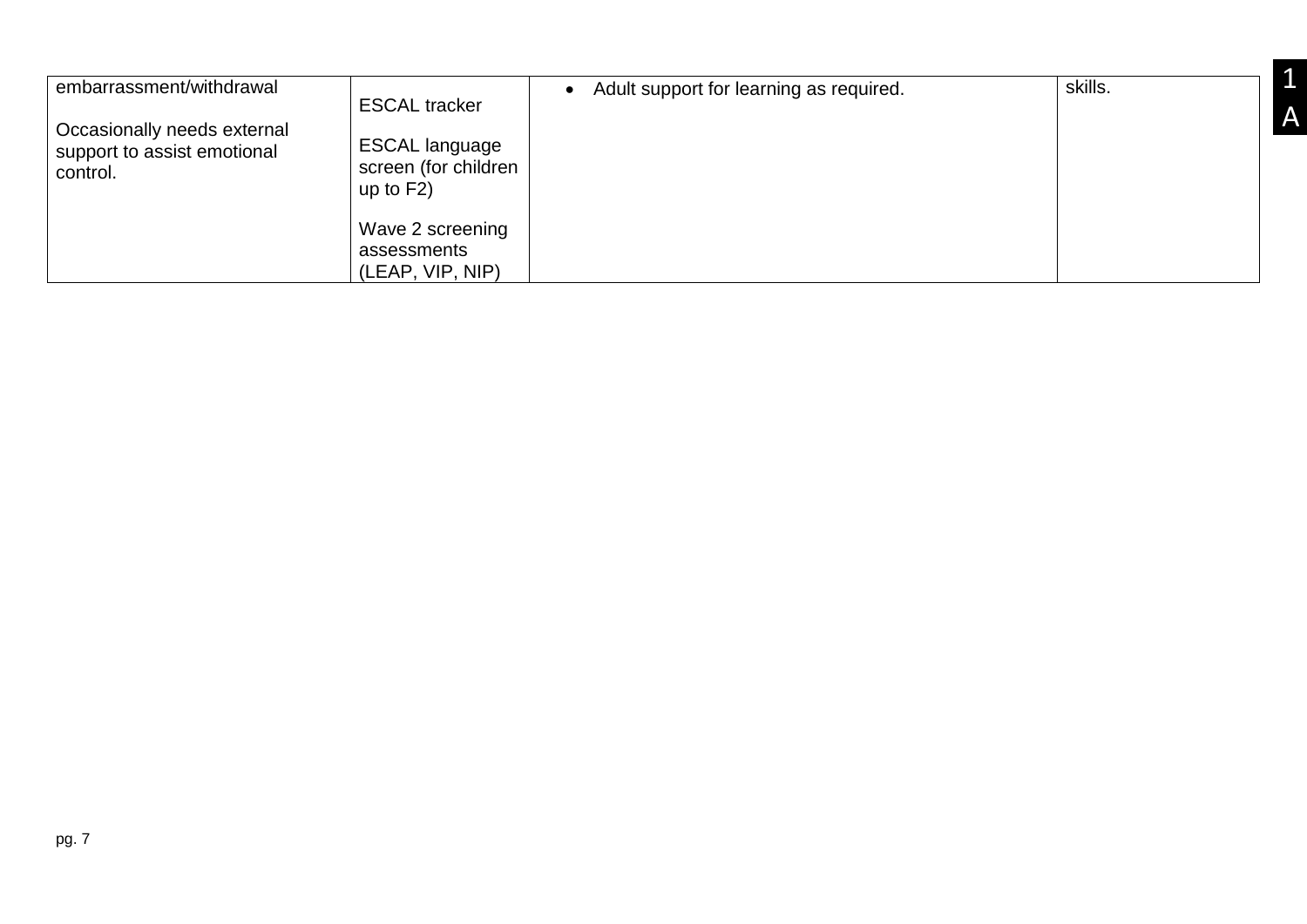<span id="page-7-0"></span>

| <b>Bespoke descriptor</b><br>Level 3                                                                                                                                                                                                  | <b>Identification</b>                                                                      | <b>Teaching and Learning</b>                              |                                   |  |  |  |  |  |
|---------------------------------------------------------------------------------------------------------------------------------------------------------------------------------------------------------------------------------------|--------------------------------------------------------------------------------------------|-----------------------------------------------------------|-----------------------------------|--|--|--|--|--|
|                                                                                                                                                                                                                                       | and                                                                                        | <b>Strategies, Resources and Physical Environment</b>     |                                   |  |  |  |  |  |
|                                                                                                                                                                                                                                       | <b>Assessment</b>                                                                          |                                                           |                                   |  |  |  |  |  |
| The pupil shows moderate to severe difficulties with expressive and/or receptive language that affects access to                                                                                                                      |                                                                                            |                                                           |                                   |  |  |  |  |  |
| the curriculum. The pupil's needs are met using a combination of approaches (Including small group interventions<br>and 1:1 individualised support in and out of the classroom) following support and advice from other professionals |                                                                                            |                                                           |                                   |  |  |  |  |  |
|                                                                                                                                                                                                                                       |                                                                                            |                                                           |                                   |  |  |  |  |  |
|                                                                                                                                                                                                                                       | as appropriate. At Secondary this student may be following a different curriculum pathway. |                                                           |                                   |  |  |  |  |  |
| Severe language delay /                                                                                                                                                                                                               |                                                                                            | As level 1 and 2 whilst also including -                  |                                   |  |  |  |  |  |
| moderate language disorder:                                                                                                                                                                                                           | As for Level 1 and                                                                         |                                                           | <b>Additional advice</b>          |  |  |  |  |  |
| Severe/moderate problems in                                                                                                                                                                                                           | 2 whilst including $-$                                                                     | <b>Adjustments to Teaching Methods:</b>                   | and support is<br>available from: |  |  |  |  |  |
| either, or both, understanding and                                                                                                                                                                                                    | Observation                                                                                | Staff should consider and implement as appropriate        |                                   |  |  |  |  |  |
| expression.                                                                                                                                                                                                                           |                                                                                            | Teaching staff should have knowledge of the pupil's       | Educational                       |  |  |  |  |  |
|                                                                                                                                                                                                                                       | Child/Young                                                                                | language profile and impact on learning, behaviour and    | <b>Psychology Service</b>         |  |  |  |  |  |
| Standardised scores on formal<br>assessments fall below 5th centile                                                                                                                                                                   | Person voice                                                                               | social interaction.                                       |                                   |  |  |  |  |  |
| in at least one area.                                                                                                                                                                                                                 |                                                                                            | The class/subject teacher is accountable for the          | Speech and                        |  |  |  |  |  |
|                                                                                                                                                                                                                                       | Parent/carer voice                                                                         | progress of the pupils within the mainstream class.       | Language Therapy                  |  |  |  |  |  |
| In addition, one or more of the                                                                                                                                                                                                       | (may include a                                                                             | Curriculum tasks should be modified as required.          |                                   |  |  |  |  |  |
| following also applies:                                                                                                                                                                                                               | structured                                                                                 | Enhanced use of visual support for language and           | <b>Learning Support</b>           |  |  |  |  |  |
| <b>Frequent difficulty</b>                                                                                                                                                                                                            | conversation).                                                                             | learning e.g. Shape Coding, Makaton, Cued                 | Service                           |  |  |  |  |  |
| communicating verbally beyond                                                                                                                                                                                                         |                                                                                            | Articulation, vocabulary mats                             |                                   |  |  |  |  |  |
| basic needs. Frequently relies on                                                                                                                                                                                                     | Multi agency                                                                               | Grouping:                                                 | <b>Early Years Inclusion</b>      |  |  |  |  |  |
| a trained listener or family                                                                                                                                                                                                          | planning, Outside                                                                          | The pupil will access a variety of support over the week: | Team                              |  |  |  |  |  |
| members for expressing                                                                                                                                                                                                                | Agency advice and<br>recommendations                                                       | whole class teaching, incorporating wave 1 strategies.    | <b>Specialist Training:</b>       |  |  |  |  |  |
| themselves out of context.                                                                                                                                                                                                            | are followed                                                                               | small group support, including access to wave 2           |                                   |  |  |  |  |  |
|                                                                                                                                                                                                                                       |                                                                                            | language interventions where appropriate                  | DLD central packages              |  |  |  |  |  |
| <b>Frequent difficulties</b>                                                                                                                                                                                                          | Access                                                                                     | individualised 1:1 support working on personalised        | from SLT                          |  |  |  |  |  |
| participating in social activities in                                                                                                                                                                                                 | arrangements                                                                               | targets as advised by the Speech and Language             |                                   |  |  |  |  |  |
| unfamiliar contexts or with                                                                                                                                                                                                           | considered                                                                                 | Therapy team. Where specific language targets have        | SLT wave 1 packages               |  |  |  |  |  |
| unfamiliar people. Frequent                                                                                                                                                                                                           |                                                                                            | been set, 1:1 time needs to be allocated for 20           |                                   |  |  |  |  |  |
| difficulties participating                                                                                                                                                                                                            | Assess, Plan, Do,                                                                          | minutes, 2 to 3 times weekly.                             | School / settings can             |  |  |  |  |  |
| independently in unfamiliar                                                                                                                                                                                                           | <b>Review using SEN</b>                                                                    |                                                           | buy in additional                 |  |  |  |  |  |
| educational activities                                                                                                                                                                                                                | <b>Documents</b>                                                                           | <b>Resources:</b>                                         | bespoke training for              |  |  |  |  |  |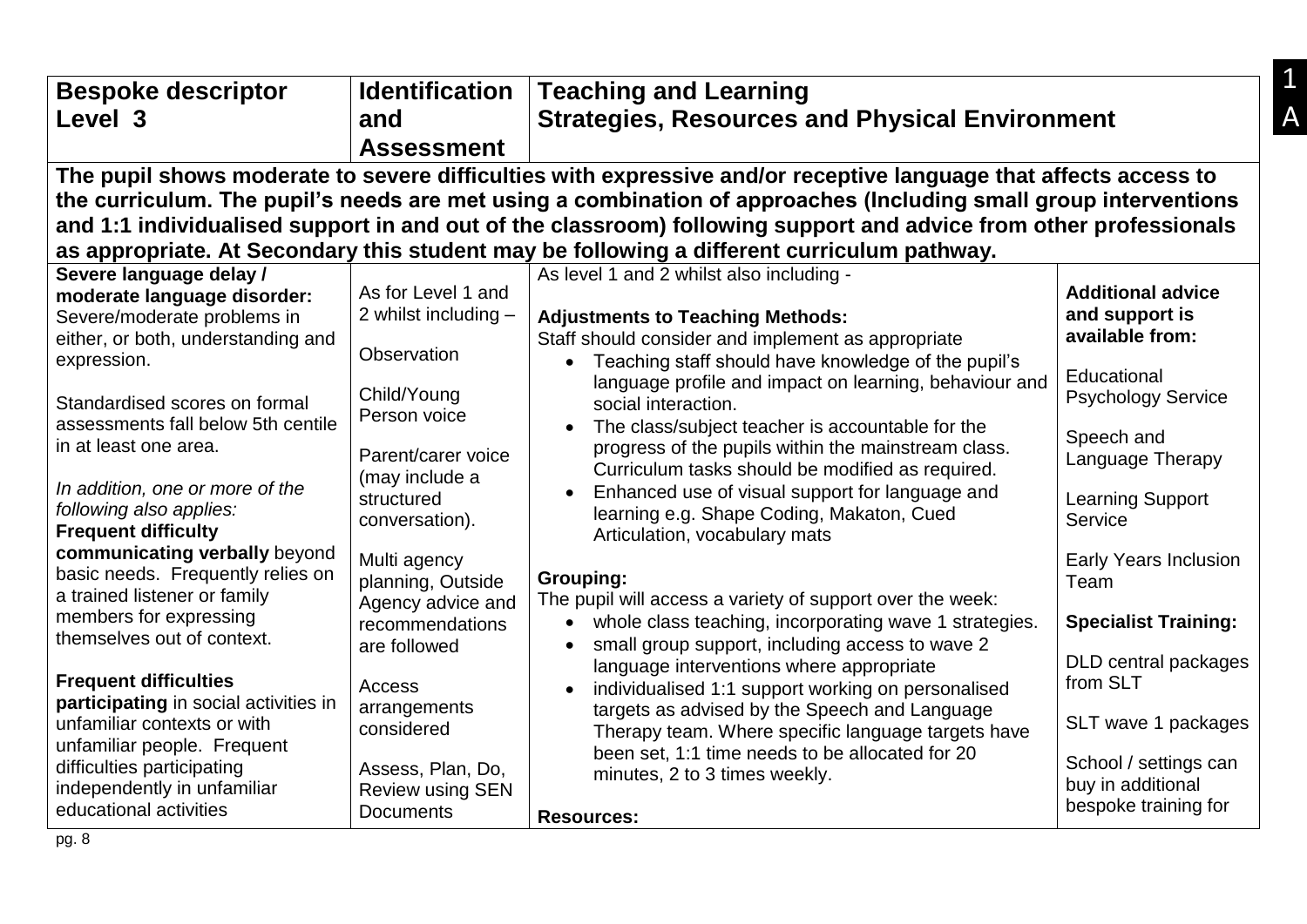| <b>Occasionally shows moderate</b><br>Distress/ upset/ concern/<br>frustration/anger/<br>distress/embarrassment/<br>withdrawal<br>Emotional encouragement and<br>support required | regularly reviewed<br>A My Plan may be<br>in place to draw<br>together<br>information, advice,<br>aspirations and<br>planned outcomes<br>Speech and<br>Language Therapy<br>Assessments | Access to Speech and Language Therapy to monitor<br>progress, set appropriate targets, and offer guidance to  <br>teaching staff.<br>An appropriate level of adult support to work towards<br>specific targets<br>Adult support in class to transfer and generalise<br>language skills learnt in 1:1 environment<br>Strategies and resources to develop of independence.<br>Resources may include shape coding sentence<br>makers.<br>Identification of any specific training needs for staff | specific pupils from<br><b>SLT</b> | $\overline{\mathsf{A}}$ |
|-----------------------------------------------------------------------------------------------------------------------------------------------------------------------------------|----------------------------------------------------------------------------------------------------------------------------------------------------------------------------------------|-----------------------------------------------------------------------------------------------------------------------------------------------------------------------------------------------------------------------------------------------------------------------------------------------------------------------------------------------------------------------------------------------------------------------------------------------------------------------------------------------|------------------------------------|-------------------------|
|-----------------------------------------------------------------------------------------------------------------------------------------------------------------------------------|----------------------------------------------------------------------------------------------------------------------------------------------------------------------------------------|-----------------------------------------------------------------------------------------------------------------------------------------------------------------------------------------------------------------------------------------------------------------------------------------------------------------------------------------------------------------------------------------------------------------------------------------------------------------------------------------------|------------------------------------|-------------------------|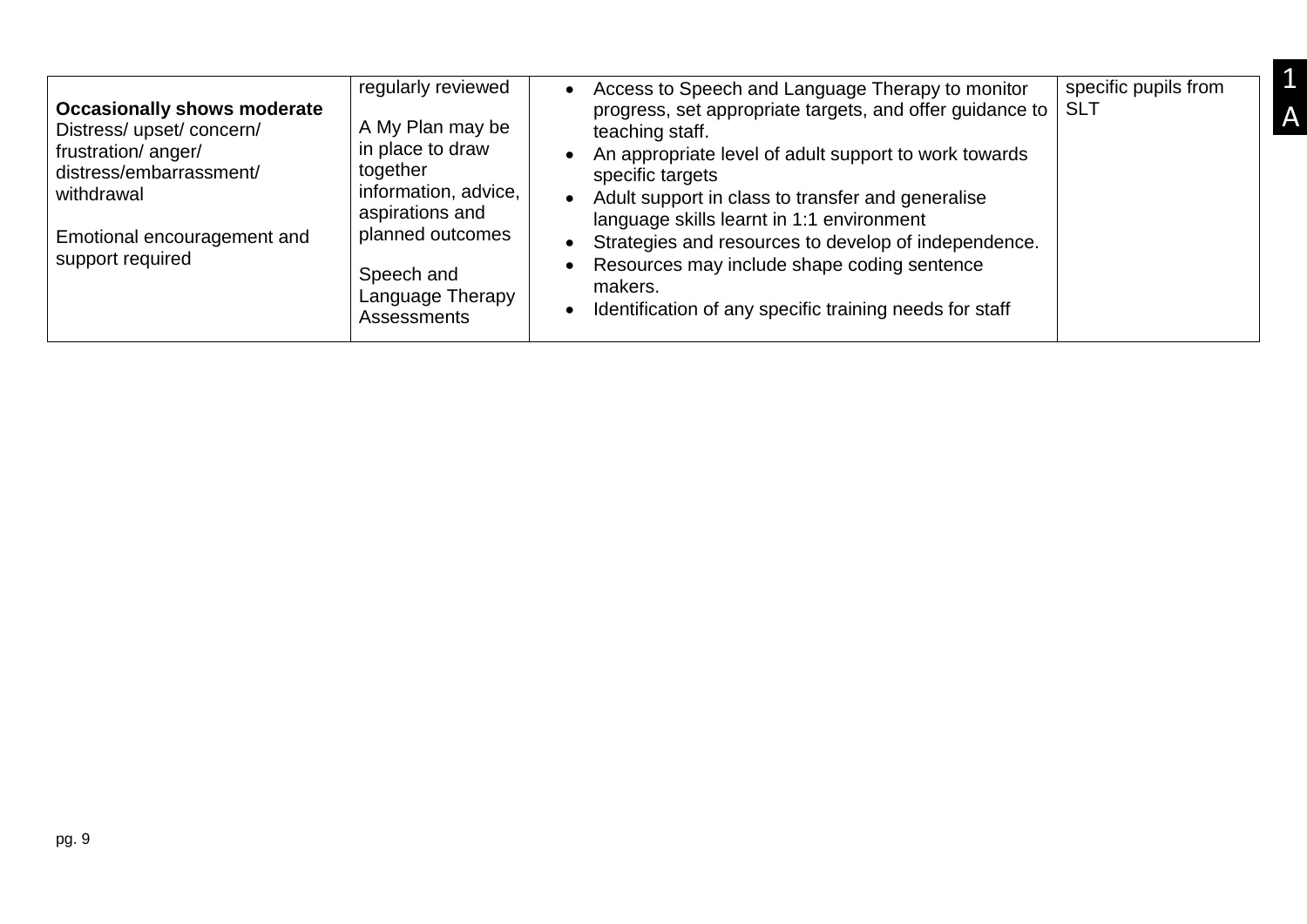<span id="page-9-0"></span>

| <b>Bespoke descriptor</b><br>Level 4                                                                                                                                                                                                                                                                            | <b>Identification</b><br>and                                                                                                                                                                       | <b>Teaching and Learning</b><br><b>Strategies, Resources and Physical Environment</b>                                                                                                                                                                                                                                                                                                                                                                                                                                                                                                                             |                                                                                                                                                   |  |  |  |  |
|-----------------------------------------------------------------------------------------------------------------------------------------------------------------------------------------------------------------------------------------------------------------------------------------------------------------|----------------------------------------------------------------------------------------------------------------------------------------------------------------------------------------------------|-------------------------------------------------------------------------------------------------------------------------------------------------------------------------------------------------------------------------------------------------------------------------------------------------------------------------------------------------------------------------------------------------------------------------------------------------------------------------------------------------------------------------------------------------------------------------------------------------------------------|---------------------------------------------------------------------------------------------------------------------------------------------------|--|--|--|--|
|                                                                                                                                                                                                                                                                                                                 | <b>Assessment</b>                                                                                                                                                                                  |                                                                                                                                                                                                                                                                                                                                                                                                                                                                                                                                                                                                                   |                                                                                                                                                   |  |  |  |  |
| The pupil shows severe difficulties with expressive and/or receptive language that affects access to the curriculum.<br>The pupil's needs are met by working on an individual, bespoke curriculum and so has a highly personalised                                                                              |                                                                                                                                                                                                    |                                                                                                                                                                                                                                                                                                                                                                                                                                                                                                                                                                                                                   |                                                                                                                                                   |  |  |  |  |
|                                                                                                                                                                                                                                                                                                                 |                                                                                                                                                                                                    | timetable that includes time spent away from the mainstream class. The pupil is able to access the classroom for                                                                                                                                                                                                                                                                                                                                                                                                                                                                                                  |                                                                                                                                                   |  |  |  |  |
|                                                                                                                                                                                                                                                                                                                 |                                                                                                                                                                                                    | limited periods where they are able to experience success supported by a member of staff. Planned opportunities                                                                                                                                                                                                                                                                                                                                                                                                                                                                                                   |                                                                                                                                                   |  |  |  |  |
|                                                                                                                                                                                                                                                                                                                 |                                                                                                                                                                                                    | are provided for the pupil to be included with peers where the pupil is able to experience success.                                                                                                                                                                                                                                                                                                                                                                                                                                                                                                               |                                                                                                                                                   |  |  |  |  |
| Severe language disorder:<br>Severe problems usually involving<br>both understanding and<br>expression, although one area                                                                                                                                                                                       | As for levels 1,2<br>and 3 whilst also<br>including -                                                                                                                                              | As level 1, 2 and 3 whilst also including -<br><b>Adjustments to Teaching Methods:</b><br>Staff should consider and implement as appropriate:                                                                                                                                                                                                                                                                                                                                                                                                                                                                     | <b>Additional advice</b><br>and support is<br>available from:                                                                                     |  |  |  |  |
| may be more profoundly affected.<br>Standardised scores will fall below<br>the 1st centile in at least one area<br>of expression or understanding.                                                                                                                                                              | Observation<br>Child/Young<br>Person voice                                                                                                                                                         | Adapted or bespoke curriculum<br>Teaching of independent life skills<br>Focus on functional communication skills where<br>appropriate<br>Emphasis on language, communication and interaction                                                                                                                                                                                                                                                                                                                                                                                                                      | Educational<br>Psychology Service<br>Speech and<br>Language Therapy                                                                               |  |  |  |  |
| Pupil may be unable to engage<br>with formal assessments.                                                                                                                                                                                                                                                       | Parent/carer voice<br>(may include a<br>structured                                                                                                                                                 | being the focus of an adapted curriculum and<br>integrated into all learning and social opportunities<br>Extensive use of individual visual support in all areas                                                                                                                                                                                                                                                                                                                                                                                                                                                  | <b>Specialist Training:</b>                                                                                                                       |  |  |  |  |
| In addition, one or more of the<br>following also applies:<br><b>Constant difficulty</b><br>communicating verbally beyond<br>basic needs. Occasional<br>difficulties communicating basic<br>needs. Frequently relies on a<br>trained listener or family members<br>for expressing themselves in any<br>context. | conversation).<br>Outside agencies'<br>advice and<br>recommendations<br>followed<br>A My Plan or<br>EHCP may be in<br>place to recognise<br>the pupil's needs<br>and provision<br>required to meet | of the curriculum eg signing, timetables, vocabulary<br>dictionaries, workstations, resources and rewards to<br>enhance learning and develop independence<br>All verbal communication used by staff, to be<br>supported visually using gesture, sign, modelling,<br>objects, photos and/or symbols<br>Teaching delivered at a simple level and slower pace,<br>with frequent repetition and over learning<br>Curriculum delivered through structured practical<br>experiential learning opportunities<br>Pre teaching and over learning of vocabulary<br>Availability of alternative methods of recording written | <b>DLD</b> central packages<br>from SLT<br>School/settings can<br>buy in additional<br>bespoke training for<br>specific pupils from<br><b>SLT</b> |  |  |  |  |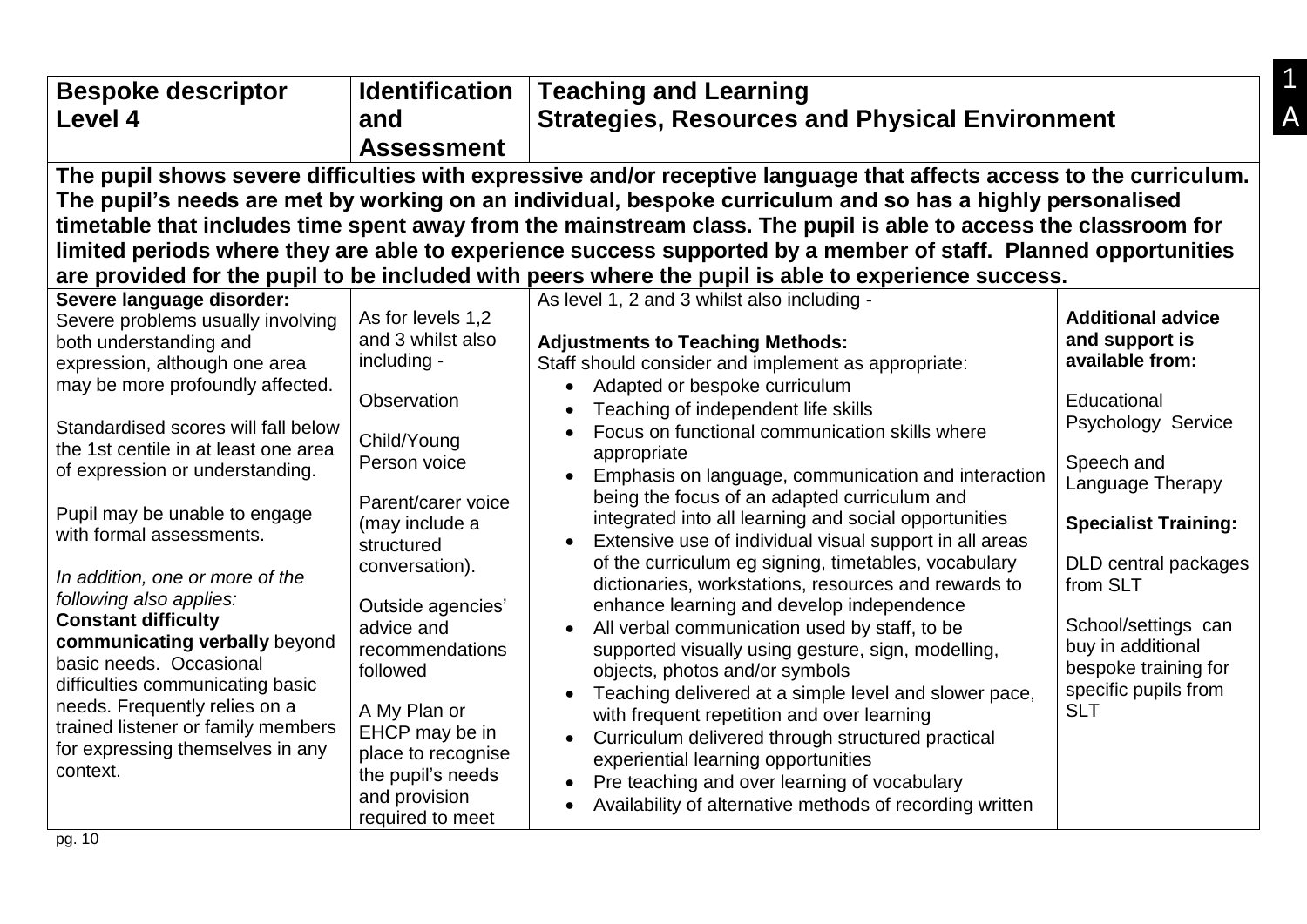| <b>Frequent difficulties</b><br>participating in social activities,<br>even with familiar people and<br>contexts. Frequent difficulties<br>participating independently in<br>educational activities.<br><b>Frequently displays moderate</b><br>distress / upset / concern /<br>frustration / anger /<br>embarrassment / withdrawal | them<br><b>Consider Access</b><br>arrangements<br>Multi agency<br>planning<br>Speech and<br>Language Therapy<br>Assessments | work e.g. Dictaphones, laptop, symbols, shape coding<br>Likely to benefit from a Total Communication approach<br>which values any effective means of communication,<br>e.g. sign, gesture, body language, objects, photos etc.<br>Alternative communication systems to support<br>expressive communication (low or high tech). This<br>may include object based systems, photos, text or<br>symbols<br>Provision to meet additional sensory and / or motor<br>needs as appropriate<br>Emphasis on social communication and social skills<br>development (with specialist advice)<br>Support in unstructured learning environments and<br>break / lunchtimes<br>Daily access to staff who are skilled in supporting<br>emotional regulation through the use of visual support,<br>AAC, resources and motivators<br>A structured approach to emotional support from<br>others is required |  |
|------------------------------------------------------------------------------------------------------------------------------------------------------------------------------------------------------------------------------------------------------------------------------------------------------------------------------------|-----------------------------------------------------------------------------------------------------------------------------|-----------------------------------------------------------------------------------------------------------------------------------------------------------------------------------------------------------------------------------------------------------------------------------------------------------------------------------------------------------------------------------------------------------------------------------------------------------------------------------------------------------------------------------------------------------------------------------------------------------------------------------------------------------------------------------------------------------------------------------------------------------------------------------------------------------------------------------------------------------------------------------------|--|
|                                                                                                                                                                                                                                                                                                                                    |                                                                                                                             | Grouping:<br>An alternative curriculum may be appropriate (due to<br>difficulties with either language and/ or communication,<br>social skills, and sensory needs) delivered in an<br>adapted educational setting as recommended by<br>appropriate specialist services<br>The pupil accesses small group and/or individualised<br>support, to work on targets as advised by Speech and<br>Language Therapy<br>Access to regular support to develop social skills and<br>support emotional regulation<br>Planned time for small group and individual working<br>with some light touch adult support, to support                                                                                                                                                                                                                                                                          |  |

1<br>A

 $\frac{1}{A}$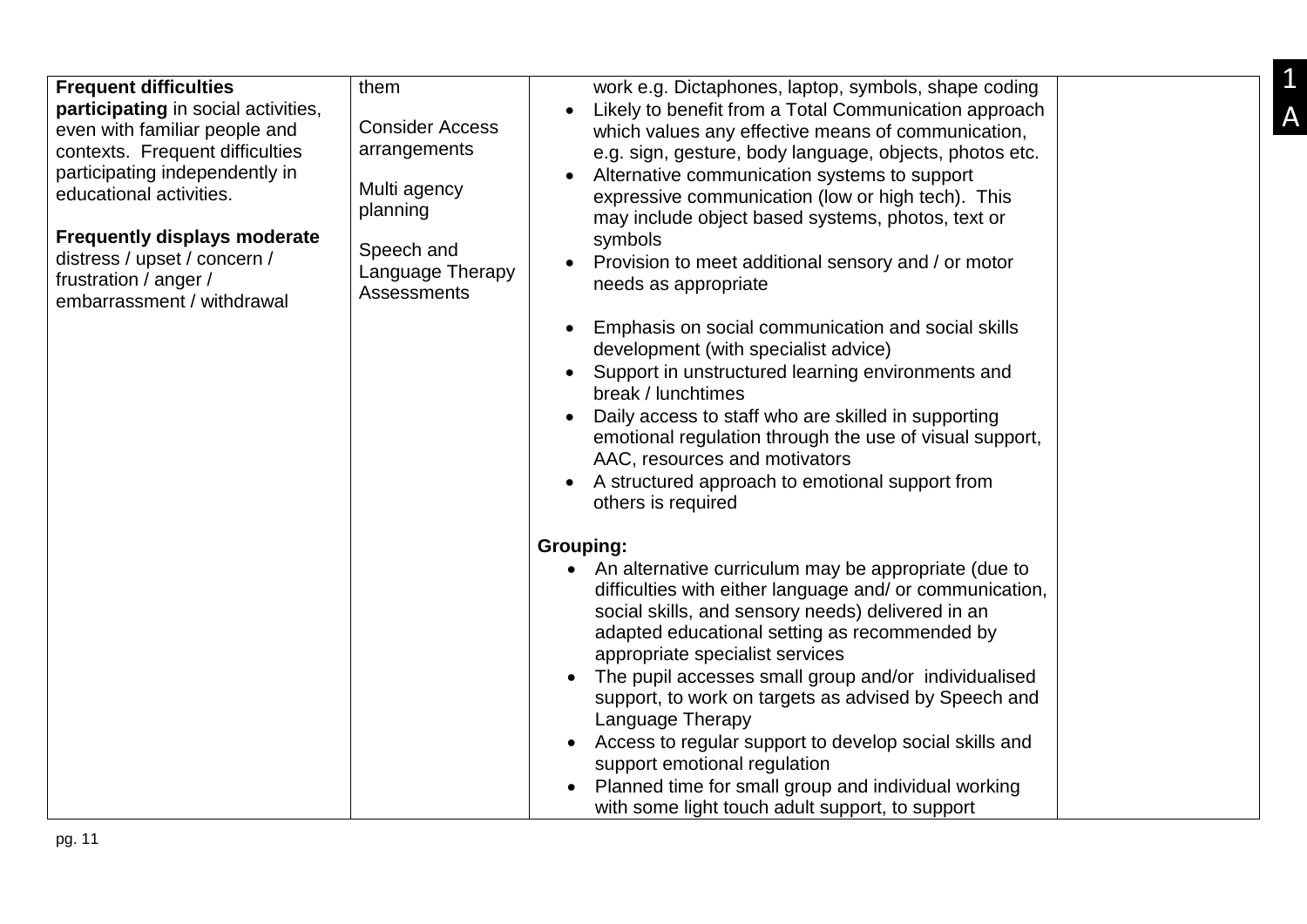| independent learning<br>Planned time for small group and individual working<br>with intensive adult support, to work on curriculum and<br>additional language / communication skills eg.<br>vocabulary, comprehension, inference, grammar or<br>tailored AAC (and possibly speech – see speech /<br>phonology grid) guided by external professionals e.g.<br>Speech and Language Therapists<br>Access to daily group and individual support to extend<br>social skills, social interaction and social use of<br>language |  |
|--------------------------------------------------------------------------------------------------------------------------------------------------------------------------------------------------------------------------------------------------------------------------------------------------------------------------------------------------------------------------------------------------------------------------------------------------------------------------------------------------------------------------|--|
| <b>Resources:</b><br>Additional adults support the pupil individually under<br>the direction of the teacher to:<br>Work on modified curriculum tasks (additional time<br>needed to prepare resources including visual support<br>to enhance access to learning)<br>Embed language learning and generalise new skills<br>into functional and curriculum activities<br>Access for teaching staff to appropriate resources,<br>guidance and support from specialist staff, in order to<br>carry out specific interventions  |  |

1<br>A

 $\frac{1}{A}$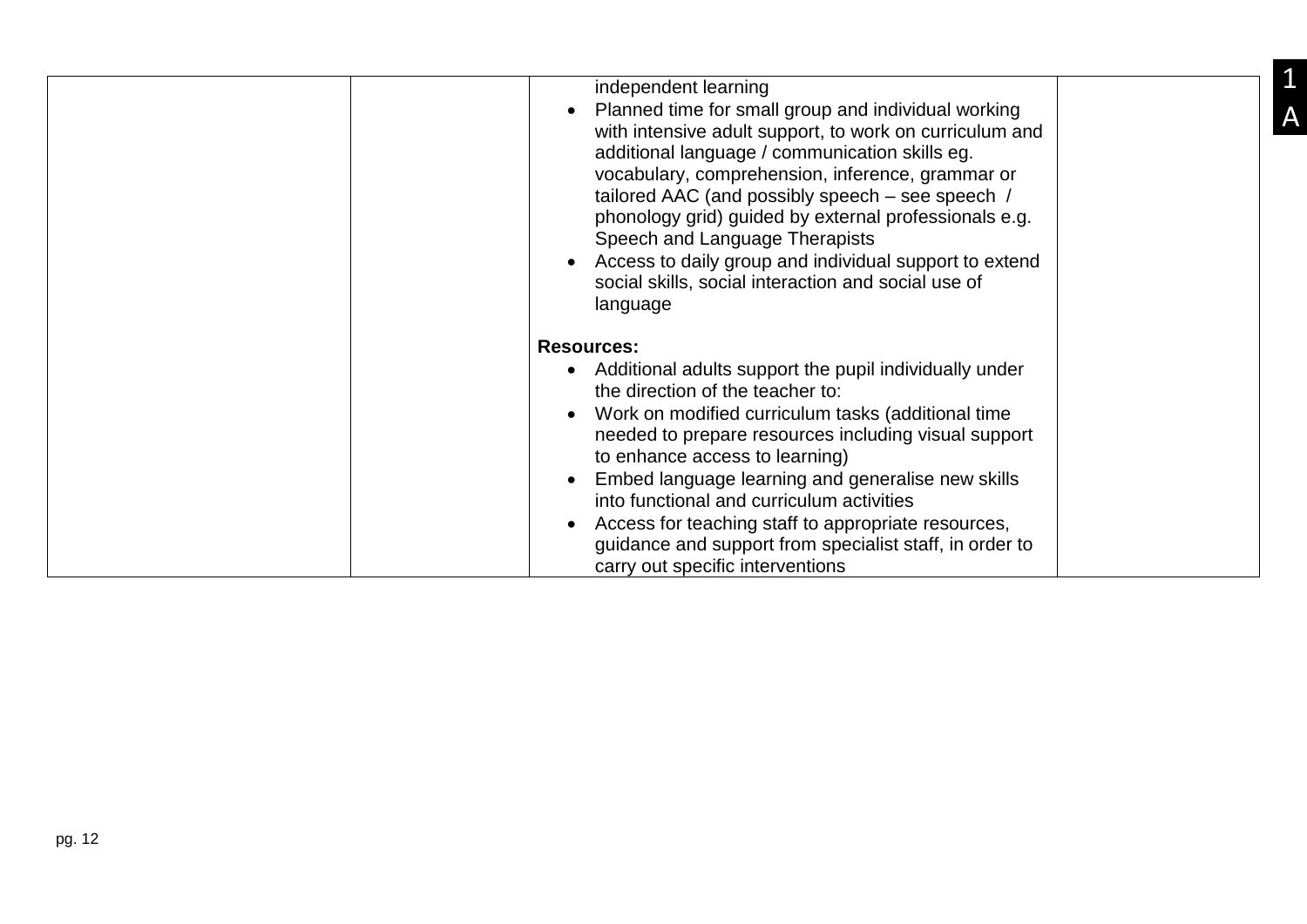<span id="page-12-0"></span>

| <b>Bespoke descriptor</b>                                                                                                                                                | <b>Identification</b>                                                                          | <b>Teaching and Learning</b>                                                                                                                                                                                                                               |                                                                                                                    |
|--------------------------------------------------------------------------------------------------------------------------------------------------------------------------|------------------------------------------------------------------------------------------------|------------------------------------------------------------------------------------------------------------------------------------------------------------------------------------------------------------------------------------------------------------|--------------------------------------------------------------------------------------------------------------------|
| Level 5                                                                                                                                                                  | and                                                                                            | <b>Strategies, Resources and Physical Environment</b>                                                                                                                                                                                                      |                                                                                                                    |
|                                                                                                                                                                          | <b>Assessment</b>                                                                              |                                                                                                                                                                                                                                                            |                                                                                                                    |
|                                                                                                                                                                          |                                                                                                | The pupil shows profound difficulties with expressive and/or receptive language that affects access to the                                                                                                                                                 |                                                                                                                    |
|                                                                                                                                                                          |                                                                                                | curriculum. The pupil's needs are met by working on a completely individual, bespoke curriculum and so they                                                                                                                                                |                                                                                                                    |
|                                                                                                                                                                          |                                                                                                | have a highly personalised timetable that necessitates 1:1 support to work towards specific, Outside Agency                                                                                                                                                |                                                                                                                    |
|                                                                                                                                                                          |                                                                                                | practitioner set targets. The pupil is able to access the classroom for limited periods where they are able to                                                                                                                                             |                                                                                                                    |
|                                                                                                                                                                          |                                                                                                | experience success supported by a member of staff. Planned opportunities are provided for the pupil to be                                                                                                                                                  |                                                                                                                    |
| included with peers where the pupil is able to experience success.                                                                                                       |                                                                                                |                                                                                                                                                                                                                                                            |                                                                                                                    |
| Profound language disorder:<br>Profound problems are evident in<br>both understanding and<br>expressive language, although                                               | Evaluated support<br>plan                                                                      | In most cases there will be evidence of a graduated<br>approach from level 3 to level 5* showing that ALL<br>avenues of adjustment to provision have been<br>considered. This would include accessing the Locality                                         | <b>Additional advice</b><br>and support is<br>available from:                                                      |
| one area may be more profoundly<br>affected.                                                                                                                             | Outside agencies'<br>advice and<br>recommendations,                                            | High Needs SEND Funding and Local Offer.<br>*not including new starters to school or rapid escalation                                                                                                                                                      | Educational<br>Psychology Service                                                                                  |
| Standardised test scores fall<br>below the first centile in all areas<br>of language assessment.                                                                         | if involved<br><b>Consider Access</b><br>arrangements                                          | in presentation<br>There is agreement between professionals (Educational                                                                                                                                                                                   | Speech and<br>Language Therapy                                                                                     |
| Pupil may be unable to engage<br>with formal assessments.                                                                                                                | Multi agency<br>planning                                                                       | <b>Psychology Service, Locality SENCO, Local Authority</b><br>SEND Manager etc.) that the pupil's needs and provision<br>in place constitute a Level 5.                                                                                                    | <b>Learning Support</b><br>Service                                                                                 |
| In addition, one or more of the                                                                                                                                          |                                                                                                | <b>Adjustments to Teaching Methods:</b>                                                                                                                                                                                                                    | <b>Specialist Training:</b>                                                                                        |
| following also applies:<br><b>Minimal functional</b><br>communication limited to                                                                                         | 'Closing the gap'<br>document<br>A monitoring                                                  | Staff should consider and implement as appropriate<br>Adapted and bespoke curriculum<br>$\bullet$                                                                                                                                                          | <b>DLD</b> central packages<br>from SLT                                                                            |
| expressing basic needs, usually<br>requiring tailored use of AAC.<br>Constant dependence on trained /<br>familiar communication partner.<br><b>Profound difficulties</b> | system should be<br>in place to assess<br>CYP need, identify<br>outcomes,<br>implement support | Teaching of independent life skills<br>Focus on functional communication skills and early<br>$\bullet$<br>communication skills where appropriate i.e. attention<br>and listening, turn taking, etc.<br>Emphasis on communication, language and interaction | School/ settings can<br>buy in additional<br>bespoke training from<br>SLT for specific pupil<br>Referral to speech |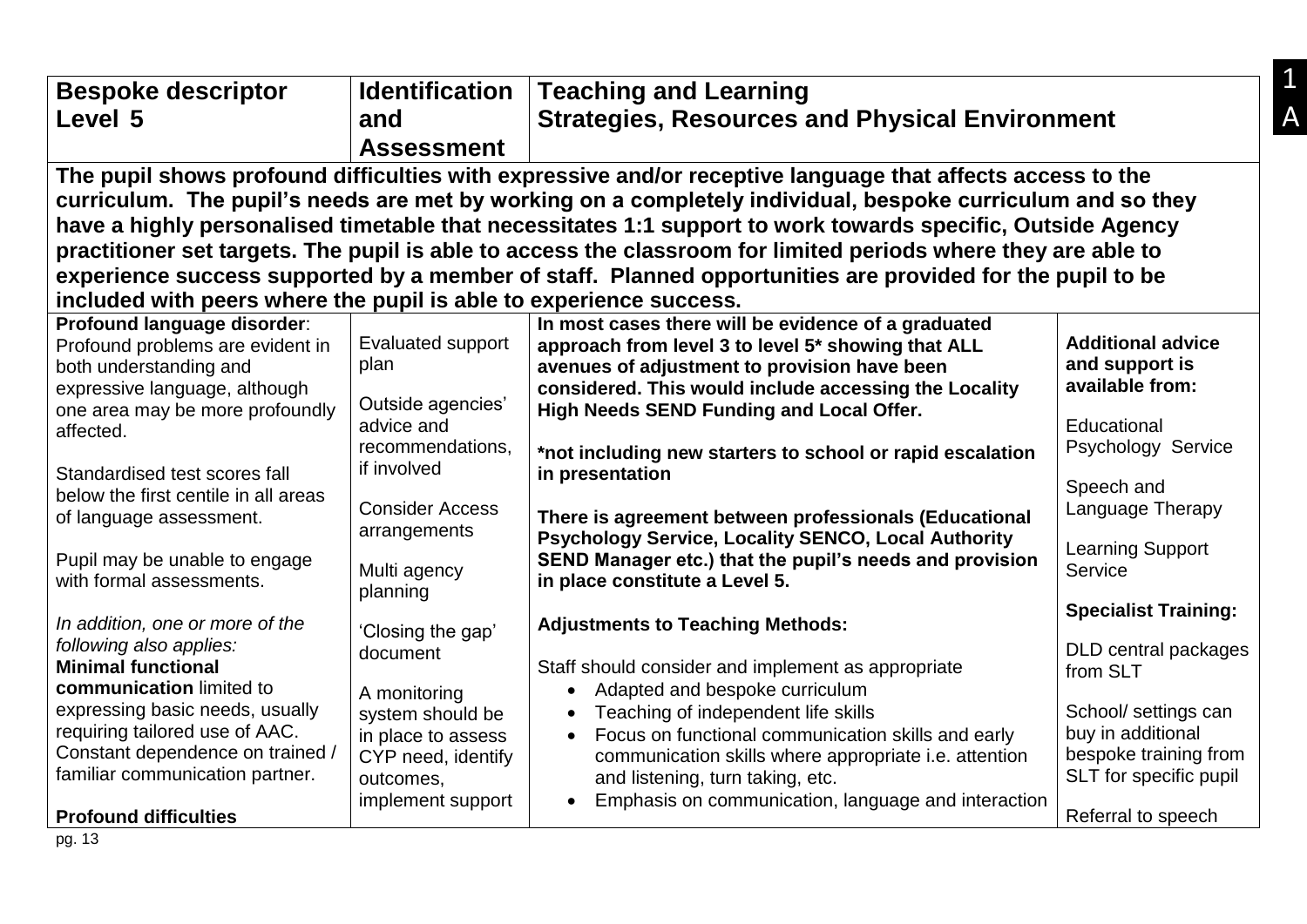| participating in educational and<br>social activities.<br><b>Frequently displays high</b><br>distress/ upset/ concern/<br>frustration/ anger/ embarrassment/<br>withdrawal<br>Unable to express or control<br>emotions appropriately.<br>Difficulties responding to external<br>support to control emotions. A<br>tailored and structured approach<br>to emotional support is required. | evaluate progress,<br>for example an IEP<br>or One Page<br>Profile.<br>Planned regular,<br>i.e. at least termly<br>reviews including<br>the parent and<br>pupil should take<br>place<br>A My Plan or<br>EHCP may be in<br>place to recognise<br>the pupil's needs<br>and provision<br>required to meet<br>them<br>Speech and<br>Language Therapy<br>Assessments and<br>other involved<br>practitioners | being the focus of an adapted curriculum and<br>and language therapy<br>integrated into all learning and social opportunities<br>for individual 1:1<br>Extensive use of multisensory support to access<br>assessment and<br>advice regarding<br>learning e.g. objects of reference, tactile cues, auditory<br>intervention<br>cues, olfactory cues and visual cues<br>All verbal communication used by staff, to be<br>supported visually using gesture, sign, modelling,<br>objects, photos and/or symbols.<br>Teaching delivered at a simple level and slower pace,<br>with frequent repetition and over learning<br>Curriculum delivered through structured practical<br>experiential learning opportunities<br>Pre teaching and over learning of vocabulary<br>Availability of alternative methods of recording written<br>learning e.g. symbols, videos, photos<br>Requires a Total Communication approach which<br>values any effective means of communication e.g.<br>facial expression, body language, eye pointing, sign,<br>pointing, objects, gesture, photos, etc.<br>Alternative communication systems to support<br>expressive communication (low or high tech). This may<br>include object based systems, photos or symbols. This<br>may include alternative methods to participate in<br>education or social tasks i.e. switches, eye gaze, etc<br>Provision to meet additional sensory and / or motor<br>needs as appropriate<br>Emphasis on social communication and social skills<br>development (with specialist advice)<br>Support in unstructured learning environments and<br>break / lunchtimes<br>Daily access to staff who are skilled in supporting<br>emotional regulation through the use of visual<br>support, AAC, resources and motivators |
|-----------------------------------------------------------------------------------------------------------------------------------------------------------------------------------------------------------------------------------------------------------------------------------------------------------------------------------------------------------------------------------------|--------------------------------------------------------------------------------------------------------------------------------------------------------------------------------------------------------------------------------------------------------------------------------------------------------------------------------------------------------------------------------------------------------|----------------------------------------------------------------------------------------------------------------------------------------------------------------------------------------------------------------------------------------------------------------------------------------------------------------------------------------------------------------------------------------------------------------------------------------------------------------------------------------------------------------------------------------------------------------------------------------------------------------------------------------------------------------------------------------------------------------------------------------------------------------------------------------------------------------------------------------------------------------------------------------------------------------------------------------------------------------------------------------------------------------------------------------------------------------------------------------------------------------------------------------------------------------------------------------------------------------------------------------------------------------------------------------------------------------------------------------------------------------------------------------------------------------------------------------------------------------------------------------------------------------------------------------------------------------------------------------------------------------------------------------------------------------------------------------------------------------------------------------------------------------------------|
|-----------------------------------------------------------------------------------------------------------------------------------------------------------------------------------------------------------------------------------------------------------------------------------------------------------------------------------------------------------------------------------------|--------------------------------------------------------------------------------------------------------------------------------------------------------------------------------------------------------------------------------------------------------------------------------------------------------------------------------------------------------------------------------------------------------|----------------------------------------------------------------------------------------------------------------------------------------------------------------------------------------------------------------------------------------------------------------------------------------------------------------------------------------------------------------------------------------------------------------------------------------------------------------------------------------------------------------------------------------------------------------------------------------------------------------------------------------------------------------------------------------------------------------------------------------------------------------------------------------------------------------------------------------------------------------------------------------------------------------------------------------------------------------------------------------------------------------------------------------------------------------------------------------------------------------------------------------------------------------------------------------------------------------------------------------------------------------------------------------------------------------------------------------------------------------------------------------------------------------------------------------------------------------------------------------------------------------------------------------------------------------------------------------------------------------------------------------------------------------------------------------------------------------------------------------------------------------------------|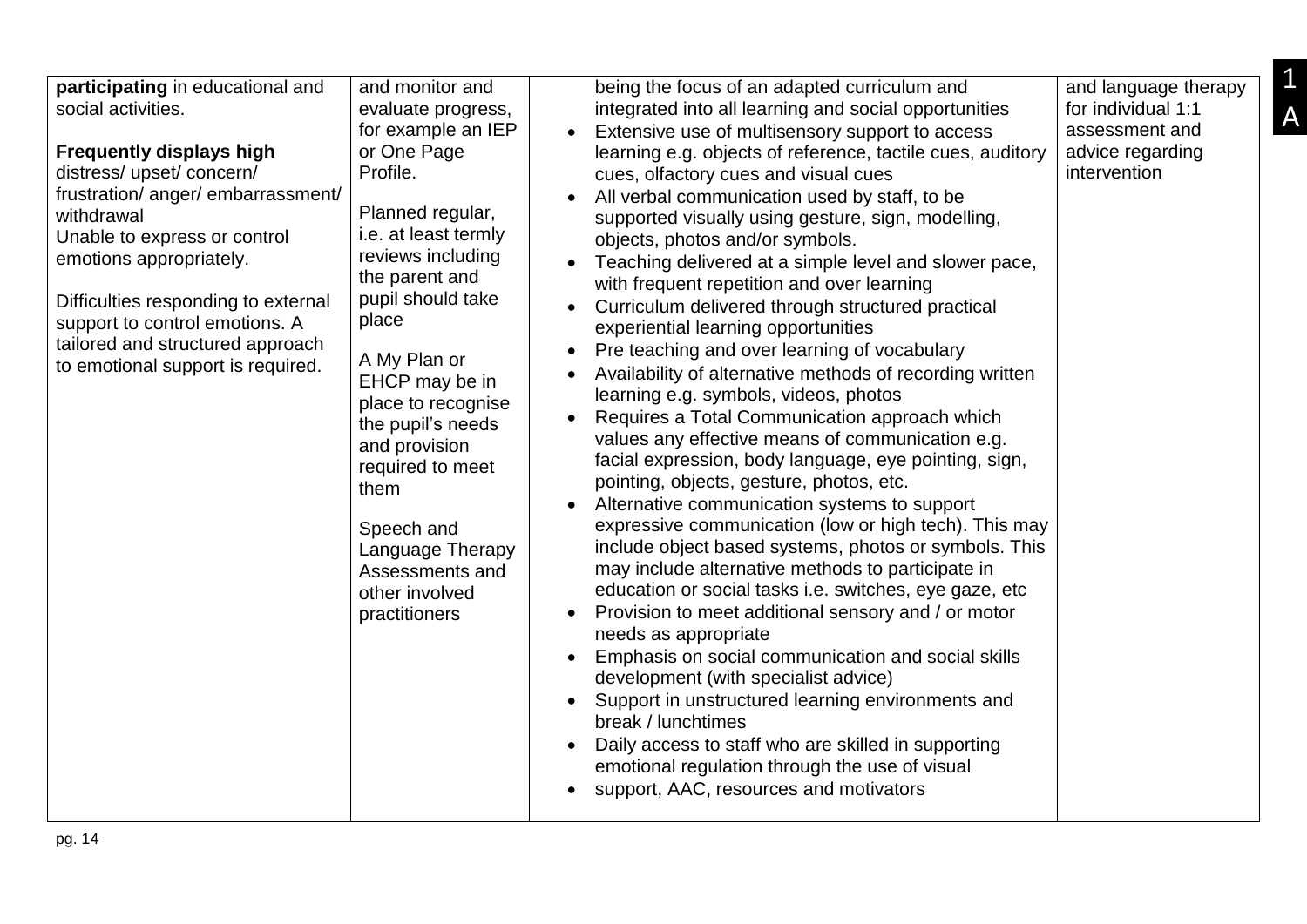| <b>Grouping:</b>                                                                                                                                                                                                                                                                                                                                                                                                                                                                                                                                                                                                                                                                                                                                                                                                                                                                                            |  |
|-------------------------------------------------------------------------------------------------------------------------------------------------------------------------------------------------------------------------------------------------------------------------------------------------------------------------------------------------------------------------------------------------------------------------------------------------------------------------------------------------------------------------------------------------------------------------------------------------------------------------------------------------------------------------------------------------------------------------------------------------------------------------------------------------------------------------------------------------------------------------------------------------------------|--|
| • An alternative curriculum is appropriate (due to<br>difficulties with either language and/ or communication,<br>social skills, and sensory needs) delivered in an<br>adapted educational setting as recommended by<br>appropriate specialist services<br>The pupil accesses small group and individualised<br>support, with Speech and Language targets integrated<br>into their daily routine<br>Access to regular support to develop social skills and<br>support emotional regulation<br>Planned time for small group and individual working<br>with some light touch adult support, to support<br>independent learning<br>Planned time for small group and individual working<br>with intensive adult support, to work on communication<br>and interaction e.g. Intensive Interaction, PECS,<br>Attention Autism, use of AAC, guided by external<br>professionals e.g. Speech and Language Therapists |  |
| <b>Resources:</b><br>Additional adults support the pupil individually under the<br>direction of the teacher to:<br>Work on modified curriculum tasks (additional time<br>$\bullet$<br>needed to prepare resources incl visual support to<br>enhance access to learning)<br>Embed language learning and communication into<br>functional and curriculum activities<br>Encourage independence<br>Access for teaching staff to appropriate resources,<br>training, guidance and support from specialist staff, in<br>order to carry out specific interventions.                                                                                                                                                                                                                                                                                                                                                |  |

1<br>A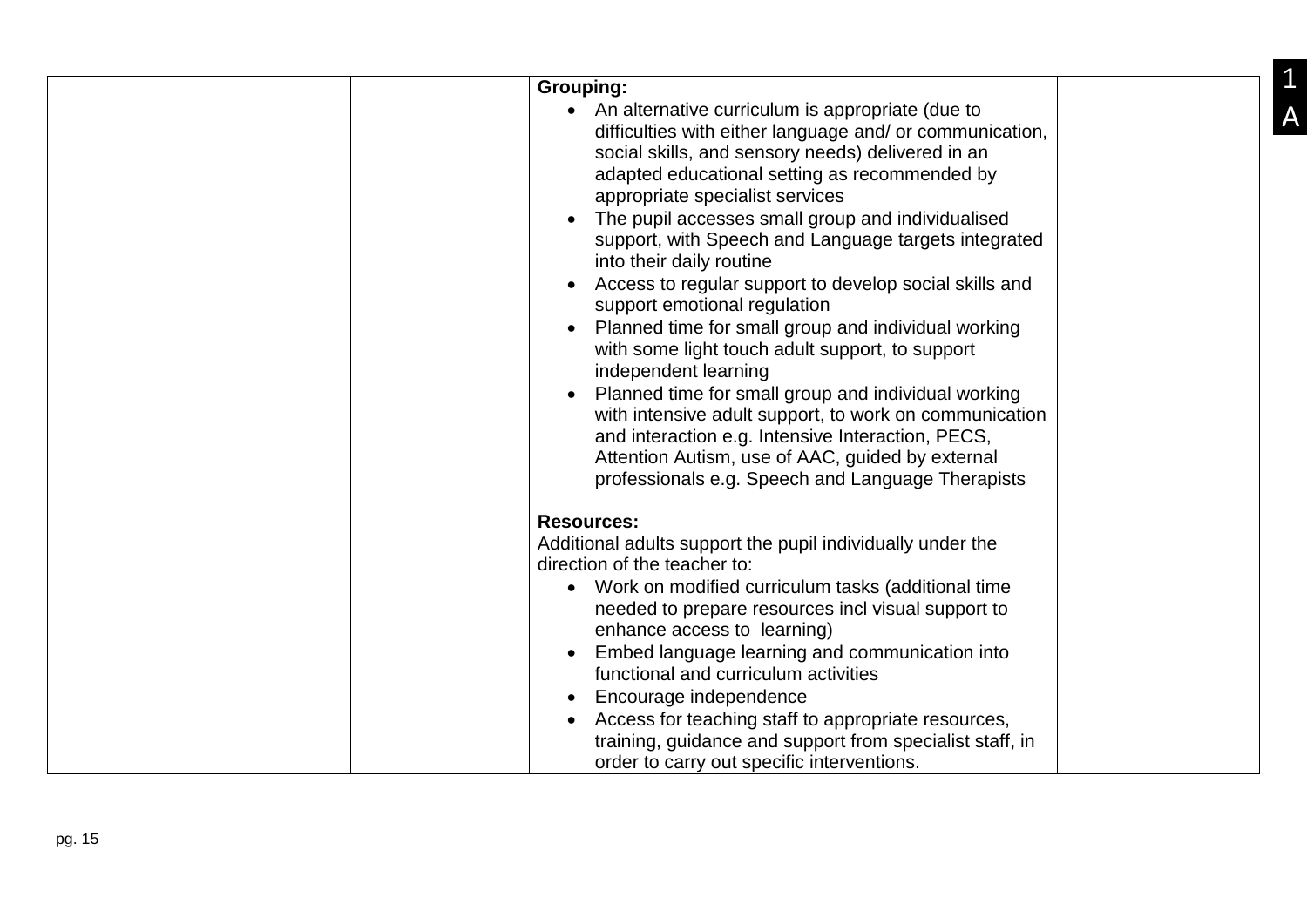<span id="page-15-1"></span><span id="page-15-0"></span>

| <b>1B Communication and Interaction - Social Communication</b>                                                     |                                                                                           |                                                                                                                                                                                                                                                                             |                                                               |  |  |
|--------------------------------------------------------------------------------------------------------------------|-------------------------------------------------------------------------------------------|-----------------------------------------------------------------------------------------------------------------------------------------------------------------------------------------------------------------------------------------------------------------------------|---------------------------------------------------------------|--|--|
| <b>Universal descriptor</b>                                                                                        | <b>Identification</b>                                                                     | <b>Teaching and Learning</b>                                                                                                                                                                                                                                                |                                                               |  |  |
| Level 1                                                                                                            | and                                                                                       | <b>Strategies, Resources and Physical Environment</b>                                                                                                                                                                                                                       |                                                               |  |  |
|                                                                                                                    | <b>Assessment</b>                                                                         |                                                                                                                                                                                                                                                                             |                                                               |  |  |
| The pupil shows low level frequency social and communication interaction difficulties which interrupts learning in |                                                                                           |                                                                                                                                                                                                                                                                             |                                                               |  |  |
|                                                                                                                    |                                                                                           | some situations. The pupil's needs are met within their mainstream class through quality first teaching.                                                                                                                                                                    |                                                               |  |  |
| Difficulty making and keeping<br>friends / loner/ has 'key' friends                                                | Careful observation<br>in a range of<br>contexts                                          | <b>Adjustments to Teaching Methods:</b><br>Staff should consider and implement as appropriate<br>Make reasonable adjustments re: classroom<br>$\bullet$                                                                                                                     | <b>Additional advice</b><br>and support is<br>available from: |  |  |
| Okay with adults<br>Possible low level behaviours                                                                  | Data tracking                                                                             | environment e.g. displays, furniture and possible<br>workstation.<br>Pupil is given additional warning to prepare for                                                                                                                                                       | <b>SENCo</b>                                                  |  |  |
| "Quirky"                                                                                                           | Teacher<br>assessments                                                                    | unexpected changes to the class timetable<br>Have spaces to support sensory needs; offer a range<br>of sensory equipment e.g. stress balls, fiddle toys,                                                                                                                    | Pastoral Team<br><b>Consultation with</b>                     |  |  |
| Conforming – but reported to be<br>unhappy after school                                                            | <b>Pupil Progress</b><br>meetings                                                         | classroom jobs, movement opportunities etc.<br>Seating consideration<br>Consistency amongst staff - include rewards,                                                                                                                                                        | other colleagues in<br>school                                 |  |  |
| Quiet or passive in nature                                                                                         | Child/Young<br>Person voice                                                               | sanctions, routine, language and approach<br>Breaking instructions down at a whole class level                                                                                                                                                                              | <b>Learning Mentors</b>                                       |  |  |
| Withdrawn<br>Some identifiable sensory needs                                                                       | Parent/carer voice<br>(may include a                                                      | Limiting language – speed of delivery, vocabulary,<br>duration of delivery<br>Use of name - specific instructions                                                                                                                                                           | <b>Head of Year</b><br>Pupil and parent voice                 |  |  |
| 'Meltdowns'                                                                                                        | structured<br>conversation).                                                              | Involvement of pupil and family in developing<br>strategies                                                                                                                                                                                                                 |                                                               |  |  |
| Signs of anxiety<br>Frequency of sickness reported -<br>may be related to anxiety rather<br>than poor health       | School and class<br>based monitoring<br>system to assess<br>pupil's need and<br>progress. | Specific communication, e.g. concrete positive<br>instructions, praise for specific action, clearly defined<br>expectations<br>Differentiated of questioning and targeted simplified<br>$\bullet$<br>level/pace/amount of teacher talk as part of a whole<br>class approach |                                                               |  |  |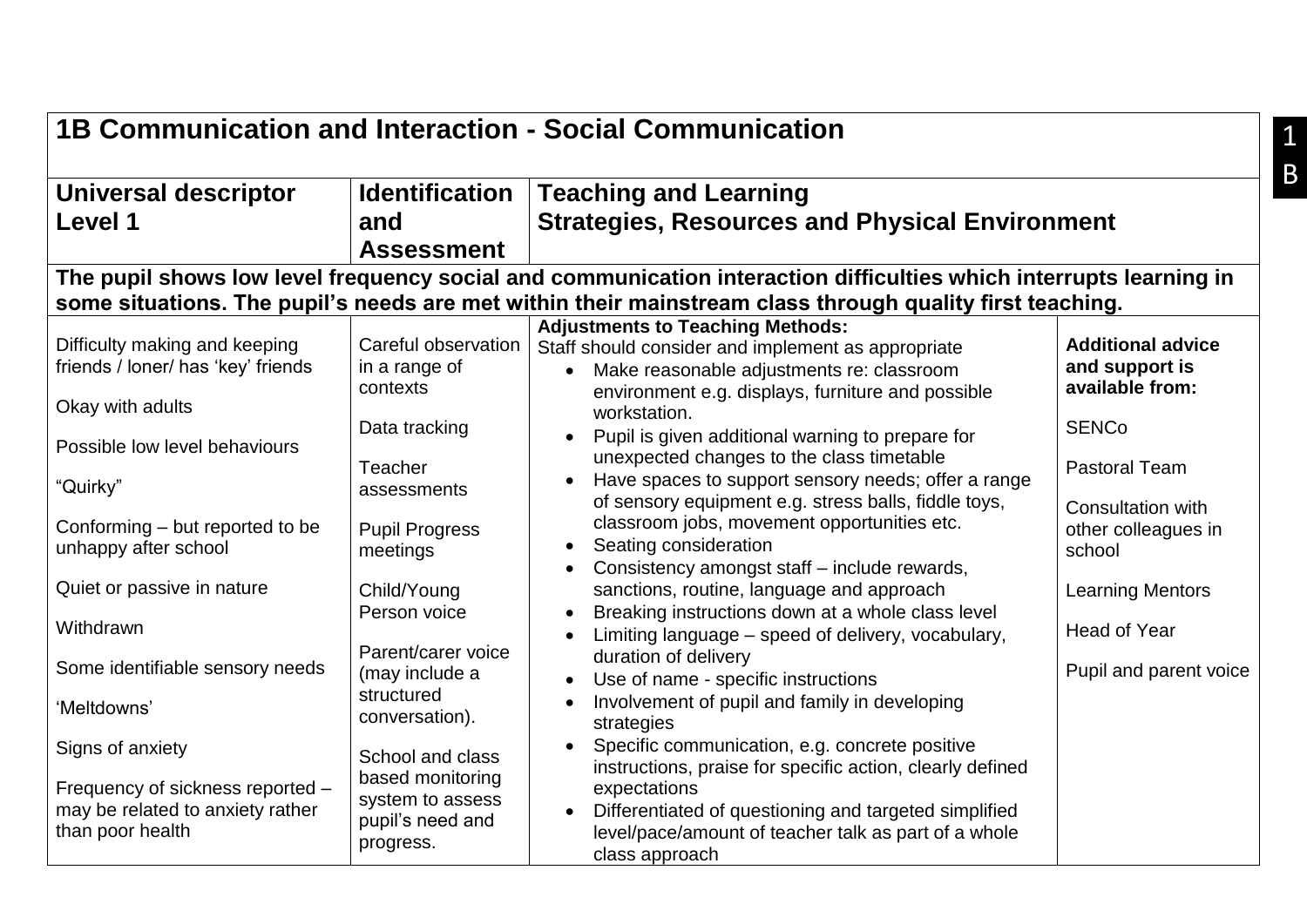| Difficulties maintaining eye contact<br>Mild difficulties with social<br>communication and getting along<br>with people<br>Some inflexibility or rigidity in<br>thinking which affects learning &<br>may affect being a member of a<br>group in some contexts<br>May have limited interest in<br>pretend and imaginative play | One Page<br>Profile/Learner<br>Profile | Use of visual, auditory and kinaesthetic approaches<br>Whole class resources and displays that support<br>independence<br>Routine feedback to pupil as part of a whole class<br>approach<br>Differentiation needed in some subject areas<br>$\bullet$<br>Emphasis should be placed on developing social and<br>communication skills<br>Awareness of the potential need for guidance and<br>$\bullet$<br>support re: social communication and sensory issues<br>Resources and structured opportunities to develop<br>$\bullet$<br>communication skills e.g. communication mats, choice<br>boards. |
|-------------------------------------------------------------------------------------------------------------------------------------------------------------------------------------------------------------------------------------------------------------------------------------------------------------------------------|----------------------------------------|--------------------------------------------------------------------------------------------------------------------------------------------------------------------------------------------------------------------------------------------------------------------------------------------------------------------------------------------------------------------------------------------------------------------------------------------------------------------------------------------------------------------------------------------------------------------------------------------------|
| Mild difficulty with understanding<br>language and communicating                                                                                                                                                                                                                                                              |                                        | Social understanding and social behaviour:<br>• PSHE / Circle Time / Philosophy for Children to<br>address social issues.<br>Teach and model explicit social behaviour in natural<br>real life contexts.<br>Visual cues and prompt cards to encourage desired<br>behaviours.<br>Opportunities to develop collaborative group / paired<br>working, use of structure, visual support and carefully<br>allocated roles e.g. Lego Therapy, Talking Partners.<br>Break times / Unstructured times – peer systems,<br>$\bullet$<br>lunchtime clubs etc.                                                |
|                                                                                                                                                                                                                                                                                                                               |                                        | <b>Grouping:</b><br>• The pupil accesses whole class teaching with some TA<br>support, either as the whole class or small group<br>All pupils have access and are supported by the class<br>teacher and any assistants over the week<br>Some consideration is given to supporting the pupil to<br>access social situations                                                                                                                                                                                                                                                                       |

1A1B2A2B3A3B4A4B4C4D

 $\vert$ 1

 $\overline{B}$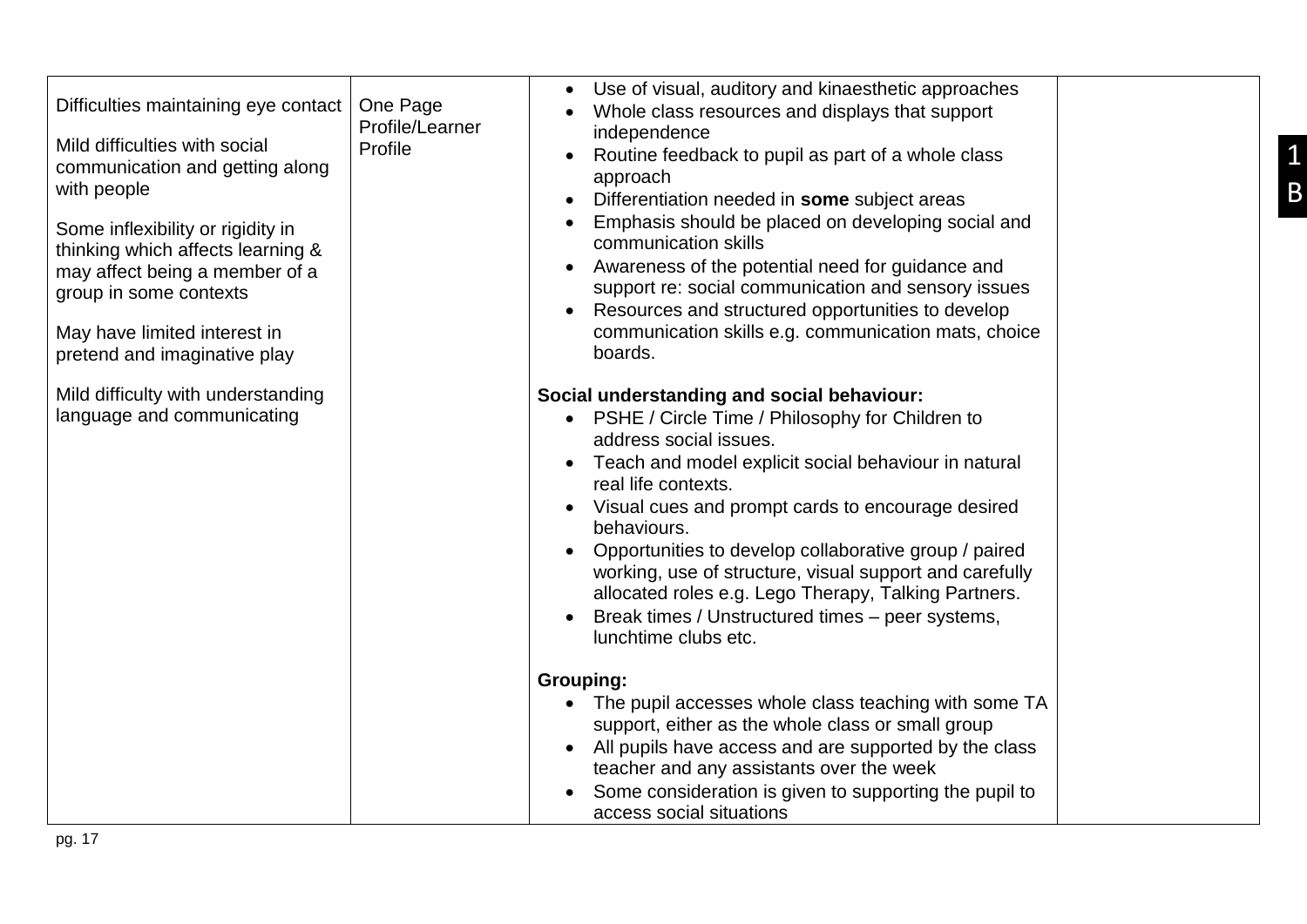| Some adult support for learning as required<br>Environmental considerations are made to meet the<br>needs of all pupils e.g. seating position, noise,<br>personal space and classroom layouts, displays and<br>signage |  |
|------------------------------------------------------------------------------------------------------------------------------------------------------------------------------------------------------------------------|--|
| <b>Resources:</b>                                                                                                                                                                                                      |  |
| Whole class visible timetable – prompts – checklists -<br>plan of the day                                                                                                                                              |  |
| Offer a range of sensory equipment e.g. stress balls<br>Use of 'twiddle items' in learning times.                                                                                                                      |  |

1A1B2A2B3A3B4A4B4C4D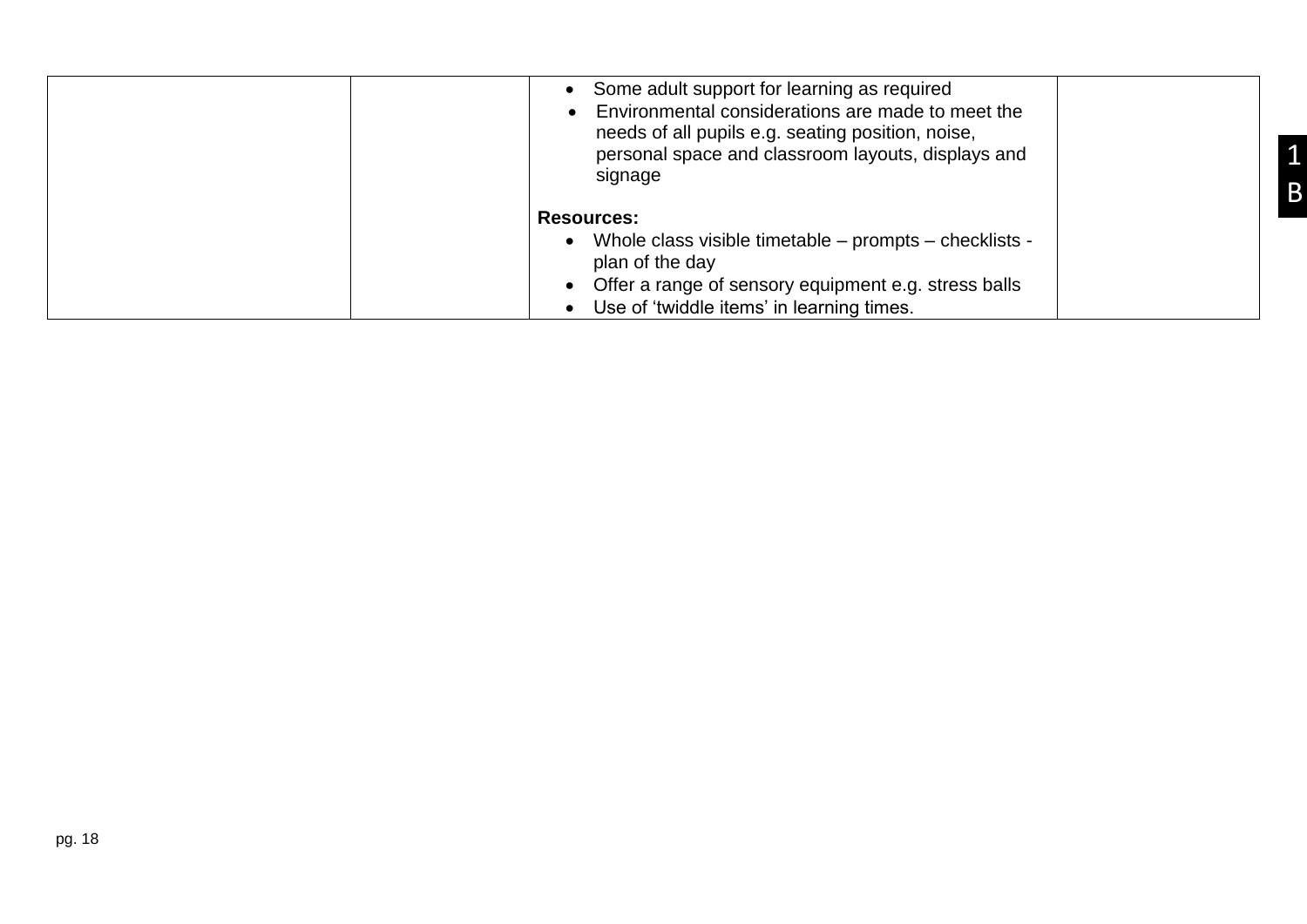<span id="page-18-0"></span>

| <b>Targeted descriptor</b>                                                                                                                                                                                                                                                                          | <b>Identification</b>                                                                                                                                                                                                                                                  | <b>Teaching and Learning</b>                                                                                                                                                                                                                                                                                                                                                                                                                                                                                                                                                                                                                              |                                                                                                                                                                                                                    |  |  |  |
|-----------------------------------------------------------------------------------------------------------------------------------------------------------------------------------------------------------------------------------------------------------------------------------------------------|------------------------------------------------------------------------------------------------------------------------------------------------------------------------------------------------------------------------------------------------------------------------|-----------------------------------------------------------------------------------------------------------------------------------------------------------------------------------------------------------------------------------------------------------------------------------------------------------------------------------------------------------------------------------------------------------------------------------------------------------------------------------------------------------------------------------------------------------------------------------------------------------------------------------------------------------|--------------------------------------------------------------------------------------------------------------------------------------------------------------------------------------------------------------------|--|--|--|
| Level <sub>2</sub>                                                                                                                                                                                                                                                                                  | and                                                                                                                                                                                                                                                                    | <b>Strategies, Resources and Physical Environment</b>                                                                                                                                                                                                                                                                                                                                                                                                                                                                                                                                                                                                     |                                                                                                                                                                                                                    |  |  |  |
|                                                                                                                                                                                                                                                                                                     | <b>Assessment</b>                                                                                                                                                                                                                                                      |                                                                                                                                                                                                                                                                                                                                                                                                                                                                                                                                                                                                                                                           |                                                                                                                                                                                                                    |  |  |  |
|                                                                                                                                                                                                                                                                                                     | The pupil shows low level frequency social and communication interaction difficulties which interrupts learning in                                                                                                                                                     |                                                                                                                                                                                                                                                                                                                                                                                                                                                                                                                                                                                                                                                           |                                                                                                                                                                                                                    |  |  |  |
|                                                                                                                                                                                                                                                                                                     |                                                                                                                                                                                                                                                                        | some situations. The pupil's needs are met though their mainstream class through the use of QFT and the use of                                                                                                                                                                                                                                                                                                                                                                                                                                                                                                                                            |                                                                                                                                                                                                                    |  |  |  |
|                                                                                                                                                                                                                                                                                                     | positive, personalised targeted strategies and school led intervention.                                                                                                                                                                                                |                                                                                                                                                                                                                                                                                                                                                                                                                                                                                                                                                                                                                                                           |                                                                                                                                                                                                                    |  |  |  |
| As Level 1 whilst also including -<br>Difficulty making relationships with<br>peers                                                                                                                                                                                                                 | Child/Young<br>Person voice, e.g.<br>using Talking Mats                                                                                                                                                                                                                | As Level 1 whilst also including -<br><b>Adjustments to Teaching Methods:</b><br>Staff should consider and implement as appropriate<br>The pupil requires a predictable environment and                                                                                                                                                                                                                                                                                                                                                                                                                                                                   | <b>Additional advice</b><br>and support is<br>available from:                                                                                                                                                      |  |  |  |
| Comfortable with familiar adults<br>Frequent behaviours observed:                                                                                                                                                                                                                                   | Parent/carer voice<br>(may include a<br>structured<br>conversation).                                                                                                                                                                                                   | routine<br>Pupil is given additional warning to prepare for<br>unexpected changes to the timetable<br>Make reasonable adjustments re: classroom                                                                                                                                                                                                                                                                                                                                                                                                                                                                                                           | <b>SENCo</b><br><b>Pastoral Team</b>                                                                                                                                                                               |  |  |  |
| Some difficulty conforming during<br>parts of the school day<br>Likely difficulties reported from<br>home<br>Withdrawn/Insular, pupil may<br>appear passive or non-verbal<br>Some identifiable sensory needs<br>'Meltdowns'<br>Anxiety behaviours are displayed<br>e.g. timings, staffing, routines | Assess, Plan, Do,<br>Review through a<br>monitoring system<br>should be in place<br>to assess pupil's<br>need, identify<br>outcomes,<br>implement support<br>and monitor and<br>evaluate progress<br>One Page Profile /<br><b>Learner Profile</b><br>Sensory checklist | environment e.g. displays, furniture and possible<br>workstation.<br>Have spaces to support sensory needs; offer a range<br>of sensory equipment e.g. stress balls, fiddle toys,<br>classroom jobs, movement opportunities etc.<br>Personalised visual timetable - prompts - checklists -<br>plan of the day<br>Quiet space available - time out cards / lunch passes<br>Seating consideration<br>Consistency amongst staff – include rewards,<br>sanctions, routine, language and approach<br>May recognise and report on individual success on at<br>least a weekly basis<br>Limiting language – speed of delivery, vocabulary,<br>duration of delivery | Speech and<br>Language Therapy<br>Ryegate<br><b>Child and Adolescent</b><br><b>Mental Health Service</b><br>(CAMHS)<br><b>Sheffield Education</b><br><b>ASD Team Helpline</b><br><b>Autism Team</b><br><b>MAST</b> |  |  |  |
| Some inflexible or rigidity in<br>thinking i.e. a need to complete an<br>activity in a certain way, a need to                                                                                                                                                                                       | Locke and Beech                                                                                                                                                                                                                                                        | Use Social Stories, Comic Strip Conversations and<br>Power Cards, Use of name - specific instructions                                                                                                                                                                                                                                                                                                                                                                                                                                                                                                                                                     |                                                                                                                                                                                                                    |  |  |  |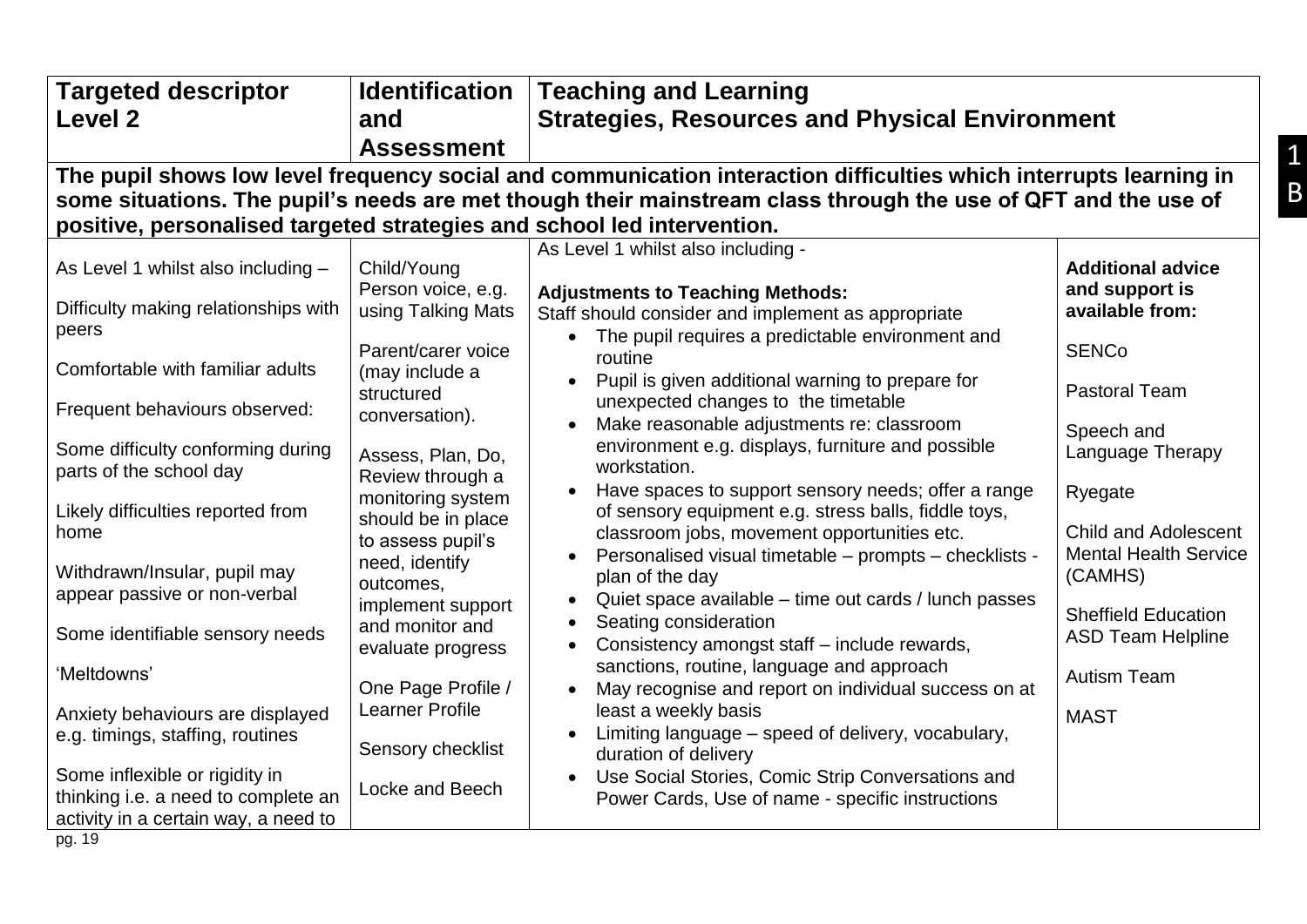| know changes in advance                                                                                                                      |                                     | Use of 'twiddle items' in learning times<br>$\bullet$                                                                                                                                                                                                                                                          |  |
|----------------------------------------------------------------------------------------------------------------------------------------------|-------------------------------------|----------------------------------------------------------------------------------------------------------------------------------------------------------------------------------------------------------------------------------------------------------------------------------------------------------------|--|
| Avoidance of eye contact                                                                                                                     | <b>AET Progression</b><br>Framework | Involvement of pupil and family in developing<br>strategies                                                                                                                                                                                                                                                    |  |
| Difficulties with social<br>communication and getting along<br>with people i.e. driven by own<br>interests, egocentric in own<br>thinking    | <b>SCERTS</b>                       | Specific communication, e.g. concrete positive<br>instructions, praise for completing a specific action,<br>using clearly defined expectations<br>Use of pupil's special interests as motivation<br>Increased differentiation of activities and materials by<br>presentation, outcome, timing, scaffolding and |  |
| Some rigidity of thoughts which<br>affects learning & affecting being a<br>member of a group in some<br>contexts                             |                                     | additional resources<br>Differentiated questioning and targeted simplified<br>level/pace/amount of teacher talk, paying specific<br>attention to limiting the use of euphemism's, similes,<br>sarcasm, metaphors                                                                                               |  |
| Moderate difficulty with<br>understanding language and<br>communicating                                                                      |                                     | Alternative forms of recording routinely used<br>Small steps approaches<br>Pupil is provided with personalised resources and<br>displays that support independence e.g. on desk,                                                                                                                               |  |
| Appears highly verbal but requires<br>visual support to understand<br>language                                                               |                                     | lanyard, visual reminders, timers, rewards<br>Sensory breaks and use of alternative spaces are built<br>into the timetable to respond to anxieties and                                                                                                                                                         |  |
| Responds to simple instructions in<br>context/uses simple language to<br>express needs/sustains listening<br>concentration for short periods |                                     | overstimulation e.g. use of lunchtime club<br>Routine feedback to pupil<br>$\bullet$<br>Differentiation needed in some subject areas<br>Emphasis should be placed on developing social and<br>communication skills                                                                                             |  |
| Being quite literate in interpreting<br>situations                                                                                           |                                     | Access to appropriate resources, e.g. to facilitate<br>emotional expression and regulation<br>Classroom staff provide guidance and focus support                                                                                                                                                               |  |
| Prefers to play alone                                                                                                                        |                                     | regarding social communication and sensory issues<br>Key staff in school are given regular updates on needs                                                                                                                                                                                                    |  |
| May have limited interest in                                                                                                                 |                                     | and strategies for the pupil e.g. MDS, Supply staff,                                                                                                                                                                                                                                                           |  |
| pretend and imaginative play,                                                                                                                |                                     | TAs, office staff, cover supervisors                                                                                                                                                                                                                                                                           |  |
| tending to focus on their own                                                                                                                |                                     |                                                                                                                                                                                                                                                                                                                |  |

1A1B2A2B3A3B4A4B4C4D

 $\begin{array}{c} 1 \\ B \end{array}$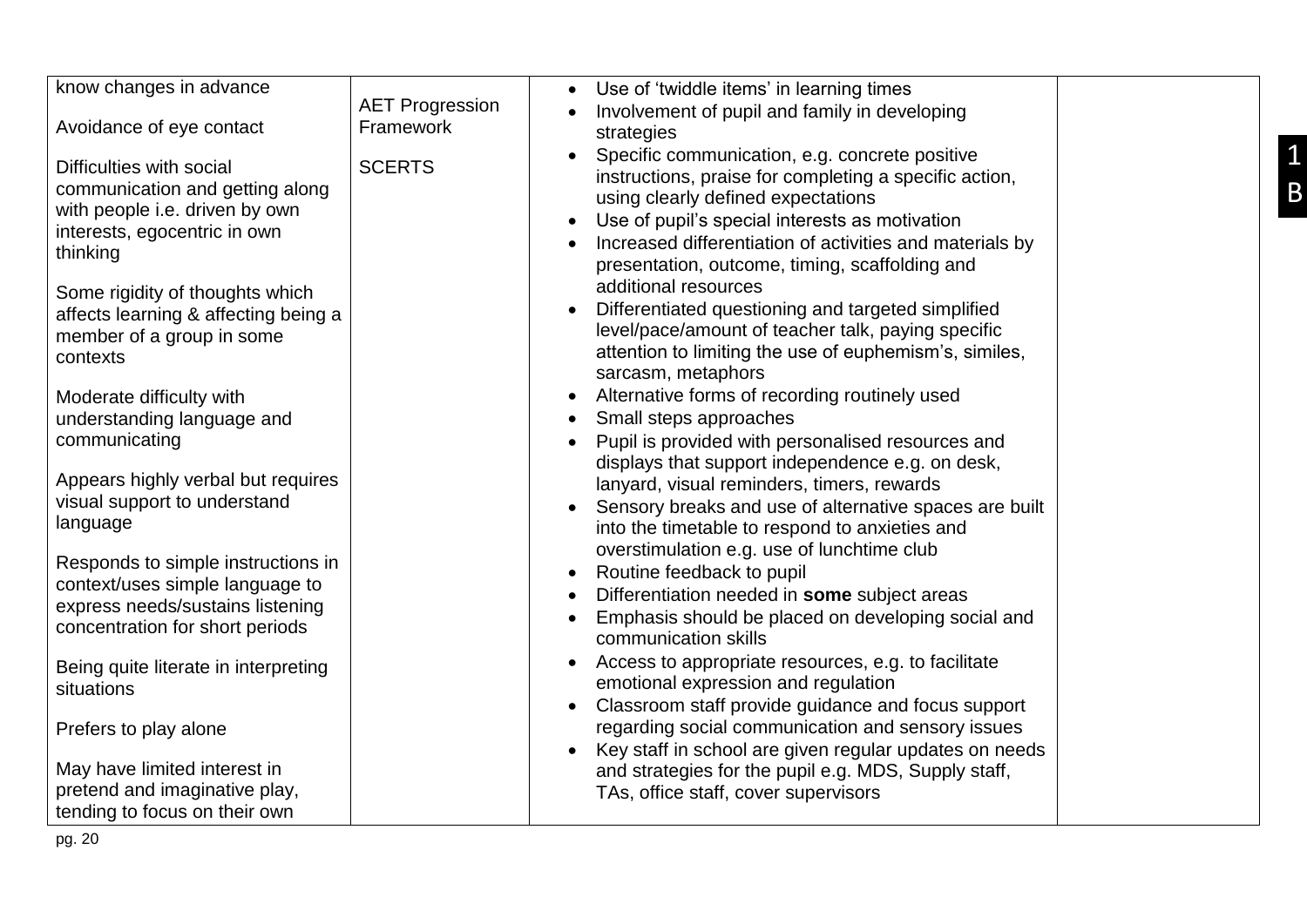| choice of activities                                       | <b>Grouping:</b>                                                                                                                                                                                                                                                                                                                                                                                                                                                                                                                                                                                                                                                                                                                                                                                                                                                                                                                                                |  |
|------------------------------------------------------------|-----------------------------------------------------------------------------------------------------------------------------------------------------------------------------------------------------------------------------------------------------------------------------------------------------------------------------------------------------------------------------------------------------------------------------------------------------------------------------------------------------------------------------------------------------------------------------------------------------------------------------------------------------------------------------------------------------------------------------------------------------------------------------------------------------------------------------------------------------------------------------------------------------------------------------------------------------------------|--|
| Difficulties with understanding<br>other people's feelings | Environmental considerations are made to meet the<br>known needs the pupil e.g. seating position, noise,<br>personal space and classroom layouts, displays and<br>signage. Staff may have recognised needs through the<br>use of sensory checklists, staff observations or outside<br>agency input<br>The pupil accesses whole class teaching with some<br>small group intervention through the week<br>The pupil accesses designated learning time, either in<br>small groups or 1:1, with the class teacher and other<br>members of staff<br>The pupil accesses timetabled additional small group<br>opportunities to work on identified areas of need<br>matched specifically to their social communication<br>profile e.g. Lego Therapy, Social Group, Friends, Time<br>to Talk, Bears' Group, Theraplay, group nurturing<br>activities<br>Pre/post learning opportunities<br>Consideration is given to supporting the pupil to<br>access social situations |  |
|                                                            | <b>Resources:</b><br>Adult support for learning as required<br>Wide variety of resources appropriate to the learning<br>Interest boxes specific to pupil for 'downtime'<br>Specialist equipment specific to the pupil's learning<br>need i.e. sloping board, coloured paper, pencil grips<br>etc.                                                                                                                                                                                                                                                                                                                                                                                                                                                                                                                                                                                                                                                               |  |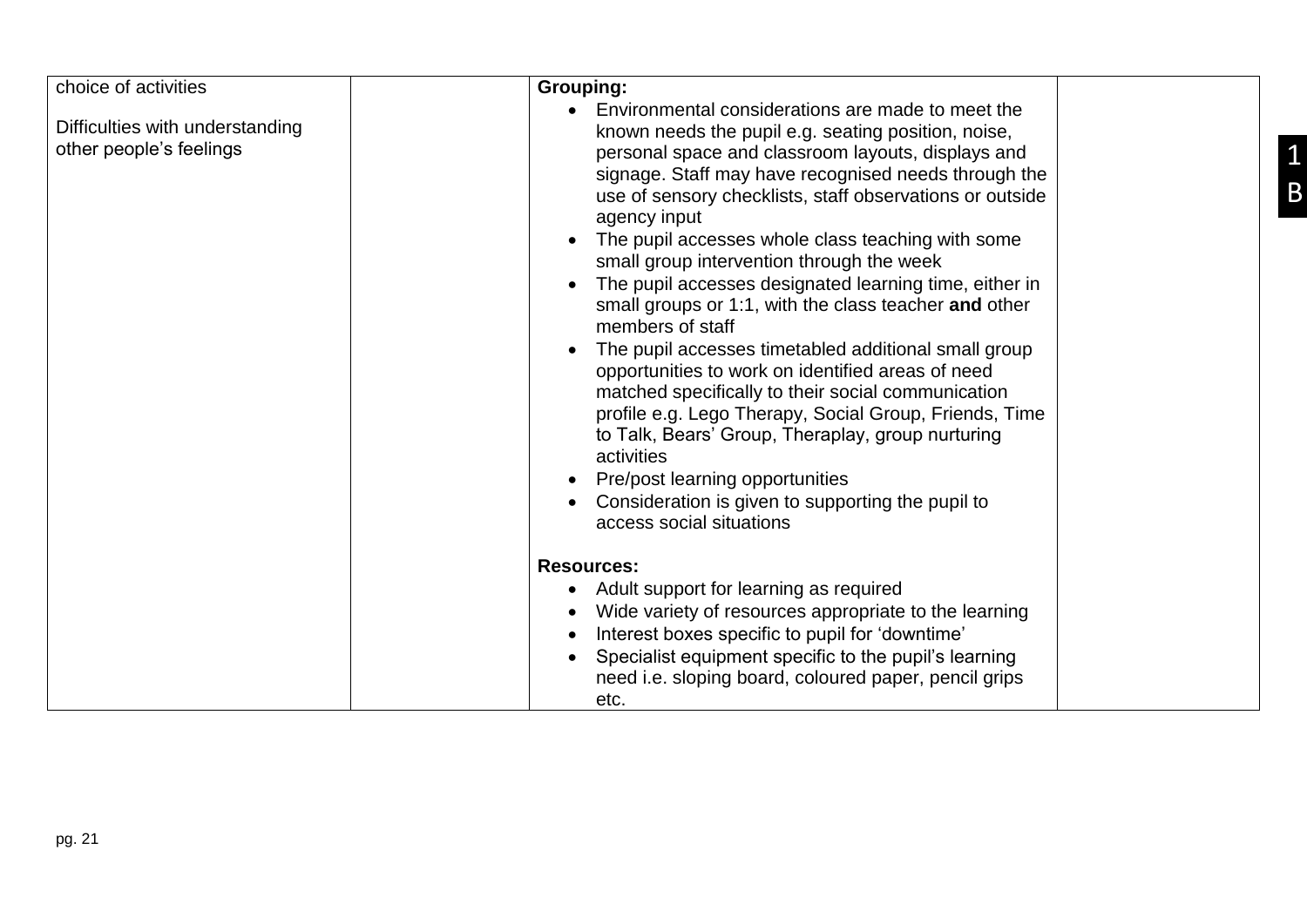<span id="page-21-0"></span>

| <b>Bespoke descriptor</b>                                                                                      | <b>Identification</b>                                                | <b>Teaching and Learning</b>                                                                                                                                                                                  |                                                             |
|----------------------------------------------------------------------------------------------------------------|----------------------------------------------------------------------|---------------------------------------------------------------------------------------------------------------------------------------------------------------------------------------------------------------|-------------------------------------------------------------|
| Level 3                                                                                                        | and                                                                  | <b>Strategies, Resources and Physical Environment</b>                                                                                                                                                         |                                                             |
|                                                                                                                | <b>Assessment</b>                                                    |                                                                                                                                                                                                               |                                                             |
|                                                                                                                |                                                                      | The pupil shows frequent social, communication and interaction difficulties which interrupt their own and possibly                                                                                            |                                                             |
|                                                                                                                |                                                                      | others learning in a range of situations. The pupil's needs are met using a combination of approaches, including                                                                                              |                                                             |
|                                                                                                                |                                                                      | small group interventions and 1:1 individualised support in and out of the classroom, following support, guidance                                                                                             |                                                             |
| and advice from other professionals as appropriate.                                                            |                                                                      |                                                                                                                                                                                                               |                                                             |
|                                                                                                                |                                                                      | As Level 1 and 2 whilst also including -                                                                                                                                                                      |                                                             |
| As Level 1 and 2, may also                                                                                     | <b>Personalised</b>                                                  |                                                                                                                                                                                                               | <b>Additional advice</b>                                    |
| $include -$                                                                                                    | targets will be                                                      | <b>Adjustments to Teaching Methods:</b>                                                                                                                                                                       | is available from:                                          |
| Co-occurring difficulties / Neuro<br>diverse needs, e.g. co-ordination<br>difficulties, attention difficulties | informed by<br><b>Outside Agency</b><br>involvement,<br>professional | Staff should have considered and implemented as<br>appropriate<br>The pupil requires a predictable environment and<br>$\bullet$                                                                               | <b>Sheffield Education</b><br><b>ASD Team Helpline</b>      |
| Additional speech and language<br>difficulties                                                                 | judgement and a<br>thorough, holistic<br>assessment of a             | routine within a highly structured curriculum<br>Pupil is given additional warning and support to<br>prepare for unexpected changes to the timetable<br>Timetabled regular (at least 3 x weekly) support from | <b>Autism Team</b><br><b>MAST</b>                           |
| More prominent sensory needs                                                                                   | pupil's learning<br>profile.                                         | pastoral staff working on specific personalised targets<br>i.e. there is an emphasis on this pupil within a group or                                                                                          | <b>Learning Support</b>                                     |
| Additional family difficulties /<br>situation may impact on the pupil                                          | <b>Evaluated support</b><br>plan                                     | they receive 1:1 support under the direction of the<br>teacher<br>Advice implemented on Social Communication                                                                                                  | Educational<br><b>Psychology Service</b>                    |
| More intensive rigidity / single<br>mindedness                                                                 | Outside agency<br>advice and<br>recommendations                      | Difficulties from appropriate professionals<br>Outcomes set to ensure pupils social communication<br>skills are developed                                                                                     | <b>Child and Adolescent</b><br><b>Mental Health Service</b> |
| Has persistent patterns of<br>behaviour that interfere with their<br>ability to learn                          | Access<br>arrangements                                               | Adjustment to uniform if required<br>Access arrangements including reasonable<br>adjustments to timetables, meeting and greeting, time                                                                        | (CAMHS)<br>Ryegate                                          |
| Difficulties with change in routine<br>or in response to expectations,                                         | considered<br>Multi Agency                                           | out passes, lunch pass etc.<br>Use Social Stories, Comic Strip Conversations and<br><b>Power Cards</b>                                                                                                        | <b>Centenary House</b><br>Speech and                        |
| even with forewarning                                                                                          | Planning                                                             | Personalised access arrangements are used (e.g. 5                                                                                                                                                             | Language Therapy                                            |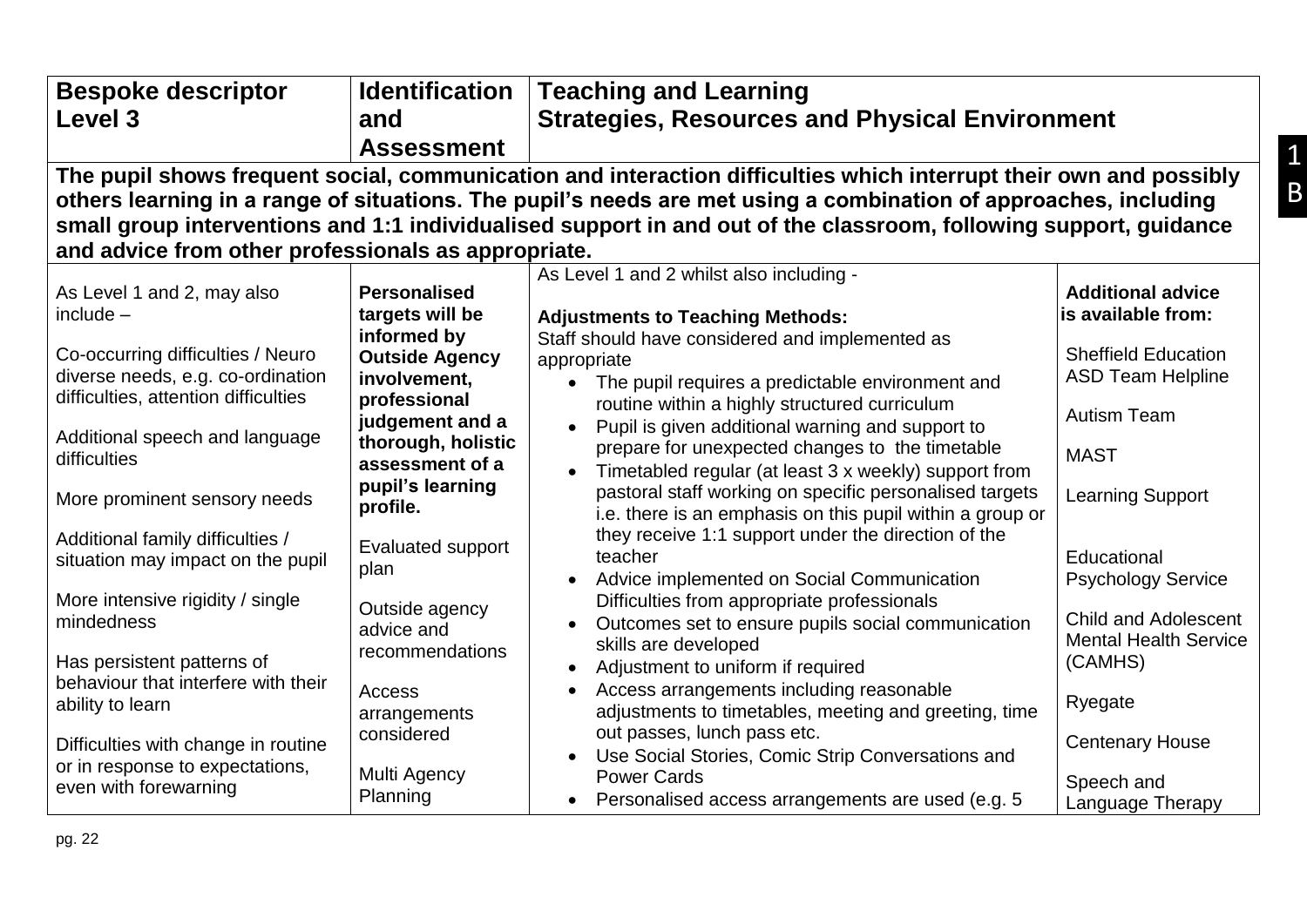|                                        |                           | point scale or emotion cards) to indicate feelings,      | Team (SALT) |
|----------------------------------------|---------------------------|----------------------------------------------------------|-------------|
| Struggle to make / maintain            | Assess, Plan, Do,         |                                                          |             |
| relationships with adults/peers        | <b>Review using SEN</b>   | avoidance of known trigger points, amendments to         |             |
|                                        |                           | toileting support etc.                                   |             |
|                                        | <b>Documents</b>          | The teacher takes responsibilities for supporting others |             |
| Unable to instigate positive peer      | regularly reviewed        | to devise deliver and evaluate a personalised            |             |
| interactions                           |                           | programme that accelerates learning.                     |             |
|                                        | A My Plan may be          | On-going opportunities for individual learning support   |             |
| May have intense or obsessional        | in place to draw          | from the class teacher and other staff directed by the   |             |
| friendships / relationships            | together                  | teacher focused on specific targets with reinforcement   |             |
|                                        | information, advice,      | in whole class activities to aid transfer of skills      |             |
| High anxiety manifested in             | aspirations and           |                                                          |             |
| avoidance or stress indicators         | planned outcomes          | Further modification of level, pace, amount of teacher   |             |
| often leading to challenging           |                           | talk to address pupils' identified need                  |             |
| behaviour                              | Use of high quality       | Personal Handling Plan/Positive Handling Plan to         |             |
|                                        | assessment tools          | identify de-escalation techniques                        |             |
| Experiences 'meltdown' regularly       | that are regularly        | Risk assessments to identify and address possible        |             |
|                                        |                           | areas of risk for the pupil                              |             |
| Can be literal in their interpretation | reviewed:                 |                                                          |             |
| of situations                          |                           | Grouping:                                                |             |
|                                        | Locke and Beech           | The pupil will access a variety of support over the      |             |
| Prefers to play alone and tends to     |                           |                                                          |             |
| focus on own choice of activities      | <b>AET Progression</b>    | week including whole class teaching, small group         |             |
|                                        | Framework                 | support and individualised support working on            |             |
| Limited interest in pretend and        |                           | personalised targets matched to their social             |             |
|                                        | <b>B Squared / Pivats</b> | communication profile to enable them to access the       |             |
| imaginative play - prefers             |                           | curriculum e.g. Circle of Friends, Theraplay, Attention  |             |
| concrete and repetitive activities     | <b>SCERTS</b>             | Autism, where the pupil's need is the focus for the      |             |
| Has difficulty understanding other     |                           | session etc.                                             |             |
| people's feelings                      | <b>Boxall Profile</b>     | The pupil accesses designated learning time, either in   |             |
|                                        |                           | small groups or 1:1, with the class teacher and other    |             |
| Finds change difficult to cope with    | Basket of                 | members of staff.                                        |             |
|                                        | Assessment                |                                                          |             |
| Has sensory issues such as over-       | Approach                  | Pre / post learning opportunities<br>$\bullet$           |             |
| sensitivity to noise                   | including:                | Awareness of the potential need for guidance and         |             |
|                                        |                           | support to develop specific interventions re: social     |             |
| Pupil shows signs of stress and        | <b>MAPP</b>               | communication and sensory issues                         |             |
| anxiety                                |                           | Sensory breaks built into the timetable to respond to    |             |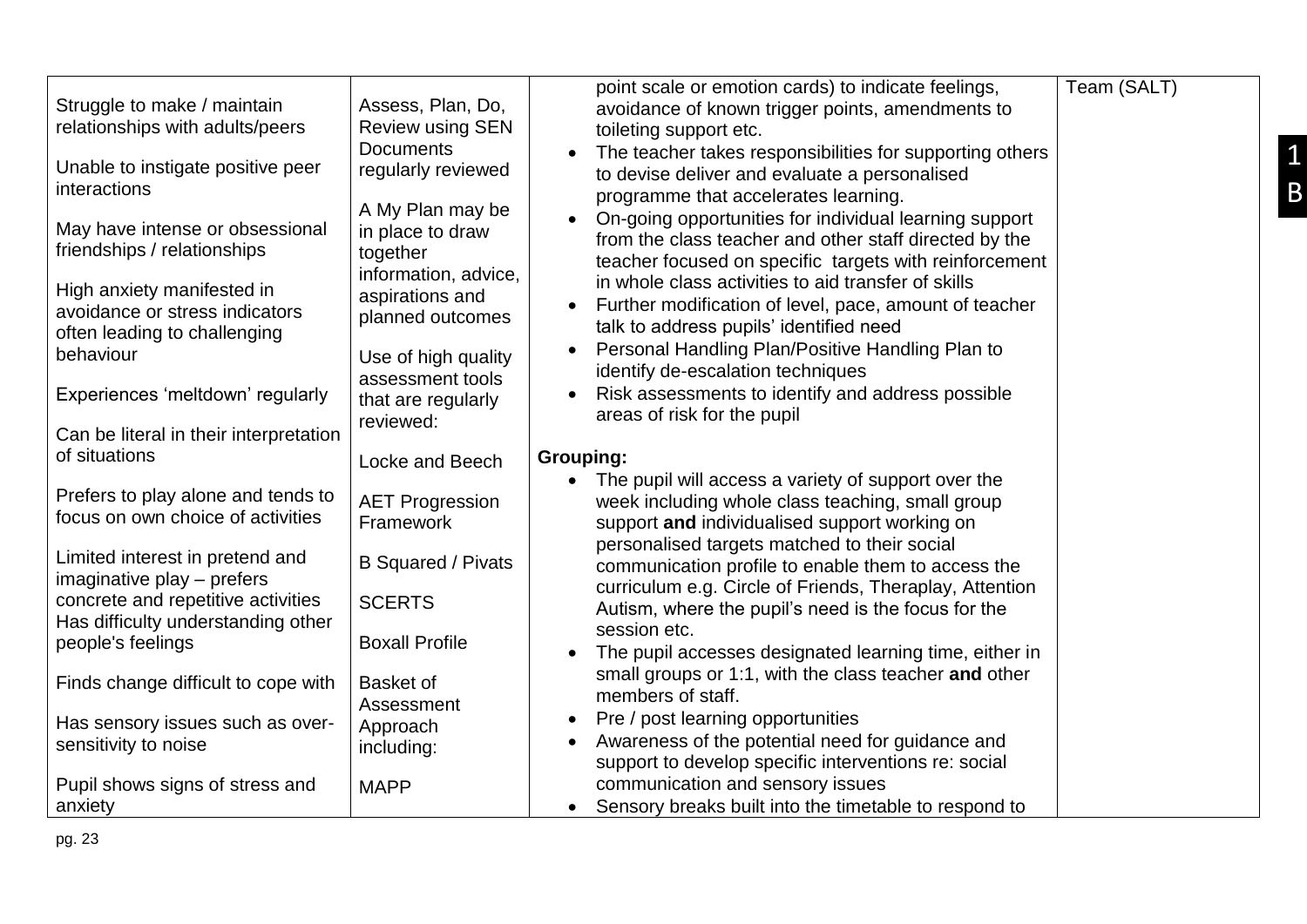| Possible mental health difficulties<br>Consistent difficulty with<br>understanding language and<br>communicating<br>Pupil's language difficulties affect<br>curriculum access, indicated by<br>attainments below expected level,<br>and poor social relationships e.g.<br>appears highly verbal but requires<br>visual support to understand<br>language<br>The pupil's ability to communicate<br>effectively may fluctuate<br>depending on their level of<br>emotional regulation | Routes for<br>Learning,<br>Assessing and<br>Developing<br>Communication<br>and Thinking Skills<br>in people with<br>Autism and<br>Communication<br>Difficulties (Kate<br>Silver)<br>The Social Play<br>Record (Chris<br>White) | anxieties and over stimulation<br>Some adult support for learning and to aid the<br>development of positive relationships<br>Pre and post tutoring is used to enable the pupil to<br>engage with learning in the classroom<br><b>Resources:</b><br>Personalised visual timetable for extended periods of<br>time e.g. half day session or whole day as appropriate<br>to the pupil<br>Alternative ways of recording include electronic<br>devices may be appropriate<br>There will be a need for very structured and multi-<br>sensory approaches to learning including task board,<br>adult supported use of Now/Then prompts, start / finish<br>boxes, busy box, task reward<br>Enhanced and targeted opportunities to use<br>technological aids |  |
|------------------------------------------------------------------------------------------------------------------------------------------------------------------------------------------------------------------------------------------------------------------------------------------------------------------------------------------------------------------------------------------------------------------------------------------------------------------------------------|--------------------------------------------------------------------------------------------------------------------------------------------------------------------------------------------------------------------------------|----------------------------------------------------------------------------------------------------------------------------------------------------------------------------------------------------------------------------------------------------------------------------------------------------------------------------------------------------------------------------------------------------------------------------------------------------------------------------------------------------------------------------------------------------------------------------------------------------------------------------------------------------------------------------------------------------------------------------------------------------|--|
|                                                                                                                                                                                                                                                                                                                                                                                                                                                                                    |                                                                                                                                                                                                                                | Use of visual reminders, timers, resources and<br>rewards to develop independence<br>Consideration will need to be made to support the pupil<br>during periods of change e.g. Christmas, Sports Day, off                                                                                                                                                                                                                                                                                                                                                                                                                                                                                                                                           |  |
|                                                                                                                                                                                                                                                                                                                                                                                                                                                                                    |                                                                                                                                                                                                                                | timetable events, trips.                                                                                                                                                                                                                                                                                                                                                                                                                                                                                                                                                                                                                                                                                                                           |  |

1A1B2A2B3A3B4A4B4C4D

 $\frac{1}{B}$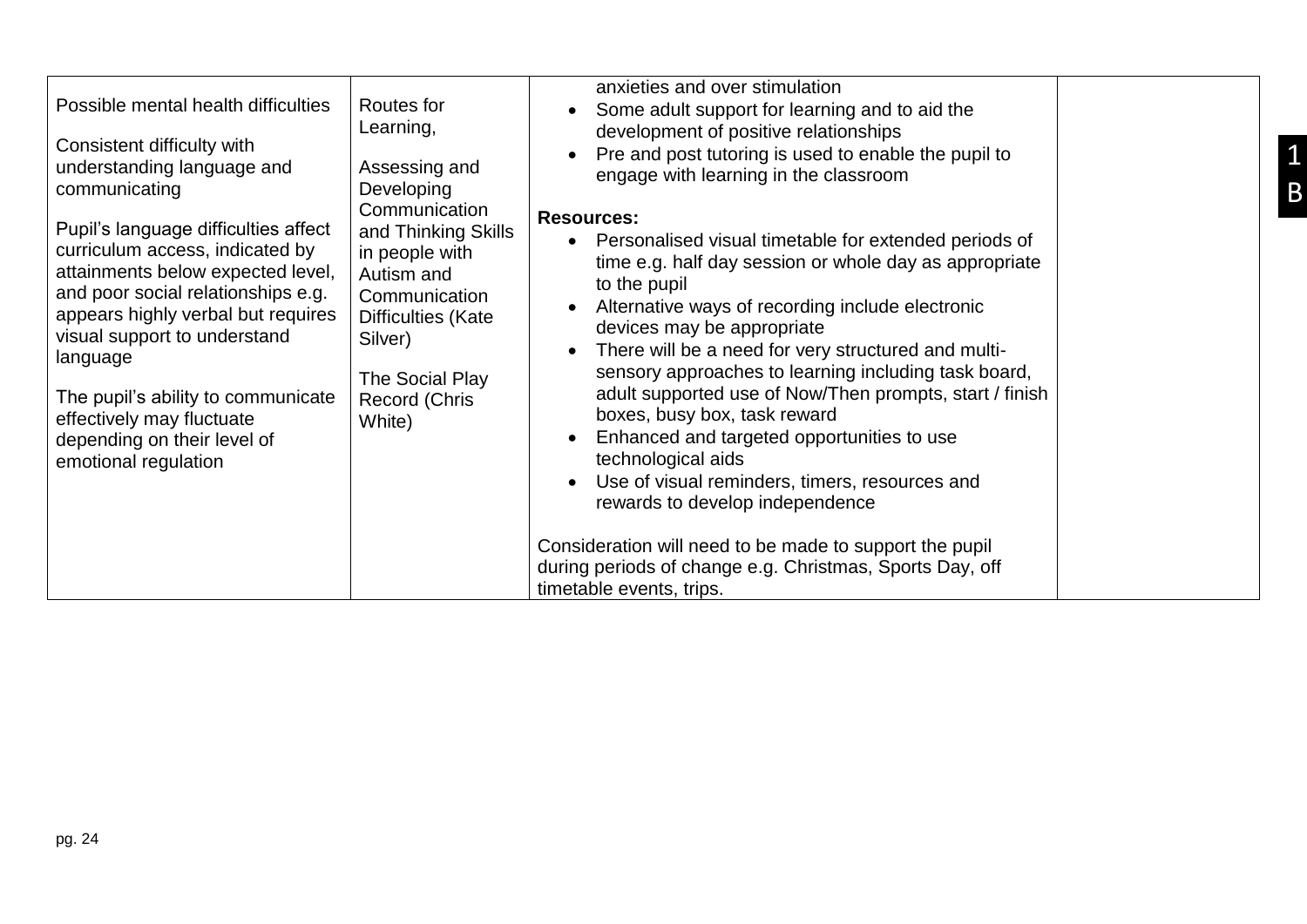<span id="page-24-0"></span>

| <b>Bespoke descriptor</b>                                                                                                                                  | <b>Identification</b>                                                                                           | <b>Teaching and Learning</b>                                                                                                                                                                                                                                              |                                                                                                     |  |  |  |
|------------------------------------------------------------------------------------------------------------------------------------------------------------|-----------------------------------------------------------------------------------------------------------------|---------------------------------------------------------------------------------------------------------------------------------------------------------------------------------------------------------------------------------------------------------------------------|-----------------------------------------------------------------------------------------------------|--|--|--|
| Level 4                                                                                                                                                    | and                                                                                                             | <b>Strategies, Resources and Physical Environment</b>                                                                                                                                                                                                                     |                                                                                                     |  |  |  |
|                                                                                                                                                            | <b>Assessment</b>                                                                                               |                                                                                                                                                                                                                                                                           |                                                                                                     |  |  |  |
|                                                                                                                                                            |                                                                                                                 | The pupil consistently shows difficulties which are linked to their communication and interaction difficulties which                                                                                                                                                      |                                                                                                     |  |  |  |
|                                                                                                                                                            | impact on their ability to access a learning environment without highly personalised support. The pupil's needs |                                                                                                                                                                                                                                                                           |                                                                                                     |  |  |  |
|                                                                                                                                                            | are met through an individual, bespoke curriculum which is highly personalised. The pupil is able to access the |                                                                                                                                                                                                                                                                           |                                                                                                     |  |  |  |
|                                                                                                                                                            |                                                                                                                 | classroom for limited periods, where they are able to experience success through planned opportunities alongside                                                                                                                                                          |                                                                                                     |  |  |  |
| their peers supported by a member of staff.                                                                                                                |                                                                                                                 |                                                                                                                                                                                                                                                                           |                                                                                                     |  |  |  |
| As Level 1, 2 and 3 may also<br>$include -$                                                                                                                | As for Levels 1, 2<br>and 3 whilst also<br>including -                                                          | The pupil's needs are identified and known by staff<br>working in school, agreed by parents and recorded on a<br>detailed and shared plan e.g. PHP or risk assessment.                                                                                                    | <b>Additional advice</b><br>and support is<br>available from:                                       |  |  |  |
| Doesn't have the skills to be part<br>of a group or form meaningful<br>friendships                                                                         | Outside agency<br>advice and<br>recommendations                                                                 | As Level 1, 2 and 3 whilst also including -<br><b>Adjustments to Teaching Methods:</b>                                                                                                                                                                                    | <b>Local Authority SEND</b><br>Manager / Officer                                                    |  |  |  |
| Preference for concrete and<br>repetitive activities                                                                                                       | Multi agency                                                                                                    | Staff implement a highly bespoke package of support that<br>includes                                                                                                                                                                                                      | <b>Sheffield Education</b><br><b>ASD Team Helpline</b>                                              |  |  |  |
| Is very susceptible to sensory<br>triggers, which regularly leads to<br>challenging behaviour                                                              | planning<br><b>Multi-Element Plan</b><br>(EPS led)                                                              | Teaching approaches that place a high emphasis on<br>direct training, are very finely graded and offer practical<br>tasks which provide opportunities to make progress<br>towards planned outcomes                                                                        | <b>MAST</b><br><b>Autism Team</b>                                                                   |  |  |  |
| School environment difficult to<br>manage e.g. where a pupil has an<br>extreme anxiety / sensory need                                                      | <b>Positive Handling</b><br>Plan or similar<br>personal plan and<br>risk assessment                             | Opportunities are frequent, repeated and reviewed<br>Additional adults support the pupil individually, under<br>the direction of the teacher and other key staff to:<br>work on highly modified curriculum tasks when                                                     | <b>Learning Support</b><br>Service<br>Educational                                                   |  |  |  |
| Needs a highly bespoke package<br>to enable the pupil to cope with<br>daily demands<br>The pupil may see school as a<br>threatening environment on a daily | agreed with<br>parents / carers<br>Sensory checklist<br>A My Plan or                                            | working with the whole class<br>access significant amount of sessions of individual<br>$\bullet$<br>support across each day<br>• encourage independence<br>Opportunities for successful peer to peer interaction<br>Tasks will be short in duration and may be reward led | <b>Psychology Service</b><br><b>Child and Adolescent</b><br><b>Mental Health Service</b><br>(CAMHS) |  |  |  |
| basis which leads to them being                                                                                                                            | EHCP may be in                                                                                                  |                                                                                                                                                                                                                                                                           | Ryegate Children's                                                                                  |  |  |  |

B

pg. 25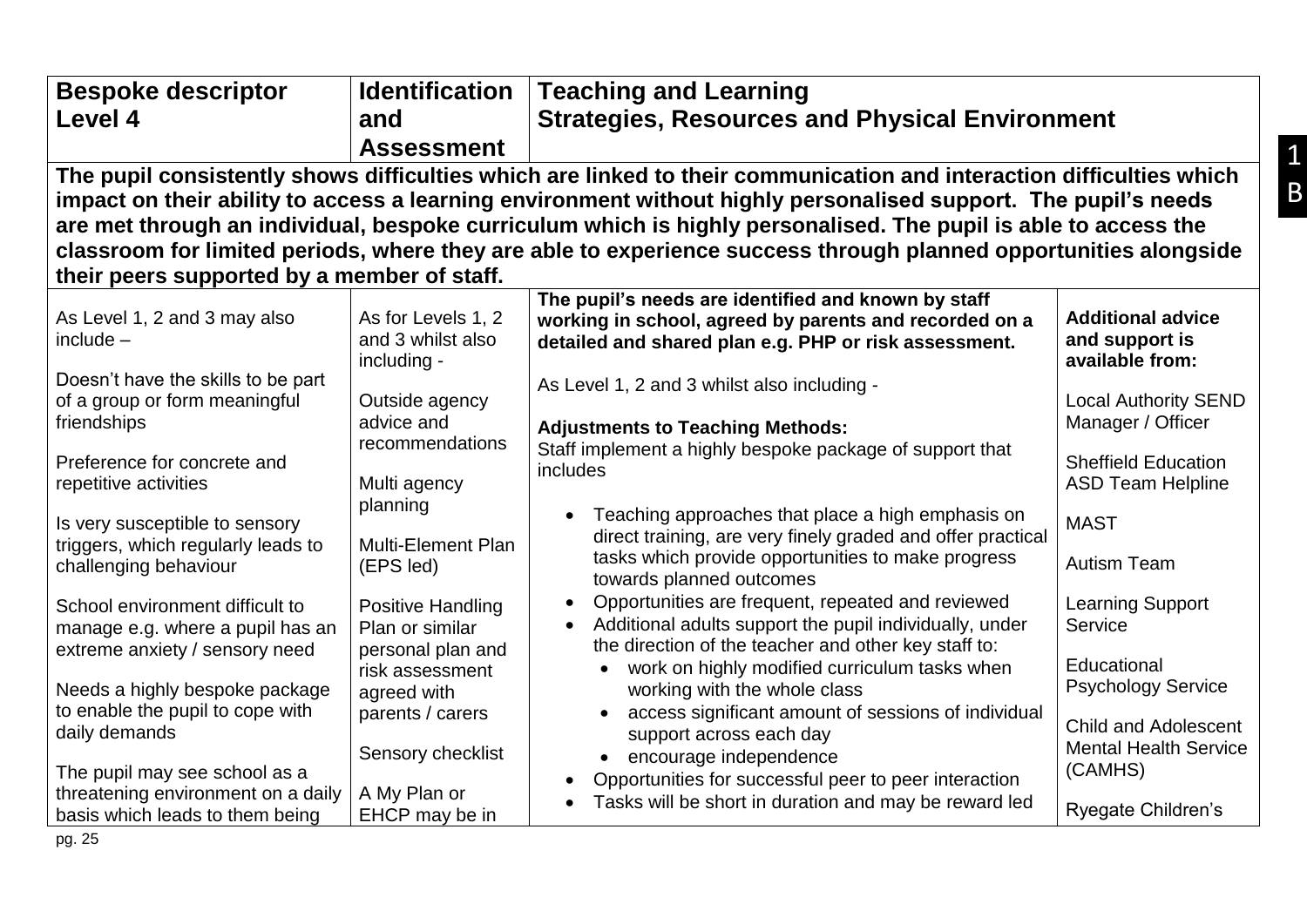| dysregulated prior to arrival<br>Possible mental health difficulties<br>Significant 'meltdowns' at home<br>are reported. Family have to make<br>significant adaptations to manage<br>home life<br>Significant difficulties with<br>receptive and / or expressive<br>language leading to challenging or<br>very passive behaviours when<br>needs cannot be communicated<br>Pupil uses a combination of verbal<br>and alternative communication to<br>meet their basic needs<br>Ability to communicate effectively<br>may fluctuate depending on their<br>level of emotional regulation<br>Language impairment affects<br>access to all aspects of the<br>curriculum | place to recognise<br>the pupil's needs<br>and provision<br>required to meet<br>them | Centre<br>Sensory breaks will be a part of the pupil's day as<br>identified<br><b>Centenary House</b><br>Accommodation where possible is made to meet the<br>$\bullet$<br>pupil's individual sensory profile<br>Speech and<br>The curriculum places an emphasis on identified<br>Language Therapy<br>holistic outcomes<br>Team (SALT)<br>Personalised access arrangements are used (e.g. 5)<br>point scale or emotion cards) to indicate feelings,<br>avoidance of known trigger points, amendments to<br>toileting support etc.<br>Support is required during social times to make links<br>$\bullet$<br>with peers<br><b>Grouping:</b><br>• The pupil will access support in high adult to child ratio<br>groups or 1:1 e.g. Attention Autism, 2:1<br>Theraplay/Nurture activities, Positive Play, PECS<br>focused sessions, 1:1 Friends, Intensive Interaction<br>etc.<br>Working on an individual, bespoke curriculum and so<br>$\bullet$<br>has an individual timetable that includes planned time<br>within the mainstream class, to enable the pupil to<br>access the classroom for limited periods alongside a<br>member of staff where they are able to experience<br>success. |
|--------------------------------------------------------------------------------------------------------------------------------------------------------------------------------------------------------------------------------------------------------------------------------------------------------------------------------------------------------------------------------------------------------------------------------------------------------------------------------------------------------------------------------------------------------------------------------------------------------------------------------------------------------------------|--------------------------------------------------------------------------------------|-----------------------------------------------------------------------------------------------------------------------------------------------------------------------------------------------------------------------------------------------------------------------------------------------------------------------------------------------------------------------------------------------------------------------------------------------------------------------------------------------------------------------------------------------------------------------------------------------------------------------------------------------------------------------------------------------------------------------------------------------------------------------------------------------------------------------------------------------------------------------------------------------------------------------------------------------------------------------------------------------------------------------------------------------------------------------------------------------------------------------------------------------------------------------------------------|
| Very slow response to verbal<br>stimuli, low retention of abstract<br>concepts<br>Struggles to appreciate the needs<br>of the listener and is egocentric<br>Has rigid thought processes and<br>routines that affect all aspects of                                                                                                                                                                                                                                                                                                                                                                                                                                 |                                                                                      | <b>Resources:</b><br>Effective use of individual visual timetable per session<br>$\bullet$<br>or activity e.g. start/finish, now/then which does require<br>support to implement<br>Alternative Communication systems e.g. PECS,<br>$\bullet$<br>Makaton may be considered<br>Possible access to alternative provision to explore                                                                                                                                                                                                                                                                                                                                                                                                                                                                                                                                                                                                                                                                                                                                                                                                                                                       |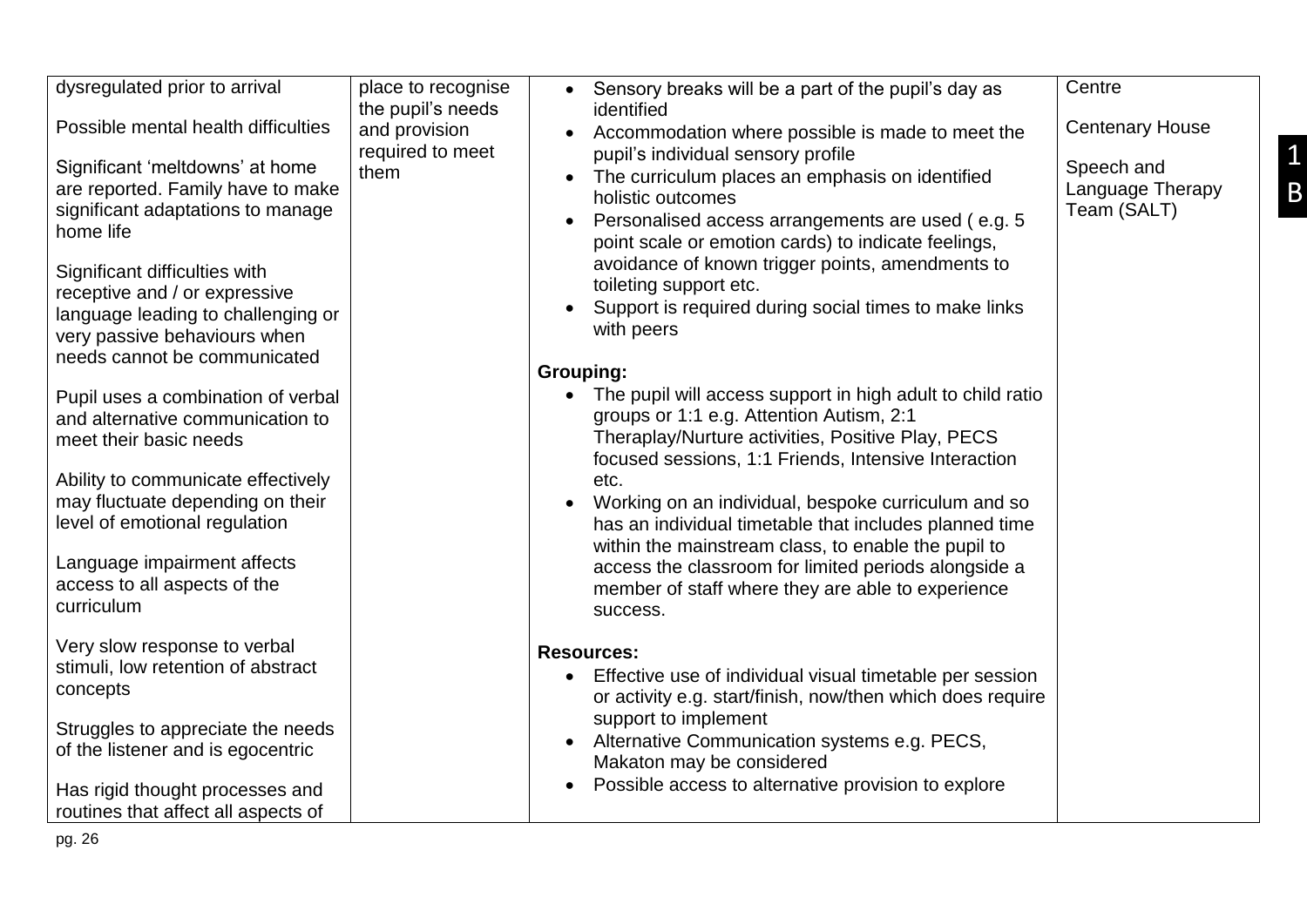| school life | Transitions: thorough and timely preparations made for<br>transition, both between year groups and between settings                                    |               |
|-------------|--------------------------------------------------------------------------------------------------------------------------------------------------------|---------------|
|             | Consideration will need to be made to support the pupil<br>during periods of change e.g. Christmas, Sports Day, off<br>timetable events, trips.        | $\frac{1}{B}$ |
|             | There is agreement between professionals (EPS, Local<br>Authority SEND Manager) that the pupil's needs and<br>provision in place constitute a Level 4. |               |
|             |                                                                                                                                                        |               |
|             |                                                                                                                                                        |               |
|             |                                                                                                                                                        |               |
|             |                                                                                                                                                        |               |
|             |                                                                                                                                                        |               |
|             |                                                                                                                                                        |               |
|             |                                                                                                                                                        |               |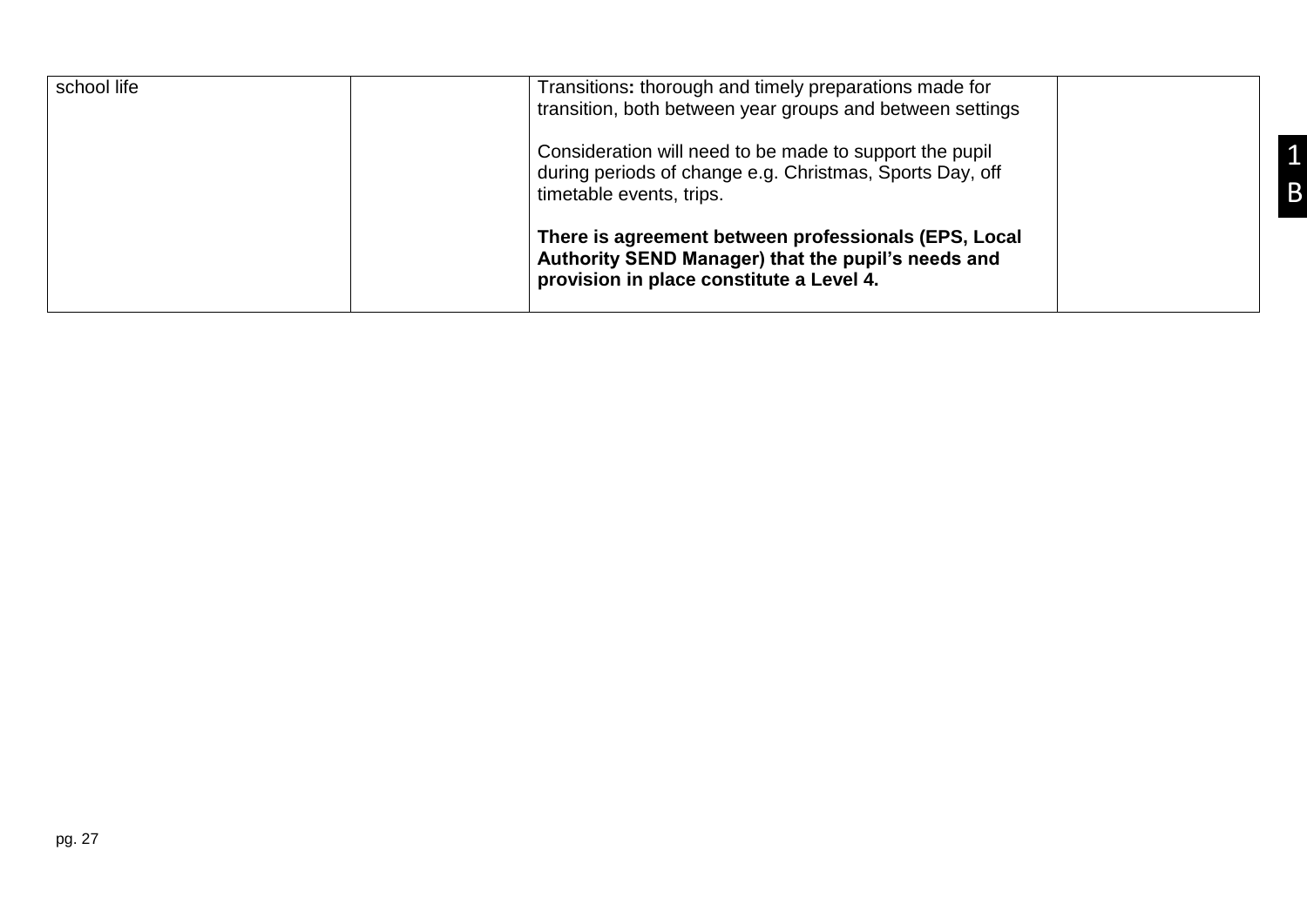<span id="page-27-0"></span>

| <b>Bespoke descriptor</b>                                         | <b>Identification</b>                | <b>Teaching and Learning</b>                                                                                      |                                            |
|-------------------------------------------------------------------|--------------------------------------|-------------------------------------------------------------------------------------------------------------------|--------------------------------------------|
| Level 5                                                           | and                                  | <b>Strategies, Resources and Physical Environment</b>                                                             |                                            |
|                                                                   | <b>Assessment</b>                    |                                                                                                                   |                                            |
|                                                                   |                                      | The pupil shows severe and persistent communication and interaction difficulties which impact on their ability to |                                            |
|                                                                   |                                      | safely access a learning environment without continual bespoke, personalised support. The pupil's needs are met   |                                            |
|                                                                   |                                      | through constant support to access a flexible and responsive timetable planned to meet specific outcomes agreed   |                                            |
|                                                                   |                                      | by specialist outside agencies, parents, pupil (where appropriate), Locality Authority SEN Manager and school     |                                            |
|                                                                   |                                      | staff. The child accesses a fully personalised timetable alongside a highly skilled member of staff.              |                                            |
|                                                                   |                                      | <b>Adjustments to Teaching Methods:</b>                                                                           |                                            |
| As Level 1, 2, 3 and 4 may also<br>$include -$                    | As for Levels 1, 2,<br>3 and 4       | Staff should have considered and implemented, as<br>appropriate, approaches from Level 1, 2, 3 and 4.             | <b>Additional advice</b><br>and support is |
|                                                                   |                                      |                                                                                                                   | available from:                            |
| Socially isolated or regular conflict<br>with peers / staff       | Assessment of<br>needs, progress     | In most cases* there will be evidence of a graduated                                                              | <b>Locality SEND</b>                       |
|                                                                   | and setting of next                  | approach through the grid levels, and that from Level 4 to                                                        | Manager/Officer                            |
| Highly susceptible to sensory                                     | steps will be                        | Level 5 it can be shown that ALL avenues of adjustment<br>to provision have been considered and attempted (where  |                                            |
| triggers which consistently lead to                               | collaborative in                     | appropriate) alongside support from Outside Agency                                                                | <b>Autism Team</b>                         |
| challenging behaviour which puts<br>themselves and others at risk | nature with school                   | professionals in a planned, sustained and reviewed                                                                | <b>Learning Support</b>                    |
|                                                                   | staff working<br>alongside the       | manner. This would normally include accessing the                                                                 | Service                                    |
| The school environment provokes                                   | family and Outside                   | Locality High Needs SEND Funding and Local Offer.                                                                 |                                            |
| extreme behaviours linked to                                      | Agency                               | *not including new starters to school or rapid escalation                                                         | Educational                                |
| sensory and anxiety led needs                                     | professionals                        | in presentation.                                                                                                  | <b>Psychology Service</b>                  |
| Extreme anxiety has led to school                                 | (including Health                    |                                                                                                                   | <b>Child and Adolescent</b>                |
| refusal despite a highly                                          | and Care<br>colleagues where         | There is agreement between professionals (EP, Locality                                                            | <b>Mental Health Service</b>               |
| personalised and appropriate offer                                | appropriate)                         | SENCO, SEND Manager etc.) that the pupil's needs and<br>provision in place constitute a Level 5.                  | (CAMHS)                                    |
| of provision                                                      |                                      |                                                                                                                   | Ryegate                                    |
| Needs a flexible and responsive                                   | <b>Positive Handling</b>             |                                                                                                                   |                                            |
| package of 1:1 support to enable                                  | Plan or similar                      |                                                                                                                   | <b>Centenary House</b>                     |
| the pupil to cope with daily                                      | personal plan and<br>risk assessment |                                                                                                                   |                                            |
| demands                                                           | agreed with                          |                                                                                                                   | Speech and<br>Language Therapy             |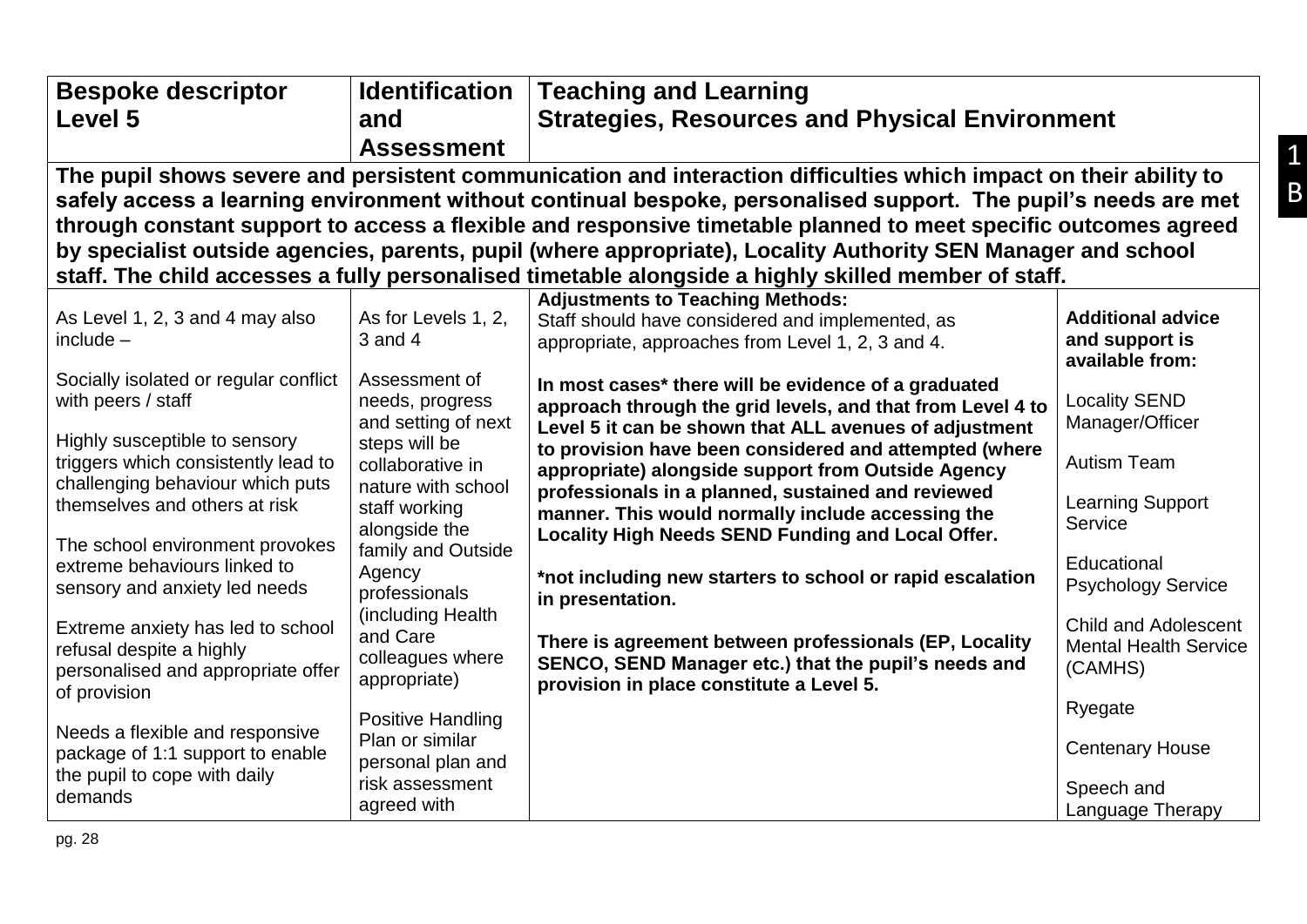| <b>Mental health difficulties</b>                                   | parents / carers                   | Team (SALT) |
|---------------------------------------------------------------------|------------------------------------|-------------|
| Family have had to make                                             | An EHCP may be                     |             |
| significant adaptations to manage                                   | in place to<br>recognise the       |             |
| home life                                                           | pupil's needs and                  |             |
| Significant difficulties with                                       | provision required<br>to meet them |             |
| receptive and/or expressive<br>language leading to challenging or   |                                    |             |
| very passive behaviours when                                        |                                    |             |
| needs cannot be communicated                                        |                                    |             |
| Pupil may communicate non-                                          |                                    |             |
| verbally using behaviour and body<br>language, an adult may need to |                                    |             |
| interpret the child's behaviour to                                  |                                    |             |
| understand their needs                                              |                                    |             |
| Language impairment affects                                         |                                    |             |
| access to all aspects of the<br>curriculum                          |                                    |             |
|                                                                     |                                    |             |
| Very slow response to verbal<br>stimuli, low retention of abstract  |                                    |             |
| concepts                                                            |                                    |             |
| Cannot appreciate the needs of                                      |                                    |             |
| the listener and is egocentric                                      |                                    |             |
| Has rigid thought processes and                                     |                                    |             |
| routines that affect all aspects of<br>school life                  |                                    |             |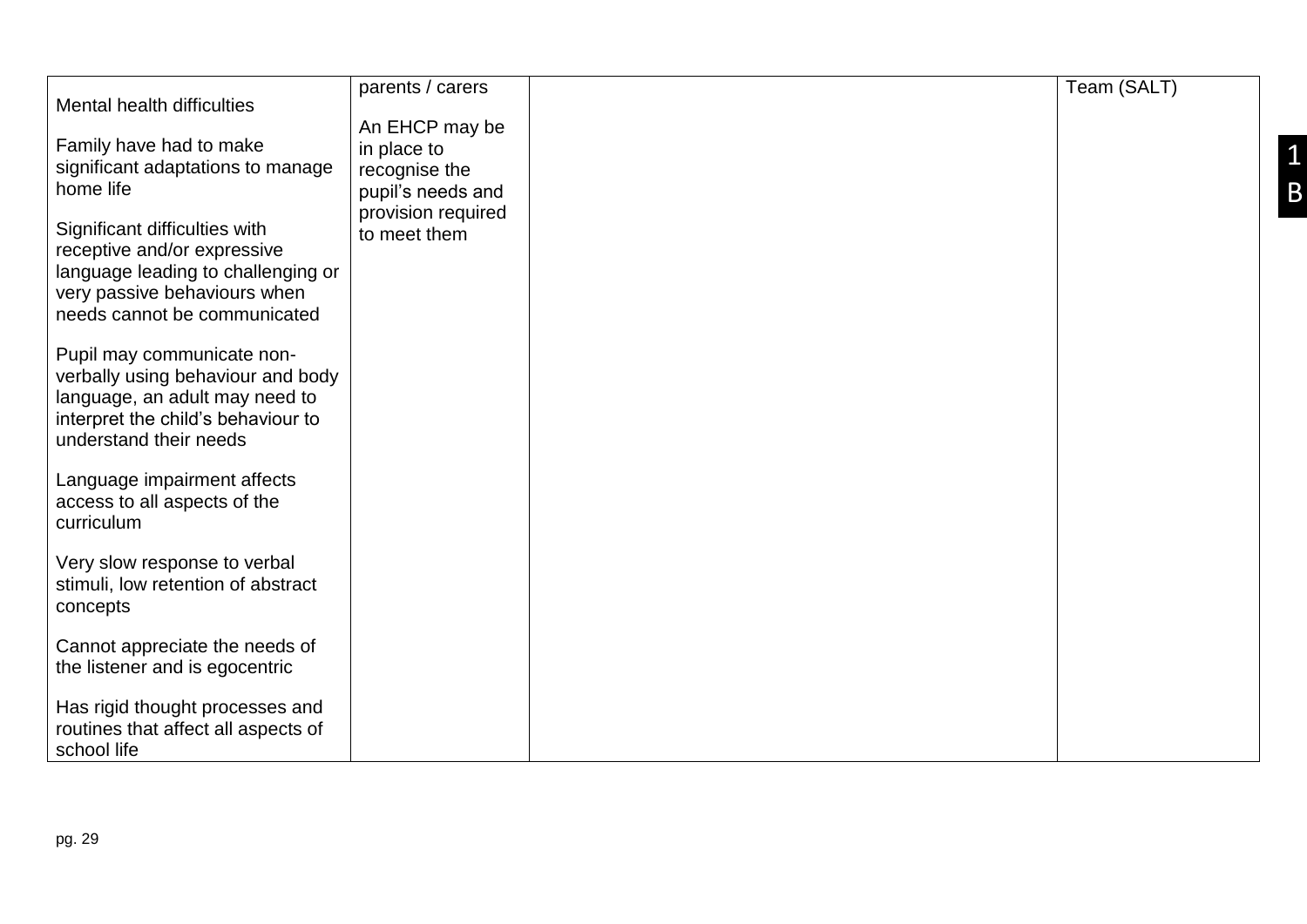<span id="page-29-1"></span><span id="page-29-0"></span>

| 2A Cognition and Learning - General Learning Difficulties                                  |                                                              |                                                                                                                                                                                                  |                                                               |
|--------------------------------------------------------------------------------------------|--------------------------------------------------------------|--------------------------------------------------------------------------------------------------------------------------------------------------------------------------------------------------|---------------------------------------------------------------|
| <b>Universal descriptor</b>                                                                |                                                              | Identification and Teaching and Learning                                                                                                                                                         |                                                               |
| Level 1                                                                                    | <b>Assessment</b>                                            | <b>Strategies, Resources and Physical Environment</b>                                                                                                                                            |                                                               |
|                                                                                            |                                                              | The pupil shows some low level learning needs which affect their learning in some situations. Their needs are met                                                                                |                                                               |
|                                                                                            |                                                              | through their mainstream classroom through Quality First Teaching approaches, accessing whole class learning                                                                                     |                                                               |
| with occasional some support from staff in class.                                          |                                                              |                                                                                                                                                                                                  |                                                               |
| Some difficulties in the<br>acquisition and / or use of<br>language, literacy and numeracy | Observation<br>Data tracking showing<br>slow progress in the | <b>Adjustments to Teaching Methods:</b><br>Staff should consider and implement as appropriate<br>Pupil is part of whole class learning and                                                       | <b>Additional advice and</b><br>support is available<br>from: |
| skills<br>Some difficulties with adaptive                                                  | acquisition of language,<br>literacy and numeracy            | provided with resources and scaffolding to<br>achieve the objectives independently e.g.<br>checklists, memory aids etc                                                                           | <b>SENCo</b>                                                  |
| behaviour and social skills, e.g.<br>can seem immature when<br>compared to peers           | Teacher assessments<br><b>Pupil Progress meetings</b>        | Expectations on outcomes and timings to<br>complete tasks are considered<br>Targeted simplified level / pace / amount of                                                                         | <b>Pastoral Team</b><br>Curriculum / Year Group<br>Leader     |
| Can show lack of concentration<br>in lessons                                               | Child / Young Person<br>voice                                | teacher talk with consideration given to<br>questions asked as part of a whole class<br>approach                                                                                                 | <b>Teacher with Learning</b><br>Responsibility                |
| Suspected memory difficulties                                                              | Parent / carer voice                                         | Alternative forms of recording occasionally used<br>as part of whole class teaching                                                                                                              | Prior to transition                                           |
| Possible low level behaviour<br>problems and / or work<br>avoidance                        | One Page Profile /<br><b>Learner Profile</b>                 | Use of visual, audial and kinaesthetic<br>approaches are regularly used<br>Breaking instructions down at a whole class<br>level                                                                  | information from previous<br>provision                        |
| Some signs of disorganisation                                                              |                                                              | Routine feedback to pupil as part of a whole<br>class approach<br>Differentiation needed in some subject areas<br>Access to appropriate resources<br>Possible adjustments made to homework tasks |                                                               |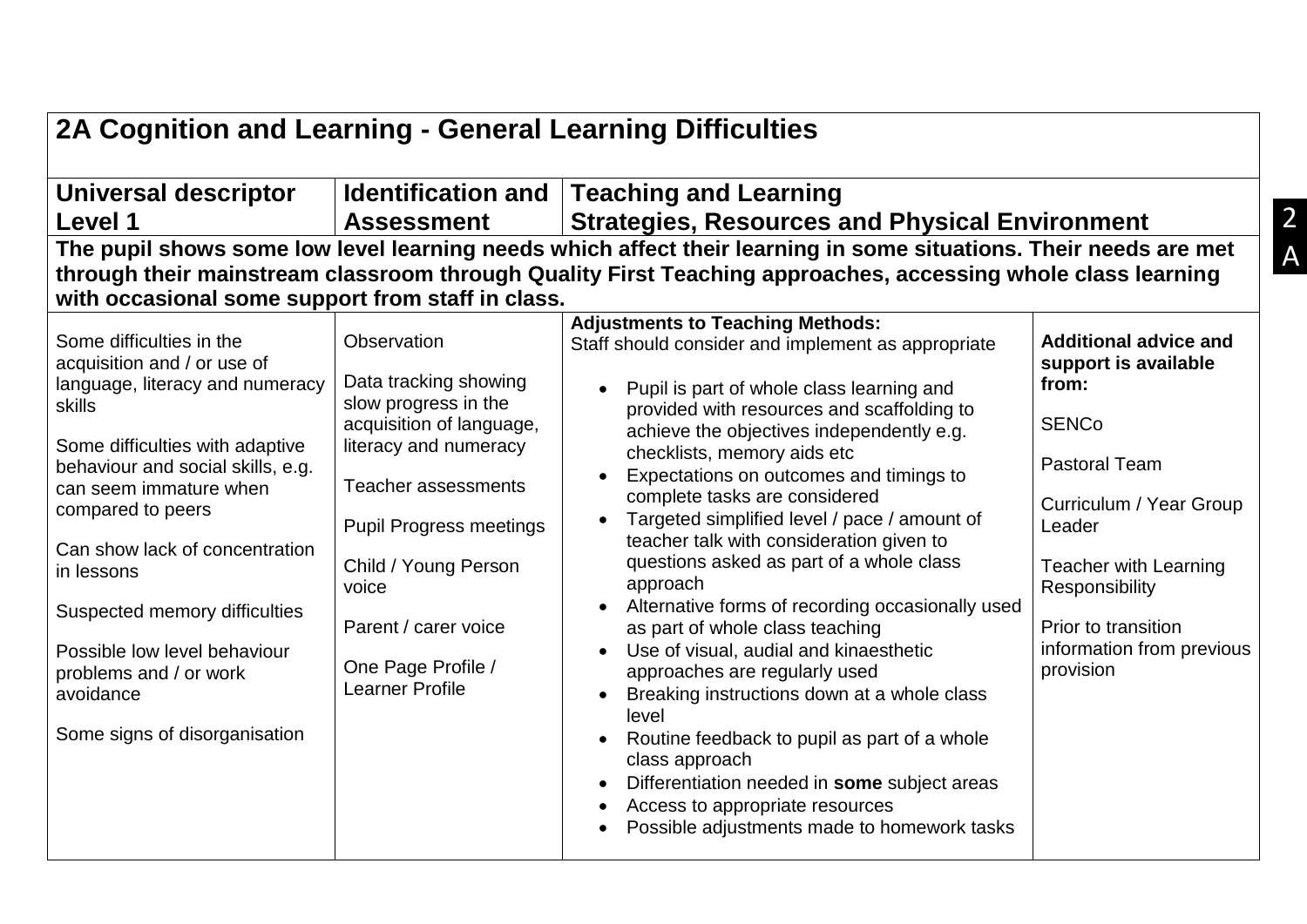| <b>Grouping:</b><br>• The pupil accesses whole class teaching<br>possibly with some TA support, either as the<br>whole class or small group, or within an<br>appropriate band/set<br>• All pupils have access and are supported by the<br>class teacher(s) and any teaching / learning<br>assistants over the week<br><b>Resources:</b><br>• Make reasonable adjustments to support<br>access to tasks e.g. word banks, number<br>friezes, number lines etc<br>• Whole class resources and displays that<br>support independence | $\overline{\mathbf{c}}$<br>$\overline{\mathsf{A}}$ |
|----------------------------------------------------------------------------------------------------------------------------------------------------------------------------------------------------------------------------------------------------------------------------------------------------------------------------------------------------------------------------------------------------------------------------------------------------------------------------------------------------------------------------------|----------------------------------------------------|
|                                                                                                                                                                                                                                                                                                                                                                                                                                                                                                                                  |                                                    |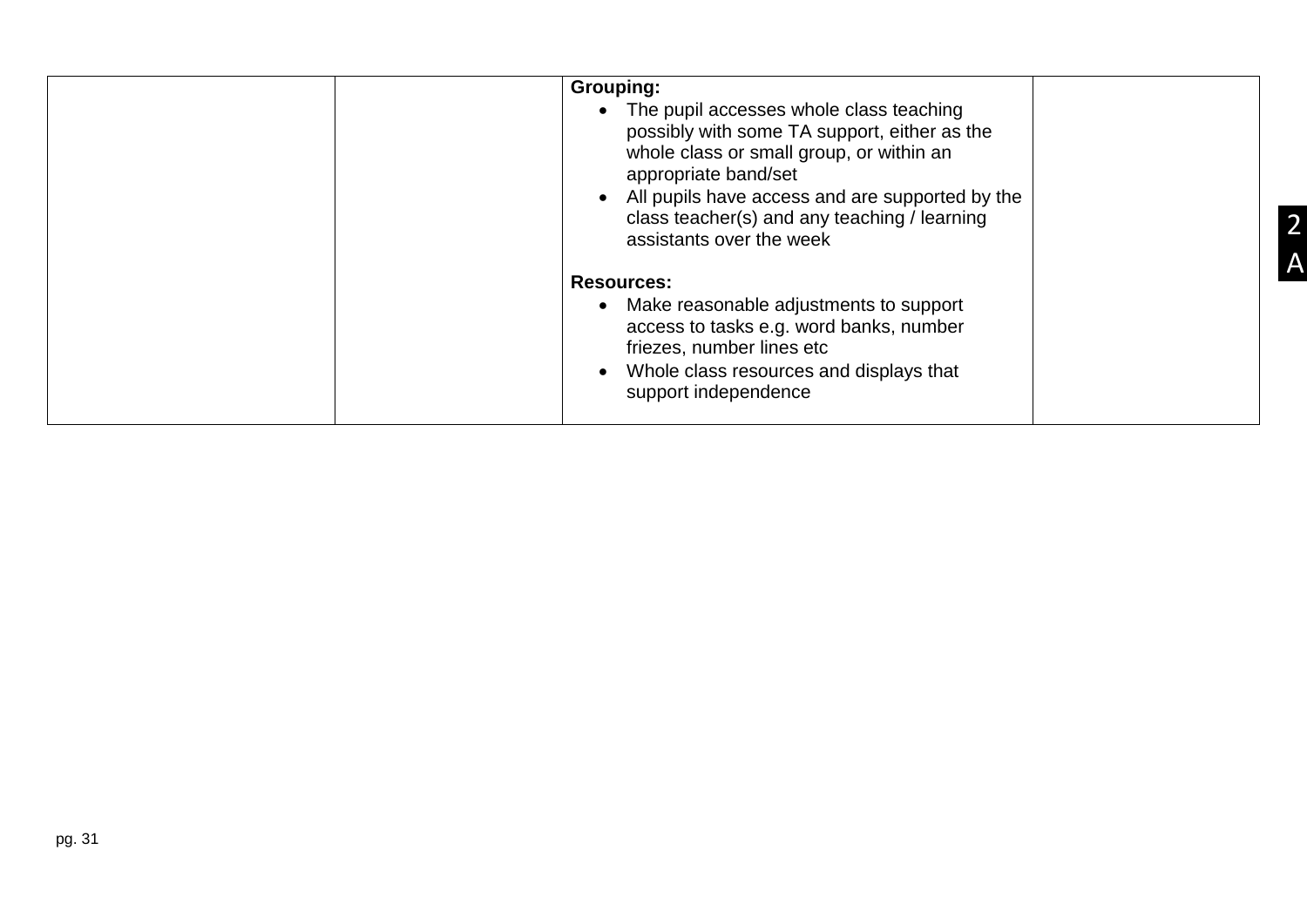<span id="page-31-0"></span>

| <b>Targeted descriptor</b><br>Level 2                                                                                                                                                                                                                                                                                                                                                                                                                                                                                                                                                                                | <b>Identification and</b>                                                                                                                                                                                                                                                                                                                                                                                                                                                                            | Teaching and Learning                                                                                                                                                                                                                                                                                                                                                                                                                                                                                                                                                                                                                                                                                                                                                                                                                                                                                              |                                                                                                                                                                                                                                                                                          |  |
|----------------------------------------------------------------------------------------------------------------------------------------------------------------------------------------------------------------------------------------------------------------------------------------------------------------------------------------------------------------------------------------------------------------------------------------------------------------------------------------------------------------------------------------------------------------------------------------------------------------------|------------------------------------------------------------------------------------------------------------------------------------------------------------------------------------------------------------------------------------------------------------------------------------------------------------------------------------------------------------------------------------------------------------------------------------------------------------------------------------------------------|--------------------------------------------------------------------------------------------------------------------------------------------------------------------------------------------------------------------------------------------------------------------------------------------------------------------------------------------------------------------------------------------------------------------------------------------------------------------------------------------------------------------------------------------------------------------------------------------------------------------------------------------------------------------------------------------------------------------------------------------------------------------------------------------------------------------------------------------------------------------------------------------------------------------|------------------------------------------------------------------------------------------------------------------------------------------------------------------------------------------------------------------------------------------------------------------------------------------|--|
| <b>Strategies, Resources and Physical Environment</b><br><b>Assessment</b><br>The pupil shows low level learning difficulties which affects their access to the curriculum and may be working up<br>to 1 year below Age Related Expectations in attainment. The pupil is able to access whole class learning with some<br>small group/focus intervention work support to ensure the gap between them and their peers does not widen. The<br>pupil's needs are met through Quality First Teaching with the use of targeted strategies and school led<br>intervention, e.g. booster programmes or focus interventions. |                                                                                                                                                                                                                                                                                                                                                                                                                                                                                                      |                                                                                                                                                                                                                                                                                                                                                                                                                                                                                                                                                                                                                                                                                                                                                                                                                                                                                                                    |                                                                                                                                                                                                                                                                                          |  |
| Working up to 1 year below Age<br>Related Expectations (ARE) in<br>attainment<br>Some difficulties in the<br>acquisition and/or use of<br>language, literacy and numeracy<br>skills<br>Lack of concentration in some<br>lessons<br>Suspected memory difficulties<br>Possible low level behaviour<br>problems and/or work avoidance<br>May find it difficult to follow<br>lengthy (more than 2 or 3-step)<br>instructions and routines<br>Support needed to organise<br>resources or new activities<br>Difficulties with adaptive<br>behaviour and social skills, e.g.                                                | As for level 1 whilst<br>including $-$<br>Observation<br>Parent / carer / child<br>voice (may include a<br>structured conversation)<br>Assess, Plan, Do,<br>Review through a<br>monitoring system<br>should be in place to<br>assess pupil's need,<br>identify outcomes,<br>implement support and<br>monitor and evaluate<br>progress<br>Learning profile begins to<br>be unpicked through<br>teacher and SENCo<br>assessment, e.g. Lexia<br>screening, WRAT,<br><b>Sandwell Maths</b><br>Assessment | As for level 1 whilst also including -<br><b>Adjustments to Teaching Methods:</b><br>Staff should consider and implement as appropriate<br>Make explicit links made between interventions<br>and whole class work<br>Pre / post learning opportunities are regularly<br>built in for the pupil<br>Repetition and reinforcement of whole class<br>objectives will be needed<br>Alternative forms of recording used to enable<br>the pupil to access tasks and achieve objectives<br>Clear instructions are given in small and<br>manageable chunks<br>Instructions may need to be repeated a few<br>times<br>Immediate feedback to pupil to facilitate further<br>$\bullet$<br>learning<br>Differentiation needed in all subject areas<br>Adjustments made to homework tasks<br><b>Grouping:</b><br>The pupil accesses whole class teaching with<br>$\bullet$<br>some small group/ intervention through the<br>week | <b>Additional advice and</b><br>support is available<br>from:<br><b>SENCO</b><br>Pastoral staff<br>Advice / consultation/<br>possible referral to:<br><b>Early Years Inclusion</b><br>Team<br><b>Learning Support Service</b><br>/ Specialist Teachers<br>Speech and Language<br>Therapy |  |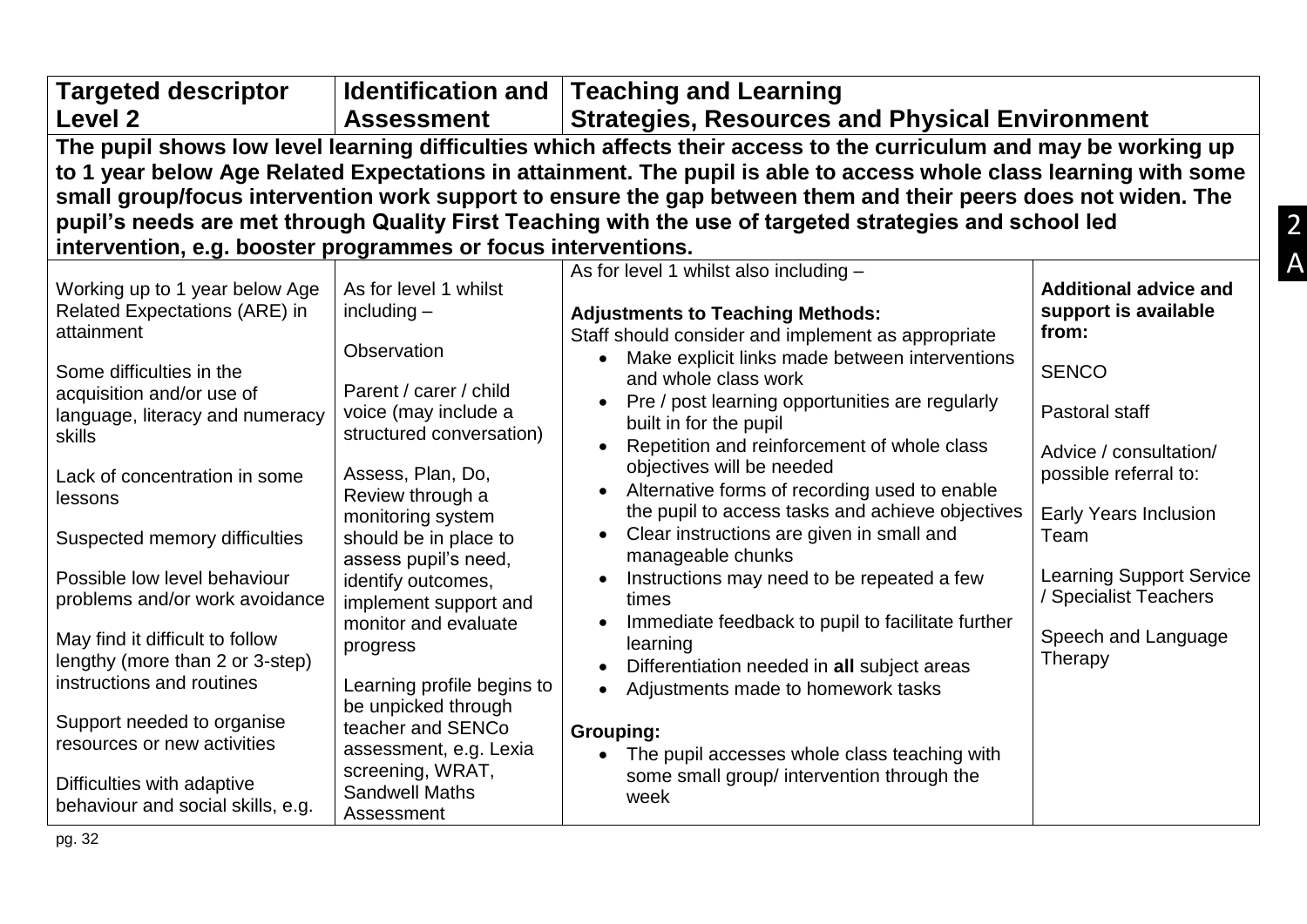| can seem immature when<br>compared to peers | The pupil accesses designated learning time, in<br>small groups or sets with the class teacher and<br>other members of staff<br>The pupil accesses timetabled additional small<br>$\bullet$<br>group/setted opportunities to work on identified<br>areas of need matched specifically to their |                                                    |
|---------------------------------------------|------------------------------------------------------------------------------------------------------------------------------------------------------------------------------------------------------------------------------------------------------------------------------------------------|----------------------------------------------------|
|                                             | learning profile e.g. Lexia, Numberbox, First<br>Class @ Number, IDL, phonic booster sessions<br>- with reinforcement in whole class activities to<br>aid transfer of skills<br>Pre/post learning opportunities<br>$\bullet$                                                                   | $\overline{\mathbf{c}}$<br>$\overline{\mathsf{A}}$ |
|                                             | <b>Resources:</b>                                                                                                                                                                                                                                                                              |                                                    |
|                                             | • Access to appropriate individual resources to<br>allow access to learning, e.g. numicon, phonic<br>friezes, personalised dictionarie                                                                                                                                                         |                                                    |
|                                             |                                                                                                                                                                                                                                                                                                |                                                    |
|                                             |                                                                                                                                                                                                                                                                                                |                                                    |
|                                             |                                                                                                                                                                                                                                                                                                |                                                    |
|                                             |                                                                                                                                                                                                                                                                                                |                                                    |
|                                             |                                                                                                                                                                                                                                                                                                |                                                    |
|                                             |                                                                                                                                                                                                                                                                                                |                                                    |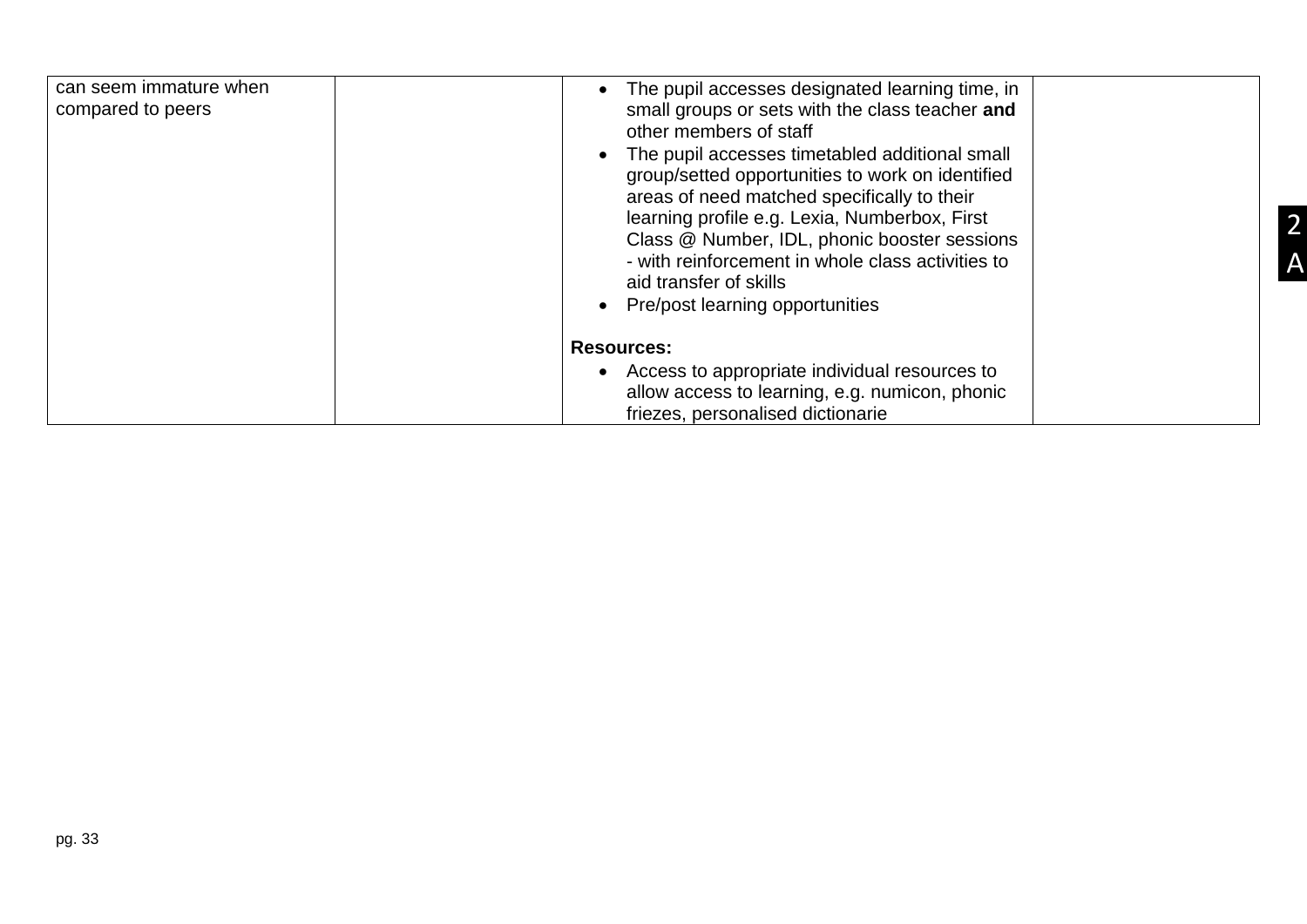<span id="page-33-0"></span>

| <b>Bespoke descriptor</b>                                                                  | <b>Identification and</b>                                                                                    | <b>Teaching and Learning</b>                                                                                                                    |                                                                |  |  |
|--------------------------------------------------------------------------------------------|--------------------------------------------------------------------------------------------------------------|-------------------------------------------------------------------------------------------------------------------------------------------------|----------------------------------------------------------------|--|--|
| Level 3                                                                                    | <b>Assessment</b>                                                                                            | <b>Strategies, Resources and Physical Environment</b>                                                                                           |                                                                |  |  |
|                                                                                            |                                                                                                              | The pupil shows significant difficulties with access to the whole curriculum taking account age and developmental                               |                                                                |  |  |
|                                                                                            | level of the pupil. The pupil may be working up to 2 years below Age Related Expectations in attainment. The |                                                                                                                                                 |                                                                |  |  |
|                                                                                            | pupil's needs are met through a combination of approaches following advice from other professionals as       |                                                                                                                                                 |                                                                |  |  |
|                                                                                            |                                                                                                              | appropriate, including small group interventions and 1:1 individualised support in and out of the classroom.                                    |                                                                |  |  |
| <b>Learning assessments</b><br>indicate general learning<br>difficulties                   | As for level 1 and 2<br>whilst including $-$                                                                 | As level 1 and 2 whilst also including -<br><b>Adjustments to Teaching Methods:</b><br>Staff should consider and implement as appropriate       | <b>Additional advice and</b><br>support is available<br>from:  |  |  |
| Persistent difficulties with the<br>acquisition and/or use of                              | In depth learning<br>assessments, e.g.<br>completed by learning                                              | Individual support working on progressive<br>personalised targets as informed through in                                                        | <b>Early Years Inclusion</b>                                   |  |  |
| language, literacy and numeracy<br>despite QFT and relevant,                               | support/trained<br>specialist staff, to                                                                      | depth learning assessments, building and<br>developing key skills. This needs to be<br>monitored and recorded on assessment tools               | <b>Learning Support Service</b><br>/ Specialist Teachers       |  |  |
| focused small group<br>interventions                                                       | understand the profile of<br>the learner                                                                     | that signal the next appropriate steps e.g. Locke<br>and Beech, B Squared, Pivats, P-Scale<br>descriptors                                       | <b>Educational Psychology</b><br>Service:                      |  |  |
| Working up to 2 years below<br>age related expected attainment<br>levels                   | Outside agencies' advice<br>and recommendations, if<br>involved                                              | Explicit links made between interventions and<br>group work/whole class work<br>Specific planning and modifications made to                     | In school consultation /<br><b>SENCo Group</b><br>consultation |  |  |
| Lack of concentration in some<br>lessons due to comprehension<br>and language difficulties | <b>Consider Access</b><br>arrangements                                                                       | allow the pupil to access whole class learning<br>e.g. in curriculum lessons the pupil's literacy<br>ability informs the work that they produce | Speech and Language<br>Therapy                                 |  |  |
| Identified or suspected memory<br>difficulties                                             | Multi Agency Planning<br>SEN support plan in                                                                 | The pupil's interests are taken into<br>consideration when planning<br>Due regard will need to be made regarding social skills                  |                                                                |  |  |
| Regular behaviour problems and<br>/ or work avoidance                                      | place<br>A My Plan may be in<br>place to draw together                                                       | / gross motor skills etc<br>Grouping:                                                                                                           |                                                                |  |  |
| May find it difficult to follow<br>lengthy (more than 2 or 3-step)                         | information, advice,<br>aspirations and planned                                                              | • The pupil will access a variety of support over<br>the week may include whole class teaching,<br>small group support and daily individualised |                                                                |  |  |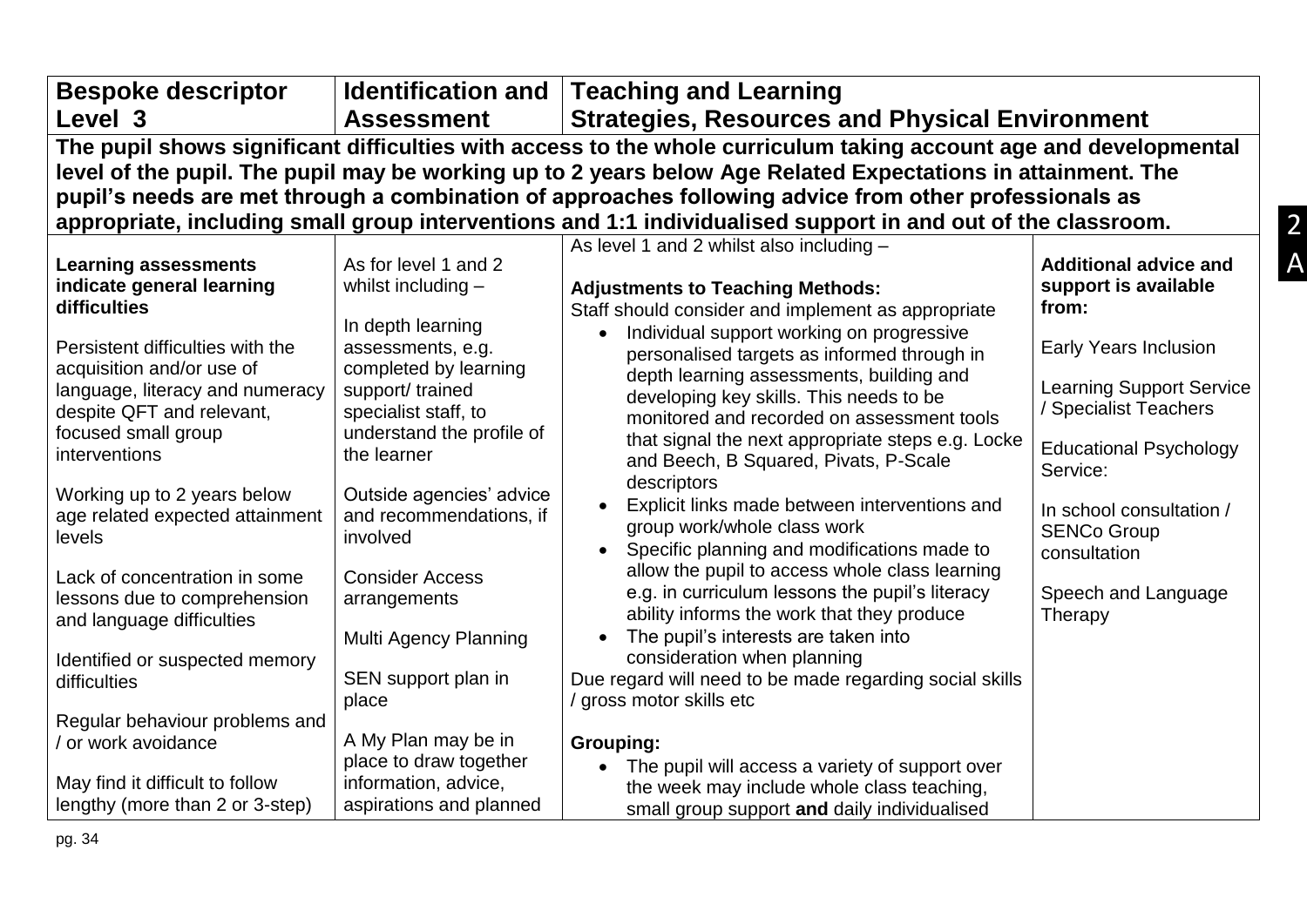| instructions and routines                                       |                            |                                                                                                                                               |  |
|-----------------------------------------------------------------|----------------------------|-----------------------------------------------------------------------------------------------------------------------------------------------|--|
|                                                                 | outcomes                   | support working on personalised targets                                                                                                       |  |
|                                                                 |                            | matched to their learning profile to enable them                                                                                              |  |
| Support needed to organise<br>resources and / or new activities | Use of appropriate         | to access the curriculum, e.g. working on                                                                                                     |  |
|                                                                 | assessment materials       | individual outcomes that are repeated and                                                                                                     |  |
| Difficulties with adaptive                                      | e.g.                       | reinforced                                                                                                                                    |  |
| behaviour and social skills, e.g.<br>can seem immature when     | Locke and Beech            | At secondary, this may be a bespoke<br>curriculum, utilising varied routines, possible TA<br>support in class and/or focus groups with highly |  |
| compared to peers                                               | <b>B</b> Squared           | differentiated targets. Pupils may access                                                                                                     |  |
|                                                                 | <b>PIVAT<sub>s</sub></b>   | additional support at GCSE levels, additional to<br>that which is normally delivered within the                                               |  |
|                                                                 | GL Assessments (e.g.       | setting                                                                                                                                       |  |
|                                                                 | Lucid),                    | The pupil accesses designated learning time,<br>$\bullet$                                                                                     |  |
|                                                                 |                            | either in small groups or 1:1, with the class                                                                                                 |  |
|                                                                 | Vineland functional skills | teacher and other members of staff                                                                                                            |  |
|                                                                 | assessment                 | Pre / post learning opportunities are consistently<br>$\bullet$                                                                               |  |
|                                                                 |                            | planned and utilised                                                                                                                          |  |
|                                                                 |                            | Possible alternative GCSE pathway provision                                                                                                   |  |
|                                                                 |                            | may be in place                                                                                                                               |  |
|                                                                 |                            | <b>Resources:</b>                                                                                                                             |  |
|                                                                 |                            | Wide variety of resources appropriate to the<br>$\bullet$                                                                                     |  |
|                                                                 |                            | task                                                                                                                                          |  |
|                                                                 |                            | Interest boxes specific to pupil for downtime                                                                                                 |  |
|                                                                 |                            | Specialist equipment specific to the pupil's                                                                                                  |  |
|                                                                 |                            | learning need e.g. sloping board, coloured                                                                                                    |  |
|                                                                 |                            | paper, pencil grips                                                                                                                           |  |
|                                                                 |                            | Pupil passports<br>$\bullet$                                                                                                                  |  |
|                                                                 |                            | Access appropriate training if required e.g.                                                                                                  |  |
|                                                                 |                            | around differentiation                                                                                                                        |  |
|                                                                 |                            | Staff visiting lower classes to see more                                                                                                      |  |
|                                                                 |                            | appropriate teaching methods being used                                                                                                       |  |
|                                                                 |                            | Relate language to kinaesthetic learning                                                                                                      |  |
|                                                                 |                            | opportunities                                                                                                                                 |  |

 $\begin{array}{c} 2 \\ A \end{array}$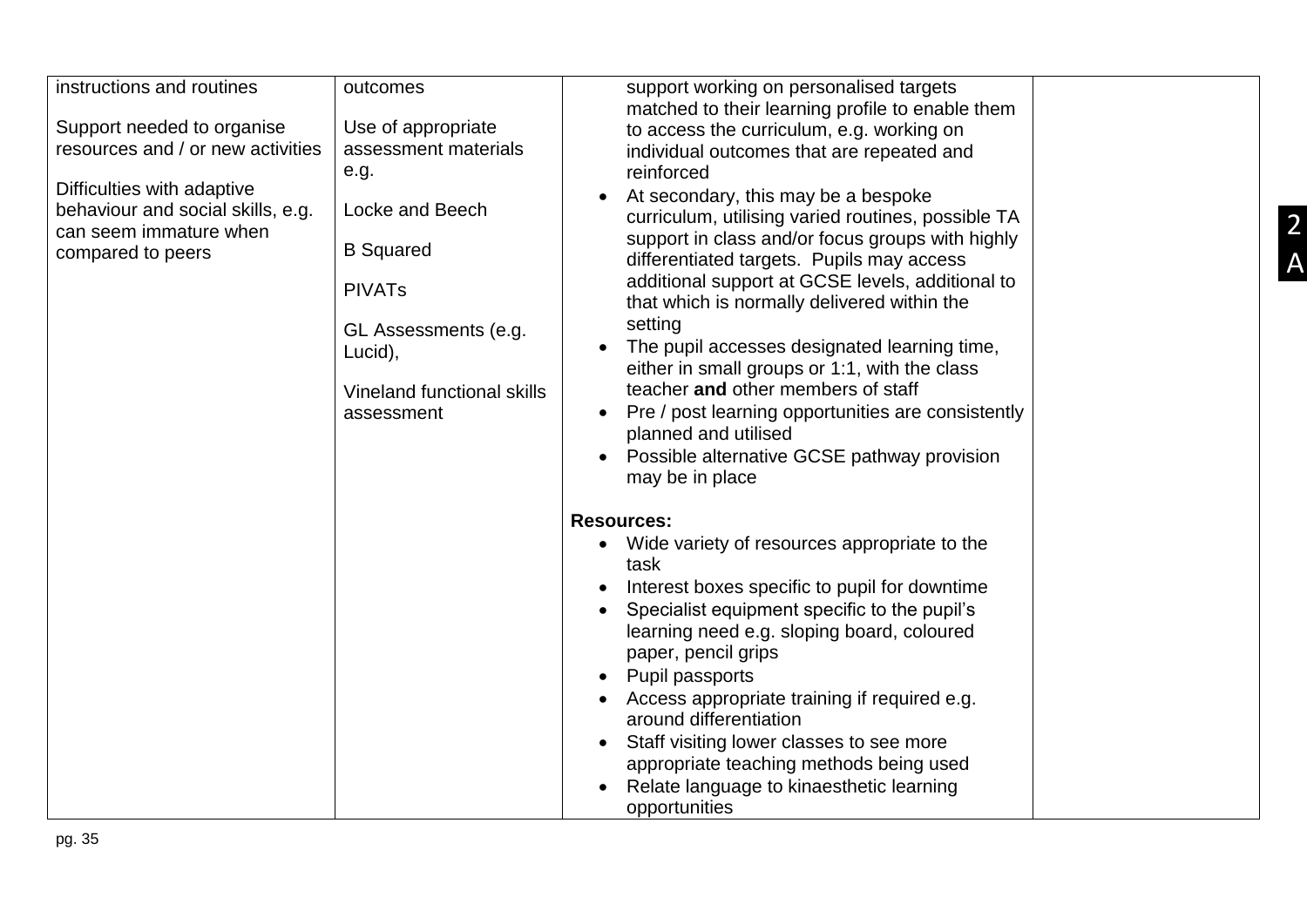| Personalised timetable e.g. use of Now & Then,<br>reward focused activities                                                                                                                                                                                 |  |
|-------------------------------------------------------------------------------------------------------------------------------------------------------------------------------------------------------------------------------------------------------------|--|
| Specific training needs for staff are identified and<br>sourced. Staff may be supported through working<br>alongside specialists in school, either Outside Agency<br>or within School (though an appropriately qualified and<br>highly skilled specialist). |  |

pg. 36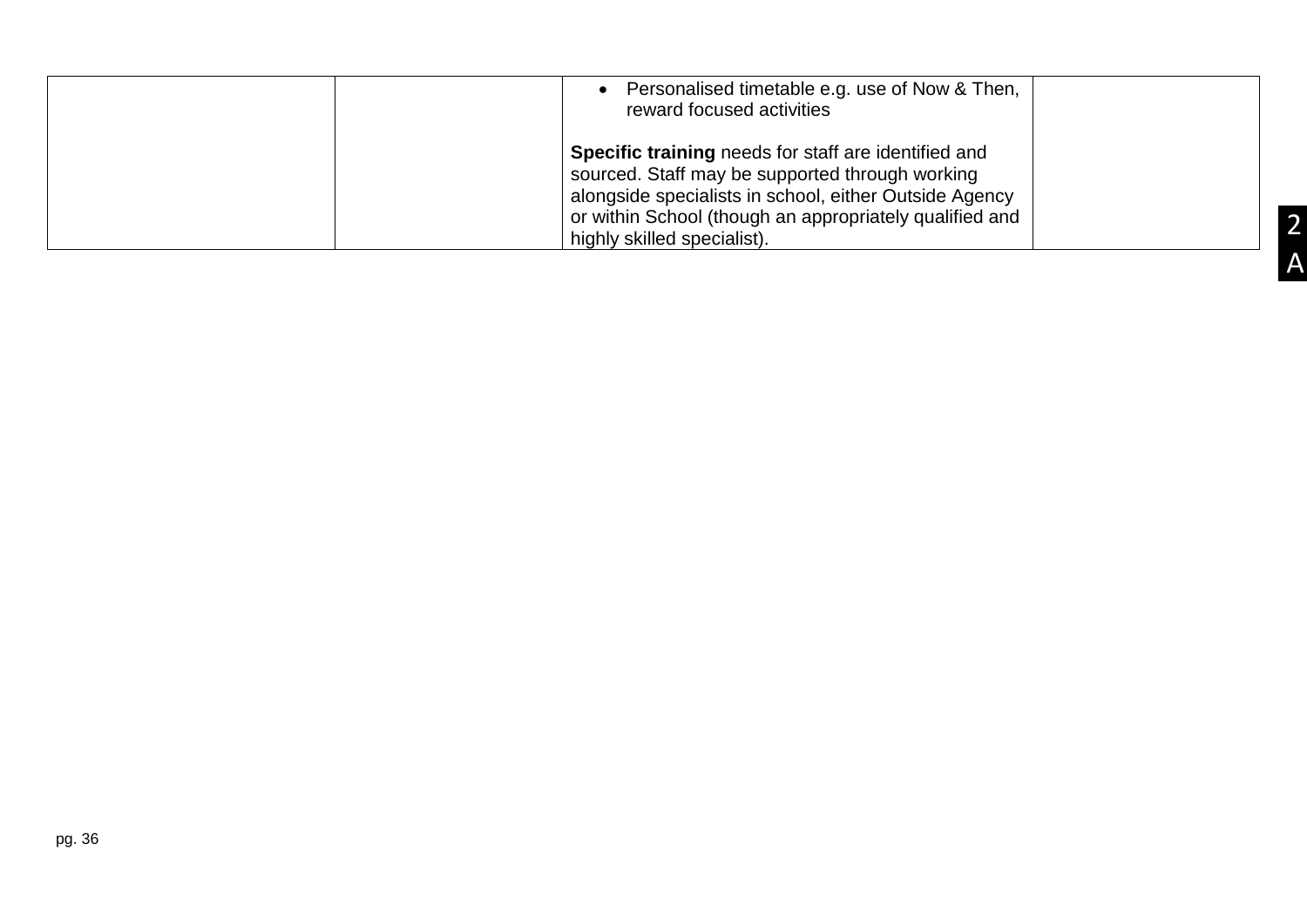|                                                                                                                                                                                                                                                                                                                                                                                                                                                                                                                                                                                                                                                                                                                                                                           | <b>Bespoke descriptor</b>                                                                                                                                                                                                                                                                                                                                                                                                                                                                                                                         |                                                                                                                                                                                                                                                                                                                                                | <b>Identification and Teaching and Learning</b>                                                                                                                                                                                                                                                                                                                                                                                                                                                                                                                                                                                                                                                                                                                                                    |                                                                                                                                                                                                                                                                                                                                                    |  |
|---------------------------------------------------------------------------------------------------------------------------------------------------------------------------------------------------------------------------------------------------------------------------------------------------------------------------------------------------------------------------------------------------------------------------------------------------------------------------------------------------------------------------------------------------------------------------------------------------------------------------------------------------------------------------------------------------------------------------------------------------------------------------|---------------------------------------------------------------------------------------------------------------------------------------------------------------------------------------------------------------------------------------------------------------------------------------------------------------------------------------------------------------------------------------------------------------------------------------------------------------------------------------------------------------------------------------------------|------------------------------------------------------------------------------------------------------------------------------------------------------------------------------------------------------------------------------------------------------------------------------------------------------------------------------------------------|----------------------------------------------------------------------------------------------------------------------------------------------------------------------------------------------------------------------------------------------------------------------------------------------------------------------------------------------------------------------------------------------------------------------------------------------------------------------------------------------------------------------------------------------------------------------------------------------------------------------------------------------------------------------------------------------------------------------------------------------------------------------------------------------------|----------------------------------------------------------------------------------------------------------------------------------------------------------------------------------------------------------------------------------------------------------------------------------------------------------------------------------------------------|--|
|                                                                                                                                                                                                                                                                                                                                                                                                                                                                                                                                                                                                                                                                                                                                                                           | Level 4                                                                                                                                                                                                                                                                                                                                                                                                                                                                                                                                           | <b>Assessment</b>                                                                                                                                                                                                                                                                                                                              | <b>Strategies, Resources and Physical Environment</b>                                                                                                                                                                                                                                                                                                                                                                                                                                                                                                                                                                                                                                                                                                                                              |                                                                                                                                                                                                                                                                                                                                                    |  |
| The pupil shows severe and pervasive difficulties with acquiring and retaining skills across the curriculum. The<br>pupil may be working 2-3 years or a Key Stage behind Age Related Expectations for attainment. The pupil works on<br>an individual and bespoke curriculum and therefore has a highly personalised timetable that will include time spent<br>away from their mainstream class in order to work towards specific goals, as recommended by appropriate<br>practitioners. The pupil is able to access some whole classroom learning with significantly high levels of<br>scaffolding, or significant adult direction, to ensure that they can experience success. An awareness of the pupil's<br>overall Special Educational Needs are taken into account. |                                                                                                                                                                                                                                                                                                                                                                                                                                                                                                                                                   |                                                                                                                                                                                                                                                                                                                                                |                                                                                                                                                                                                                                                                                                                                                                                                                                                                                                                                                                                                                                                                                                                                                                                                    |                                                                                                                                                                                                                                                                                                                                                    |  |
|                                                                                                                                                                                                                                                                                                                                                                                                                                                                                                                                                                                                                                                                                                                                                                           | Assessments show the learners<br>profile falls within or below the<br>1 <sup>st</sup> centile across a range of<br>assessments including Ravens<br>or BPVS consequently EP or<br>other medical professionals<br>indicate Generalised Learning<br>Difficulty (or MLD)<br>Persistent difficulties with the<br>acquisition and retention of use<br>of language, literacy and<br>numeracy despite QFT and<br>relevant, focused small group<br>and 1:1 intervention<br>May present with very short<br>attention span<br>Identified memory difficulties | As for levels 1, 2 and 3<br>whilst including -<br>In depth learning<br>assessments to be<br>completed.<br>Observation<br><b>Outside Agency advice</b><br>and recommendations<br>link to Multi Agency<br>Planning, possibly<br>including a Multi-Element<br>Plan (MEP)<br>Access arrangements<br>likely to be in place<br>A My Plan or EHCP may | As level 1, 2 and 3 whilst also including -<br><b>Adjustments to Teaching Methods:</b><br>Staff should consider and implement as appropriate<br>Curriculum focusing on the acquisition of<br>$\bullet$<br>functional skills<br>Teaching approaches that place a high<br>$\bullet$<br>emphasis on direct training, are very finely<br>graded and offer practical tasks which provide<br>opportunities to make progress towards planned<br>outcomes<br>Opportunities are frequent, repeated and<br>$\bullet$<br>reviewed<br>Additional adults support the pupil individually,<br>$\bullet$<br>under the direction of the teacher and other key<br>staff to:<br>work on highly modified curriculum tasks<br>when working with the whole class<br>access significant amount of individual<br>$\bullet$ | <b>Specialist practitioners</b><br>will be involved with<br>the pupil and provide<br>specialist assessment<br>and advice including<br><b>Local Authority SEND</b><br><b>Manager / Inclusion</b><br>Officer.<br><b>Educational Psychology</b><br>Service:<br>In school consultation /<br><b>SENCo Group</b><br>consultation / Direct<br><b>Work</b> |  |

support sessions across each day

• Tasks will be short in duration and may be

• encourage independence

be in place to recognise the pupil's needs and provision required to

meet them

2

A

Behaviour problems may be apparent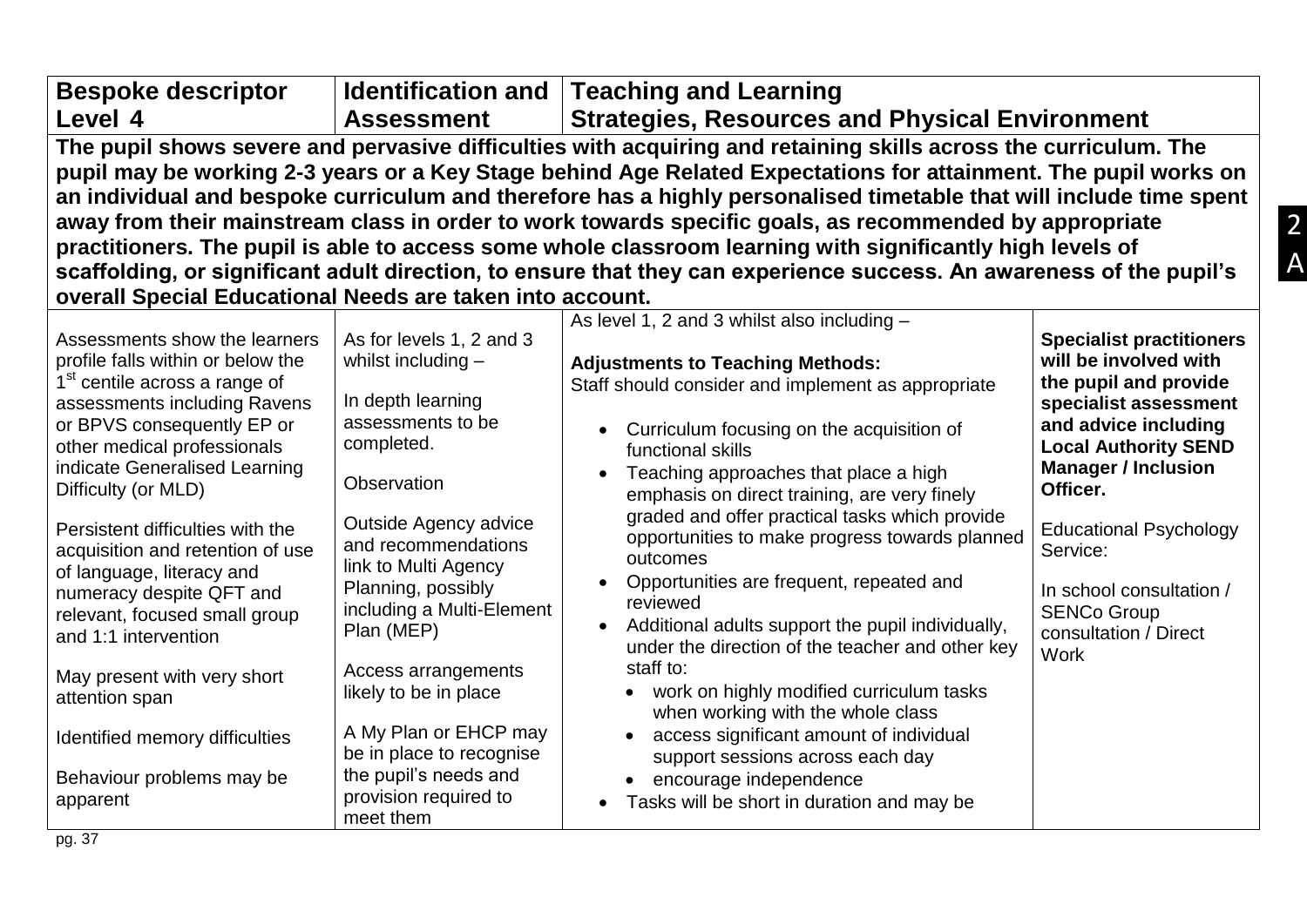| Work avoidance behaviours<br>frequently seen<br>May find it difficult to follow<br>lengthy (more than 2 step)<br>instructions and routines<br>A high level of support needed<br>to organise resources and / or<br>new activities<br>Constant adult support for<br>learning<br>Likely to need constant on-going<br>level of support for personal /<br>social / emotional well-being and<br>or self-help and safety<br>Difficulties with adaptive<br>behaviour and social skills e.g.<br>can seem immature when<br>compared to peers | A monitoring system<br>should be in place to<br>assess CYP need.<br>identify outcomes,<br>implement support and<br>monitor and evaluate<br>progress (e.g. daily,<br>weekly, half termly)<br>Use of appropriate<br>assessment materials<br>further to those found in<br>Levels 1, 2 and 3 with<br>support from Outside<br>Agency practitioners | reward led<br>The curriculum places an emphasis on<br>identified holistic outcomes e.g. life skills,<br>opportunity for the pupil to engage in<br>community activity and to encourage<br>independence<br>Develop independent living skills<br><b>Grouping:</b><br>Working on an individual, bespoke curriculum<br>and so has a highly personalised timetable that<br>includes time spent away from the mainstream<br>class<br>The pupil is able to access the classroom<br>curriculum for limited periods where they are<br>able to experience success supported by a<br>member of staff.<br>At secondary this may also include 1:2, possibly<br>1:1 withdrawal / specialist withdrawal, a<br>significantly modified GCSE offer, specialist<br>teacher training and/or increased adult: pupil<br>ratio over that of a pupil at Level 3.<br>Planned opportunities are provided for the pupil<br>to be included with peers where the pupil is able<br>to experience success |  |
|------------------------------------------------------------------------------------------------------------------------------------------------------------------------------------------------------------------------------------------------------------------------------------------------------------------------------------------------------------------------------------------------------------------------------------------------------------------------------------------------------------------------------------|-----------------------------------------------------------------------------------------------------------------------------------------------------------------------------------------------------------------------------------------------------------------------------------------------------------------------------------------------|---------------------------------------------------------------------------------------------------------------------------------------------------------------------------------------------------------------------------------------------------------------------------------------------------------------------------------------------------------------------------------------------------------------------------------------------------------------------------------------------------------------------------------------------------------------------------------------------------------------------------------------------------------------------------------------------------------------------------------------------------------------------------------------------------------------------------------------------------------------------------------------------------------------------------------------------------------------------------|--|
|                                                                                                                                                                                                                                                                                                                                                                                                                                                                                                                                    |                                                                                                                                                                                                                                                                                                                                               | <b>Resources:</b><br>Effective use of personalised resources based<br>on the pupil's interests<br>Effective use of individual visual timetable per<br>session or activity, e.g. start / finish, now / then<br>which does require support to implement                                                                                                                                                                                                                                                                                                                                                                                                                                                                                                                                                                                                                                                                                                                     |  |

 $2A$ 

 $\begin{array}{c} 2 \\ A \end{array}$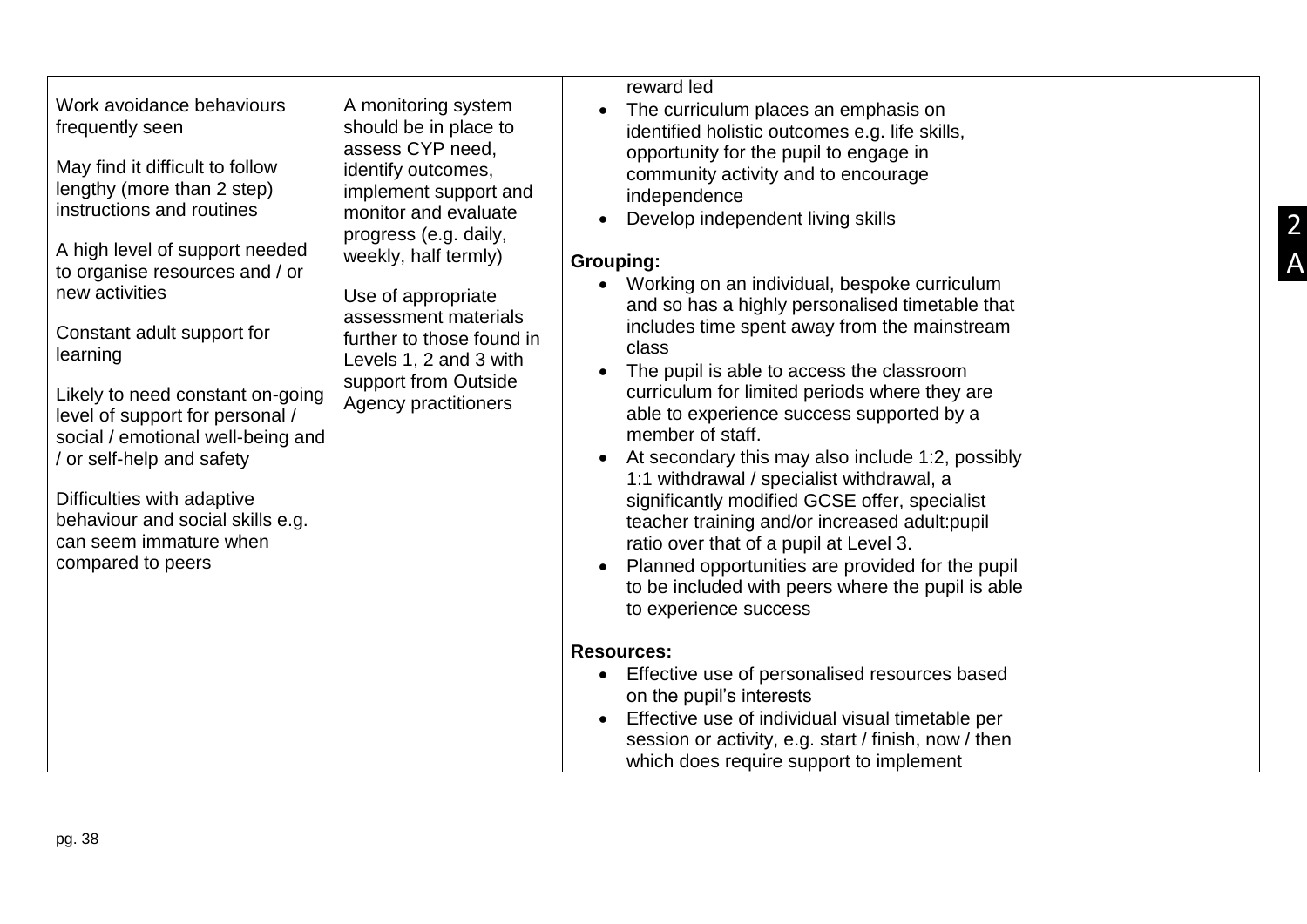| <b>Bespoke descriptor</b>                           |                                               | Identification and Teaching and Learning                                                                             |                                               |
|-----------------------------------------------------|-----------------------------------------------|----------------------------------------------------------------------------------------------------------------------|-----------------------------------------------|
| Level 5                                             | <b>Assessment</b>                             | <b>Strategies, Resources and Physical Environment</b>                                                                |                                               |
|                                                     |                                               | The pupil shows severe and profound, pervasive difficulties with acquiring and retaining skills across the           |                                               |
|                                                     |                                               | curriculum. The pupil may only be attaining half their chronological age across all areas of assessment (functional, |                                               |
|                                                     |                                               | verbal, cognition). The pupil will require constant support to access a flexible and responsive timetable planned to |                                               |
|                                                     |                                               | meet specific outcomes agreed by specialist practitioners / outside agencies, parents, pupil (if appropriate),       |                                               |
|                                                     |                                               | Locality SEN Manager and school staff. The pupil's needs are met through accessing a fully personalised timetable    |                                               |
| alongside highly skilled members of teaching staff. |                                               |                                                                                                                      |                                               |
|                                                     |                                               |                                                                                                                      |                                               |
| <b>Educational Psychology or</b>                    | <b>Educational Psychology</b>                 | Educational Psychology or medical cognitive                                                                          | <b>Educational Psychology</b>                 |
| medical cognitive assessments                       | or medical cognitive                          | assessments indicate profound and multiple learning                                                                  | or medical cognitive                          |
| indicate profound and multiple                      | assessments indicate                          | difficulties.                                                                                                        | assessments indicate                          |
| learning difficulties.                              | profound and multiple                         | The learner's profile falls below the 0.5 centile across a                                                           | profound and multiple                         |
| The learner's profile falls below                   | learning difficulties.                        | range of assessments including Ravens and BPVS                                                                       | learning difficulties.                        |
| the 0.5 centile across a range of                   | The learner's profile falls                   | consequently Educational Psychologists, or other                                                                     | The learner's profile falls                   |
| assessments including Ravens                        | below the 0.5 centile                         | medical practitioners indicate significant generalised                                                               | below the 0.5 centile                         |
| and BPVS consequently                               | across a range of                             | learning difficulty.                                                                                                 | across a range of                             |
| Educational Psychologists, or                       | assessments including                         |                                                                                                                      | assessments including                         |
| other medical practitioners                         | <b>Ravens and BPVS</b>                        | Considerable difficulties with the acquisition and                                                                   | Ravens and BPVS                               |
| indicate significant generalised                    | consequently                                  | retention of use of language, literacy and numeracy                                                                  | consequently                                  |
| learning difficulty.                                | Educational                                   | despite relevant, focused small group and 1:1<br>intervention.                                                       | Educational                                   |
| Considerable difficulties with the                  | Psychologists, or other                       |                                                                                                                      | Psychologists, or other                       |
| acquisition and retention of use                    | medical practitioners<br>indicate significant | Very short attention span                                                                                            | medical practitioners<br>indicate significant |
| of language, literacy and                           | generalised learning                          |                                                                                                                      | generalised learning                          |
| numeracy despite relevant,                          | difficulty.                                   | Work avoidance behaviours frequently seen                                                                            | difficulty.                                   |
| focused small group and 1:1                         |                                               |                                                                                                                      |                                               |
| intervention.                                       | Considerable difficulties                     | May find it difficult to follow 1-2 step instructions and<br>routines                                                | Considerable difficulties                     |
|                                                     | with the acquisition and                      |                                                                                                                      | with the acquisition and                      |
| Very short attention span                           | retention of use of                           | A constant high level of support needed to organise                                                                  | retention of use of                           |
| Work avoidance behaviours                           | language, literacy and                        | resources and/or new activities                                                                                      | language, literacy and                        |
| frequently seen                                     | numeracy despite                              |                                                                                                                      | numeracy despite                              |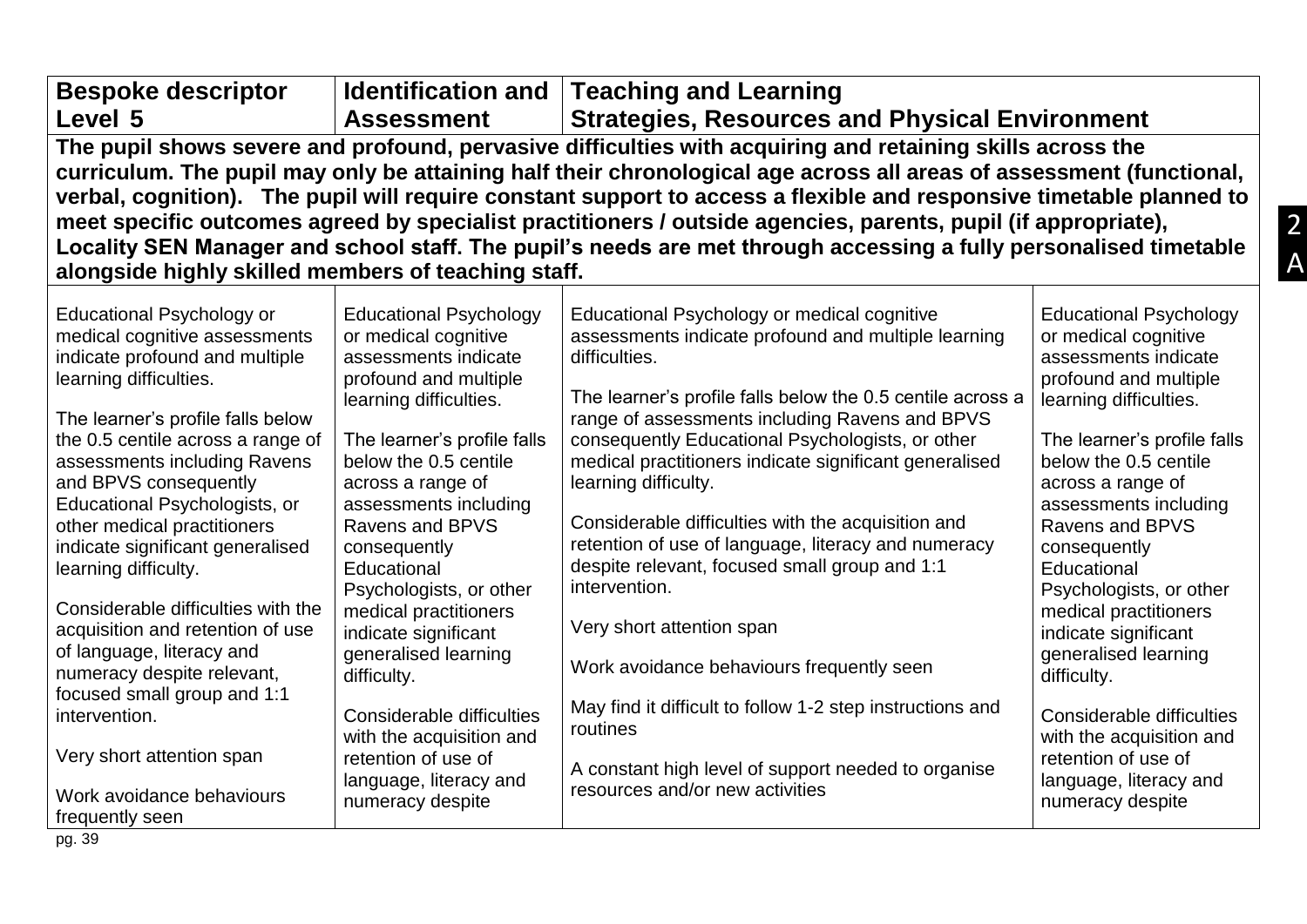|                                     | relevant, focused small                      |                                                        | relevant, focused small                      |
|-------------------------------------|----------------------------------------------|--------------------------------------------------------|----------------------------------------------|
| May find it difficult to follow 1-2 | group and 1:1                                | Constant adult support for learning needed             | group and 1:1                                |
| step instructions and routines      | intervention.                                |                                                        | intervention.                                |
|                                     |                                              | Constant on-going level of support for                 |                                              |
| A constant high level of support    | Very short attention span                    | personal/social/emotional well-being and/or self-help  | Very short attention span                    |
| needed to organise resources        |                                              | and safety.                                            |                                              |
| and/or new activities               | Work avoidance                               |                                                        | Work avoidance                               |
|                                     | behaviours frequently                        | Adaptations for safety needed                          | behaviours frequently                        |
| Constant adult support for          | seen                                         | Difficulties with adaptive behaviour and social skills | seen                                         |
| learning needed                     |                                              | e.g. can seem immature when compared to peers          |                                              |
| Constant on-going level of          | May find it difficult to                     |                                                        | May find it difficult to                     |
| support for                         | follow 1-2 step<br>instructions and routines |                                                        | follow 1-2 step<br>instructions and routines |
| personal/social/emotional well-     |                                              |                                                        |                                              |
| being and/or self-help and          | A constant high level of                     |                                                        | A constant high level of                     |
| safety.                             | support needed to                            |                                                        | support needed to                            |
|                                     | organise resources                           |                                                        | organise resources                           |
| Adaptations for safety needed       | and/or new activities                        |                                                        | and/or new activities                        |
|                                     |                                              |                                                        |                                              |
| Difficulties with adaptive          | Constant adult support                       |                                                        | Constant adult support                       |
| behaviour and social skills e.g.    | for learning needed                          |                                                        | for learning needed                          |
| can seem immature when              |                                              |                                                        |                                              |
| compared to peers                   | Constant on-going level                      |                                                        | Constant on-going level                      |
|                                     | of support for                               |                                                        | of support for                               |
|                                     | personal/social/emotional                    |                                                        | personal/social/emotional                    |
|                                     | well-being and/or self-                      |                                                        | well-being and/or self-                      |
|                                     | help and safety.                             |                                                        | help and safety.                             |
|                                     |                                              |                                                        |                                              |
|                                     | Adaptations for safety                       |                                                        | Adaptations for safety                       |
|                                     | needed                                       |                                                        | needed                                       |
|                                     | Difficulties with adaptive                   |                                                        | Difficulties with adaptive                   |
|                                     | behaviour and social                         |                                                        | behaviour and social                         |
|                                     | skills e.g. can seem                         |                                                        | skills e.g. can seem                         |
|                                     | immature when                                |                                                        | immature when                                |
|                                     | compared to peers                            |                                                        | compared to peers                            |

A

pg. 40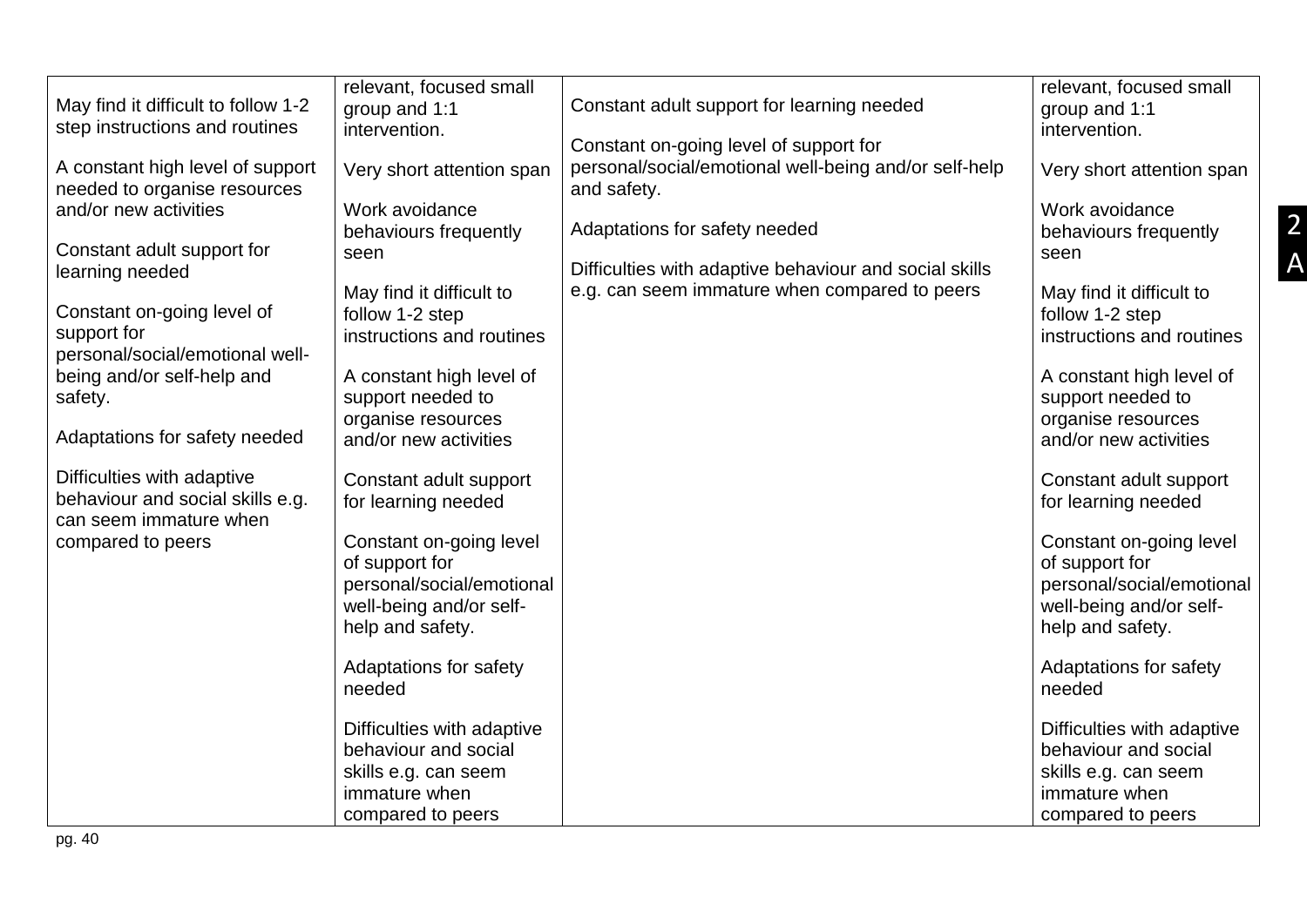$2A$  $\begin{array}{c} 2 \\ A \end{array}$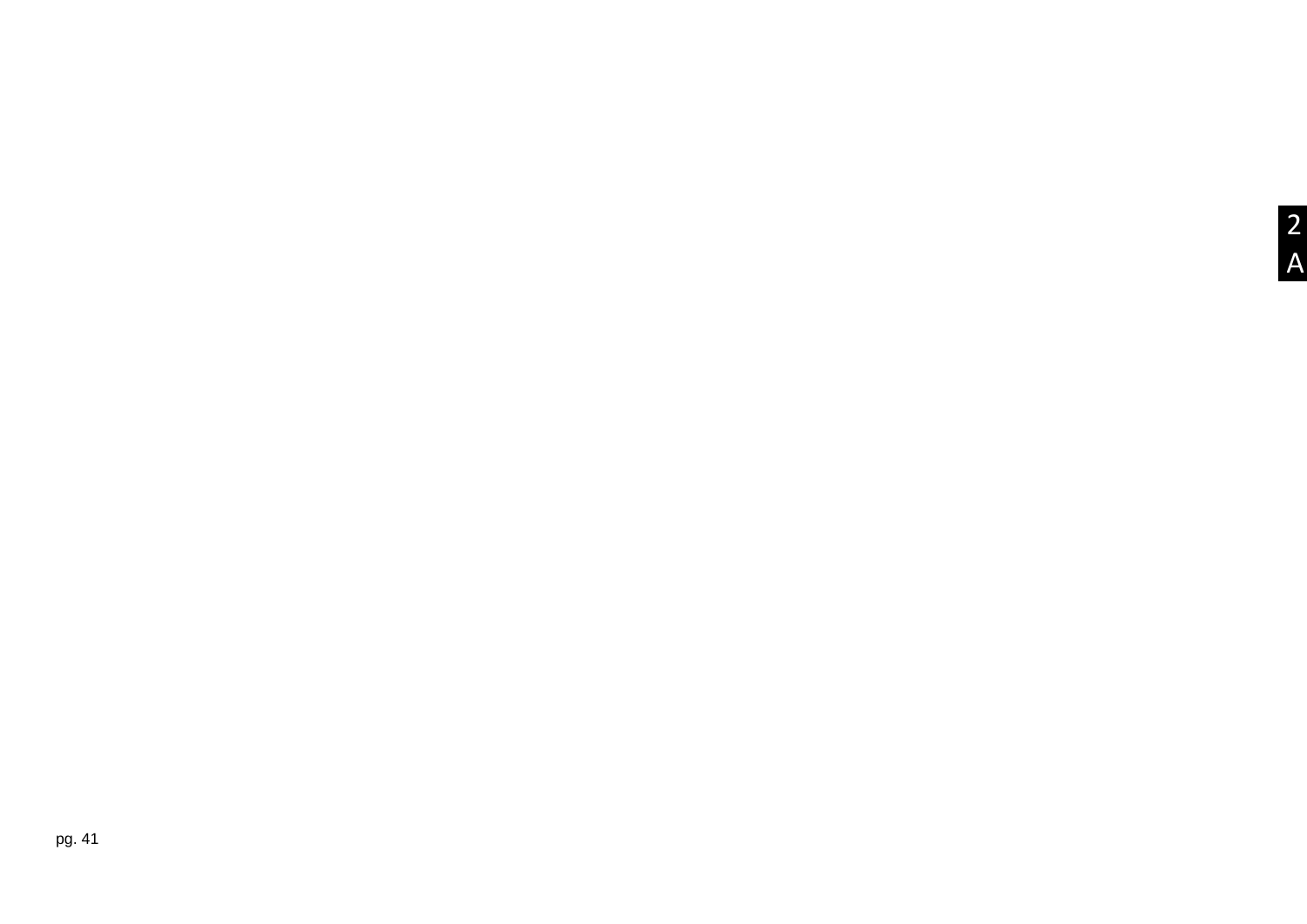| 2B Cognition and Learning - Specific Learning Difficulties                                                                                                                                                                                                                                                                                                                                                                                                   |                                                                                          |                                                                                                                                                                                                     |                                                               |  |
|--------------------------------------------------------------------------------------------------------------------------------------------------------------------------------------------------------------------------------------------------------------------------------------------------------------------------------------------------------------------------------------------------------------------------------------------------------------|------------------------------------------------------------------------------------------|-----------------------------------------------------------------------------------------------------------------------------------------------------------------------------------------------------|---------------------------------------------------------------|--|
| <b>Universal descriptor</b><br>Level 1                                                                                                                                                                                                                                                                                                                                                                                                                       | <b>Identification</b><br>and                                                             | <b>Teaching and Learning</b><br><b>Strategies, Resources and Physical Environment</b>                                                                                                               |                                                               |  |
|                                                                                                                                                                                                                                                                                                                                                                                                                                                              | <b>Assessment</b>                                                                        |                                                                                                                                                                                                     |                                                               |  |
| The pupil / YP is able to access whole class learning with some support from the teacher and TA. The pupil / YP<br>demonstrates slow progress with reading / writing / maths / handwriting, despite high quality and appropriate<br>teaching support. This may include those pupils who show a discrepancy between academic achievement and<br>intellectual ability. The pupil's needs are met within their mainstream class through quality first teaching. |                                                                                          |                                                                                                                                                                                                     |                                                               |  |
|                                                                                                                                                                                                                                                                                                                                                                                                                                                              |                                                                                          | <b>Adjustments to Teaching Methods:</b>                                                                                                                                                             |                                                               |  |
| Pupil may demonstrate:<br>Work avoidance                                                                                                                                                                                                                                                                                                                                                                                                                     | Hearing checked at<br>GP                                                                 | Staff should consider and implement as appropriate<br>Clear and concise direct teaching, supported with<br>examples of what to achieve e.g. WAGOLL                                                  | <b>Additional advice</b><br>and support is<br>available from: |  |
| Low level behaviours, e.g. tapping<br>pencil                                                                                                                                                                                                                                                                                                                                                                                                                 | Sight check at<br>opticians<br>Observation                                               | Consideration of language, speed of delivery<br>(chunking), vocabulary, use of visuals to support<br>understanding and duration of delivery                                                         | <b>Learning Support</b><br><b>Service Specialist</b>          |  |
| Poor handwriting                                                                                                                                                                                                                                                                                                                                                                                                                                             | Data tracking                                                                            | Understand that pupil will find copying difficult so<br>having resources printed, use of technology to record                                                                                       | Teachers - access for<br>informal advice if<br>required       |  |
| Poor organisation on the page of<br>written work (lots of crossing out /<br>words missed out)                                                                                                                                                                                                                                                                                                                                                                | showing slow<br>progress in the<br>acquisition of<br>language, literacy                  | notes<br>Support the pupil to organise themselves e.g. routines<br>such as getting changed for PE may be supported with<br>visuals, reminders about school trips etc.                               |                                                               |  |
| Small amounts of work produced                                                                                                                                                                                                                                                                                                                                                                                                                               | and numeracy                                                                             | Consider expectations – expect quality over quantity<br>Consider alternatives forms of recording e.g. jottings,                                                                                     |                                                               |  |
| Disordered writing                                                                                                                                                                                                                                                                                                                                                                                                                                           | Teacher                                                                                  | drawing, labelling                                                                                                                                                                                  |                                                               |  |
| Poor organisational skills<br>Difficulties remembering<br>sequences and large chunks of                                                                                                                                                                                                                                                                                                                                                                      | <b>Assessments</b><br>which may include<br>spelling checklist,<br>phonics<br>assessments | Brain breaks, including allowing the pupil to move<br>Additional time given for processing<br>Avoiding reading out aloud in front of the class<br>Use of visual, auditory & kinaesthetic approaches |                                                               |  |
| information                                                                                                                                                                                                                                                                                                                                                                                                                                                  | <b>Pupil Progress</b>                                                                    | Routine feedback<br>Boosting self-esteem at every opportunity                                                                                                                                       |                                                               |  |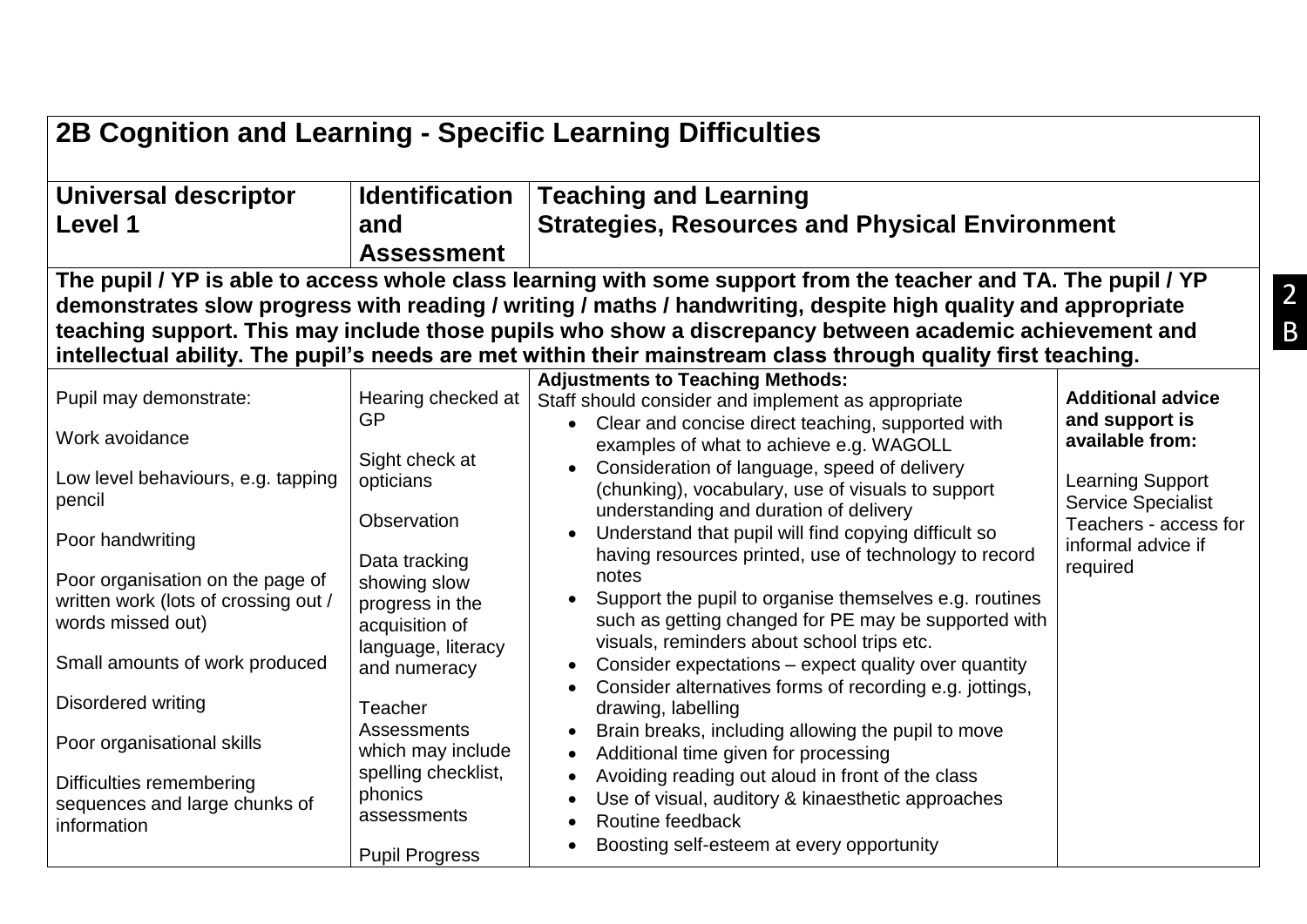|                                    | meetings                             |                                                                      |  |
|------------------------------------|--------------------------------------|----------------------------------------------------------------------|--|
| Struggles to tell the time         |                                      | <b>Grouping:</b>                                                     |  |
|                                    | Pupil/Young                          | • The pupil accesses whole class teaching with some TA               |  |
| Lack of retention                  | Person voice                         | support, either as the whole class or small booster                  |  |
| Poor concentration                 | Parent/carer voice                   | group                                                                |  |
|                                    | (may include a                       | All pupils have access and are supported by the class                |  |
| Low self-esteem                    | structured                           | teacher and any assistants over the week                             |  |
|                                    | conversation).                       |                                                                      |  |
| Takes longer to process            |                                      | <b>Resources:</b>                                                    |  |
| information                        | Assess, Plan, Do,                    | Using ICT to support pupil<br>$\bullet$                              |  |
|                                    | Review through a                     | Alternative forms of recording routinely used, e.g.                  |  |
| Problems with phonological         | monitoring system                    | Dictaphone, scribe, divided page                                     |  |
| awareness                          | should be in place                   | Access to pastoral clubs to boost self-esteem<br>$\bullet$           |  |
| Difficulty remembering spelling    | to assess pupil's                    | Use of pastel coloured background on the interactive<br>board        |  |
| patterns                           | need, identify                       | Offering different coloured paper to write on<br>$\bullet$           |  |
|                                    | outcomes.                            | Offering different writing implements – comfortable and<br>$\bullet$ |  |
| Letter and number reversals        | implement support<br>and monitor and | effective writing grip                                               |  |
|                                    | evaluate progress                    | <b>Task board</b><br>$\bullet$                                       |  |
| Slow rate of reading               |                                      | Crib sheet<br>$\bullet$                                              |  |
| Lack of comprehension when         | One Page                             | Voice recorder                                                       |  |
| reading due to poor decoding       | Profile/Learner                      | Use of checklists, rubriks, visual task timetables                   |  |
| skills / memory barriers           | Profile                              | displayed during teaching and in the learning space                  |  |
|                                    |                                      | Use of memory aids to support spelling e.g. phonic<br>$\bullet$      |  |
| Poor retention of words            |                                      | mats, high frequency etc.                                            |  |
|                                    |                                      | Visual prompts including word mats, access to displays<br>$\bullet$  |  |
| Letters within words recorded in   |                                      | and resources that are accessible in terms of                        |  |
| the wrong order                    |                                      | positioning and font                                                 |  |
| Written work may not match         |                                      | Numicon and other practical apparatus to support<br>$\bullet$        |  |
| verbal ability                     |                                      | mathematical concepts                                                |  |
|                                    |                                      |                                                                      |  |
| Struggles to copy off Interactive  |                                      |                                                                      |  |
| board / board or from work next to |                                      |                                                                      |  |

 $\overline{2}$ 

 $\mathsf B$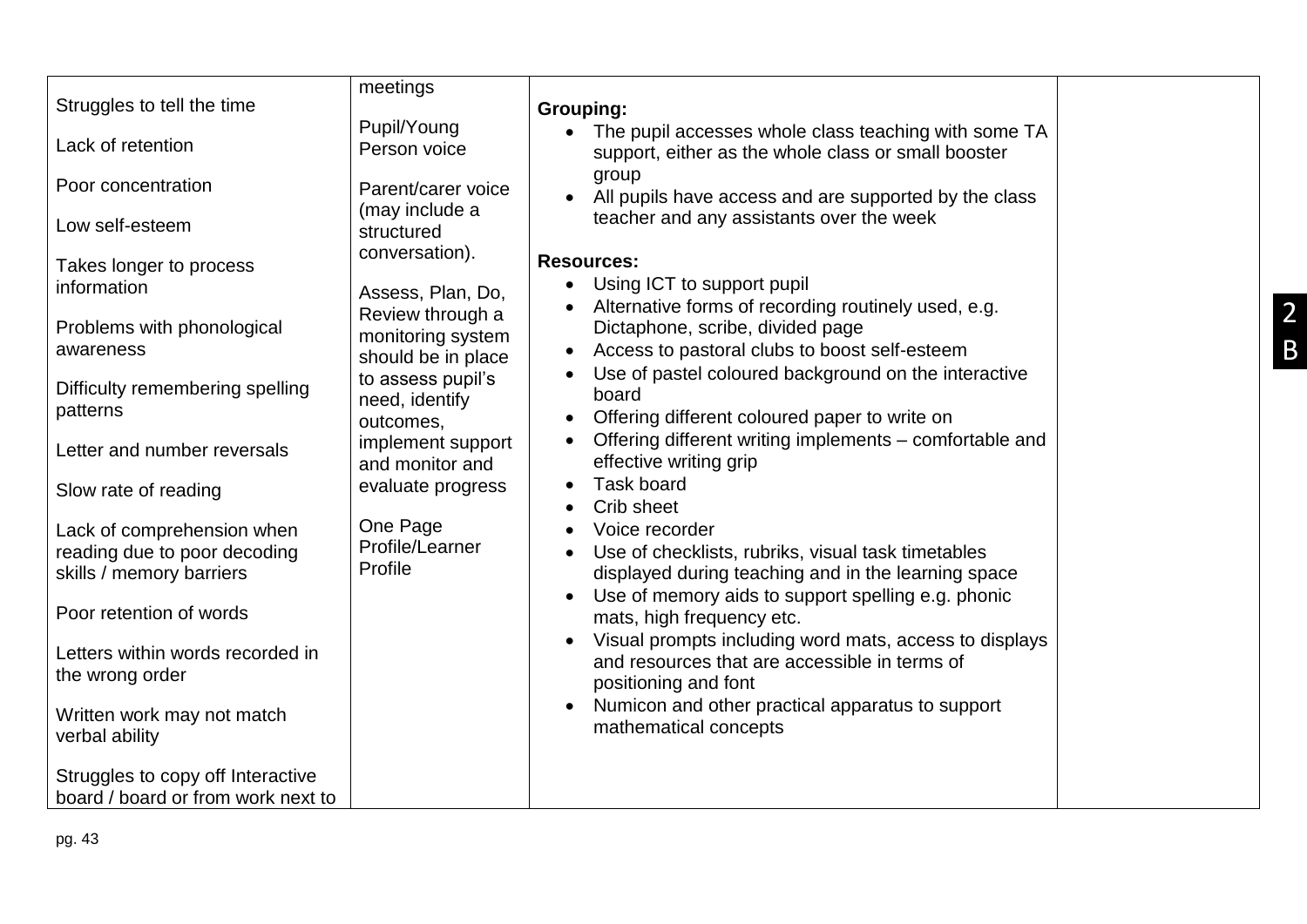| them                                                                     |  |  |
|--------------------------------------------------------------------------|--|--|
| <sup>'</sup> Easily tires, particularly when<br>reading or writing.      |  |  |
| Inability to understand or retain<br>basic number concepts or<br>symbols |  |  |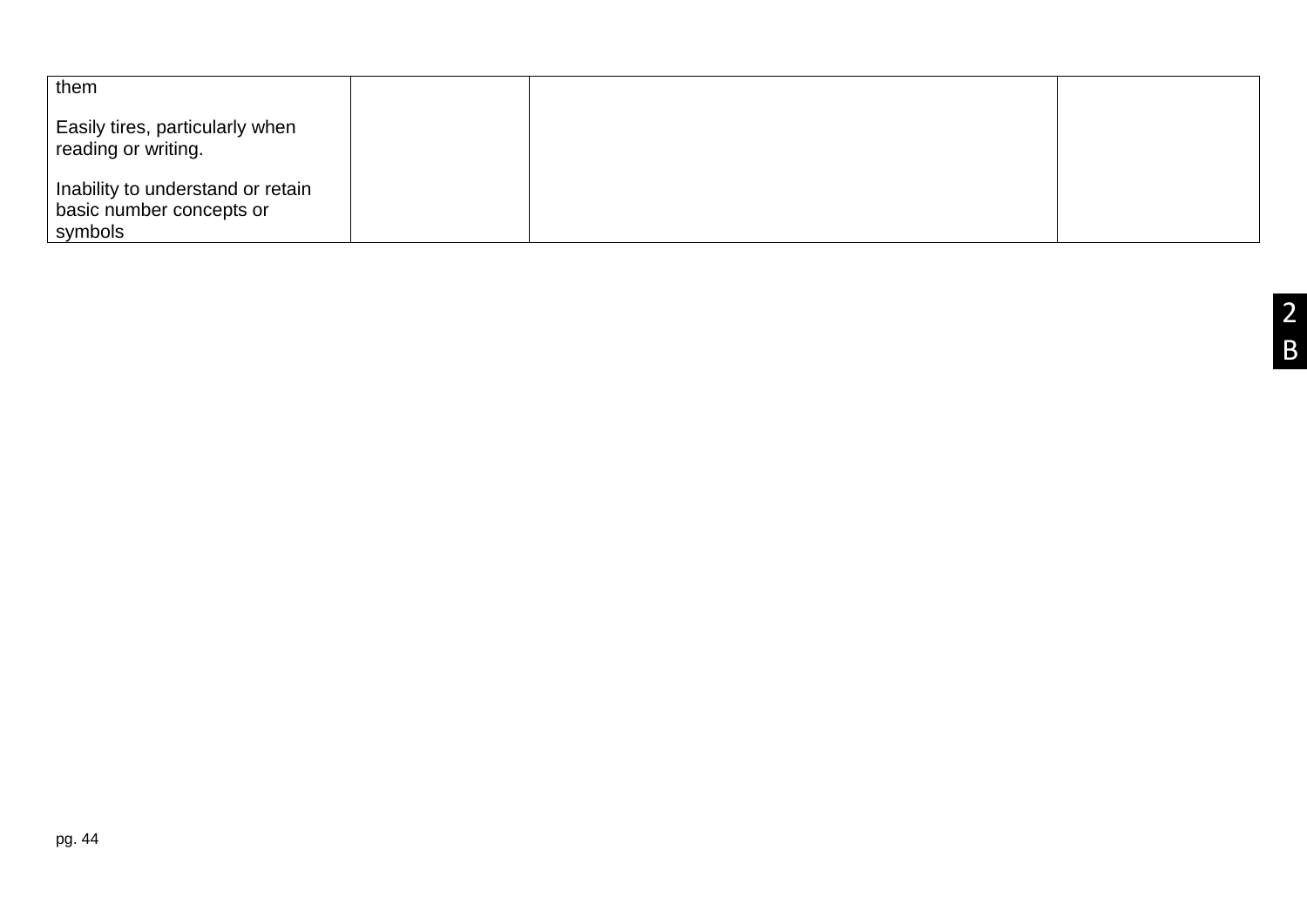| <b>Targeted descriptor</b><br>Level 2                                                         | <b>Identification</b><br>and                                 | <b>Teaching and Learning</b><br><b>Strategies, Resources and Physical Environment</b>                                                                               |                                                                  |
|-----------------------------------------------------------------------------------------------|--------------------------------------------------------------|---------------------------------------------------------------------------------------------------------------------------------------------------------------------|------------------------------------------------------------------|
|                                                                                               | <b>Assessment</b>                                            |                                                                                                                                                                     |                                                                  |
|                                                                                               |                                                              | The pupil shows persistent difficulties in acquiring reading, spelling and/or writing skills despite appropriate                                                    |                                                                  |
|                                                                                               |                                                              | learning opportunities and taking into account the age and developmental level of the pupil. This may include those                                                 |                                                                  |
|                                                                                               |                                                              | pupils who show a discrepancy between academic achievement and intellectual ability and may be working up to 1                                                      |                                                                  |
|                                                                                               |                                                              | year below Age Related Expectations in attainment. The pupil's needs are met within their mainstream class                                                          |                                                                  |
| through quality first teaching and the through school led intervention.                       |                                                              |                                                                                                                                                                     |                                                                  |
| Working up to 1 year below Age<br><b>Related Expectations (ARE) in</b><br>attainment          | Learning profile is<br>unpicked through<br>in-school teacher | As Level 1 whilst also including -<br><b>Adjustments to Teaching Methods:</b><br>Staff should consider and implement as appropriate                                 | <b>Additional advice</b><br>and support is<br>available from:    |
| Work avoidance<br>Low level behaviours e.g. tapping                                           | or SENCO Wave 2<br>assessments e.g.<br><b>Sandwell Maths</b> | • Pupil is part of whole class learning and provided with<br>resources and scaffolding to achieve the objectives<br>independently e.g. checklists, memory aids etc. | Learning Support<br>Service                                      |
| pencil<br>Poor handwriting                                                                    | Assessment, Lexia<br>Screening, WRAT<br>etc.                 | Explicit links made between interventions and whole<br>class work<br>Pre/post learning opportunities are regularly built in for                                     | <b>Specialist</b><br>Teachers -<br>access for<br>informal/formal |
| Poor organisation on the page of<br>written work (lots of crossing out /<br>words missed out) | Observation<br>Data tracking<br>showing slow                 | the pupil<br>Repetition and reinforcement of whole class objectives<br>will be needed<br>Expectations on outcomes and timings to complete                           | advice                                                           |
| Small amounts of work produced                                                                | progress in the<br>acquisition of                            | tasks are considered and adjustments made<br>Targeted simplified level/pace/amount of teacher talk                                                                  |                                                                  |
| Lack of progress made in reading<br>/ writing / maths / handwriting                           | language, literacy<br>and numeracy                           | with consideration given to questions asked as part of<br>a whole class approach<br>Alternative forms of recording used to enable the pupil                         |                                                                  |
| Disordered writing                                                                            | <b>Pupil Progress</b><br>meetings                            | to access tasks and achieve objectives<br>Use of visual, audial and kinaesthetic approaches are                                                                     |                                                                  |
| Poor organisational skills<br>Difficulties remembering                                        | Pupil /Young<br>Person voice                                 | regularly used<br>Clear instructions are given in small and manageable<br>chunks.                                                                                   |                                                                  |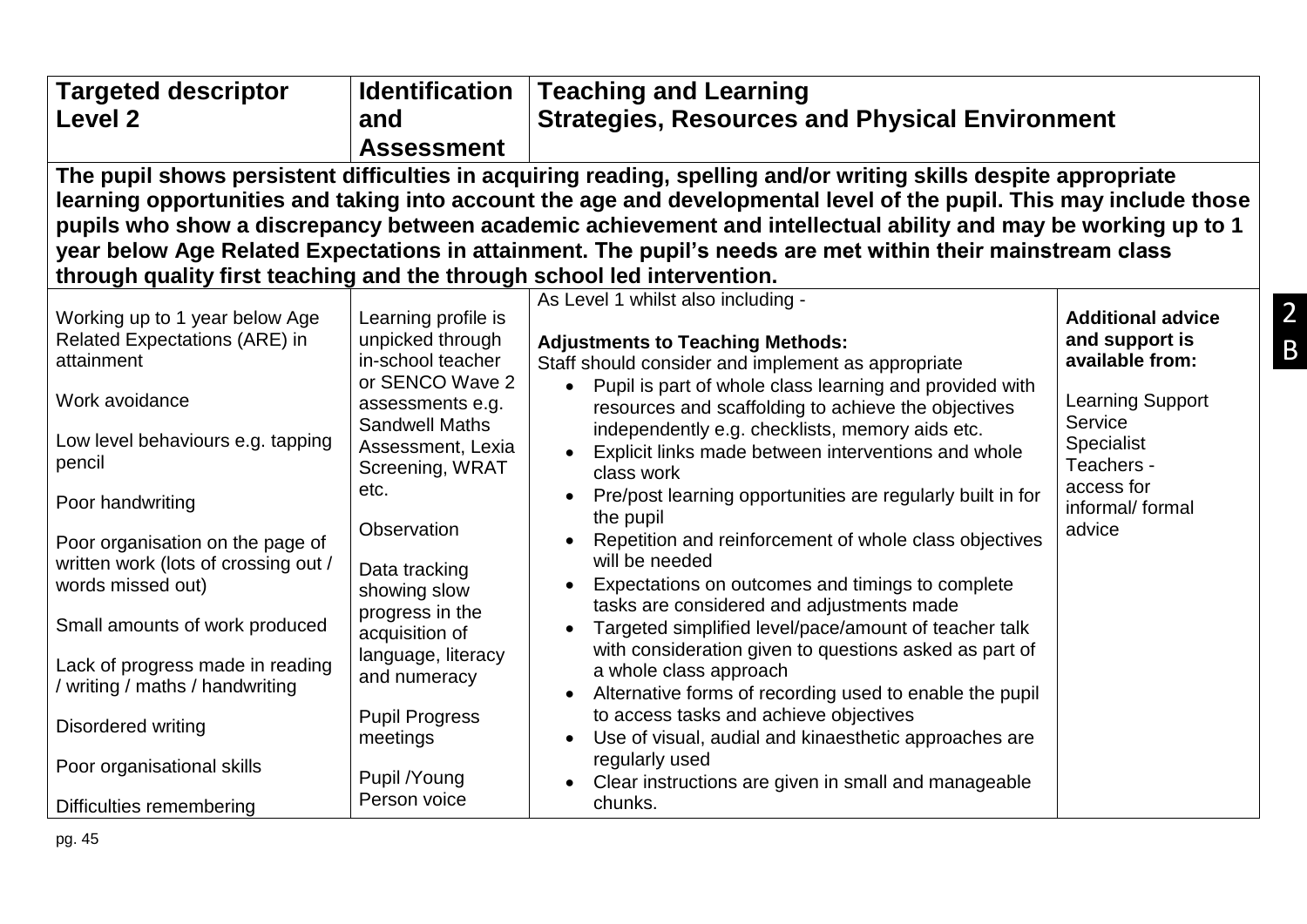| sequences and large chunks of    |                    | Instructions may need to be repeated a few times<br>$\bullet$     |
|----------------------------------|--------------------|-------------------------------------------------------------------|
| information                      | Parent/carer voice | Whole class resources and displays that support                   |
|                                  | (may include a     | independence                                                      |
| Struggles to tell the time       | structured         | Immediate feedback to pupil to facilitate further                 |
|                                  | conversation).     |                                                                   |
| Lack of retention                |                    | learning                                                          |
|                                  | Assess, Plan, Do,  | Differentiation needed in all subject areas<br>$\bullet$          |
| Poor concentration               | Review through a   | Access to appropriate individual resources                        |
|                                  |                    | Adjustments made to homework tasks                                |
| Low self-esteem                  | monitoring system  |                                                                   |
|                                  | should be in place | <b>Grouping:</b>                                                  |
| Takes longer to process          | to assess pupil's  | The pupil accesses whole class teaching with some<br>$\bullet$    |
| information                      | need, identify     |                                                                   |
|                                  | outcomes,          | small group intervention through the week. For                    |
|                                  | implement support  | example:                                                          |
| Problems with phonological       | and monitor and    | Precision teaching, paired reading,                               |
| awareness                        | evaluate progress  | The pupil accesses designated learning time, either in            |
|                                  |                    | small groups or 1:1, with the class teacher and other             |
| Difficulty remembering spelling  | One Page           | members of staff                                                  |
| patterns                         | Profile/Learner    | The pupil accesses timetabled additional small group<br>$\bullet$ |
|                                  | Profile            | opportunities to work on identified areas of need                 |
| Letter and number reversals      |                    | matched specifically to their learning profile e.g. Lexia,        |
|                                  |                    |                                                                   |
| Slow rate of reading             |                    | Nessy, IDL, phonic booster sessions etc. with                     |
|                                  |                    | reinforcement in whole class activities to aid transfer of        |
| Lack of comprehension when       |                    | skills                                                            |
| reading due to poor decoding     |                    | Pre/post learning opportunities                                   |
| skills / memory barriers         |                    | Small groups                                                      |
|                                  |                    | Short tasks                                                       |
| Poor retention of words          |                    |                                                                   |
|                                  |                    | <b>Resources:</b>                                                 |
| Letters within words recorded in |                    |                                                                   |
| the wrong order                  |                    | Task boards                                                       |
|                                  |                    | Handwriting intervention<br>$\bullet$                             |
| Written work may not match       |                    | Use of Alphabet Arc                                               |
|                                  |                    | Onset and rime approach to reading and spelling                   |
| verbal ability                   |                    | Additional phonics support                                        |
|                                  |                    | Motor skills group (Primary Pilates, Teodorescu)<br>$\bullet$     |
|                                  |                    |                                                                   |

 $\overline{2}$ 

 $\overline{\mathsf{B}}$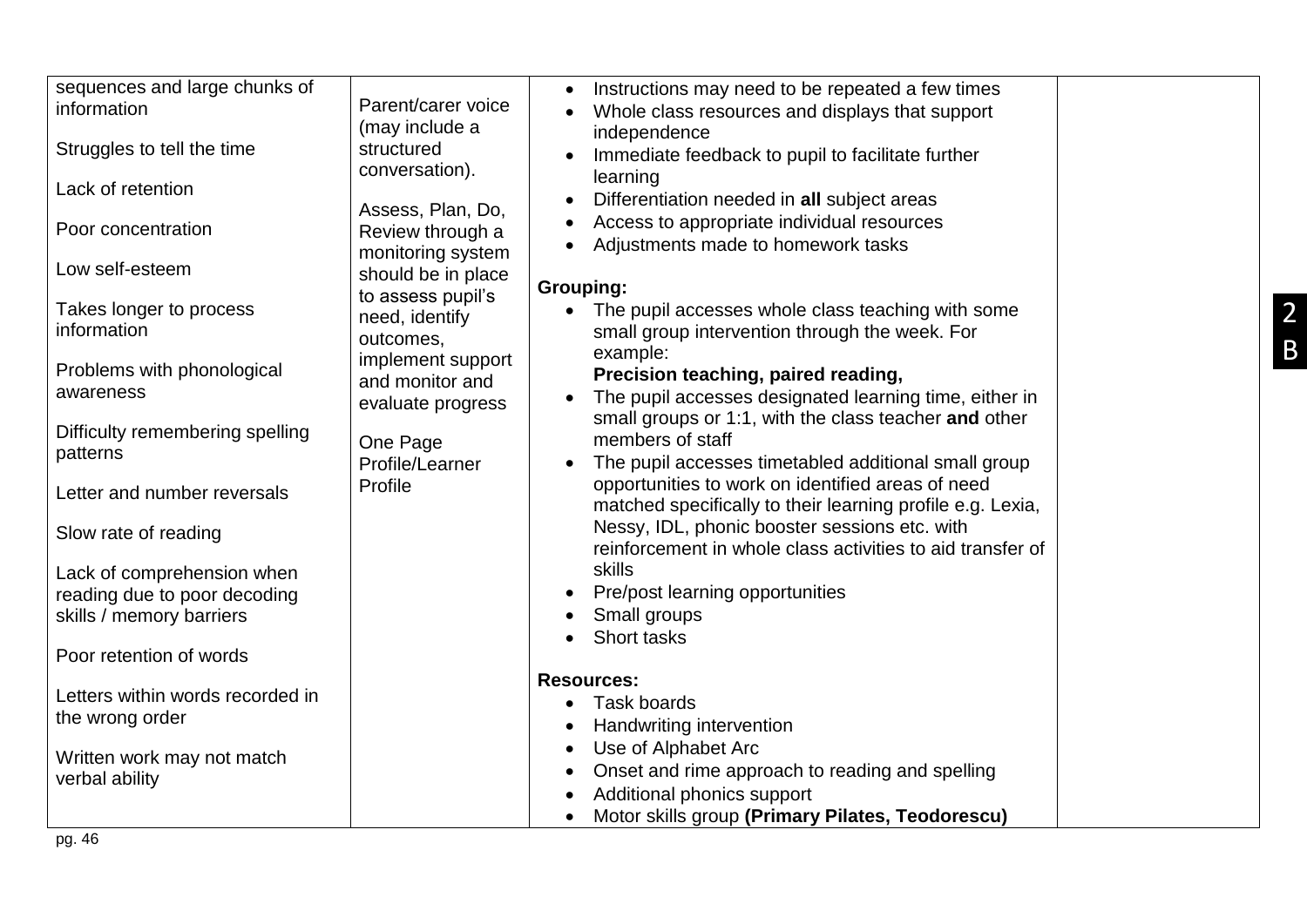| Struggles to copy off Interactive  | • ICT programme e.g. Clicker                       |  |
|------------------------------------|----------------------------------------------------|--|
|                                    | <b>Personal dictionaries</b>                       |  |
| board / board or from work next to | Checklist                                          |  |
| them                               | Make reasonable adjustments to support access to   |  |
| Easily tires, particularly when    | tasks e.g. word banks, spelling banks, note books, |  |
| reading or writing                 | mindmaps etc.                                      |  |
|                                    | Numicon and other practical apparatus to support   |  |
|                                    | mathematical concepts                              |  |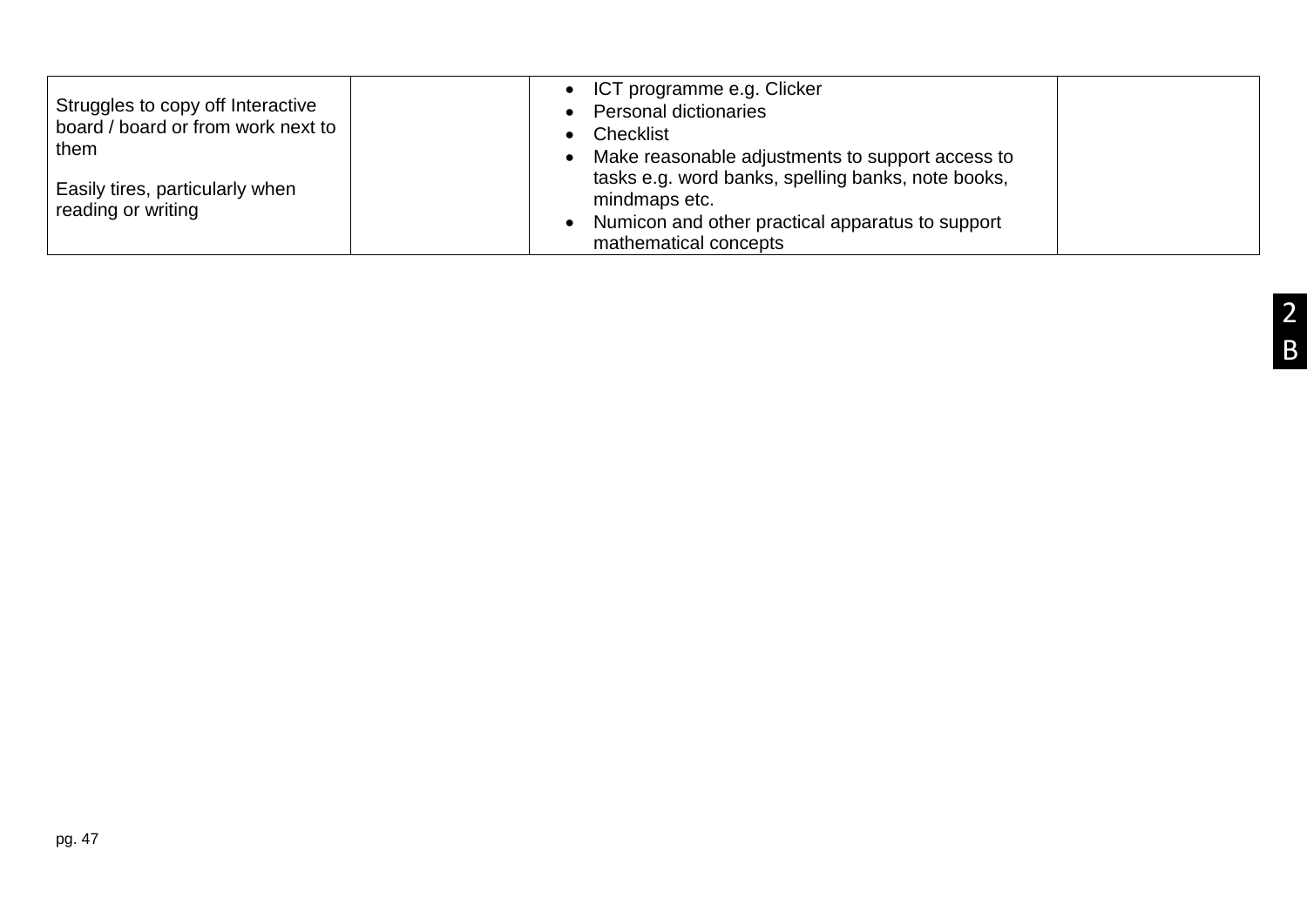| <b>Bespoke descriptor</b><br>Level 3                                                                                                                                                                                                                                                                                                                                                                                                                                                                                    | <b>Identification</b><br>and                                                                                                                                                                                                                                                                                                           | <b>Teaching and Learning</b><br><b>Strategies, Resources and Physical Environment</b>                                                                                                                                                                                                                                                                                                                                                                                                                                                                                                                                                                                                                                                                                                                                                                                                                                                                                                                                                                      |                                                                                                                                                                                                                                                                                                                                                      |  |
|-------------------------------------------------------------------------------------------------------------------------------------------------------------------------------------------------------------------------------------------------------------------------------------------------------------------------------------------------------------------------------------------------------------------------------------------------------------------------------------------------------------------------|----------------------------------------------------------------------------------------------------------------------------------------------------------------------------------------------------------------------------------------------------------------------------------------------------------------------------------------|------------------------------------------------------------------------------------------------------------------------------------------------------------------------------------------------------------------------------------------------------------------------------------------------------------------------------------------------------------------------------------------------------------------------------------------------------------------------------------------------------------------------------------------------------------------------------------------------------------------------------------------------------------------------------------------------------------------------------------------------------------------------------------------------------------------------------------------------------------------------------------------------------------------------------------------------------------------------------------------------------------------------------------------------------------|------------------------------------------------------------------------------------------------------------------------------------------------------------------------------------------------------------------------------------------------------------------------------------------------------------------------------------------------------|--|
| <b>Assessment</b><br>The pupil shows significant difficulties with acquiring literacy / numeracy skills taking into account the age and<br>developmental level of the pupil. The pupil may be working up to 2 years below Age Related Expectations in<br>attainment. The pupil's needs are met using a combination of approaches (including small group interventions and<br>1:1 individualised support in and out of the classroom) following support and advice from professionals as<br>appropriate.                 |                                                                                                                                                                                                                                                                                                                                        |                                                                                                                                                                                                                                                                                                                                                                                                                                                                                                                                                                                                                                                                                                                                                                                                                                                                                                                                                                                                                                                            |                                                                                                                                                                                                                                                                                                                                                      |  |
| <b>Learning assessments indicate</b><br>specific learning difficulties<br>Working up to 2 years below age<br>related expected attainment levels<br>May demonstrate behaviour<br>difficulties e.g. work avoidance,<br>class clown, attention seeking,<br>use of chat, lack of engagement<br>Poor handwriting<br>Poor organisation on the page of<br>written work (lots of crossing out /<br>words missed out)<br>Small amounts of work produced<br>Lack of progress made in reading<br>and writing<br>Disordered writing | Regular<br>assessment on<br>entry and exit to<br>intervention with<br>mid-term check as<br>appropriate<br>Regular monitoring<br>of core subjects to<br>ensure transfer of<br>skills following<br>intervention<br>In depth learning<br>assessments to be<br>completed<br>Observation<br>Teacher<br>assessments<br><b>Pupil Progress</b> | As Level 1 and 2 whilst also including -<br><b>Adjustments to Teaching Methods:</b><br>Staff should consider and implement as appropriate<br>Individual support working on progressive<br>personalised targets as informed through in depth<br>learning assessments, building and developing key<br>skills. This needs to be monitored and recorded on<br>assessment tools that signal the next appropriate<br>steps e.g. Locke and Beech, B Squared, Pivots etc.<br>Explicit links made between interventions and group<br>work/whole class work<br>Specific planning and modifications made to allow the<br>pupil to access whole class learning e.g. in curriculum<br>lessons the pupil's literacy ability informs the work that<br>they produce<br>The pupil's interests are taken into consideration when<br>planning<br>Personalised timetable e.g. use of now/then, reward<br>focused activities etc.<br>Due regard will need to be made to supporting self-<br>esteem and confidence levels. Likely to need nurture<br>based sessions around this. | <b>Additional specialist</b><br>support should be<br>sought from:<br>Consultancy / advice<br>and guidance from<br>specialist teachers,<br>such as those from<br><b>Learning Support</b><br>Service<br><b>Specialist Training</b><br>e.g. Dyslexia<br>awareness<br><b>LSS or similar screen</b><br>for access<br>arrangements e.g.<br>additional time |  |
| Poor organisational skills                                                                                                                                                                                                                                                                                                                                                                                                                                                                                              | meetings                                                                                                                                                                                                                                                                                                                               | Memory strategies and organisation skills to be taught                                                                                                                                                                                                                                                                                                                                                                                                                                                                                                                                                                                                                                                                                                                                                                                                                                                                                                                                                                                                     |                                                                                                                                                                                                                                                                                                                                                      |  |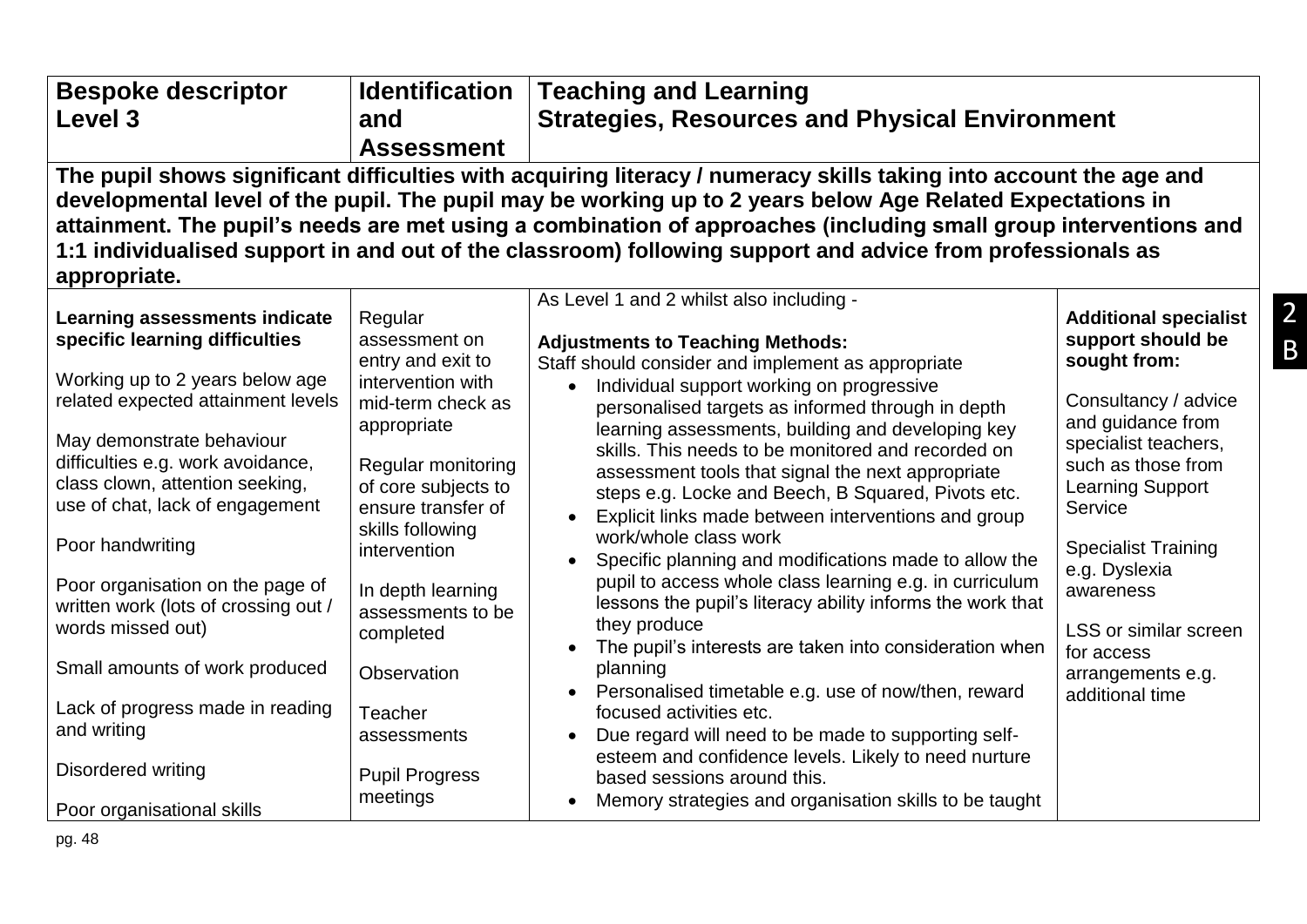| Difficulties remembering<br>sequences and large chunks of<br>information<br>Struggles to tell the time<br>Lack of retention<br>Poor concentration<br>Low self-esteem<br>Takes longer to process<br>information | Ongoing<br>Pupil/Young<br>Person voice<br>Ongoing<br>Parent/Carer voice<br>Evaluate support<br>plan<br>Outside agencies'<br>advice and<br>recommendations,<br>if involved | to the pupil.<br>Additional highly structured reading, spelling, writing,<br>maths intervention with an adult trained in supporting<br>pupils with dyslexic / dyscalculia difficulties<br>Highly structured multisensory techniques for phonics /<br>spelling<br>Daily over learning<br>Multisensory approaches in all curriculum activities<br>Access to coloured paper and overlays (where<br>required)<br>Tasks routinely broken down<br>Simplified instructions which are repeated as required<br>Access to highly skilled staff who are familiar with the<br>needs of dyslexic pupils |  |
|----------------------------------------------------------------------------------------------------------------------------------------------------------------------------------------------------------------|---------------------------------------------------------------------------------------------------------------------------------------------------------------------------|--------------------------------------------------------------------------------------------------------------------------------------------------------------------------------------------------------------------------------------------------------------------------------------------------------------------------------------------------------------------------------------------------------------------------------------------------------------------------------------------------------------------------------------------------------------------------------------------|--|
| Problems with phonological<br>awareness<br>Difficulty remembering spelling<br>patterns<br>Letter and number reversals<br>Slow rate of reading<br>Lack of comprehension                                         | <b>Consider Access</b><br>arrangements<br>Multi Agency<br>Planning<br>Assess, Plan, Do,<br><b>Review using SEN</b><br>Documents or My<br>Plan                             | <b>Grouping:</b><br>The pupil will access a variety of support over the<br>week including whole class teaching, small group<br>support and daily individualised support working on<br>personalised targets matched to their learning profile<br>to enable them to access the curriculum e.g. working<br>on individual outcomes that are repeated and<br>reinforced.<br>The pupil accesses designated learning time, either in<br>$\bullet$<br>small groups or 1:1, with the class teacher and other                                                                                        |  |
| Poor retention of words<br>Letters within words recorded in<br>the wrong order<br>Written work may not match<br>verbal ability<br>Struggles to copy off Interactive                                            | Use of appropriate<br>assessment<br>materials e.g.<br>WRAT, Dyslexia<br>Portfolio, Brian<br><b>Butterworth</b><br>'Dyslexia<br>Guidance' screener<br>(GL Assessment),     | members of staff.<br>Pre/post learning opportunities are consistently<br>planned<br>Individual support within class and access to one to<br>$\bullet$<br>one bespoke intervention<br>Short focused tasks<br>Teaching to the pupil's strengths<br>Offering alternatives to recording                                                                                                                                                                                                                                                                                                        |  |

 $\begin{array}{c}\n2 \\
B\n\end{array}$ 

pg. 49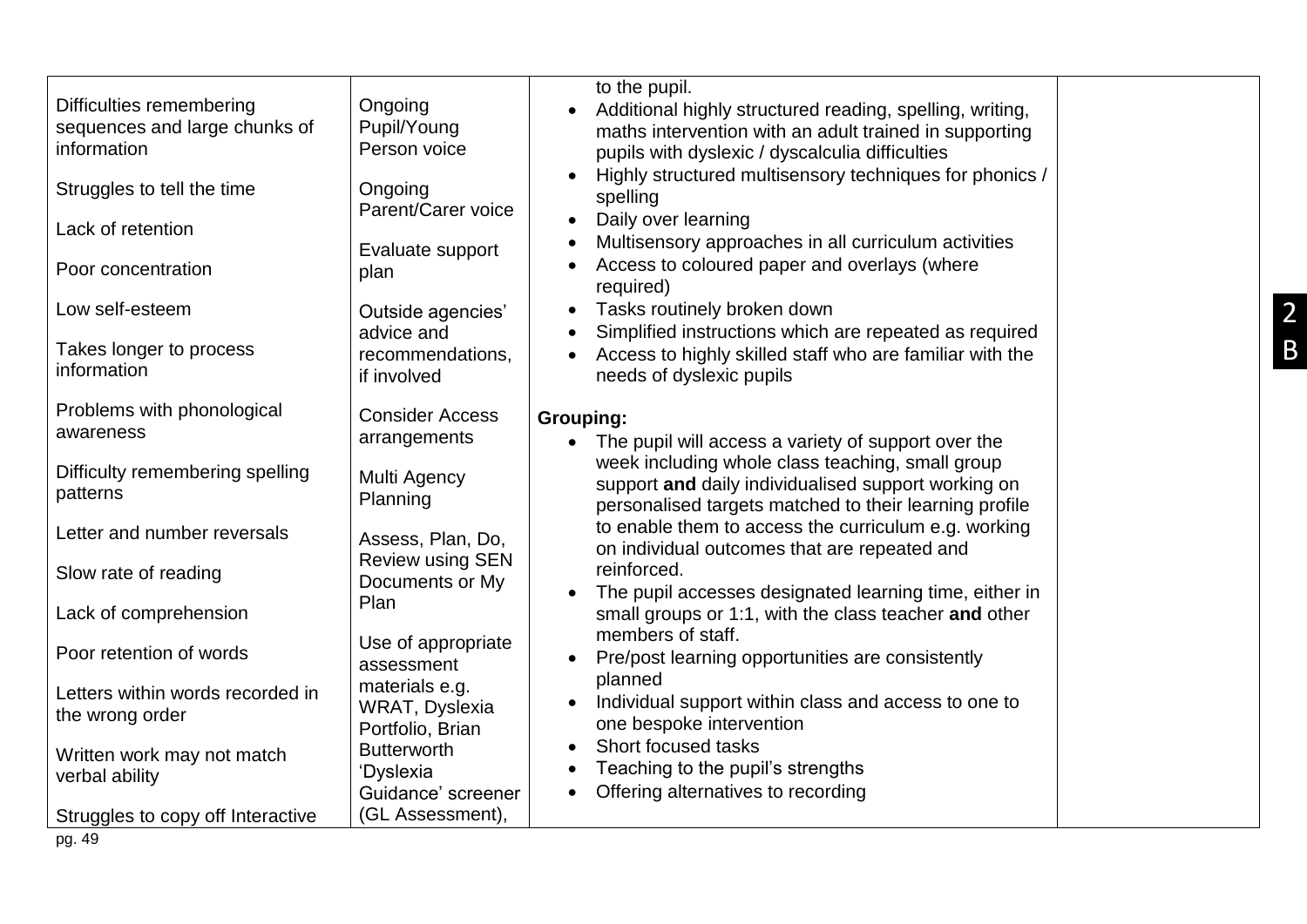| board / board or from work next to<br>them<br>Easily tires, particularly when<br>reading or writing | <b>BPVS, Visual</b><br><b>Stress Assessment</b><br>for coloured filters<br>As the pupil gets<br>older it may be<br>appropriate to<br>share what their<br>additional needs<br>refer to and how<br>this is<br>communicated with<br>the pupil | <b>Resources:</b><br>Task boards and visual prompts<br>• A cumulative multisensory learning programme<br>Handwriting intervention<br>Use of Alphabet Arc<br>Onset and rime approach to reading and spelling<br>Additional phonics support<br>Motor skills group<br>Support is supplemented with ICT programmes and<br>voice activated software for writing e.g. Nessy, Lexia,<br>Clicker, i-pad apps including app wheel for Scotland<br>1:1 reading intervention |
|-----------------------------------------------------------------------------------------------------|--------------------------------------------------------------------------------------------------------------------------------------------------------------------------------------------------------------------------------------------|-------------------------------------------------------------------------------------------------------------------------------------------------------------------------------------------------------------------------------------------------------------------------------------------------------------------------------------------------------------------------------------------------------------------------------------------------------------------|
|                                                                                                     | themselves                                                                                                                                                                                                                                 |                                                                                                                                                                                                                                                                                                                                                                                                                                                                   |

B

pg. 50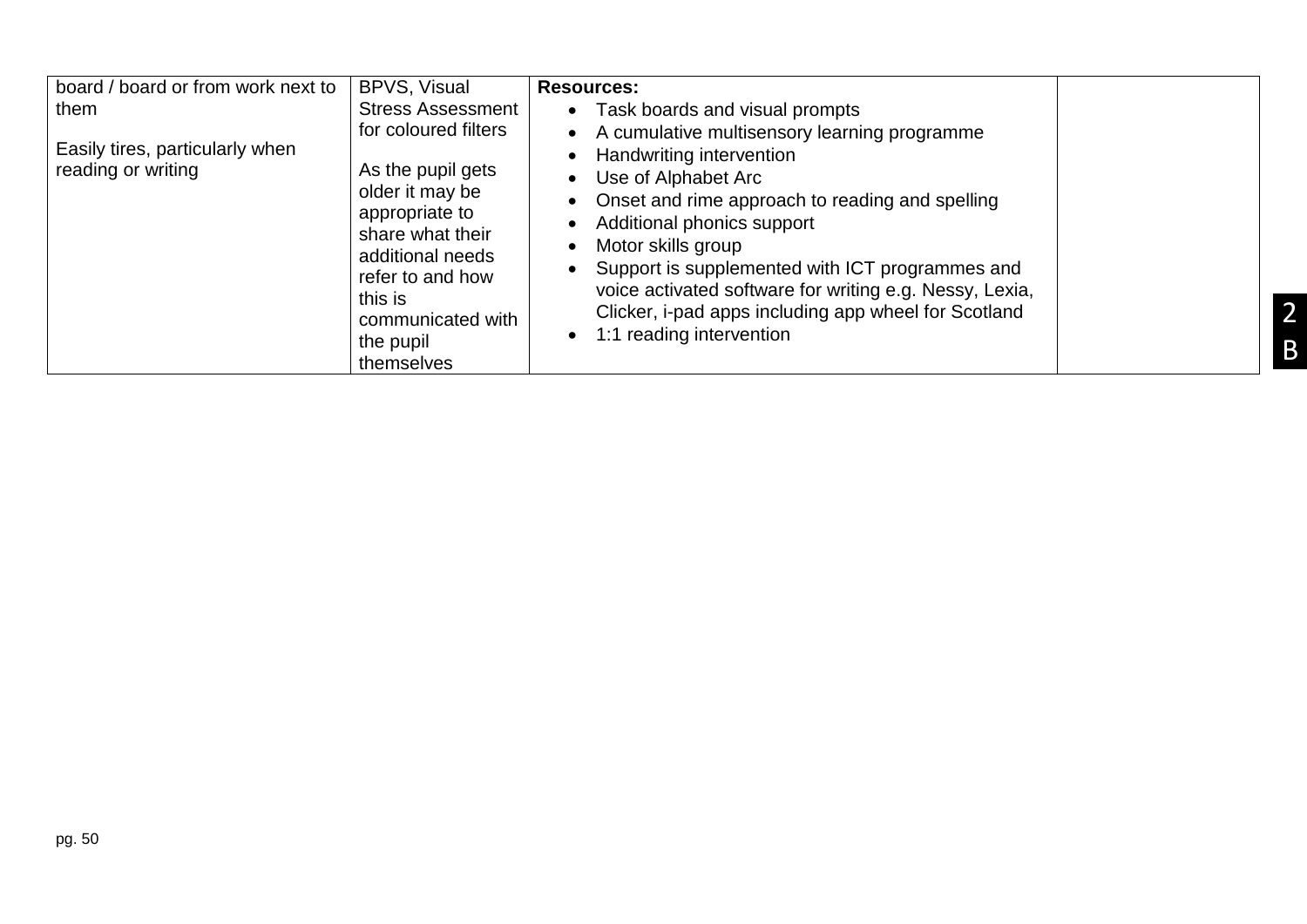| <b>Bespoke descriptor</b>                                                                                                                                                                                                                                                                                                                                                       | <b>Identification</b>                                                                                                                                                                                           | <b>Teaching and Learning</b>                                                                                                                                                                                                                                                                                                                                                                                                                                                                                                                 |                                                                                                                                                                                                                                 |
|---------------------------------------------------------------------------------------------------------------------------------------------------------------------------------------------------------------------------------------------------------------------------------------------------------------------------------------------------------------------------------|-----------------------------------------------------------------------------------------------------------------------------------------------------------------------------------------------------------------|----------------------------------------------------------------------------------------------------------------------------------------------------------------------------------------------------------------------------------------------------------------------------------------------------------------------------------------------------------------------------------------------------------------------------------------------------------------------------------------------------------------------------------------------|---------------------------------------------------------------------------------------------------------------------------------------------------------------------------------------------------------------------------------|
| Level 4                                                                                                                                                                                                                                                                                                                                                                         | and                                                                                                                                                                                                             | <b>Strategies, Resources and Physical Environment</b>                                                                                                                                                                                                                                                                                                                                                                                                                                                                                        |                                                                                                                                                                                                                                 |
|                                                                                                                                                                                                                                                                                                                                                                                 | <b>Assessment</b>                                                                                                                                                                                               |                                                                                                                                                                                                                                                                                                                                                                                                                                                                                                                                              |                                                                                                                                                                                                                                 |
|                                                                                                                                                                                                                                                                                                                                                                                 |                                                                                                                                                                                                                 | The pupil will show severe and pervasive difficulties with acquiring literacy skills. The pupil may be working 2-3                                                                                                                                                                                                                                                                                                                                                                                                                           |                                                                                                                                                                                                                                 |
|                                                                                                                                                                                                                                                                                                                                                                                 |                                                                                                                                                                                                                 | years or a Key Stage behind Age Related Expectations for attainment. The pupil works on an individual and                                                                                                                                                                                                                                                                                                                                                                                                                                    |                                                                                                                                                                                                                                 |
|                                                                                                                                                                                                                                                                                                                                                                                 |                                                                                                                                                                                                                 | bespoke curriculum and so has a highly personalised timetable that will include time spent away from the class                                                                                                                                                                                                                                                                                                                                                                                                                               |                                                                                                                                                                                                                                 |
|                                                                                                                                                                                                                                                                                                                                                                                 |                                                                                                                                                                                                                 | working on specific goals as recommended by a dyslexia specialist i.e. EP or SpLD teacher.                                                                                                                                                                                                                                                                                                                                                                                                                                                   |                                                                                                                                                                                                                                 |
|                                                                                                                                                                                                                                                                                                                                                                                 |                                                                                                                                                                                                                 | The pupil is able to access whole classroom learning with significant scaffolding to ensure that they can                                                                                                                                                                                                                                                                                                                                                                                                                                    |                                                                                                                                                                                                                                 |
|                                                                                                                                                                                                                                                                                                                                                                                 |                                                                                                                                                                                                                 | experience success. An awareness of the pupil's overall needs are taken into account.                                                                                                                                                                                                                                                                                                                                                                                                                                                        |                                                                                                                                                                                                                                 |
| Assessments show the learners<br>profile falls within or below the 1 <sup>st</sup><br>centile for assessment such as<br>Ravens OR BPVS (not both)<br>consequently EP or other medical<br>professionals indicate Specific<br><b>Learning Difficulty</b><br>Behaviour difficulties e.g. work<br>avoidance, class clown, attention<br>seeking, use of chat, lack of<br>engagement. | Regular<br>assessment on<br>entry and exit to<br>intervention with<br>mid-term check as<br>appropriate<br>Regular monitoring<br>of pupil's writing to<br>ensure transfer of<br>skills following<br>intervention | As Level 1, 2 and 3 whilst also including -<br><b>Adjustments to Teaching Methods:</b><br>Staff should consider and implement as appropriate<br>Due regard will need to be made to supporting self-<br>esteem and confidence levels. Likely to need nurture<br>based sessions around this<br>Memory strategies and organisation skills to be taught<br>to the pupil<br>Additional highly structured reading, spelling, writing,<br>maths intervention with an adult trained in supporting<br>pupils with dyslexic / dyscalculia difficulties | <b>Additional specialist</b><br>support should be<br>sought from:<br>Consultancy / advice<br>and guidance from<br>specialist teachers,<br>such as those from<br><b>Learning Support</b><br>Service<br>Educational<br>Psychology |
| Poor handwriting and / or poor<br>organisation on the page of written<br>work (lots of crossing out / words<br>missed out)<br>Small amounts of work produced<br>Lack of progress made in reading<br>and writing                                                                                                                                                                 | In depth learning<br>assessments to be<br>completed<br>EP involvement<br>Observation<br>Data tracking                                                                                                           | Highly structured multisensory techniques for phonics /<br>spelling<br>Daily over learning<br>Use of visual prompts<br>Multisensory approaches<br>Access to coloured paper and overlays (where<br>required)<br>Tasks routinely broken down<br>Simplified instructions which are repeated as required                                                                                                                                                                                                                                         | LSS (EP? OT?)<br>screen for access<br>arrangements e.g.<br>additional time                                                                                                                                                      |
|                                                                                                                                                                                                                                                                                                                                                                                 |                                                                                                                                                                                                                 | Access to highly skilled staff who are familiar with the                                                                                                                                                                                                                                                                                                                                                                                                                                                                                     |                                                                                                                                                                                                                                 |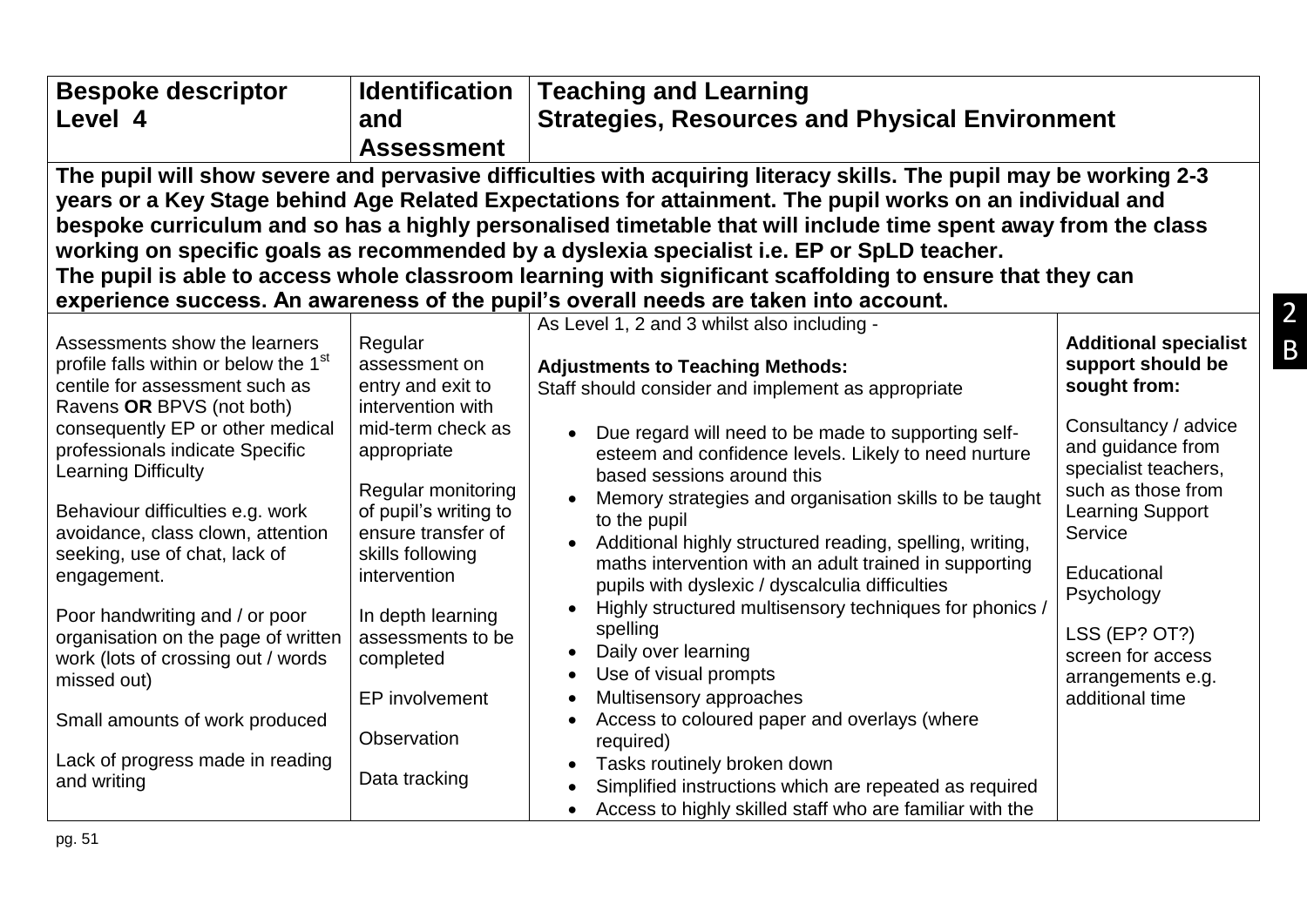|                                               |                        | needs of dyslexic pupils                                      |                |
|-----------------------------------------------|------------------------|---------------------------------------------------------------|----------------|
| Disordered writing                            | Teacher                |                                                               |                |
|                                               | assessments            | <b>Grouping:</b>                                              |                |
| Poor organisational skills                    |                        | $\bullet$ As level 3                                          |                |
|                                               | <b>Pupil Progress</b>  |                                                               |                |
| Difficulties remembering                      | meetings               | <b>Resources:</b>                                             |                |
| sequences and large chunks of                 |                        | Task boards                                                   |                |
| information                                   | Ongoing                | $\bullet$                                                     |                |
|                                               | Pupil/Young            | A cumulative multisensory learning programme                  |                |
| Struggles to tell the time                    | Person voice           | Handwriting intervention                                      |                |
|                                               |                        | Use of Alphabet Arc                                           |                |
| Lack of retention and / or poor               | Ongoing                | Onset and rime approach to reading and spelling               | $\overline{2}$ |
| concentration                                 | Parent/Carer voice     | Additional phonics support<br>$\bullet$                       |                |
|                                               |                        | • Motor skills group                                          | $\mathsf B$    |
| Low self-esteem                               | Outside agencies'      | Support is supplemented with ICT programmes and voice         |                |
|                                               | advice and             | activated software for writing e.g. Nessy, Lexia, Clicker, i- |                |
| Takes longer to process<br><i>information</i> | recommendations,       | pad apps including app wheel for Scotland                     |                |
|                                               | if involved            |                                                               |                |
| Problems with phonological                    |                        |                                                               |                |
| awareness                                     | <b>Consider Access</b> |                                                               |                |
|                                               | arrangements           |                                                               |                |
| Difficulty remembering spelling               | Multi Agency           |                                                               |                |
| patterns                                      | Planning               |                                                               |                |
|                                               |                        |                                                               |                |
| Letter and number reversals                   | A monitoring           |                                                               |                |
|                                               | system should be       |                                                               |                |
| Slow rate of reading                          | in place to assess     |                                                               |                |
|                                               | CYP need, identify     |                                                               |                |
| Lack of comprehension                         | outcomes,              |                                                               |                |
|                                               | implement support      |                                                               |                |
| Poor retention of words                       | and monitor and        |                                                               |                |
| Letters within words recorded in              | evaluate progress      |                                                               |                |
| the wrong order                               | (e.g. daily, weekly,   |                                                               |                |
|                                               | half termly) that      |                                                               |                |
| Written work may not match                    | work towards the       |                                                               |                |
|                                               |                        |                                                               |                |

pg. 52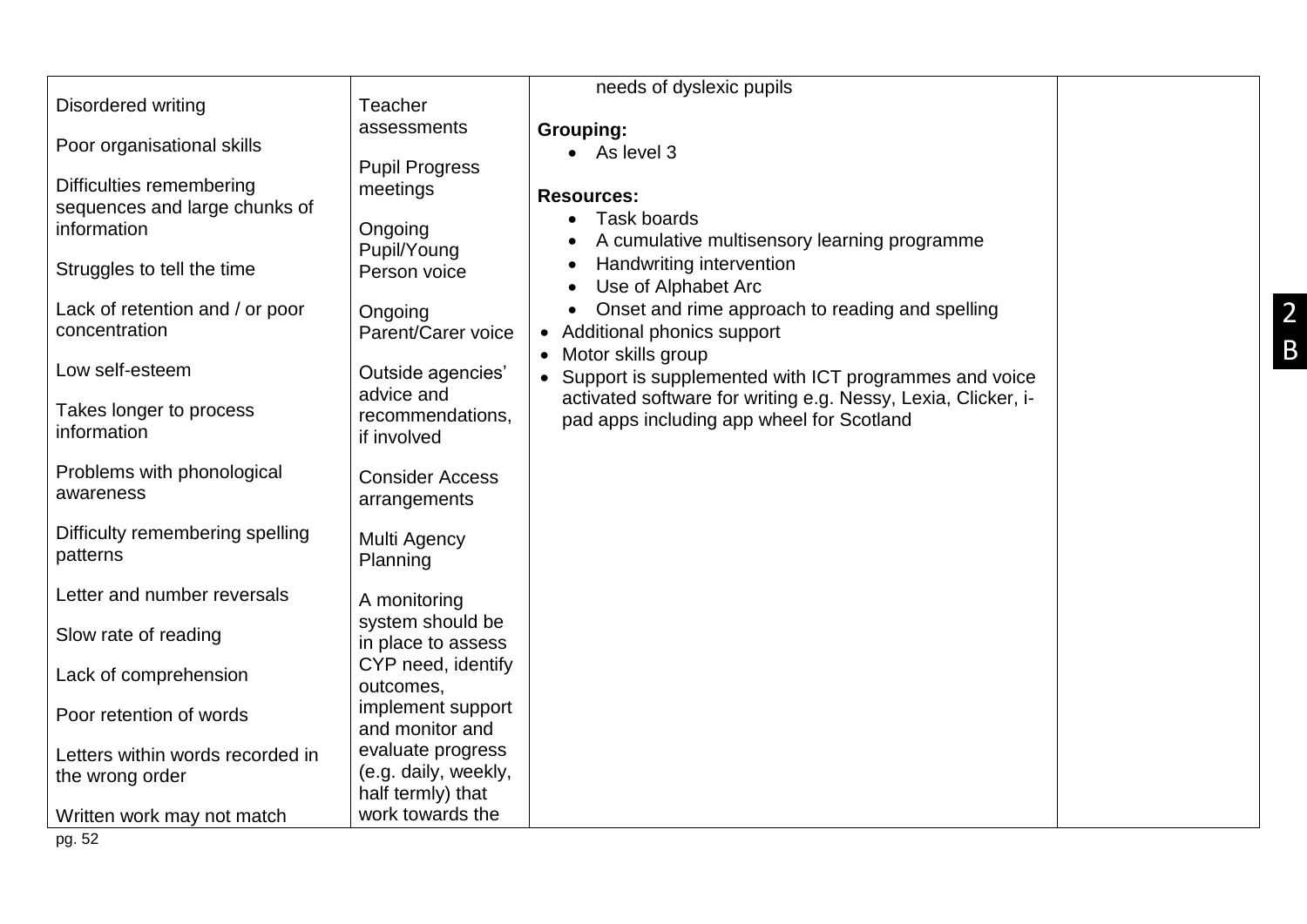| verbal ability                     | outcomes set in a        |  |                |
|------------------------------------|--------------------------|--|----------------|
|                                    | My Plan or EHCP          |  |                |
| Struggles to copy off Interactive  | is in place for the      |  |                |
| board / board or from work next to | pupil                    |  |                |
| them                               |                          |  |                |
|                                    | Use of appropriate       |  |                |
| Easily tires, particularly when    | assessment               |  |                |
| reading or writing                 | materials e.g.           |  |                |
|                                    | Locke and Beech,         |  |                |
|                                    | <b>B Squared, PIVATs</b> |  |                |
|                                    |                          |  |                |
|                                    | etc.                     |  | $\overline{2}$ |
|                                    | As the pupil gets        |  |                |
|                                    |                          |  | $\mathsf B$    |
|                                    | older it may be          |  |                |
|                                    | appropriate to           |  |                |
|                                    | share what their         |  |                |
|                                    | additional needs         |  |                |
|                                    | refer to and how         |  |                |
|                                    | this is                  |  |                |
|                                    | communicated with        |  |                |
|                                    | the pupil                |  |                |
|                                    | themselves.              |  |                |
|                                    |                          |  |                |
|                                    | Use of appropriate       |  |                |
|                                    | assessment               |  |                |
|                                    | materials e.g.           |  |                |
|                                    | WRAT, Dyslexia           |  |                |
|                                    | Portfolio, Brian         |  |                |
|                                    | <b>Butterworth</b>       |  |                |
|                                    | 'Dyslexia                |  |                |
|                                    | Guidance' screener       |  |                |
|                                    | (GL Assessment),         |  |                |
|                                    | <b>BPVS, Visual</b>      |  |                |
|                                    | <b>Stress filters</b>    |  |                |
|                                    |                          |  |                |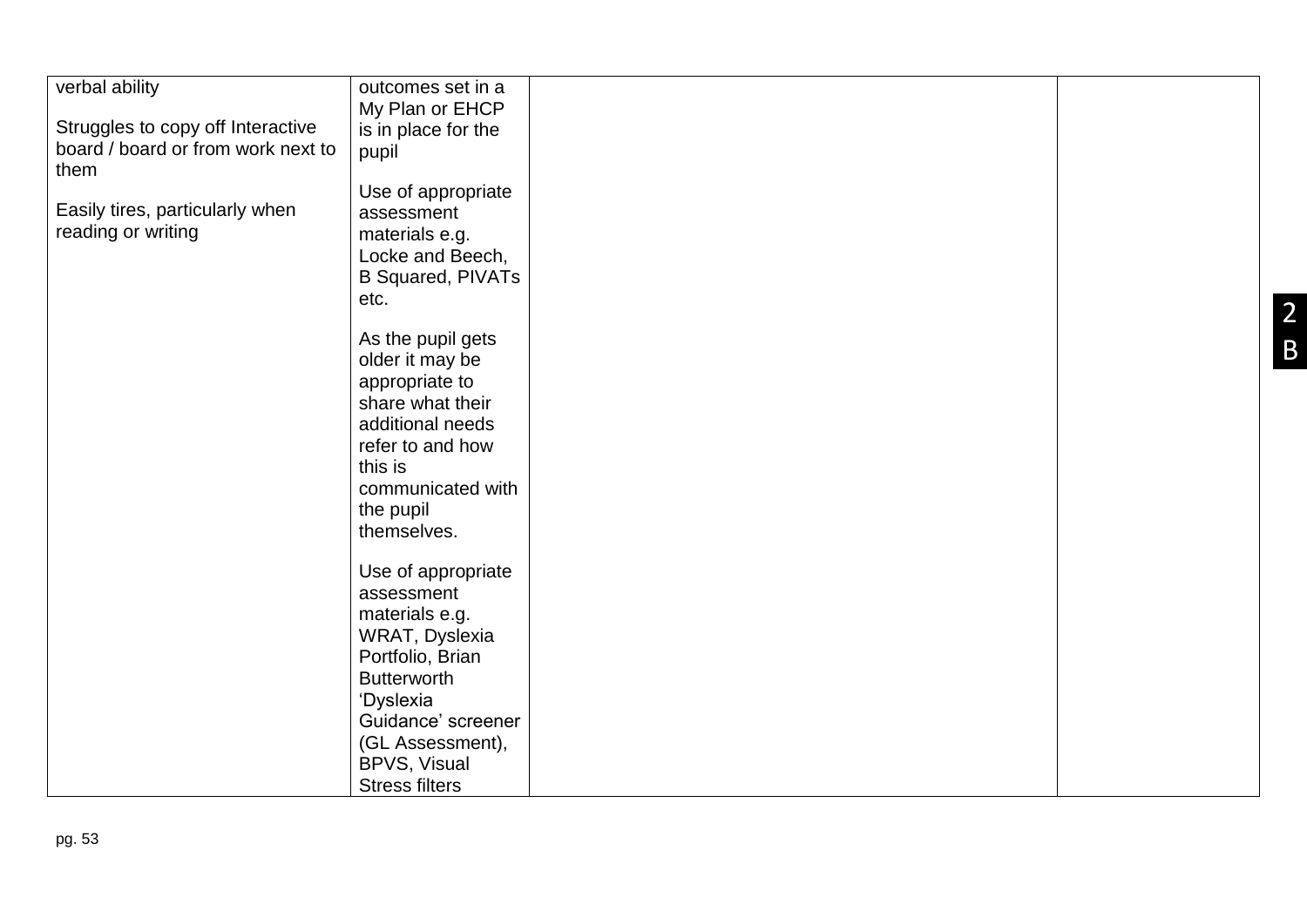$12B$  $\begin{array}{c} 2 \\ B \end{array}$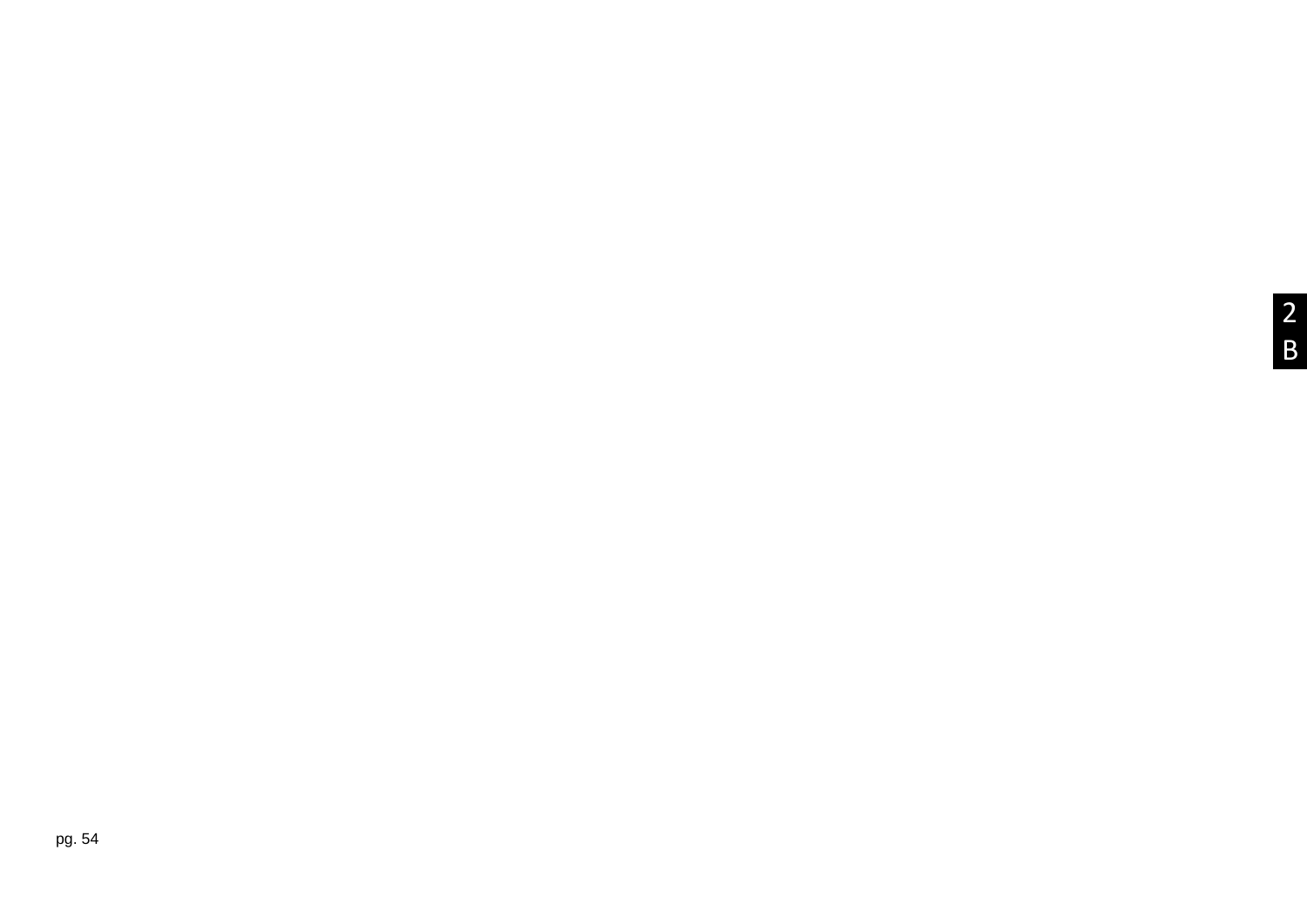| 3A Social, Emotional and Mental Health - Emotional Regulation                        |                                                                 |                                                                                                                                                                                                           |                                                               |
|--------------------------------------------------------------------------------------|-----------------------------------------------------------------|-----------------------------------------------------------------------------------------------------------------------------------------------------------------------------------------------------------|---------------------------------------------------------------|
| <b>Universal descriptor</b><br>Level 1                                               | <b>Identification</b><br>and<br><b>Assessment</b>               | <b>Teaching and Learning</b><br><b>Strategies, Resources and Physical Environment</b><br>The pupil shows low level, infrequent social and emotional behavioural difficulties which occasionally interrupt |                                                               |
|                                                                                      |                                                                 | learning in some situations. The pupil's needs are met within their mainstream class through quality first teaching.                                                                                      |                                                               |
| Low level/low frequency of<br>social and emotional<br>behavioural difficulties which | <b>Assessment</b><br>Part of normal                             | <b>Adjustments to Teaching Methods:</b><br>Staff should consider and implement as appropriate<br>Use a multi-sensory, differentiated approach<br>Offer support and reassurance                            | <b>Additional advice</b><br>and support is<br>available from: |
| interrupt learning in some<br>situations. May include:                               | school and class<br>assessments.                                | Respond where possible to student interest<br>Retain a sense of humour                                                                                                                                    | <b>Consultation with</b><br>other colleagues in               |
| Difficulty in following whole class<br>instructions                                  | Recognition of<br>learning styles and<br>motivational levers    | Model expectations and behaviours<br>Modify level/pace/amount of teacher talk to pupils'<br>identified need                                                                                               | school<br><b>Learning Mentors</b>                             |
| Occasional refusal to follow<br>reasonable requests                                  | One Page Profile in<br>place                                    | Teaching approaches should take account of the<br>difficulties in the understanding of social rules and<br>expectations within the classroom. Regular class work                                          | <b>Head of Year</b>                                           |
| Poor concentration                                                                   | <b>Planning</b>                                                 | with an emphasis on relationships, emotions, social<br>skills, conflict resolution                                                                                                                        | Pupil and parent voice                                        |
| Difficulties working in groups,<br>sharing and taking turns                          | Parental and pupil<br>voice is included in                      | Increased emphasis on identifying and teaching to<br>preferred learning style                                                                                                                             | GP referral to medical<br>services e.g.<br>assessment for     |
| Some signs of low level disruptive<br>behaviour                                      | assessment and<br>planning                                      | Grouping:<br>Mainstream class with attention paid to organisation<br>$\bullet$                                                                                                                            | hearing                                                       |
| Possible developmental delay<br>Occasional difficulties following<br>routines        | Parents involved<br>regularly and<br>support targets at<br>home | and pupil groupings<br>Nurturing classroom approaches including<br>opportunities to take on additional responsibilities e.g.<br>class monitor<br>A quiet area in the classroom may be useful for          |                                                               |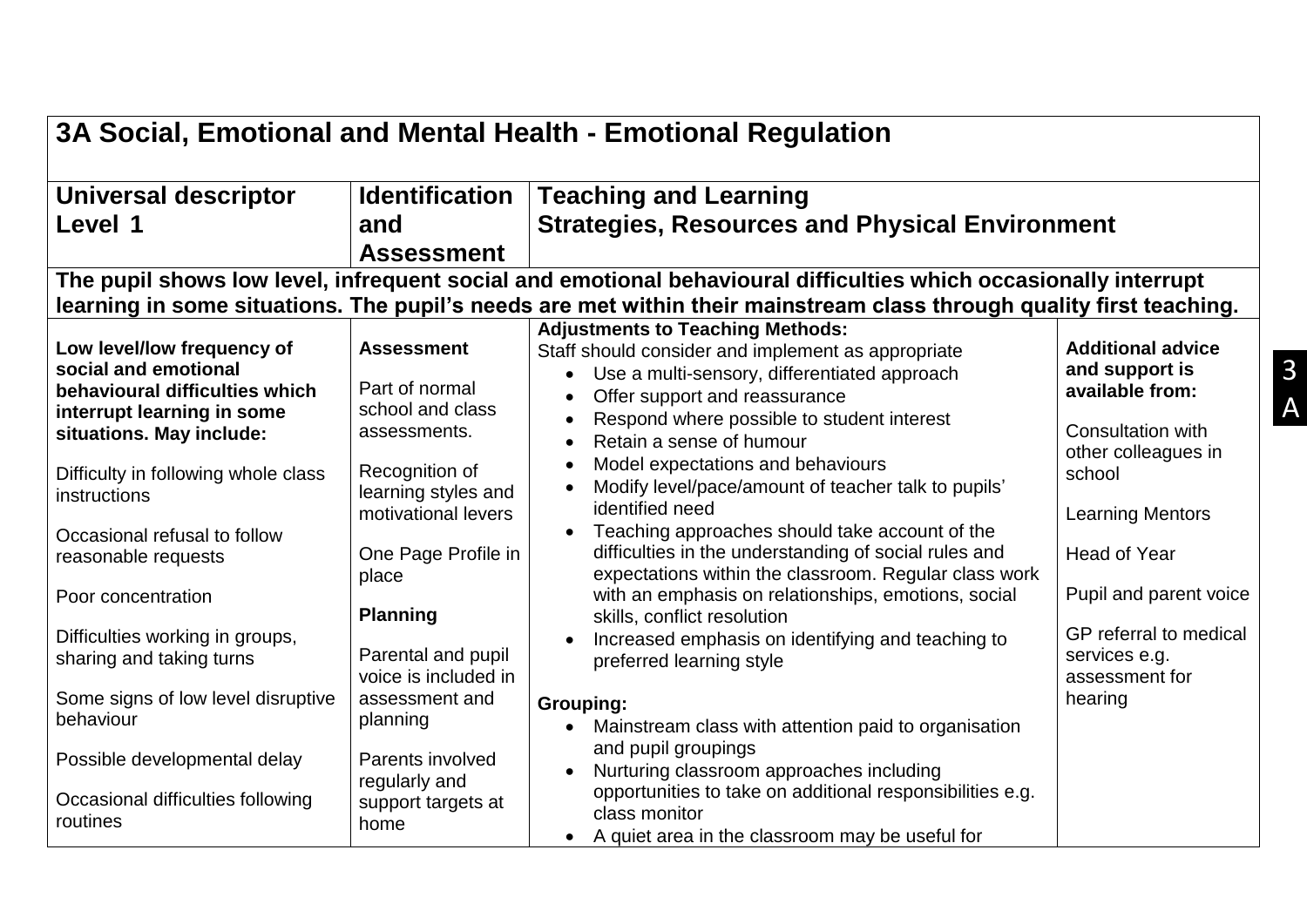| Underdeveloped social skills<br>may create difficulties in getting<br>along with others:<br>Some difficulties forming positive<br>relationships with peers and/ or<br>some teachers<br>Possibly isolated or withdrawn<br>Some patterns of stress/anxiety in<br>specific situations<br>Unpredictability, inconsistency | individual work<br>Create opportunities to work with positive role models<br>On-going opportunities for group and 1:1 support<br>focused on specific IEP targets<br>Seating Plan if appropriate<br><b>Resources:</b><br>Additional processing time and time allowed to<br>complete a task<br>Short term, class led individual support focusing on<br>listening, concentration, social skills<br>Preparation for any change and the need for clear<br>routines including transition<br>The use of positive targeted strategies that might include:<br>Pupil profile |
|-----------------------------------------------------------------------------------------------------------------------------------------------------------------------------------------------------------------------------------------------------------------------------------------------------------------------|--------------------------------------------------------------------------------------------------------------------------------------------------------------------------------------------------------------------------------------------------------------------------------------------------------------------------------------------------------------------------------------------------------------------------------------------------------------------------------------------------------------------------------------------------------------------|
|                                                                                                                                                                                                                                                                                                                       | Class led observation<br>Reward systems involving regular monitoring and<br>support<br>Home / School Communication Book<br>Visual systems/timetables<br>Develop friendship groups<br>Low stimulus sensory area                                                                                                                                                                                                                                                                                                                                                     |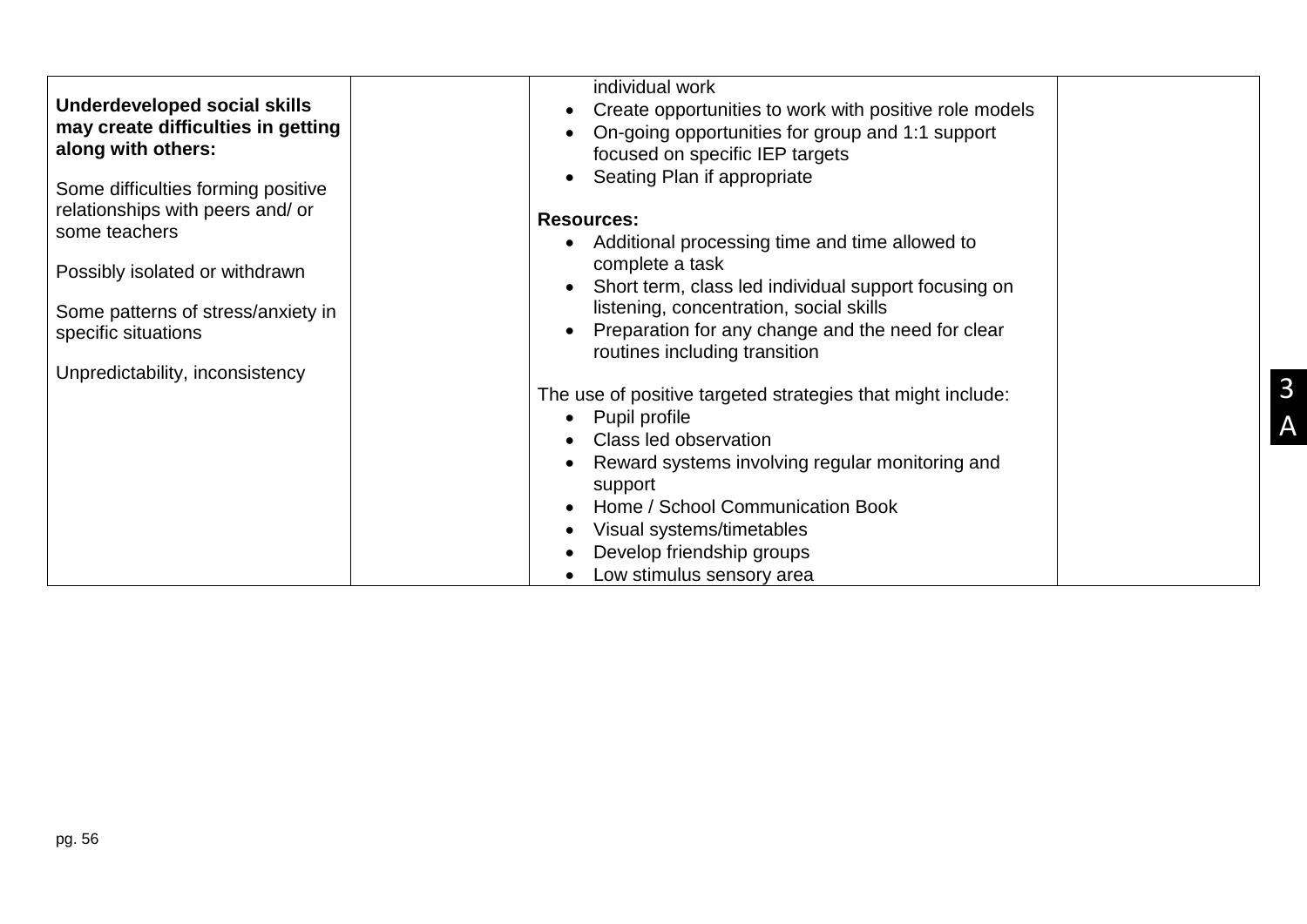| <b>Targeted descriptor</b>                                                                                                                                                                                                                                                                       | <b>Identification</b>                                                                                                                                                                                  | <b>Teaching and Learning</b>                                                                                                                                                                                                                                                                                                                                                                                                                                                                                                                                                            |                                                                                                                                                                                                                    |
|--------------------------------------------------------------------------------------------------------------------------------------------------------------------------------------------------------------------------------------------------------------------------------------------------|--------------------------------------------------------------------------------------------------------------------------------------------------------------------------------------------------------|-----------------------------------------------------------------------------------------------------------------------------------------------------------------------------------------------------------------------------------------------------------------------------------------------------------------------------------------------------------------------------------------------------------------------------------------------------------------------------------------------------------------------------------------------------------------------------------------|--------------------------------------------------------------------------------------------------------------------------------------------------------------------------------------------------------------------|
| Level <sub>2</sub>                                                                                                                                                                                                                                                                               | and                                                                                                                                                                                                    | <b>Strategies, Resources and Physical Environment</b>                                                                                                                                                                                                                                                                                                                                                                                                                                                                                                                                   |                                                                                                                                                                                                                    |
|                                                                                                                                                                                                                                                                                                  | <b>Assessment</b>                                                                                                                                                                                      |                                                                                                                                                                                                                                                                                                                                                                                                                                                                                                                                                                                         |                                                                                                                                                                                                                    |
|                                                                                                                                                                                                                                                                                                  |                                                                                                                                                                                                        | The pupil shows low level social and emotional behavioural difficulties which interrupt learning in some situations.                                                                                                                                                                                                                                                                                                                                                                                                                                                                    |                                                                                                                                                                                                                    |
|                                                                                                                                                                                                                                                                                                  |                                                                                                                                                                                                        | The pupil's needs are met within their mainstream class through quality first teaching and the use of positive and                                                                                                                                                                                                                                                                                                                                                                                                                                                                      |                                                                                                                                                                                                                    |
| personalised targeted strategies.                                                                                                                                                                                                                                                                |                                                                                                                                                                                                        |                                                                                                                                                                                                                                                                                                                                                                                                                                                                                                                                                                                         |                                                                                                                                                                                                                    |
| <b>Occasional difficult, demanding</b><br>or concerning social and<br>emotional behaviour which<br>interrupt learning in some<br>situations. May include:<br>Emerging, frequent patterns of<br>reluctance to following reasonable<br>instructions / requests<br>Continued difficulties following | <b>Assessment</b><br><b>Sheffield Baseline</b><br><b>Assessment Tool</b><br>Pupil self-<br>assessment and<br>pupil friendly<br><b>SMART</b> targets set<br>for behaviour/social<br>skills in line with | As Level 1 (QFT), and including Wave 2 interventions and<br><b>Adjustments to Teaching Methods:</b><br>Staff should consider and implement as appropriate<br>Mainstream class with attention paid to organisation<br>and pupil groupings<br>Increased differentiation by presentation and/or<br>outcome<br>Consideration of differentiated curriculum that allows<br>$\bullet$<br>flexibility to teach according to emotional needs, not<br>chronological age, using approaches such as play,<br>creative activities, drama<br>Simple solutions given for difficult times of the school | <b>Additional advice</b><br>and support from<br><b>Local Authority</b><br>services is available<br>from:<br>Educational<br><b>Psychology Service:</b><br>In school consultation<br>and SENCo Group<br>consultation |
| routines<br>Poor concentration                                                                                                                                                                                                                                                                   | school policy<br>Pupil voice gained<br>through                                                                                                                                                         | day<br><b>Grouping:</b>                                                                                                                                                                                                                                                                                                                                                                                                                                                                                                                                                                 | <b>Early Years Inclusion</b><br>Team                                                                                                                                                                               |
| Difficulties working in groups,<br>sharing and taking turns                                                                                                                                                                                                                                      | appropriate<br>resources, e.g.<br>Bear Cards, What                                                                                                                                                     | Opportunities for small group work on identified need<br>e.g. listening / thinking / social skills.<br>Create opportunities to work with positive role models<br>$\bullet$                                                                                                                                                                                                                                                                                                                                                                                                              | <b>Learning Support</b><br>Service                                                                                                                                                                                 |
| Signs of disruptive behaviour                                                                                                                                                                                                                                                                    | <b>Children Need</b>                                                                                                                                                                                   | Opportunities for skill reinforcement/revision/transfer                                                                                                                                                                                                                                                                                                                                                                                                                                                                                                                                 |                                                                                                                                                                                                                    |
| Possible developmental delay                                                                                                                                                                                                                                                                     | cards, Myself as a<br>Learner, PASS                                                                                                                                                                    | and generalisation<br>Regular small group work with an increasing emphasis                                                                                                                                                                                                                                                                                                                                                                                                                                                                                                              | Speech and<br>Language therapy                                                                                                                                                                                     |
| Signs of stress or anxiety                                                                                                                                                                                                                                                                       | Identification of                                                                                                                                                                                      | on relationships, emotions, social skills, conflict<br>resolution                                                                                                                                                                                                                                                                                                                                                                                                                                                                                                                       | <b>MAST</b>                                                                                                                                                                                                        |
| <b>Underdeveloped social skills</b><br>may create difficulties in getting<br>along with others:                                                                                                                                                                                                  | triggers and<br>solutions (e.g. ABC<br>Plan or behaviour<br>plan)                                                                                                                                      | <b>Resources:</b><br>Time limited mainstream classroom programme of<br>$\bullet$<br>support, which relates to class led assess, plan, do<br>and review systems e.g. personal reward system /                                                                                                                                                                                                                                                                                                                                                                                            | GP<br><b>Locality SENCo</b>                                                                                                                                                                                        |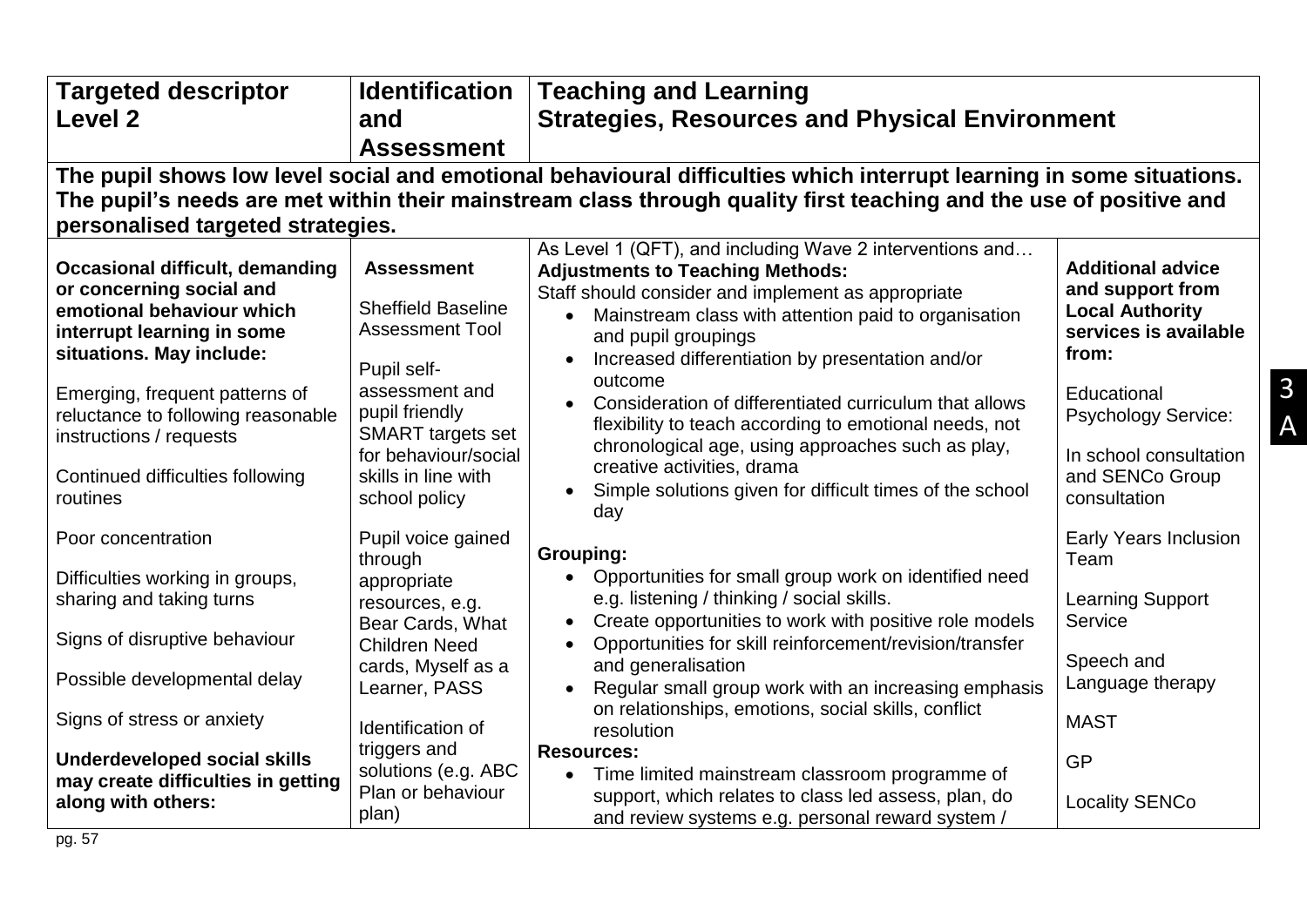|                                                                                                                                                                                                                                                                                                                                                                                                                                                                                                                                                                                                                                                                                                                                                                                                                                                                                                               | report cards                                                                                                                                                                                                                                                                                                                                                                                                                                                                                                                                                                                                                                                                                                                                                                                                                                                                                                                                                                                                                                                                                                                                                                                                                                                                                                                                                                             | <b>Networks</b>                                 |
|---------------------------------------------------------------------------------------------------------------------------------------------------------------------------------------------------------------------------------------------------------------------------------------------------------------------------------------------------------------------------------------------------------------------------------------------------------------------------------------------------------------------------------------------------------------------------------------------------------------------------------------------------------------------------------------------------------------------------------------------------------------------------------------------------------------------------------------------------------------------------------------------------------------|------------------------------------------------------------------------------------------------------------------------------------------------------------------------------------------------------------------------------------------------------------------------------------------------------------------------------------------------------------------------------------------------------------------------------------------------------------------------------------------------------------------------------------------------------------------------------------------------------------------------------------------------------------------------------------------------------------------------------------------------------------------------------------------------------------------------------------------------------------------------------------------------------------------------------------------------------------------------------------------------------------------------------------------------------------------------------------------------------------------------------------------------------------------------------------------------------------------------------------------------------------------------------------------------------------------------------------------------------------------------------------------|-------------------------------------------------|
| <b>Early Help</b><br>Some difficulties forming positive<br>relationships with peers and/ or<br>Gateway meetings<br>some teachers<br>Team Around the<br><b>Family meetings</b><br>Possibly isolated or withdrawn<br>include involved<br>Bully or victim role<br>outside agency<br>professionals (inc.<br>Some patterns of stress/anxiety in<br><b>Virtual Schools)</b><br>specific situations<br>that unpick the<br>pupil's history<br>Unpredictability, inconsistency<br>Assessment of<br>Signs of aggression or<br>learning needs,<br>confrontational behaviours with<br>e.g. Learning and<br>peers<br>Cognition,<br>Communication<br>Increased absence/lateness<br>and Interaction<br>assessments<br>Analysis and<br>formulation of data<br>(e.g. behaviour<br>types, triggers and<br>areas of difficulty,<br>uses of reasonable<br>adjustments to<br>avoid scenarios<br>identified difficult<br>scenarios) | Small group work to learn appropriate behaviours and<br>for associated learning difficulties<br>A quiet area in the classroom may be useful for<br>individual work or timeout<br>Individual programme based on specific need<br>Time-limited programmes of small group or 1:1 work<br>based on identified need linked to IEP targets<br>Strategies developed alongside pupil and shared with<br>school staff, parent/carer - staff implement and follow<br>these consistently<br>Focused and appropriate CPD for key staff working<br>with pupil<br>The use of positive targeted strategies that might include:<br>Consultation with other colleagues in school<br>ABC charts<br>Pupil profile<br><b>Observation schedules</b><br>Personalised reward systems involving regular<br>monitoring, feedback and support<br>Monitoring diaries, e.g. tracking a pupil's day lesson by<br>lesson<br>Use of behaviour targets within the<br>classroom/playground, prompt cards<br>Lunchtime club<br>Regular small group work/resilience, concentration<br>skills/ social skills/listening skills/conflict resolution<br>Short-term individual support<br>Support that uses solution focused/motivational<br>approaches<br>Develop friendship groups, buddies and/or mentor use<br>Access to additional circle time activities, e.g. Silver<br>SEAL, Friends or other SEMH focused interventions | Professionals offering<br>therapeutic services. |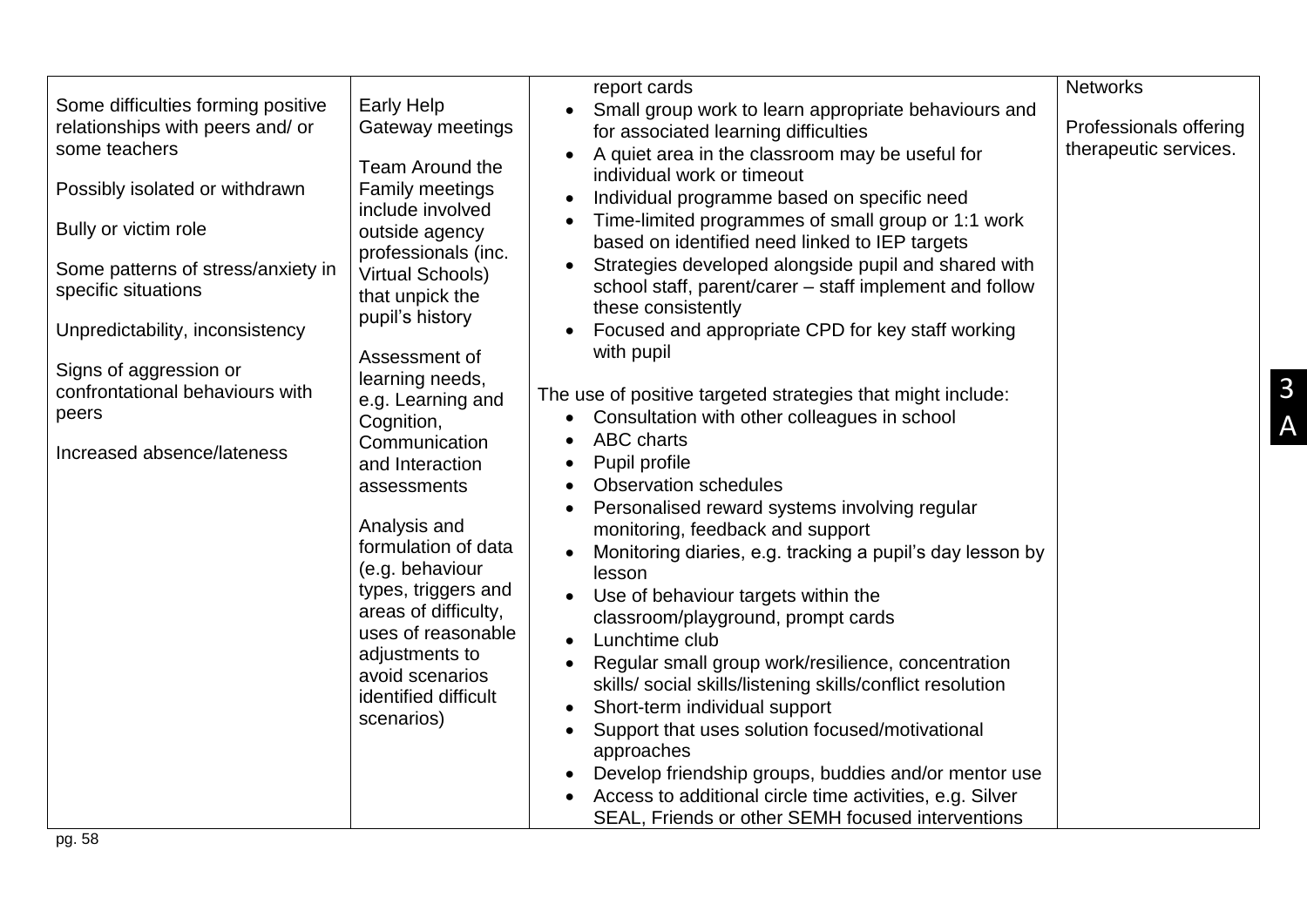| <b>Planning</b><br>Parents involved regularly and support targets at home<br>• Pupils involved in setting and monitoring their own<br>targets, and the pupil's responses to social/learning<br>environment actively inform the cycle of IEP/PEP<br>Additional steps and adjustment are taken to engage<br>pupil and parents as appropriate<br>Effective communication systems are in place which<br>enable all parties involved to provide consistent |  |
|-------------------------------------------------------------------------------------------------------------------------------------------------------------------------------------------------------------------------------------------------------------------------------------------------------------------------------------------------------------------------------------------------------------------------------------------------------|--|
| support for the pupil                                                                                                                                                                                                                                                                                                                                                                                                                                 |  |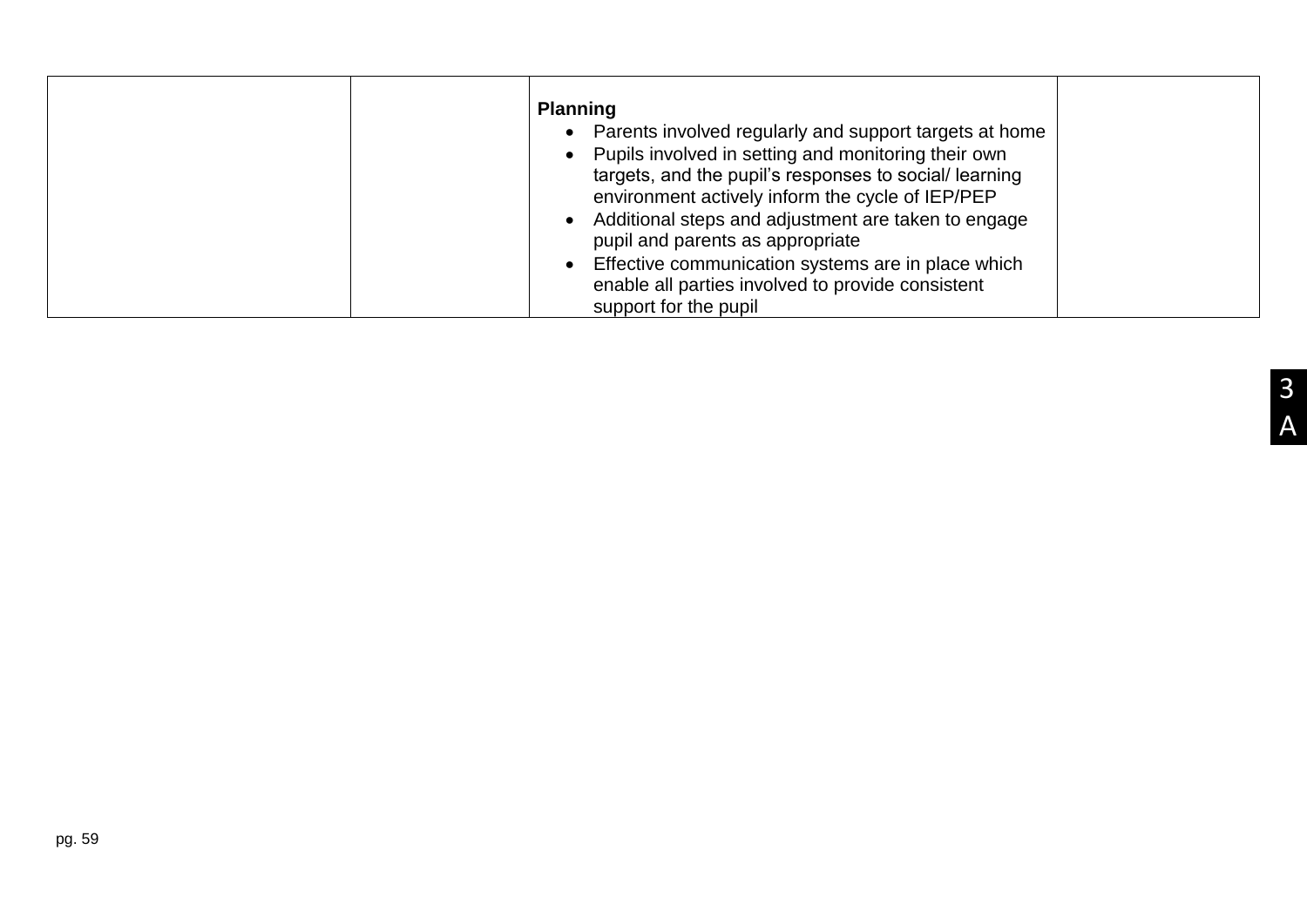| <b>Bespoke descriptor</b>                                                                                   | <b>Identification</b>                                 | <b>Teaching and Learning</b>                                                                                                                   |                                                                        |
|-------------------------------------------------------------------------------------------------------------|-------------------------------------------------------|------------------------------------------------------------------------------------------------------------------------------------------------|------------------------------------------------------------------------|
| Level 3                                                                                                     | and                                                   | <b>Strategies, Resources and Physical Environment</b>                                                                                          |                                                                        |
|                                                                                                             | <b>Assessment</b>                                     |                                                                                                                                                |                                                                        |
|                                                                                                             |                                                       | The pupil shows frequent social and emotional behavioural difficulties which interrupt their own and others'                                   |                                                                        |
|                                                                                                             |                                                       | learning in a range of situations. The pupil's needs are met using a combination of approaches, including small                                |                                                                        |
|                                                                                                             |                                                       | group, focus interventions and 1:1 individualised support, in and out of the classroom following support and                                   |                                                                        |
|                                                                                                             |                                                       | advice from other practitioners as appropriate. Holistic assessment of the pupil's needs are undertaken to                                     |                                                                        |
|                                                                                                             |                                                       | ascertain whether there are underlying developmental, cognitive and/or communication needs.                                                    |                                                                        |
| Social, emotional and mental<br>health difficulties are frequently<br>observed and are intense in           | As for level 1 and 2<br>whilst including -            | As for level 1 and 2 whilst also including -<br><b>Adjustments to Teaching Methods:</b><br>Staff should consider and implement as appropriate  | <b>Additional specialist</b><br>support should be<br>sought from Local |
| nature.                                                                                                     | Use of assessment<br>tools, e.g. Boxall,              | Daily access to skilled staff and/or provision in school<br>$\bullet$<br>with experience of SEMH, e.g. behaviour support                       | <b>Authority services:</b><br>$\mathbf{3}$                             |
| Use of Wave 1 and 2<br>interventions have been limited                                                      | SDQ, sensory<br>checklists,                           | worker, lead behaviour professional, SENCo, Learning<br>Mentor, trained pastoral teams. The additional adult,                                  | <b>EPS</b><br>A                                                        |
| in success, necessitating a<br>more personalised holistic<br>curriculum which has been<br>planned alongside | PIVATS.<br>communication<br>screens.                  | working with the teacher, supports the pupil to develop<br>strategies and skills<br>Trusted adults offer support at vulnerable times using     | In school consultation,<br><b>SENCo Group</b><br>consultation          |
| professionals from outside<br>agencies.                                                                     | Reward systems<br>involving regular<br>monitoring and | pre-agreed strategies<br>Flexible, pre-agreed approaches are used by all staff<br>and the pupil, e.g. the use of a time-out card as a          | <b>Early Years Inclusion</b><br>Team                                   |
| Non-compliance is seen on a daily<br>basis                                                                  | support<br>Observation                                | means of self-regulation and/or sensory breaks at<br>planned intervals within the day<br>Personalised reward systems are known by all staff in | <b>Learning Support</b><br>Service                                     |
| Learning of self and others<br>significantly interrupted by                                                 | schedules                                             | school and are implemented consistently across the<br>curriculum                                                                               | Speech and<br>Language Therapy                                         |
| withdrawn or disruptive<br>behaviours                                                                       | Educational<br>Psychology drop in<br>and consultation | The pupil is actively involved in monitoring their own<br>targets                                                                              | <b>MAST</b>                                                            |
| Uncommunicative, significantly                                                                              |                                                       | Grouping:                                                                                                                                      | <b>GP</b>                                                              |
| withdrawn, struggles to contribute                                                                          | Early Help<br>Assessment                              | Mainstream class with regular targeted small group<br>$\bullet$                                                                                | <b>Child and Adolescent</b>                                            |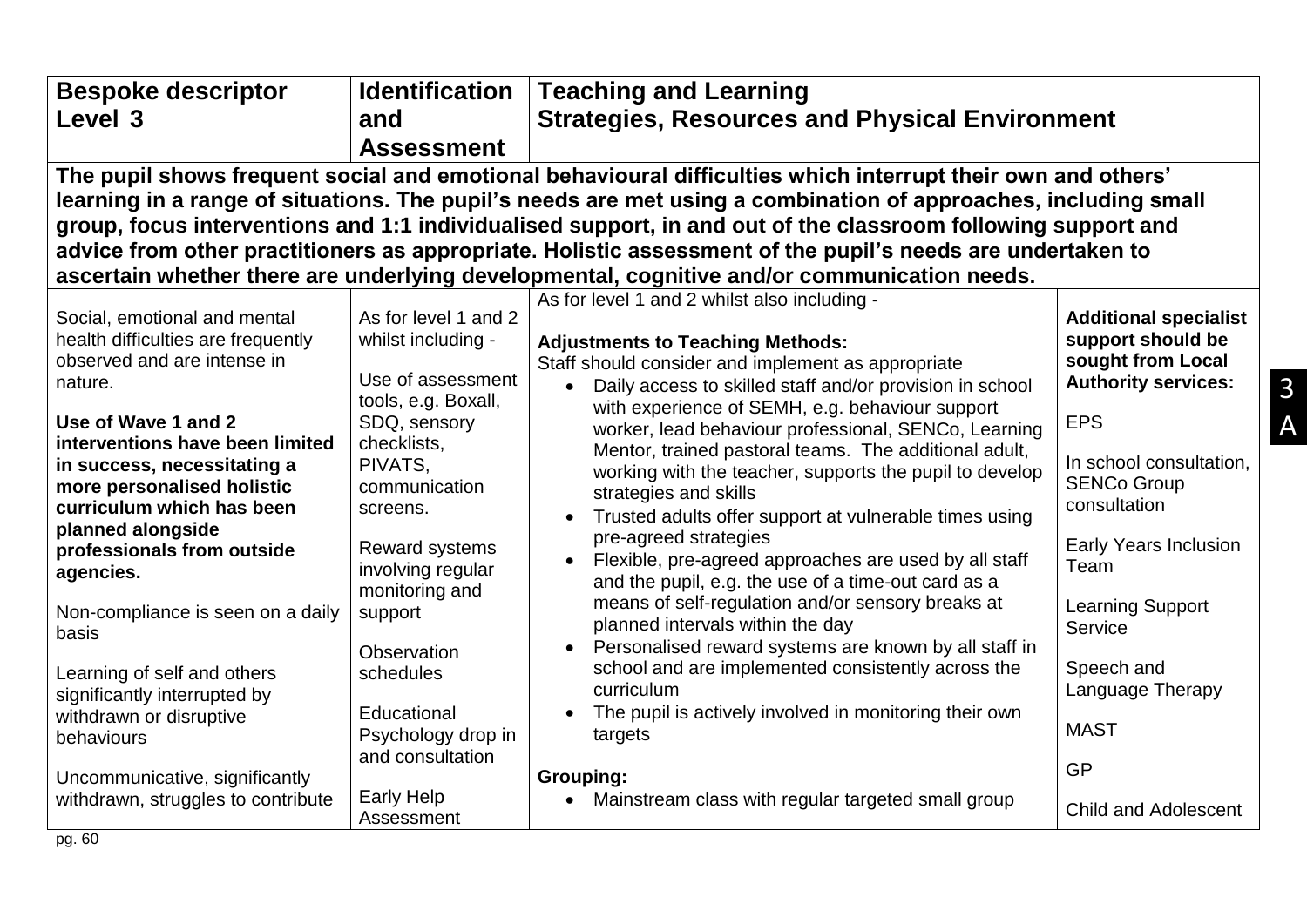| Overly keen, regular interrupters,<br>"needy."                                                            | Gateway<br>Team Around the                                                                                     | support e.g. pupil accesses school based provision<br>with appropriate training and organisation,<br>underpinned by nurture principles                                                                                                                                                         | <b>Mental Health Service</b><br>(CAMHS)                                                                           |
|-----------------------------------------------------------------------------------------------------------|----------------------------------------------------------------------------------------------------------------|------------------------------------------------------------------------------------------------------------------------------------------------------------------------------------------------------------------------------------------------------------------------------------------------|-------------------------------------------------------------------------------------------------------------------|
| Risk of fixed term exclusion<br><b>Significant difficulties with</b><br>social interaction- deteriorating | <b>Family meetings</b><br>include involved<br>outside agency<br>professionals (inc.<br><b>Virtual Schools)</b> | Increased access to a combination of individual, small<br>group and whole class activities to promote and<br>develop social skills, emotional regulation and self-<br>esteem, as well as experience positive interaction with<br>peers and adults, in order to address SEMH targets            | Advice and support<br>available through<br>school involvement in<br><b>Healthy Minds</b><br>Programme             |
| relationships with adults and/or<br>peers. May include:                                                   | A My Plan may be<br>in place to draw                                                                           | Tasks and presentation are personalised to address<br>pupil's needs<br>1:1 teaching for the introduction of new concepts and                                                                                                                                                                   | Ryegate Children's<br>Centre                                                                                      |
| Inappropriate language/<br>communication (inability to adapt<br>to context)                               | together<br>information, advice,<br>aspirations and                                                            | the reinforcement of classroom routines and<br>expectations may be used<br>At secondary, some use of vocational provision may                                                                                                                                                                  | <b>Locality SENCo</b><br><b>Networks</b>                                                                          |
| Inappropriate and/or risk taking<br>behaviours                                                            | planned outcomes<br>Review of                                                                                  | be used to support the pastoral offer to the pupil<br>Personalise the day, consider alternatives to the<br>structure of the day and the lessons currently offered.                                                                                                                             | Professionals offering<br>therapeutic services                                                                    |
| Possible sexualised behaviour<br>towards others                                                           | measurable<br>progress against<br>targets in IEP/PEP                                                           | The structure, routine and expectations of the<br>classroom / timetable are managed carefully between<br>school and the family to support the pupil in being able                                                                                                                              | <b>Specialist Training:</b><br>Staff training in                                                                  |
| Instances of aggressive/violent<br>behaviour increase in frequency<br>and severity                        | <b>Pastoral Support</b><br>Plan                                                                                | to access it<br><b>Resources:</b>                                                                                                                                                                                                                                                              | restorative<br>approaches /<br>attachment and                                                                     |
| Deteriorating attendance                                                                                  | <b>Positive Handling</b><br>Plan written<br>collaboratively with                                               | • In addition to the provision at level 1/2, identified daily<br>support to teach social skills/dealing with emotions to                                                                                                                                                                       | trauma / PDA /<br>therapeutic<br>approaches                                                                       |
| Significantly withdrawn                                                                                   | child                                                                                                          | support the behaviour learning targets. At secondary,<br>this may take the form of daily check in and mentoring                                                                                                                                                                                | Staff training is                                                                                                 |
| Little regard for school rewards<br>and consequences                                                      | Access to<br>additional<br>resources is<br>sought. E.g.<br>Locality's High<br><b>Needs Funding</b>             | from a senior leader or key pastoral worker<br>Outreach advice is used in the provision offered to the<br>pupil<br>Small steps targets within group programmes and/or<br>1:1 work tasks, e.g. solution focused / restorative<br>practice / motivational approaches / therapeutic<br>approaches | specific towards the<br>pupil's needs and staff<br>have opportunities to<br>be involved in<br>reflective practice |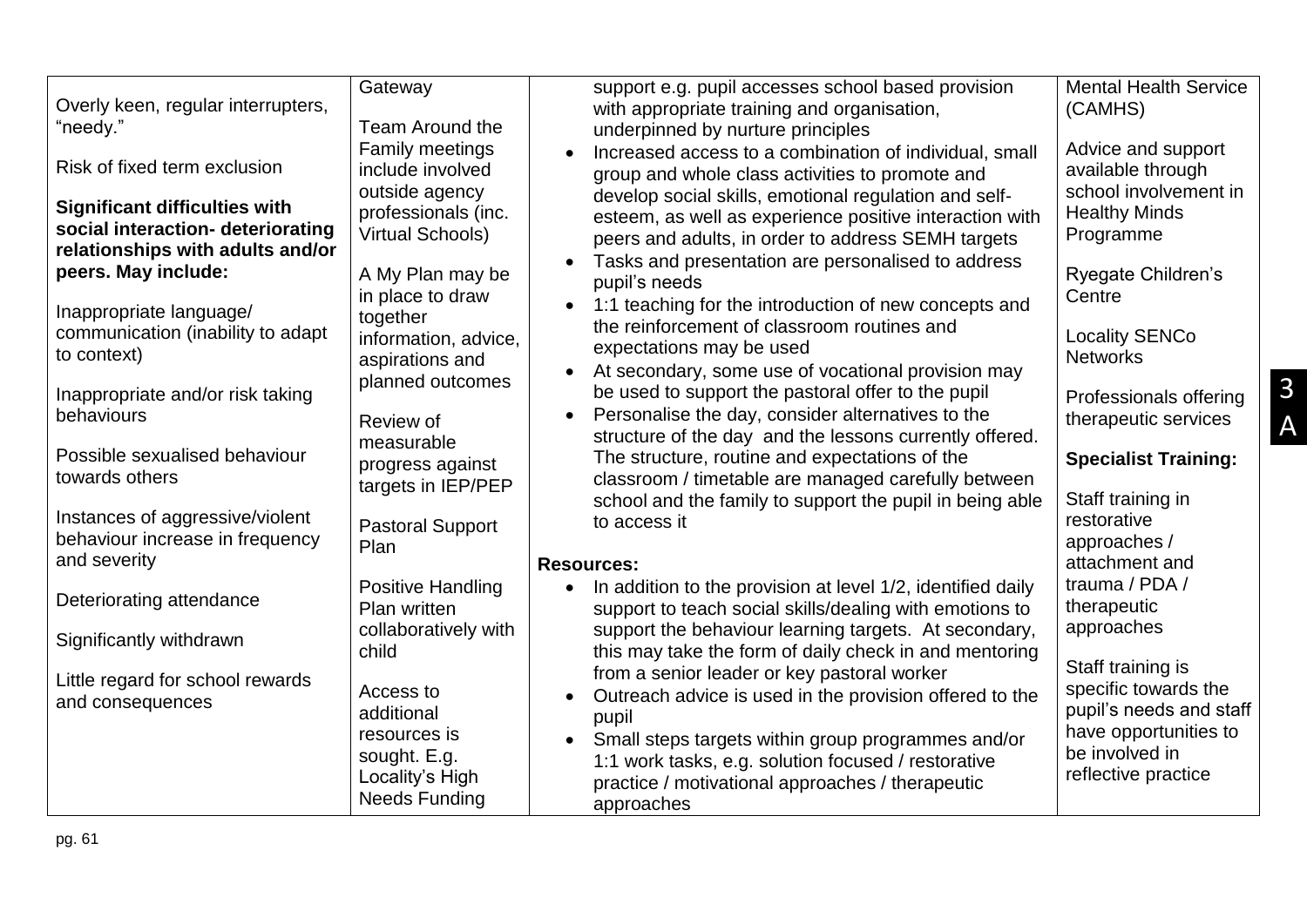| Early Help/ Multi-<br>agency planning<br>processes specify<br>contribution of<br>individual services<br>and lead<br>practitioner. | Personalise the day, consider alternatives to the<br>structure of the day and the lessons currently offered<br>Consideration of an alternative, differentiated<br>curriculum that allows flexibility to teach according to<br>emotional needs, not chronological age, using vehicles<br>such as IT, play, creative activities, drama. Again, at<br>secondary this may include the use of vocational<br>provision placements to supplement the pastoral offer<br>to the pupil<br>Modifications to timetable may include, e.g. off-site<br>activities, meet and greet, delayed start time,<br>adjustment to access arrangements<br>A safe space is planned and key / 'safe' adults are<br>identified, all staff working with the pupil are aware of<br>these arrangements<br>Restorative justice models used post-incident<br>Multi-Element Plans created and used alongside<br>Educational Psychologist and other professionals<br>Plans created alongside Educational Psychologist (e.g.<br>MAP or equivalent) may be used by pupil and staff | $\mathbf{3}$ |
|-----------------------------------------------------------------------------------------------------------------------------------|-----------------------------------------------------------------------------------------------------------------------------------------------------------------------------------------------------------------------------------------------------------------------------------------------------------------------------------------------------------------------------------------------------------------------------------------------------------------------------------------------------------------------------------------------------------------------------------------------------------------------------------------------------------------------------------------------------------------------------------------------------------------------------------------------------------------------------------------------------------------------------------------------------------------------------------------------------------------------------------------------------------------------------------------------|--------------|
|-----------------------------------------------------------------------------------------------------------------------------------|-----------------------------------------------------------------------------------------------------------------------------------------------------------------------------------------------------------------------------------------------------------------------------------------------------------------------------------------------------------------------------------------------------------------------------------------------------------------------------------------------------------------------------------------------------------------------------------------------------------------------------------------------------------------------------------------------------------------------------------------------------------------------------------------------------------------------------------------------------------------------------------------------------------------------------------------------------------------------------------------------------------------------------------------------|--------------|

1A1B2A2B3A3B4A4B4C4D

pg. 62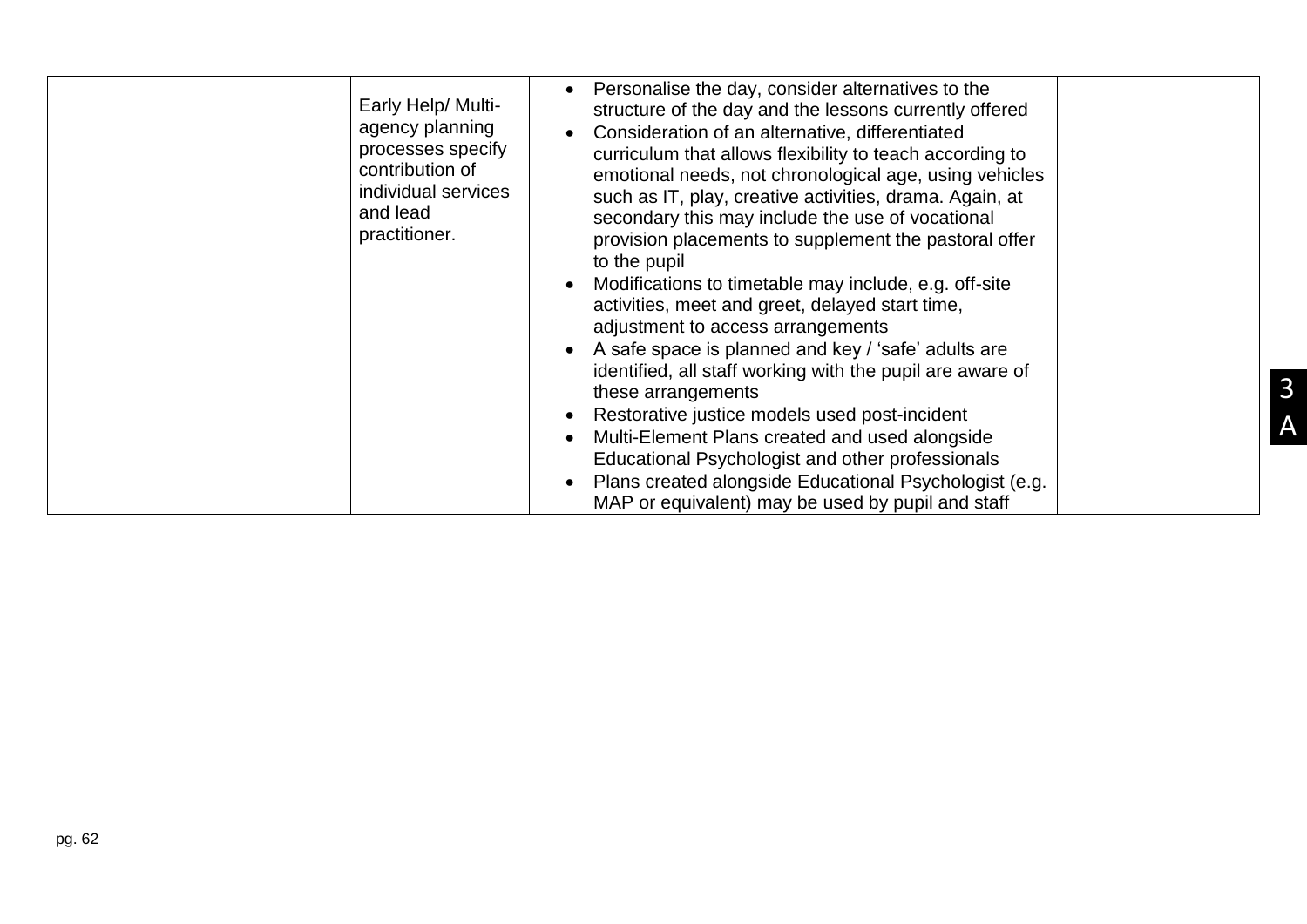| <b>Bespoke descriptor</b><br>Level 4                                                                                                                                                                                                                                                                                                                                                                        | <b>Identification</b><br>and                                                                                                                                                                                                                                                                      | <b>Teaching and Learning</b><br><b>Strategies, Resources and Physical Environment</b>                                                                                                                                                                                                                                                                                                                                                                                                                                                                                                                                                                                                                                                                                                                |                                                                                                                                                                                                                                                                                              |  |
|-------------------------------------------------------------------------------------------------------------------------------------------------------------------------------------------------------------------------------------------------------------------------------------------------------------------------------------------------------------------------------------------------------------|---------------------------------------------------------------------------------------------------------------------------------------------------------------------------------------------------------------------------------------------------------------------------------------------------|------------------------------------------------------------------------------------------------------------------------------------------------------------------------------------------------------------------------------------------------------------------------------------------------------------------------------------------------------------------------------------------------------------------------------------------------------------------------------------------------------------------------------------------------------------------------------------------------------------------------------------------------------------------------------------------------------------------------------------------------------------------------------------------------------|----------------------------------------------------------------------------------------------------------------------------------------------------------------------------------------------------------------------------------------------------------------------------------------------|--|
|                                                                                                                                                                                                                                                                                                                                                                                                             | <b>Assessment</b>                                                                                                                                                                                                                                                                                 |                                                                                                                                                                                                                                                                                                                                                                                                                                                                                                                                                                                                                                                                                                                                                                                                      |                                                                                                                                                                                                                                                                                              |  |
| The pupil consistently shows social and emotional behavioural difficulties which impact on their ability to access a<br>learning environment without highly personalised support. The pupil's needs are met using a highly personalised<br>approach which will draw on support and advice from other professionals. This will include access to a completely<br>bespoke timetable.                          |                                                                                                                                                                                                                                                                                                   |                                                                                                                                                                                                                                                                                                                                                                                                                                                                                                                                                                                                                                                                                                                                                                                                      |                                                                                                                                                                                                                                                                                              |  |
| <b>Difficulty managing emotional</b><br>responses leading to<br>challenging, demanding or<br>concerning behaviour.<br>Behavioural incidents and fixed<br>term exclusions increasing,<br>leading to a high risk of permanent<br>exclusion<br>Sustained non-engagement in<br>school life<br>Inability or complete refusal to<br>follow school routines and<br>instructions<br>Sporadic engagement with school | As for Levels 1, 2<br>and 3 whilst also<br>including -<br>Increased<br>involvement of a<br>range of<br>professionals, e.g.<br>Primary or<br>Secondary<br><b>Inclusion Panel</b><br>A My Plan or<br>EHCP may be in<br>place to recognise<br>the pupil's needs<br>and provision<br>required to meet | As for level 1, 2 and 3 whilst also including -<br><b>Adjustments to Teaching Methods:</b><br>Staff should consider and implement as appropriate<br>The pupil is supported in those mainstream activities<br>that they do attend<br>1:1 / group work addresses targets as outlined on<br>pupil's My Plan/EHCP<br>Daily implementation of approaches towards meeting<br>the individual's SEMH targets which have been<br>identified through the use of appropriate assessment<br>data, e.g. SCERTS, Boxall, SDQ, B2 or Locke &<br><b>Beech</b><br>Off-site activities, meet and greet, delayed start time,<br>adjustment to access arrangements<br>At secondary, this may look like home learning tutoring<br>$\bullet$<br>or e-learning platform usage outside of the physical<br>school environment | <b>Additional specialist</b><br>support should be<br>sought from:<br><b>Local Authority SEND</b><br>Manager<br><b>Primary or Secondary</b><br><b>Inclusion Panel</b><br><b>EPS</b><br>In school consultation,<br><b>SENCo Group</b><br>consultation and<br>direct work<br><b>Early Years</b> |  |
| rewards and consequences<br>Inability to sustain positive<br>relationships with adults and/or<br>peers                                                                                                                                                                                                                                                                                                      | them                                                                                                                                                                                                                                                                                              | <b>Grouping:</b><br>• Access to a completely bespoke timetable, designed to<br>mitigate possible triggers which leads to increased<br>success with regard to engagement, access and                                                                                                                                                                                                                                                                                                                                                                                                                                                                                                                                                                                                                  | <b>Inclusion Team</b><br><b>S2S</b><br><b>SALT</b>                                                                                                                                                                                                                                           |  |
| Increasing difficulties in forming<br>positive relationships, interacting                                                                                                                                                                                                                                                                                                                                   |                                                                                                                                                                                                                                                                                                   | resilience<br>Pupil taught for a significant amount of the time in<br>small groups or individually outside of the mainstream                                                                                                                                                                                                                                                                                                                                                                                                                                                                                                                                                                                                                                                                         | <b>MAST</b>                                                                                                                                                                                                                                                                                  |  |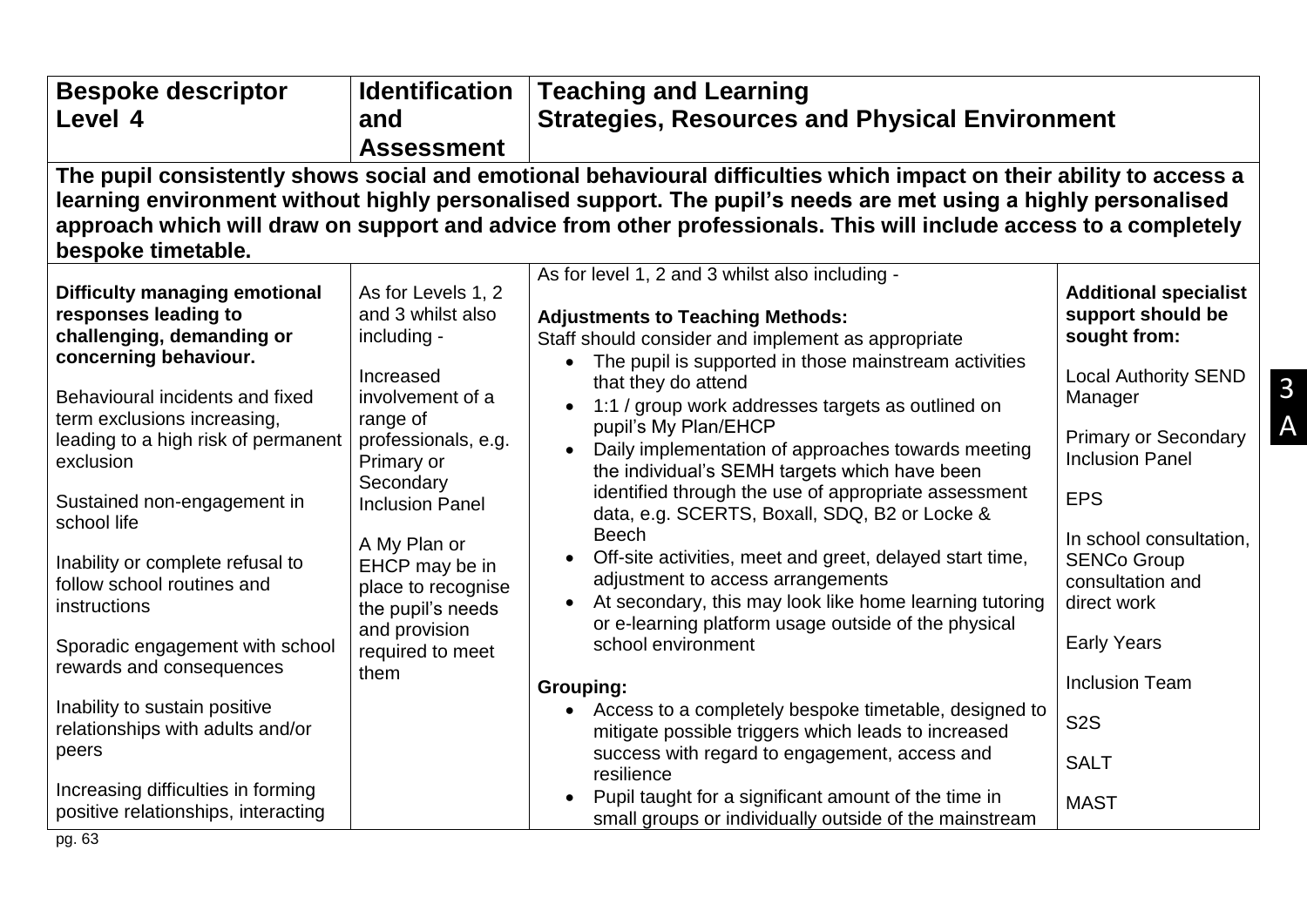| appropriately with adults and/or<br>peers                                          | curriculum and away from the mainstream class -<br>where they are able to experience success supported                                                                                                                                       | <b>GP</b>                                      |
|------------------------------------------------------------------------------------|----------------------------------------------------------------------------------------------------------------------------------------------------------------------------------------------------------------------------------------------|------------------------------------------------|
| Crisis behaviours escalate rapidly                                                 | by a member of staff<br>Planned opportunities are provided for the pupil to be                                                                                                                                                               | <b>CAMHS</b>                                   |
| due to fluctuating triggers                                                        | included with peers where the pupil is able to<br>experience success                                                                                                                                                                         | Ryegate                                        |
| Persistent leading and instigating<br>of disruptive behaviours                     | <b>Resources:</b>                                                                                                                                                                                                                            | <b>Locality SENCo</b><br><b>Networks</b>       |
| Increasing patterns of<br>behaviour which place<br>themselves or others at risk of | The pupil has access to staff with experience and<br>$\bullet$<br>training in meeting the needs of students with SEMH,<br>working on modified holistic curriculum tasks and key<br>skills – including structured interventions as advised by | Professionals offering<br>therapeutic services |
| serious harm e.g.                                                                  | external agencies<br>School led nurture environments used (if available)                                                                                                                                                                     | <b>Specialist Training:</b>                    |
| Violence towards peers                                                             | Access to specialised SEMH provision - alternative                                                                                                                                                                                           | Staff training in                              |
| Self-harm                                                                          | provision, therapeutic support services, counselling,<br>vocational provision etc may be considered alongside                                                                                                                                | restorative<br>approaches /                    |
| Running / absconding                                                               | advice from other agencies/professionals                                                                                                                                                                                                     | attachment and<br>trauma / PDA and             |
| Severe and sustained bullying                                                      |                                                                                                                                                                                                                                              | Positive Handling                              |
| Refusal to communicate                                                             |                                                                                                                                                                                                                                              | Strategies - Team<br>Teach.                    |
| Significantly withdrawn                                                            |                                                                                                                                                                                                                                              |                                                |
| Extreme attachment led<br>behaviours                                               |                                                                                                                                                                                                                                              |                                                |

1A1B2A2B3A3B4A4B4C4D

 $\frac{3}{4}$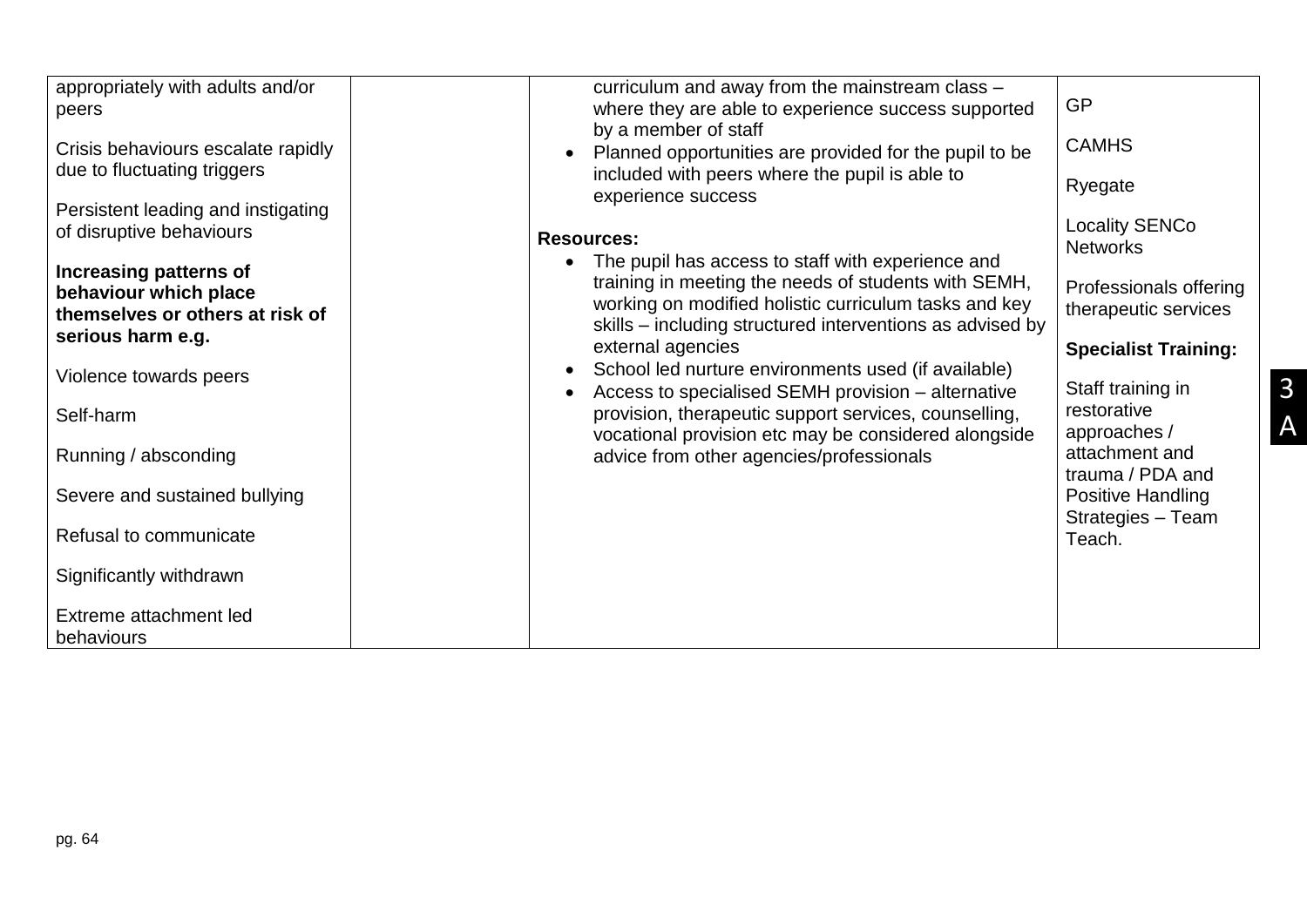| <b>Bespoke descriptor</b><br>Level 5                                                                                              | <b>Identification</b><br>and                                          | <b>Teaching and Learning</b><br><b>Strategies, Resources and Physical Environment</b>                                                                                                                                                  |                                                                                 |  |  |
|-----------------------------------------------------------------------------------------------------------------------------------|-----------------------------------------------------------------------|----------------------------------------------------------------------------------------------------------------------------------------------------------------------------------------------------------------------------------------|---------------------------------------------------------------------------------|--|--|
|                                                                                                                                   | <b>Assessment</b>                                                     |                                                                                                                                                                                                                                        |                                                                                 |  |  |
| The pupil shows severe and persistent social and emotional behavioural difficulties which impact on their ability to              |                                                                       |                                                                                                                                                                                                                                        |                                                                                 |  |  |
|                                                                                                                                   |                                                                       | access a learning environment without highly personalised support. The pupil's specified outcomes are met within<br>a specialist setting alongside agreement with Outside Agency practitioner advice, parents, pupil (if appropriate), |                                                                                 |  |  |
| <b>Local Authority SEN Manager and school staff.</b>                                                                              |                                                                       |                                                                                                                                                                                                                                        |                                                                                 |  |  |
| <b>Persistent SEMH issues which</b><br>lead to difficulty managing<br>emotional responses and result<br>in extremely challenging, | As for level 1, 2, 3<br>and 4 whilst<br>including -                   | As for level 1, 2, 3 and 4 whilst also including -<br>Pupil accesses specialist (in most cases offsite or hub<br>led) SEMH provision                                                                                                   | <b>Additional specialist</b><br>support should be<br>sought from:               |  |  |
| demanding or concerning<br>behaviour. This always affects<br>their own safety or that of                                          | Pupil's needs are<br>either known or<br>under active<br>assessment. A | <b>Adjustments to Teaching Methods:</b><br>Staff should consider and implement as appropriate<br>• A high staff: pupil ratio enabling access to a                                                                                      | <b>Local Authority SEND</b><br>Manager<br>Primary / Secondary                   |  |  |
| others.<br>Behavioural incidents and fixed<br>term exclusions have increased<br>despite appropriate provision<br>made at Level 4. | range of<br>appropriate<br>professionals are<br>involved.             | personalised holistic curriculum<br>Specific, specialist provision to target identified SEMH<br>needs<br><b>Grouping &amp; Resources:</b><br>The child accesses a completely individualised                                            | <b>Inclusion Panel</b><br><b>EPS</b><br>In school consultation<br>/ SENCo Group |  |  |
| High risk of permanent exclusion                                                                                                  |                                                                       | curriculum<br>Small group working with highly skilled staff                                                                                                                                                                            | consultation / direct<br>work                                                   |  |  |
| School refusal                                                                                                                    |                                                                       | Planned opportunities to access specific individual<br>programmes of support, where the child's needs allow                                                                                                                            | <b>Early Years Inclusion</b>                                                    |  |  |
| Inability or complete refusal to<br>follow school routines, instructions<br>or access timetable.                                  |                                                                       | them to do so, are used to target particular outcomes                                                                                                                                                                                  | Team<br><b>Learning Support</b><br>Service                                      |  |  |
| Persistent leading and instigating<br>of disruptive behaviours                                                                    |                                                                       |                                                                                                                                                                                                                                        | Speech and<br>Language Therapy                                                  |  |  |
| Mainstream setting has a                                                                                                          |                                                                       |                                                                                                                                                                                                                                        |                                                                                 |  |  |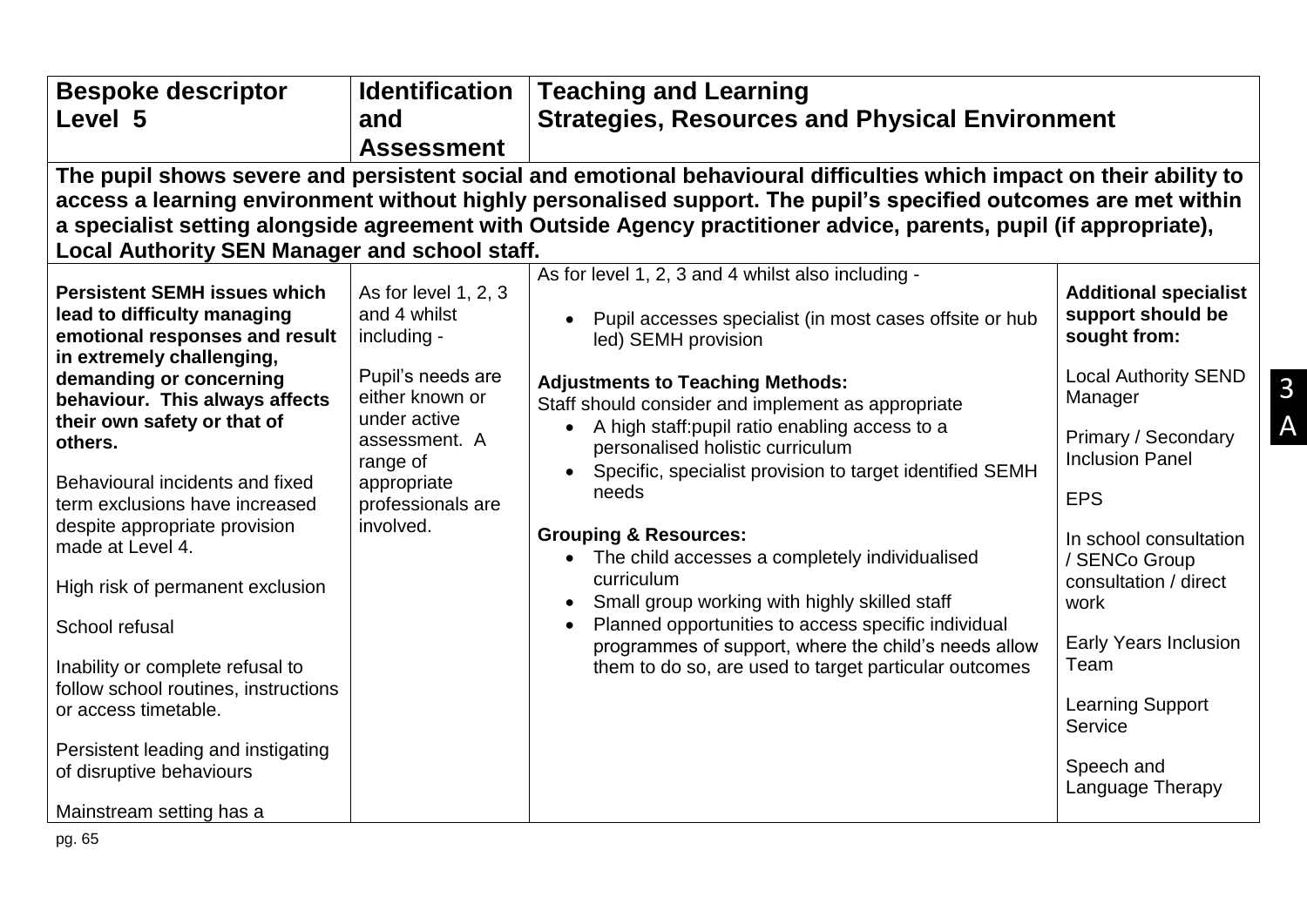| detrimental effect on health and<br>well-being                                                                                         |  | <b>MAST</b>                                                            |
|----------------------------------------------------------------------------------------------------------------------------------------|--|------------------------------------------------------------------------|
| <b>Agreement from Outside Agency</b>                                                                                                   |  | <b>GP</b>                                                              |
| professionals, Local Authority<br>representatives and staff that the<br>pupil requires access to specialist<br>provision for SEMH/SEN. |  | <b>Child and Adolescent</b><br><b>Mental Health Service</b><br>(CAMHS) |
| <b>Increasing patterns of</b><br>behaviour which place                                                                                 |  | Ryegate Children's<br>Centre                                           |
| themselves or others at risk of<br>serious harm e.g.                                                                                   |  | <b>Locality SENCo</b><br><b>Networks</b>                               |
| Use of weapons to harm or<br>threaten                                                                                                  |  | Professionals offering<br>therapeutic services                         |
| Violence towards peers and staff                                                                                                       |  | <b>Specialist Training:</b>                                            |
| Self-harm                                                                                                                              |  | Staff training in                                                      |
| Severe and sustained targeting of<br>peers and peer groups                                                                             |  | restorative<br>approaches /<br>attachment and                          |
| Refusal to communicate                                                                                                                 |  | trauma / PDA /                                                         |
| Significantly withdrawn                                                                                                                |  | <b>Positive Handling</b><br>Strategies / Team<br>Teach                 |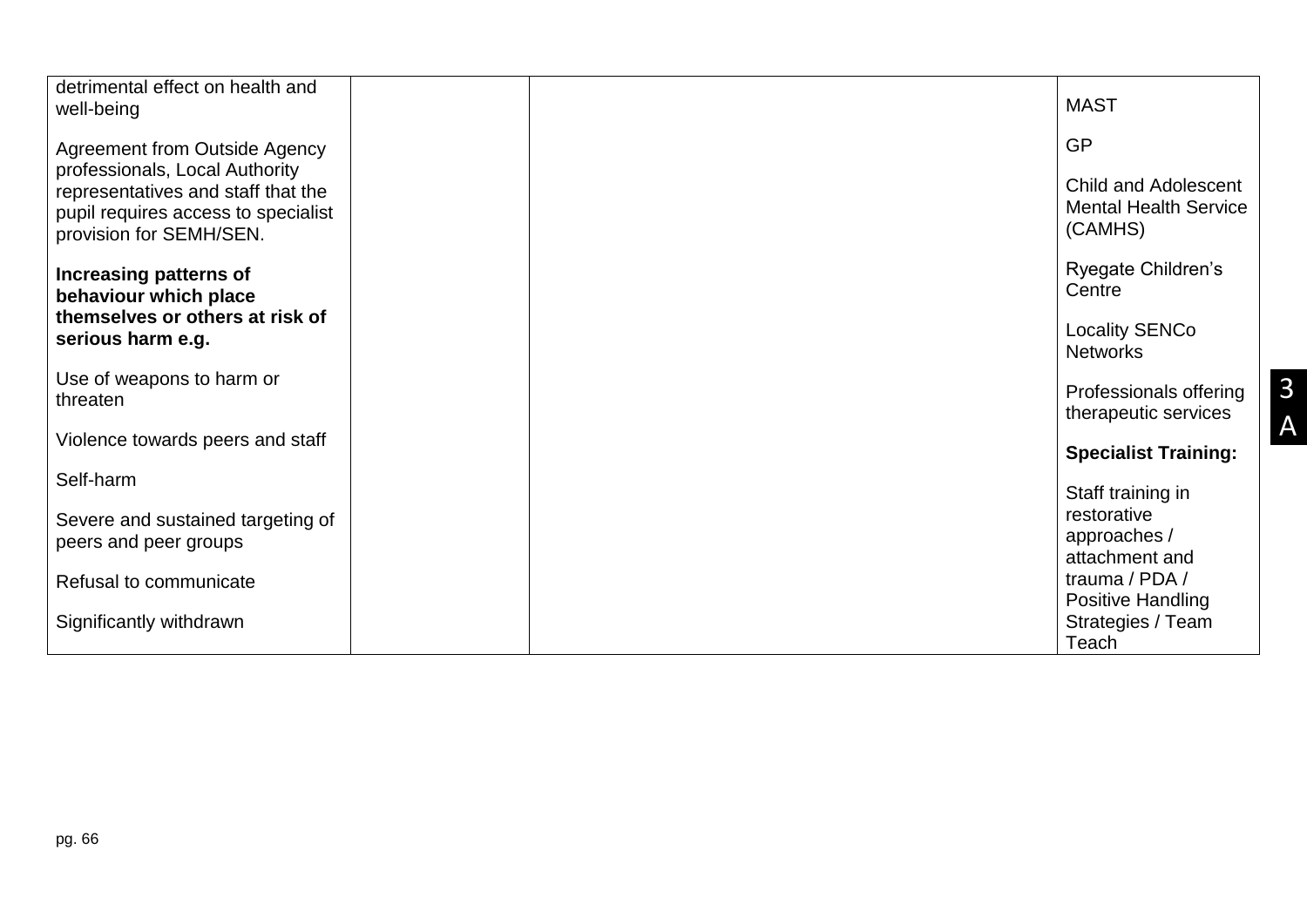| <b>3B Social, Emotional and Mental Health - Mental Health</b>                                                                                                                                        |                                                                                                                                                        |                                                                                                                                                                                                                                                                                                                                                                                                               |                                                                                           |
|------------------------------------------------------------------------------------------------------------------------------------------------------------------------------------------------------|--------------------------------------------------------------------------------------------------------------------------------------------------------|---------------------------------------------------------------------------------------------------------------------------------------------------------------------------------------------------------------------------------------------------------------------------------------------------------------------------------------------------------------------------------------------------------------|-------------------------------------------------------------------------------------------|
| <b>Universal descriptor</b><br>Level 1                                                                                                                                                               | <b>Identification</b><br>and<br><b>Assessment</b>                                                                                                      | <b>Teaching and Learning</b><br><b>Strategies, Resources and Physical Environment</b>                                                                                                                                                                                                                                                                                                                         |                                                                                           |
|                                                                                                                                                                                                      |                                                                                                                                                        | The pupil shows low level frequency social and emotional behavioural difficulties which interrupt learning in some<br>situations. The pupil's needs are met within their mainstream class through quality first teaching.                                                                                                                                                                                     |                                                                                           |
| <b>Generally resilient. Underlying</b><br>needs, or specific historical<br>events, are recognised and the<br>pupil has developed<br>appropriate coping strategies                                    | <b>Assessment</b><br>Part of normal<br>school and class<br>assessments.                                                                                | <b>Adjustments to Teaching Methods:</b><br>Staff should consider and implement as appropriate:<br>Teacher provides an environment that enables the pupil to:<br>feel a sense of belonging<br>talk about problems in a non-stigmatising way<br>feel safe                                                                                                                                                       | <b>Additional advice</b><br>and support is<br>available from:<br><b>Consultation with</b> |
| <b>School concerns</b><br>Attendance<br>Low self esteem                                                                                                                                              | Pupil self-<br>assessment and<br>pupil friendly<br><b>SMART</b> targets set<br>for behaviour/social                                                    | have opportunities to be successful and valued<br>develop social and relationship skills<br>understand the range of acceptable and unacceptable<br>behaviours<br>become aware of others and empathise with them                                                                                                                                                                                               | other colleagues in<br>school<br>Pupil and parent voice<br><b>MAST</b>                    |
| Behaviour changes - e.g.<br>becoming withdrawn<br>Overly tired / sleeplessness<br>Low level/low frequency of<br>social and emotional<br>behavioural difficulties which<br>interrupt learning in some | skills in line with<br>school policy<br>Simple solutions<br>given for difficult<br>times of the school<br>day<br>Recognition of<br>learning styles and | play and learn<br>develop a sense of right and wrong<br>resolve (face) problems and setbacks and learn from<br>them<br>awareness that a pupil may need more time to<br>complete tasks and that equality of access may mean<br>that they need to do some things differently.<br>resources and displays that support social and<br>emotional development.<br>have tasks that are differentiated and modified to | <b>GP</b>                                                                                 |
| situations. May include:<br>Difficulty in following whole class<br>instructions                                                                                                                      | motivational levers<br>One Page Profile in<br>place                                                                                                    | promote inclusion<br><b>Grouping:</b>                                                                                                                                                                                                                                                                                                                                                                         |                                                                                           |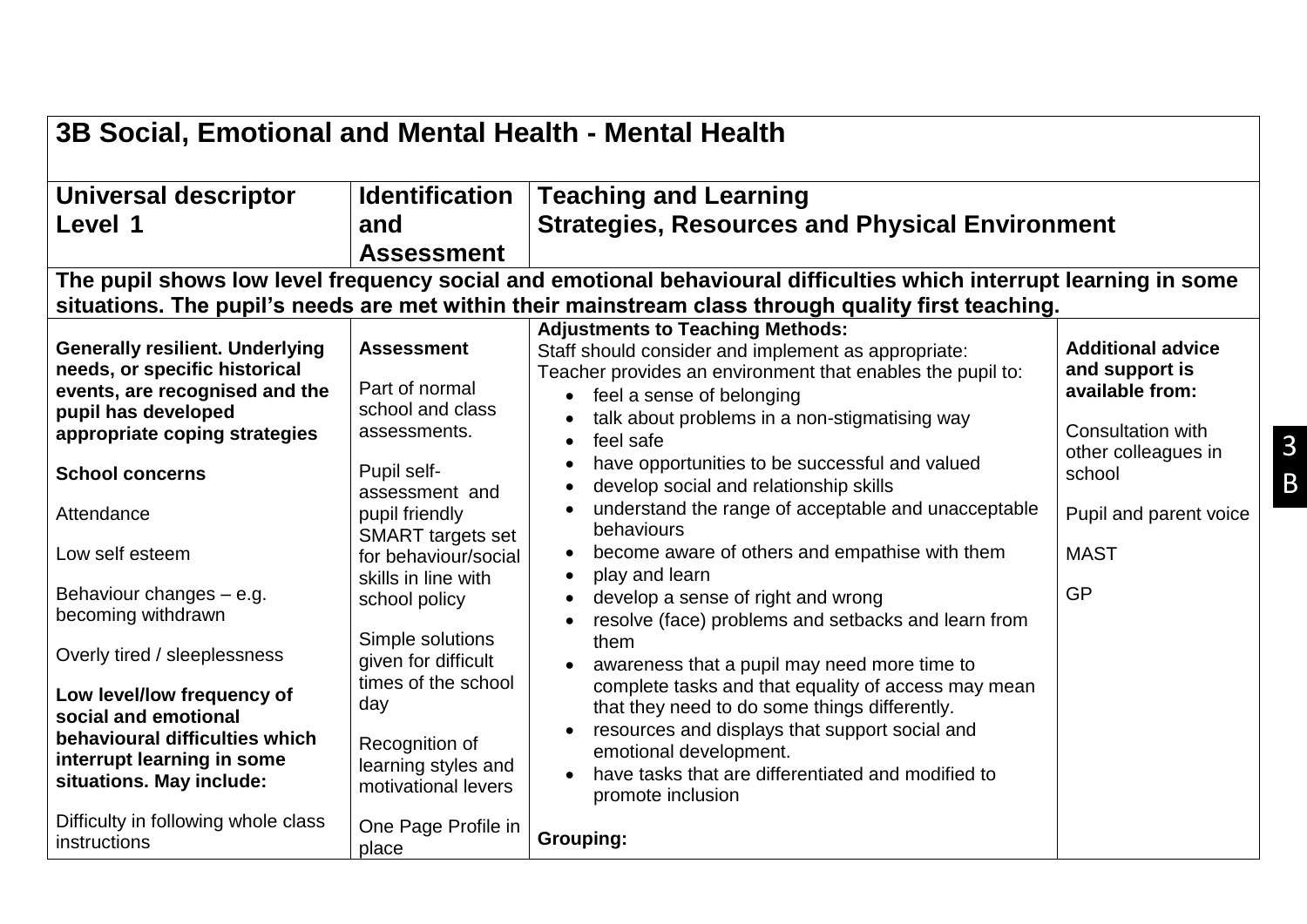| Occasional refusal to follow                                                            | <b>Planning</b>                                           | Use a multi-sensory, differentiated approach<br>$\bullet$<br>Offer support and reassurance                                                                                    |  |
|-----------------------------------------------------------------------------------------|-----------------------------------------------------------|-------------------------------------------------------------------------------------------------------------------------------------------------------------------------------|--|
| reasonable requests                                                                     | Parents involved                                          | Respond where possible to student interest<br>Retain a sense of humour                                                                                                        |  |
| Poor concentration                                                                      | regularly and<br>support targets at                       | Model expectations and behaviours<br>Mainstream class with attention paid to organisation                                                                                     |  |
| Difficulties working in groups,<br>sharing and taking turns                             | home                                                      | and pupil groupings                                                                                                                                                           |  |
| Some signs of low level disruptive<br>behaviour                                         | Pupils involved in<br>setting and<br>monitoring their     | Nurturing classroom approaches including<br>opportunities to take on additional responsibilities eg<br>class monitor                                                          |  |
| Possible developmental delay                                                            | targets                                                   | A quiet area in the classroom may be useful for<br>$\bullet$<br>individual work                                                                                               |  |
| Occasional difficulties following<br>routines                                           | Pupils response to<br>social/ learning<br>environment     | Create opportunities to work with positive role models<br>$\bullet$<br>On-going opportunities for group and 1:1 support<br>focused on specific IEP targets                    |  |
| Underdeveloped social skills<br>may create difficulties in getting                      | informs cycle of<br><b>IEP/PEP</b>                        | Increased emphasis on identifying and teaching to<br>preferred learning style                                                                                                 |  |
| along with others:                                                                      | <b>Additional steps</b>                                   | Preparation for any change and the need for clear<br>routines including transition                                                                                            |  |
| Some difficulties forming positive<br>relationships with peers and/ or<br>some teachers | taken to engage<br>pupil and parents<br>as appropriate    | Seating Plan if appropriate<br>Modify level/pace/amount of teacher talk to pupils'<br>identified need                                                                         |  |
| Possibly isolated or withdrawn                                                          | Requires effective<br>communication                       | Additional processing time and time allowed to<br>complete a task                                                                                                             |  |
| Some patterns of stress / anxiety<br>in specific situations                             | systems enabling<br>all involved to<br>provide consistent | Teaching approaches should take account of the<br>$\bullet$<br>difficulties in the understanding of social rules and<br>expectations within the classroom. Regular class work |  |
| Unpredictability, inconsistency                                                         | support                                                   | with an emphasis on relationships, emotions, social<br>skills, conflict resolution                                                                                            |  |
|                                                                                         |                                                           | Short term, class led individual support focusing on<br>listening, concentration, social skills                                                                               |  |
|                                                                                         |                                                           | Consideration of differentiated curriculum that allows<br>$\bullet$<br>flexibility to teach according to emotional needs, not                                                 |  |
|                                                                                         |                                                           | chronological age, using approaches such as play,                                                                                                                             |  |

 $\overline{A}$ 

 $\frac{3}{B}$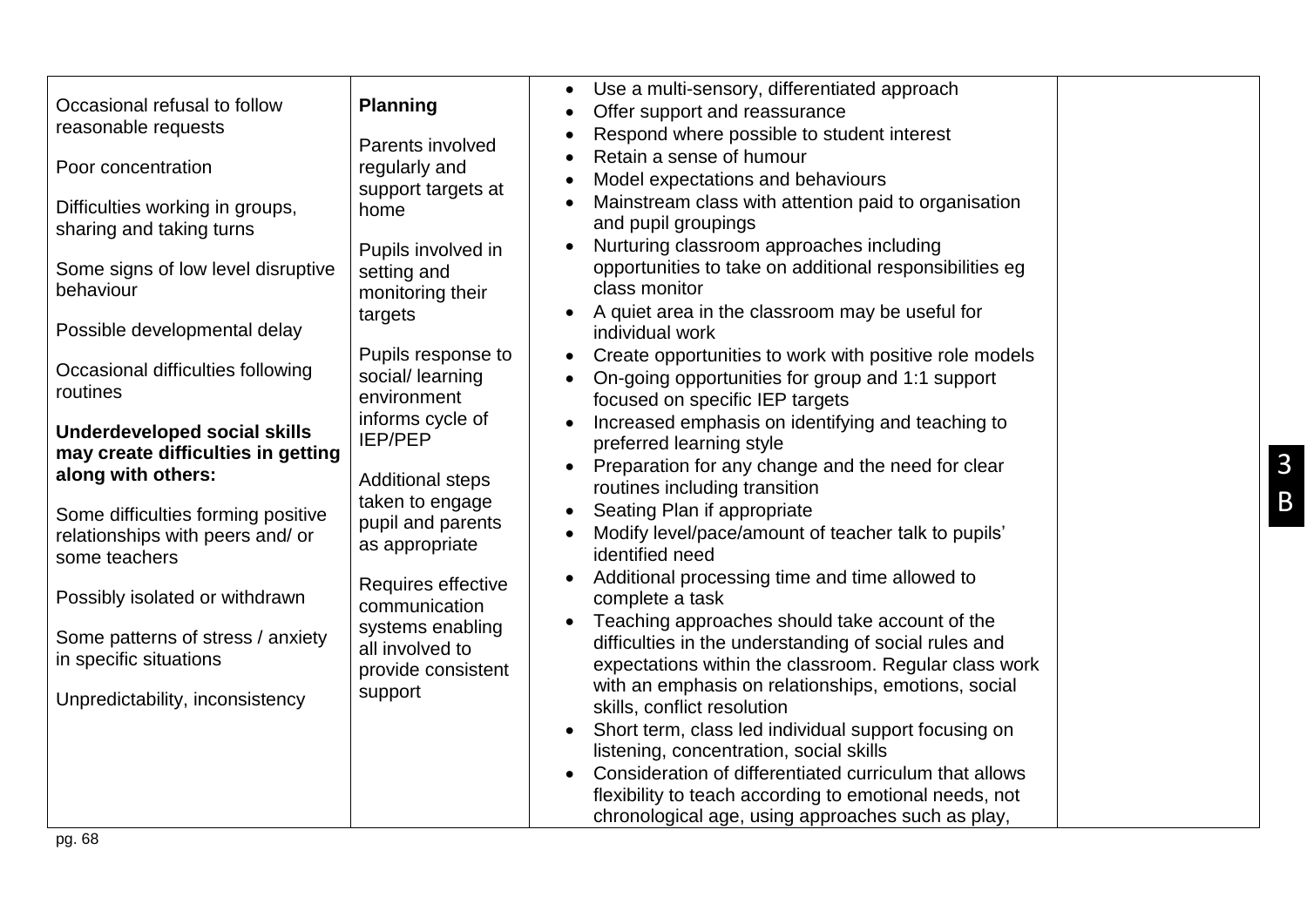| creative activities, drama                                                                                                                                                                                                                                          |  |
|---------------------------------------------------------------------------------------------------------------------------------------------------------------------------------------------------------------------------------------------------------------------|--|
| <b>Resources:</b><br>• Class led observation<br>• Reward systems involving regular monitoring and<br>support<br>• Home / School Communication Book<br>Visual systems/timetables<br>Develop friendship groups<br>$\bullet$<br>Low stimulus sensory area<br>$\bullet$ |  |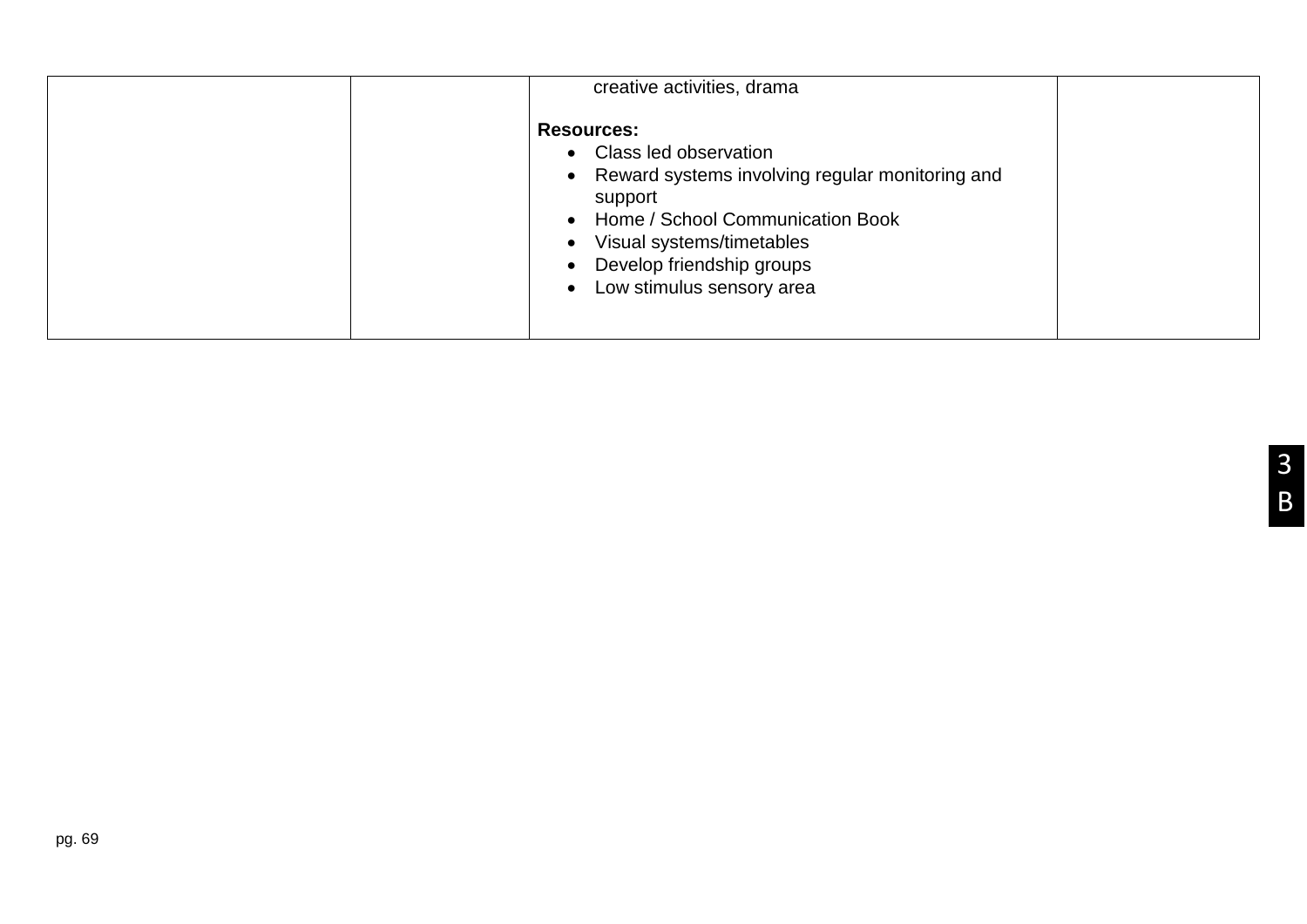| <b>Targeted descriptor</b><br>Level 2                                                                                                                                                   | <b>Identification</b><br>and                                                                                                                | <b>Teaching and Learning</b><br><b>Strategies, Resources and Physical Environment</b>                                                                                                                                                                                                                                                                      |                                                                                          |
|-----------------------------------------------------------------------------------------------------------------------------------------------------------------------------------------|---------------------------------------------------------------------------------------------------------------------------------------------|------------------------------------------------------------------------------------------------------------------------------------------------------------------------------------------------------------------------------------------------------------------------------------------------------------------------------------------------------------|------------------------------------------------------------------------------------------|
|                                                                                                                                                                                         | <b>Assessment</b>                                                                                                                           |                                                                                                                                                                                                                                                                                                                                                            |                                                                                          |
|                                                                                                                                                                                         |                                                                                                                                             | The pupil shows low level frequency social and emotional behavioural difficulties which interrupt learning in some                                                                                                                                                                                                                                         |                                                                                          |
|                                                                                                                                                                                         |                                                                                                                                             | situations. The pupil's needs are met within their mainstream class through quality first teaching and the use of                                                                                                                                                                                                                                          |                                                                                          |
| positive (personalised) targeted strategies.                                                                                                                                            |                                                                                                                                             |                                                                                                                                                                                                                                                                                                                                                            |                                                                                          |
| <b>Occasionally displays symptoms</b><br>of mental health difficulties<br><b>Bereavement</b>                                                                                            | As for level 1 whilst<br>$including -$<br>Part of normal                                                                                    | As for level 1 whilst including -<br><b>Adjustments to Curriculum and Teaching Methods:</b><br>As Level 1 (QFT), and including Wave 2 interventions and<br>Mainstream class with attention paid to organisation                                                                                                                                            | <b>Additional advice</b><br>and support is<br>available from:                            |
| <b>Bullying</b>                                                                                                                                                                         | school and class<br>assessments                                                                                                             | and pupil groupings<br>Opportunities for small group work on identified need                                                                                                                                                                                                                                                                               | <b>SENCo</b><br><b>Pastoral Leads</b>                                                    |
| <b>Family issues</b><br>Behavioural issues, i.e. feeding,<br>toileting, anger management<br>Mild depressive symptoms<br>Mild anxiety symptoms                                           | Pupil self-<br>assessment and<br>pupil friendly<br><b>SMART</b> targets set<br>for behaviour/social<br>skills in line with<br>school policy | e.g. listening / thinking / social skills<br>Time limited intervention support, designed to promote<br>positive behaviour, social development and self-<br>esteem linked to planned targets<br>Small group work to learn appropriate behaviours and<br>coping strategies.<br>A quiet area in the classroom may be useful for<br>individual work or timeout | Head of Year<br>EPS drop in and<br>group network<br><b>Early Years Inclusion</b><br>Team |
| Relationship difficulties<br>Moderate behavioural problems<br>which may have led to exclusion                                                                                           | Simple solutions<br>given for difficult<br>times of the school<br>day                                                                       | Create opportunities to work with positive role models<br>Strategies developed alongside pupil and shared with<br>school staff, parent/carer. School implements and<br>follows these consistently<br>Increased differentiation by presentation and/or                                                                                                      | <b>Learning Support</b><br>Teacher<br><b>SALT</b>                                        |
| Known Drug and Alcohol use<br><b>Occasional difficult, demanding</b><br>or concerning social and<br>emotional behaviour which<br>interrupt learning in some<br>situations. May include: | Recognition of<br>learning styles and<br>motivational levers<br>One Page Profile in<br>place                                                | outcome<br>Opportunities for skill reinforcement / revision / transfer<br>and generalisation<br>Regular small group work with an increasing emphasis<br>on relationships, emotions, social skills, conflict<br>resolution                                                                                                                                  | <b>MAST</b><br>GP<br><b>Locality SENCo</b><br><b>Network</b>                             |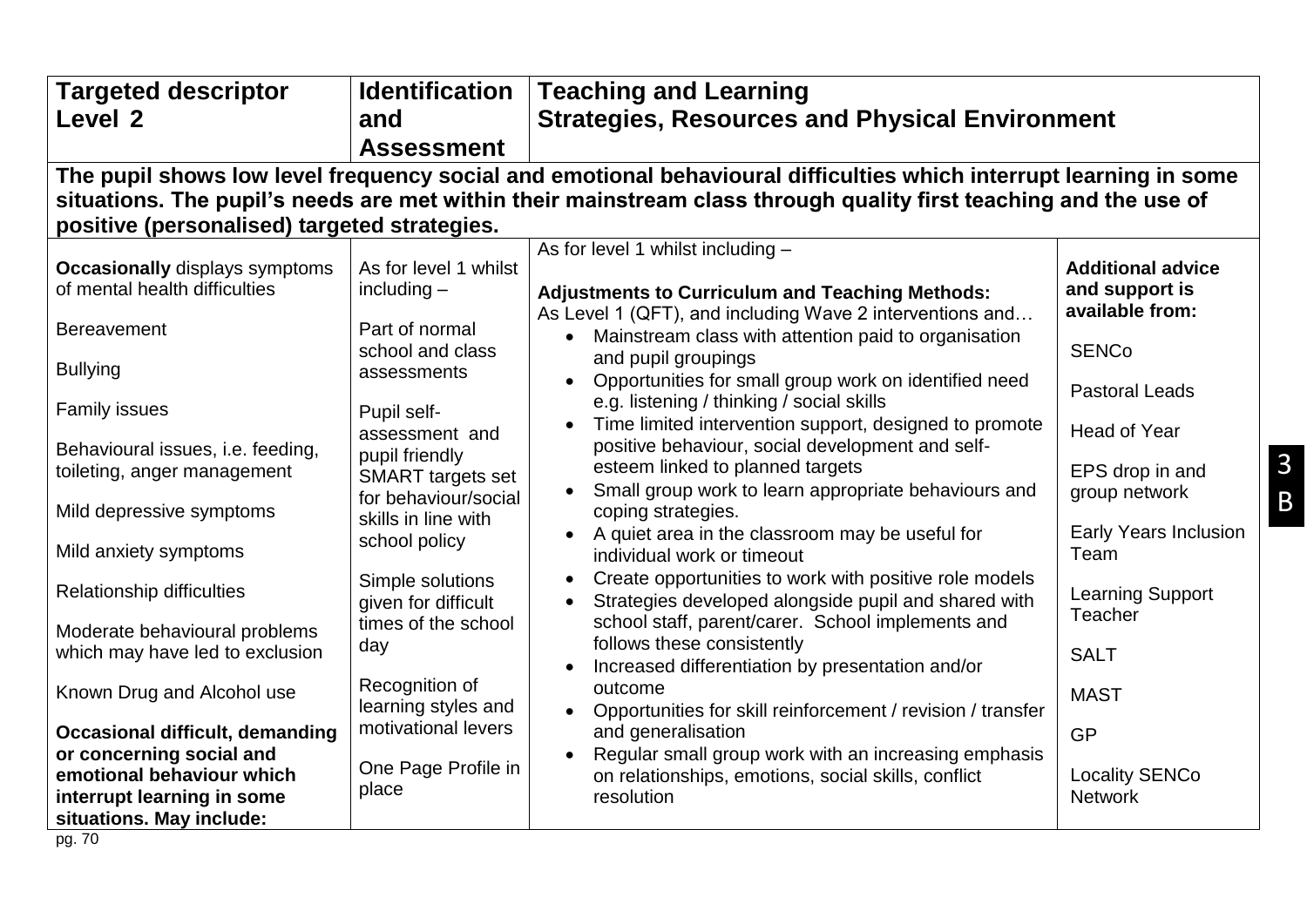|                                      |                        | <b>Grouping:</b>                                             |                          |
|--------------------------------------|------------------------|--------------------------------------------------------------|--------------------------|
| Emerging, frequent patterns of       | Identification of      | The use of positive targeted strategies that might include:  | CPD for key staff        |
| reluctance to following reasonable   | triggers and           | Consultation with other colleagues in school                 | working with pupil       |
| instructions / requests              | solutions (e.g. ABC    | <b>ABC</b> charts                                            |                          |
|                                      | Plan or behaviour      | Pupil profile                                                | Investigation by         |
| Continued difficulties following     | plan)                  | <b>Observation schedules</b>                                 | SENDC <sub>o</sub> to    |
| routines                             |                        | Personalised reward systems involving regular                | investigate additional / |
| Poor concentration                   | <b>Early Help</b>      | monitoring, feedback and support                             | other needs              |
|                                      | Gateway meetings       | Monitoring diaries, e.g. tracking a pupil's day lesson by    |                          |
| Isolated / withdrawn                 | <b>Team Around the</b> | lesson                                                       |                          |
|                                      | <b>Family meetings</b> | Use of behaviour targets within the                          |                          |
| Difficulties working in groups,      |                        | classroom/playground, prompt cards                           |                          |
| sharing and taking turns             | Assessment of          | Lunchtime club                                               |                          |
|                                      | learning needs         | Regular small group work / resilience, concentration         |                          |
| Signs of disruptive behaviour        | (e.g. S2S              | skills/ social skills/listening skills / conflict resolution |                          |
| Possible developmental delay         | assessment,            | Short-term individual support intervention focused on        |                          |
|                                      | SALT) are time         | particular area of need                                      |                          |
| Signs of stress or anxiety           | appropriate            | Intervention support that uses solution                      |                          |
|                                      |                        | focused/motivational approaches                              |                          |
| Underdeveloped social skills may     | <b>Planning</b>        | Develop friendship groups, buddies and/or mentor use         |                          |
| create difficulties in getting along | Parents involved       | where the pupil is able to experience positive               |                          |
| with others:                         | regularly and          | interactions                                                 |                          |
|                                      | support targets at     | Access to additional circle time activities, e.g. Silver     |                          |
| Some difficulties forming positive   | home                   | <b>SEAL</b>                                                  |                          |
| relationships with peers and/ or     |                        | Staff plan, make and follow through on opportunities to      |                          |
| some teachers                        | Pupils involved in     | spend regular time with the pupil - in order to build        |                          |
| Possibly isolated or withdrawn       | setting and            | positive relationships with the pupil when they are calm     |                          |
|                                      | monitoring their       | and receptive                                                |                          |
| Bully or victim role                 | targets                |                                                              |                          |
|                                      | Pupils response to     |                                                              |                          |
| Some patterns of stress/anxiety in   | social / learning      |                                                              |                          |
| specific situations                  | environment            |                                                              |                          |
|                                      | informs cycle of       |                                                              |                          |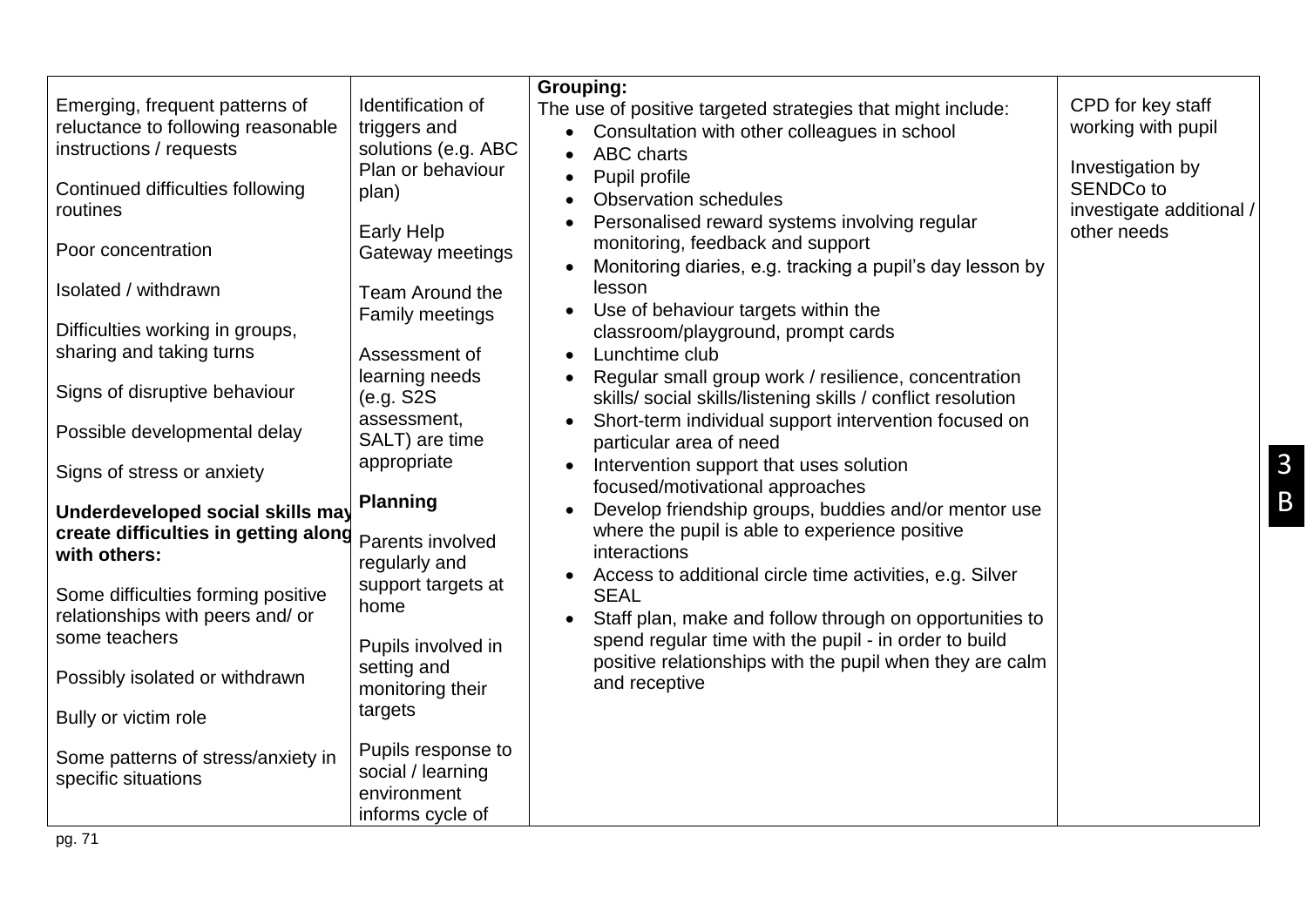| Unpredictability, inconsistency<br>Signs of aggression or<br>confrontational behaviours with<br>peers | IEP/PEP<br><b>Additional steps</b><br>taken to engage<br>pupil and parents<br>as appropriate |  |
|-------------------------------------------------------------------------------------------------------|----------------------------------------------------------------------------------------------|--|
| Increased absence / lateness                                                                          |                                                                                              |  |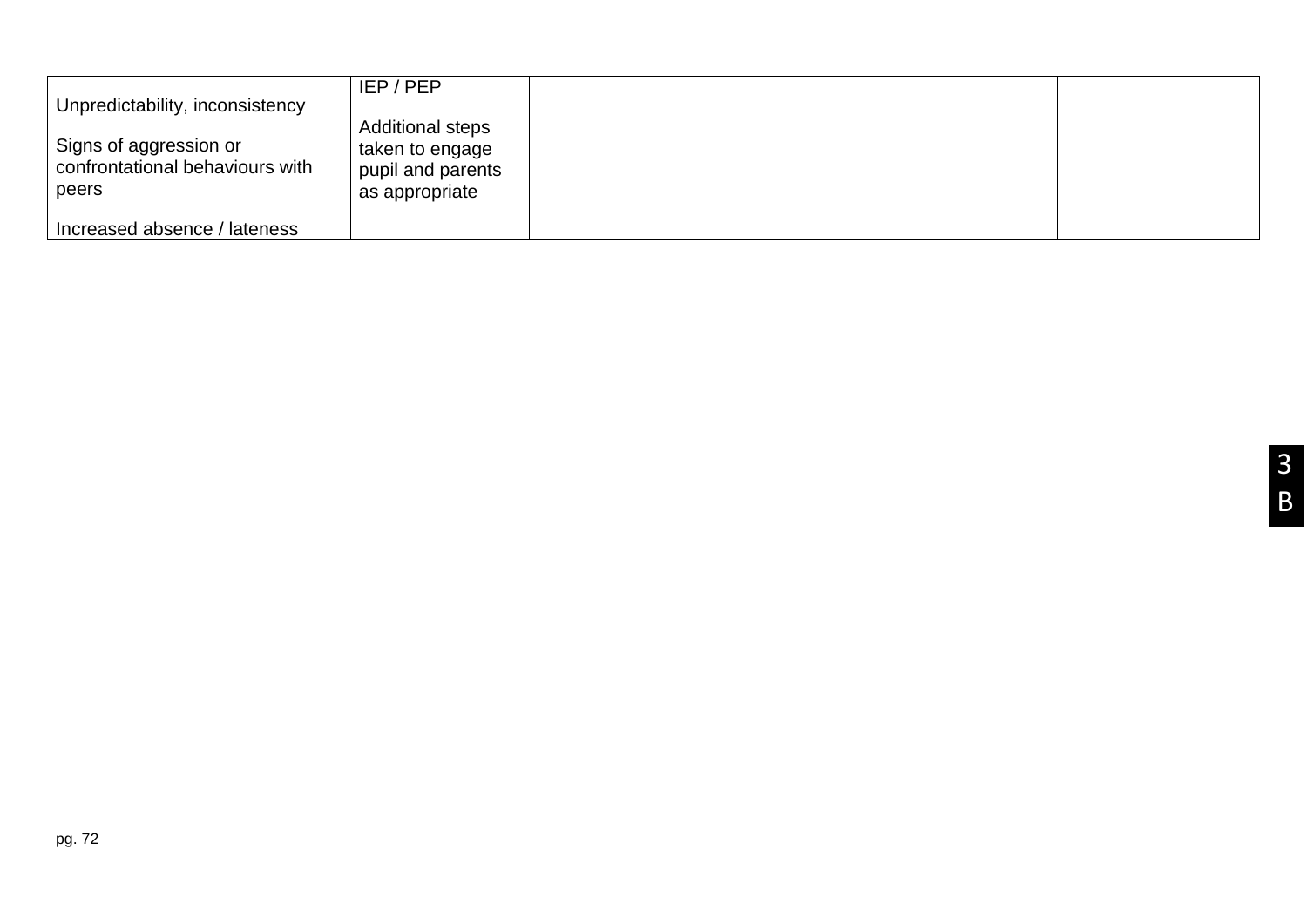| <b>Bespoke descriptor</b><br>Level 3                                                            | <b>Identification</b><br>and                                  | <b>Teaching and Learning</b><br><b>Strategies, Resources and Physical Environment</b>                                                                                        |                                                                   |
|-------------------------------------------------------------------------------------------------|---------------------------------------------------------------|------------------------------------------------------------------------------------------------------------------------------------------------------------------------------|-------------------------------------------------------------------|
|                                                                                                 | <b>Assessment</b>                                             |                                                                                                                                                                              |                                                                   |
|                                                                                                 |                                                               | The pupil shows frequent social and emotional behavioural difficulties which interrupt their own and others'                                                                 |                                                                   |
|                                                                                                 |                                                               | learning in a range of situations. The pupil's needs are met using a combination of approaches (including small                                                              |                                                                   |
|                                                                                                 |                                                               | group, interventions and 1:1 individualised support, in and out of the classroom) following support and advice from                                                          |                                                                   |
|                                                                                                 |                                                               | other professionals as appropriate. Holistic assessment of the pupil's needs are undertaken to ascertain whether                                                             |                                                                   |
|                                                                                                 |                                                               | there are underlying developmental, cognitive and/or communication needs.<br>As for Level 1,2 whilst also including -                                                        |                                                                   |
| Frequent social, emotional and<br>mental health difficulties are<br>frequently observed and are | As for levels 1, 2<br>and 3 whilst<br>$including -$           | <b>Adjustments to Teaching Methods:</b><br>Staff should consider and implement as appropriate:                                                                               | <b>Additional specialist</b><br>support should be<br>sought from: |
| intense in nature<br>Use of Wave 1 and 2<br>interventions have been limited                     | Assessment tools,<br>e.g. Boxall, SDQ,<br>sensory checklists, | Mainstream class with regular targeted small group<br>$\bullet$<br>support e.g. Pupil accesses school based nurture<br>provision with appropriate training and organisation, | EPS drop in / group /<br>direct work                              |
| in success, necessitating a<br>more personalised holistic<br>curriculum which has been          | communication<br>screens                                      | underpinned by nurture principles<br>identified daily support to teach social skills / dealing<br>with emotions to support the behaviour learning targets                    | <b>Early Years Inclusion</b><br>Team                              |
| planned alongside<br>professionals from outside                                                 | <b>Reward systems</b><br>involving regular                    | Outreach advice is used in the provision offered to the<br>pupil                                                                                                             | <b>Learning Support</b>                                           |
| agencies.                                                                                       | monitoring and<br>support                                     | The pupil has a identified safe place that they can use<br>when required                                                                                                     | <b>SALT</b>                                                       |
| Mild depressive symptoms                                                                        |                                                               |                                                                                                                                                                              | <b>MAST</b>                                                       |
| Mild anxiety symptoms                                                                           | <b>PIVATS PSD</b><br>targets                                  | <b>Staffing</b><br>• Daily access to staff in school with experience of                                                                                                      | <b>GP</b>                                                         |
| Relationship difficulties                                                                       | Observation                                                   | SEMH, e.g. behaviour support worker, lead behaviour<br>professional, SENCo. The additional adult, working                                                                    | <b>CAMHS</b>                                                      |
| Moderate behavioural problems<br>which may lead to exclusion                                    | schedules<br><b>Early Help</b>                                | with the teacher, supports the pupil to develop<br>strategies and skills                                                                                                     | <b>Locality SENCo</b><br><b>Networks</b>                          |
| Known Drug and Alcohol use                                                                      | Assessment<br>Gateway                                         | Trusted adults offer support at vulnerable times using<br>pre-agreed strategies - adults are confident in planned<br>de-escalation techniques                                | Professionals offering<br>therapeutic services                    |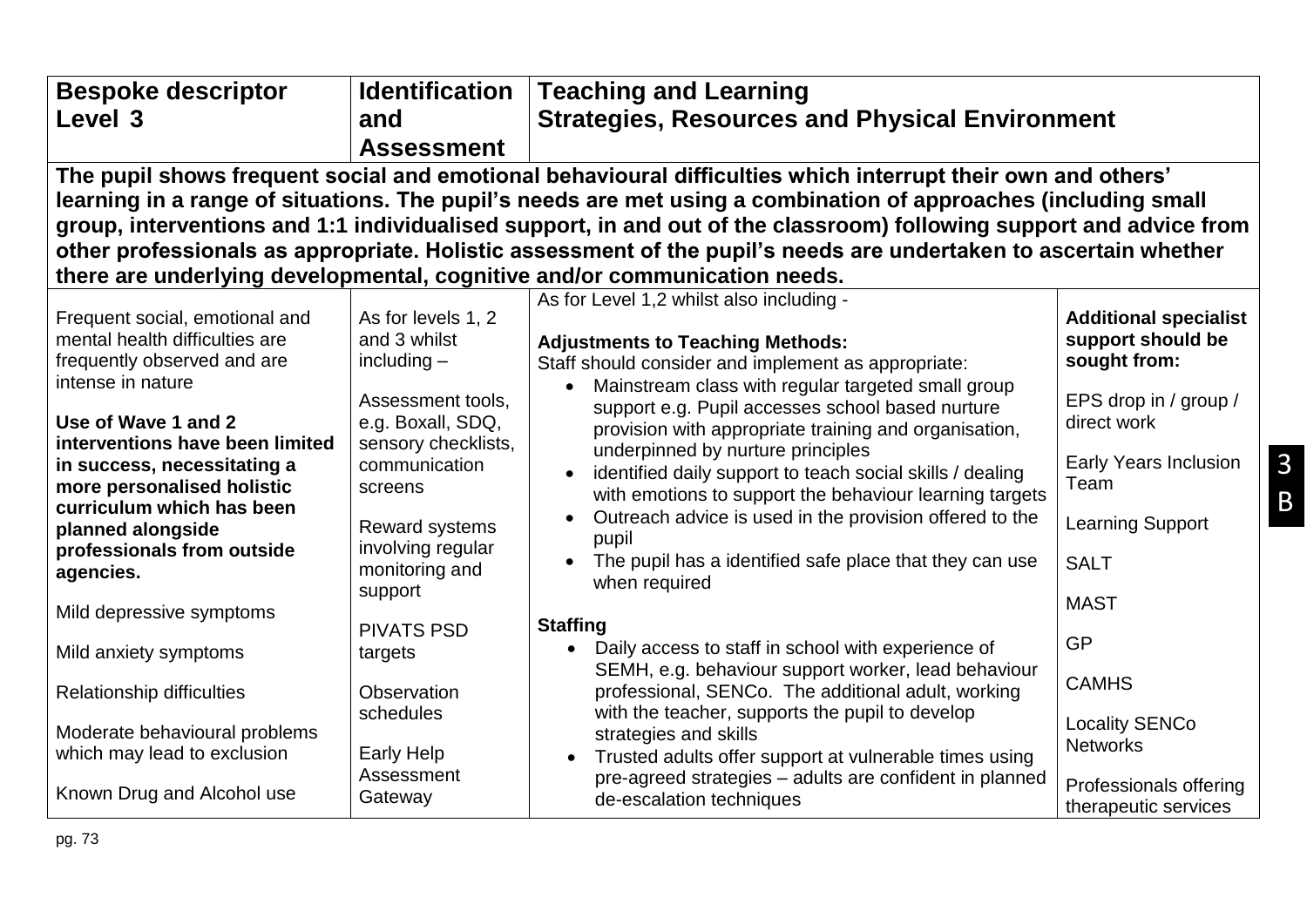| Non-compliance is seen on a daily<br>basis<br>Learning of self and others<br>significantly interrupted by<br>withdrawn or disruptive<br>behaviours                                                                                                                    | Team Around the<br><b>Family meetings</b><br>include involved<br>outside agency<br>professionals (inc.<br><b>Virtual Schools)</b>                                                                                                | Flexible, pre-agreed approaches are used by all staff<br>$\bullet$<br>and the pupil, e.g. the use of a time-out card as a<br>means of self-regulation<br>Personalised reward systems and timetables are<br>known by all staff in school and are implemented<br>consistently across the curriculum                                                                                                                                                                                                                                                                                                                                                                                                                                  | Staff training is<br>specific towards the<br>pupil's needs and staff<br>have opportunities to<br>be involved in<br>reflective practice |
|-----------------------------------------------------------------------------------------------------------------------------------------------------------------------------------------------------------------------------------------------------------------------|----------------------------------------------------------------------------------------------------------------------------------------------------------------------------------------------------------------------------------|------------------------------------------------------------------------------------------------------------------------------------------------------------------------------------------------------------------------------------------------------------------------------------------------------------------------------------------------------------------------------------------------------------------------------------------------------------------------------------------------------------------------------------------------------------------------------------------------------------------------------------------------------------------------------------------------------------------------------------|----------------------------------------------------------------------------------------------------------------------------------------|
| Uncommunicative, significantly<br>withdrawn, struggles to contribute<br>Overly keen, regular interrupters,<br>"needy"                                                                                                                                                 | that unpick the<br>pupil's history<br>A My Plan may be<br>in place to support<br>the pupil                                                                                                                                       | <b>Organisational Adjustments:</b><br>Increased access to a combination of individual, small<br>group and whole class activities to promote and<br>develop social skills, emotional regulation and self-<br>esteem in order to address SEMH targets<br>Tasks and presentation are personalised to address                                                                                                                                                                                                                                                                                                                                                                                                                          | Advice and support<br>available through<br>school involvement in<br><b>Healthy Minds</b><br>Programme                                  |
| Risk of fixed term exclusion<br><b>Significant difficulties with</b><br>social interaction- deteriorating<br>relationships with adults and/or<br>peers. May include:                                                                                                  | Review of<br>measurable<br>progress against<br>targets in IEP/PEP<br><b>Planning</b>                                                                                                                                             | pupil's needs.<br>The pupil is actively involved in monitoring their own<br>targets<br>Personalise the day, consider alternatives to the<br>structure of the day and the lessons currently offered.<br>The structure, routine and expectations of the<br>classroom / timetable are managed carefully between                                                                                                                                                                                                                                                                                                                                                                                                                       |                                                                                                                                        |
| Inappropriate<br>language/communication (inability<br>to adapt to context)<br>Inappropriate and/or risk taking<br>behaviours<br>Possible sexualised behaviour<br>towards others<br>Instances of aggressive/violent<br>behaviour increase in frequency<br>and severity | <b>Pastoral Support</b><br>Plan<br><b>Positive Handling</b><br>Plan written<br>collaboratively with<br>pupil<br>Access to<br>additional<br>resources is sought<br>from the Locality's<br><b>High Needs SEND</b><br>Funding offer | school and the family to support the pupil in being able<br>to access it<br>Adjustment to provision at lunchtimes and other<br>'trigger' points are used to support the pupil<br>Consideration of an alternative, differentiated<br>curriculum that allows flexibility to teach according to<br>emotional needs, not chronological age, using vehicles<br>such as IT, play, creative activities, drama<br>Modifications to timetable may include, e.g. off-site<br>activities, meet and greet, delayed start time,<br>adjustment to access arrangements, sensory breaks<br>Transitions for the pupil are planned and supported,<br>e.g. entry and exit to/from school, between sessions /<br>classes, following unstructured times |                                                                                                                                        |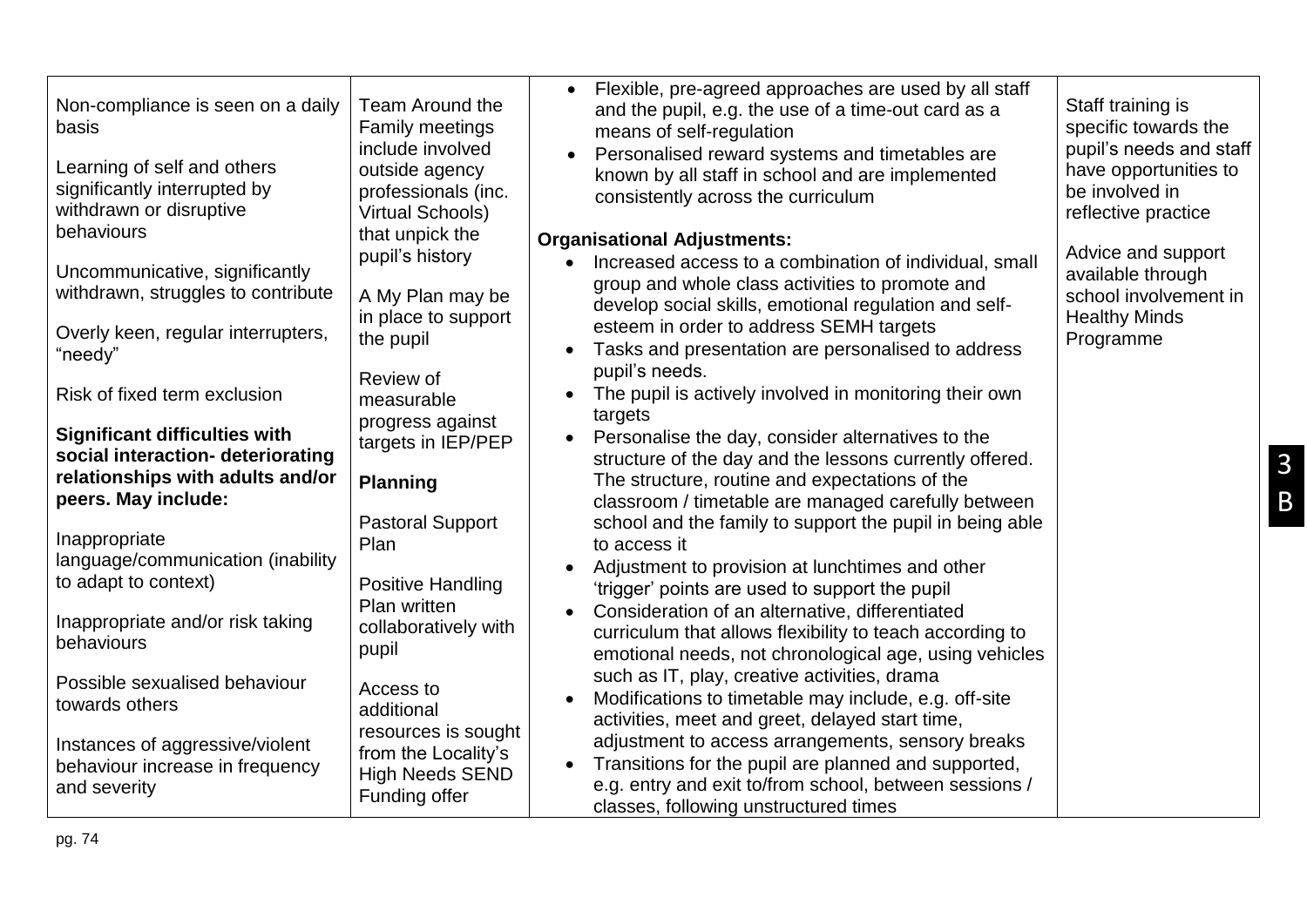| Deteriorating attendance<br>Significantly withdrawn<br>Little regard for school rewards<br>and consequences | <b>Early Help-Multi-</b><br>agency planning<br>processes specify<br>contribution of<br>individual services<br>and lead<br>practitioner | Grouping:<br>• 1:1 teaching for the introduction of new concepts and<br>the reinforcement of classroom routines and<br>expectations<br>Small steps targets within interventions and/or 1:1<br>$\bullet$<br>work tasks, e.g. solution focused / restorative practice<br>/motivational approaches / therapeutic approaches<br>• Group work that allows the pupil to experience positive<br>interactions with peers and adults that builds on<br>'taught' skills based interventions<br>Opportunities for key / safe staff to be 'curious' when<br>$\bullet$<br>supporting pupils regarding their perspective, |  |
|-------------------------------------------------------------------------------------------------------------|----------------------------------------------------------------------------------------------------------------------------------------|-------------------------------------------------------------------------------------------------------------------------------------------------------------------------------------------------------------------------------------------------------------------------------------------------------------------------------------------------------------------------------------------------------------------------------------------------------------------------------------------------------------------------------------------------------------------------------------------------------------|--|
|                                                                                                             |                                                                                                                                        | perceived difficulties                                                                                                                                                                                                                                                                                                                                                                                                                                                                                                                                                                                      |  |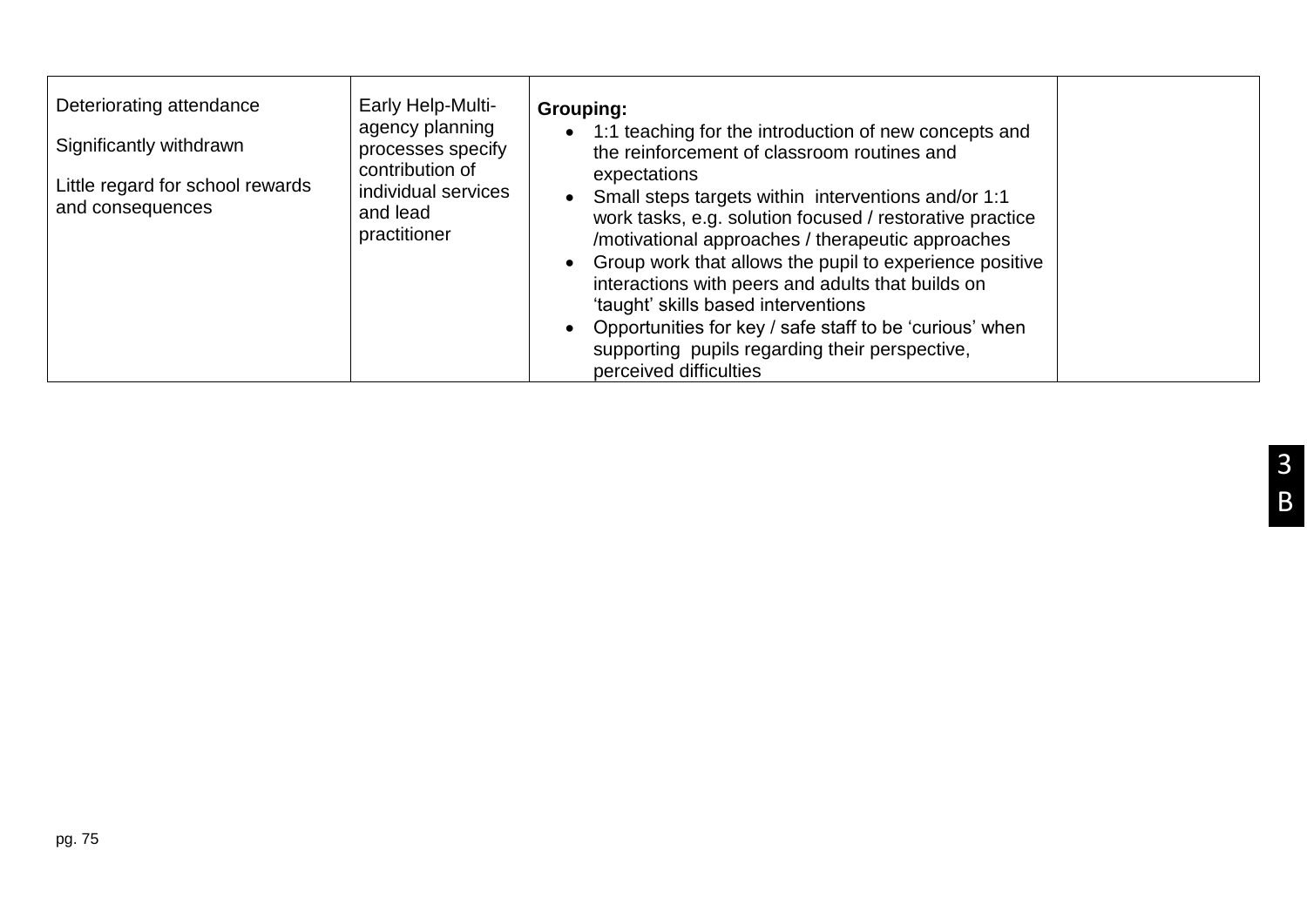| <b>Bespoke descriptor</b><br>Level 4                                                           | <b>Identification</b><br>and                        | <b>Teaching and Learning</b><br><b>Strategies, Resources and Physical Environment</b>                                                                                                                                                |                                                                   |
|------------------------------------------------------------------------------------------------|-----------------------------------------------------|--------------------------------------------------------------------------------------------------------------------------------------------------------------------------------------------------------------------------------------|-------------------------------------------------------------------|
|                                                                                                | <b>Assessment</b>                                   |                                                                                                                                                                                                                                      |                                                                   |
|                                                                                                |                                                     | The pupil consistently shows social and emotional behavioural difficulties which impact on their ability to access a                                                                                                                 |                                                                   |
| bespoke timetable.                                                                             |                                                     | learning environment without highly personalised support. The pupil's needs are met using a highly personalised<br>approach which will draw on support and advice from other professionals. This will include access to a completely |                                                                   |
|                                                                                                |                                                     | As for Level 1,2 and 3 whilst also including:                                                                                                                                                                                        |                                                                   |
| Displays symptoms of mental<br>health difficulty that prevent<br>regular attendance at school. | As for levels 1, 2<br>and 3 whilst<br>$including -$ | <b>Adjustments to Teaching Methods:</b><br>Staff should consider and implement as appropriate:                                                                                                                                       | <b>Additional specialist</b><br>support should be<br>sought from: |
| Moderate/severe depression                                                                     | Increased<br>involvement of a                       | Planned programmes of intensive therapeutic<br>intervention involving multi agency approaches<br>Access to a completely bespoke timetable                                                                                            | <b>Local Authority SEND</b><br>Manager                            |
| Thoughts about suicide                                                                         | range of                                            | Daily implementation of approaches towards meeting                                                                                                                                                                                   |                                                                   |
| <b>Deliberate Self Harm</b>                                                                    | professionals, e.g.<br>Primary /                    | the individual's SEMH targets as outlined on pupil's My<br>Plan / EHCP and which have been identified through                                                                                                                        | Primary / Secondary<br><b>Inclusion Panel</b>                     |
| <b>Eating Disorders</b>                                                                        | Secondary<br><b>Inclusion Panel</b>                 | the use of appropriate assessment data, e.g. SCERTS,<br>Boxall, SDQ, B2 or Locke & Beech                                                                                                                                             | EPS drop in / group /<br>direct work                              |
| Psychotic symptoms                                                                             | A My Plan or                                        |                                                                                                                                                                                                                                      |                                                                   |
| Moderate to severe anxiety                                                                     | EHCP may be in<br>place to support                  | <b>Grouping:</b><br>• Consideration given to an environment that ensures<br>the safe emotional well-being and development of the                                                                                                     | <b>Early Years Inclusion</b><br>Team                              |
| Sexualised / inappropriate<br>behaviour towards peers                                          | the pupil                                           | individual<br>Pupil taught for a significant amount of the time in<br>$\bullet$                                                                                                                                                      | Learning Support<br>Teacher                                       |
| Extreme attachment based                                                                       |                                                     | small groups or individually outside of the mainstream<br>curriculum and away from the mainstream class -                                                                                                                            | <b>SALT</b>                                                       |
| behaviours                                                                                     |                                                     | where they are able to experience success supported                                                                                                                                                                                  |                                                                   |
|                                                                                                |                                                     | by a member of staff                                                                                                                                                                                                                 | <b>MAST</b>                                                       |
| Difficultly managing emotional<br>responses leading to<br>challenging, demanding or            |                                                     | Planned opportunities are provided for the pupil to be<br>$\bullet$<br>included with peers where the pupil is able to                                                                                                                | <b>GP</b>                                                         |
| concerning behaviour                                                                           |                                                     | experience success<br>• The pupil is supported in those mainstream activities                                                                                                                                                        | <b>CAMHS</b>                                                      |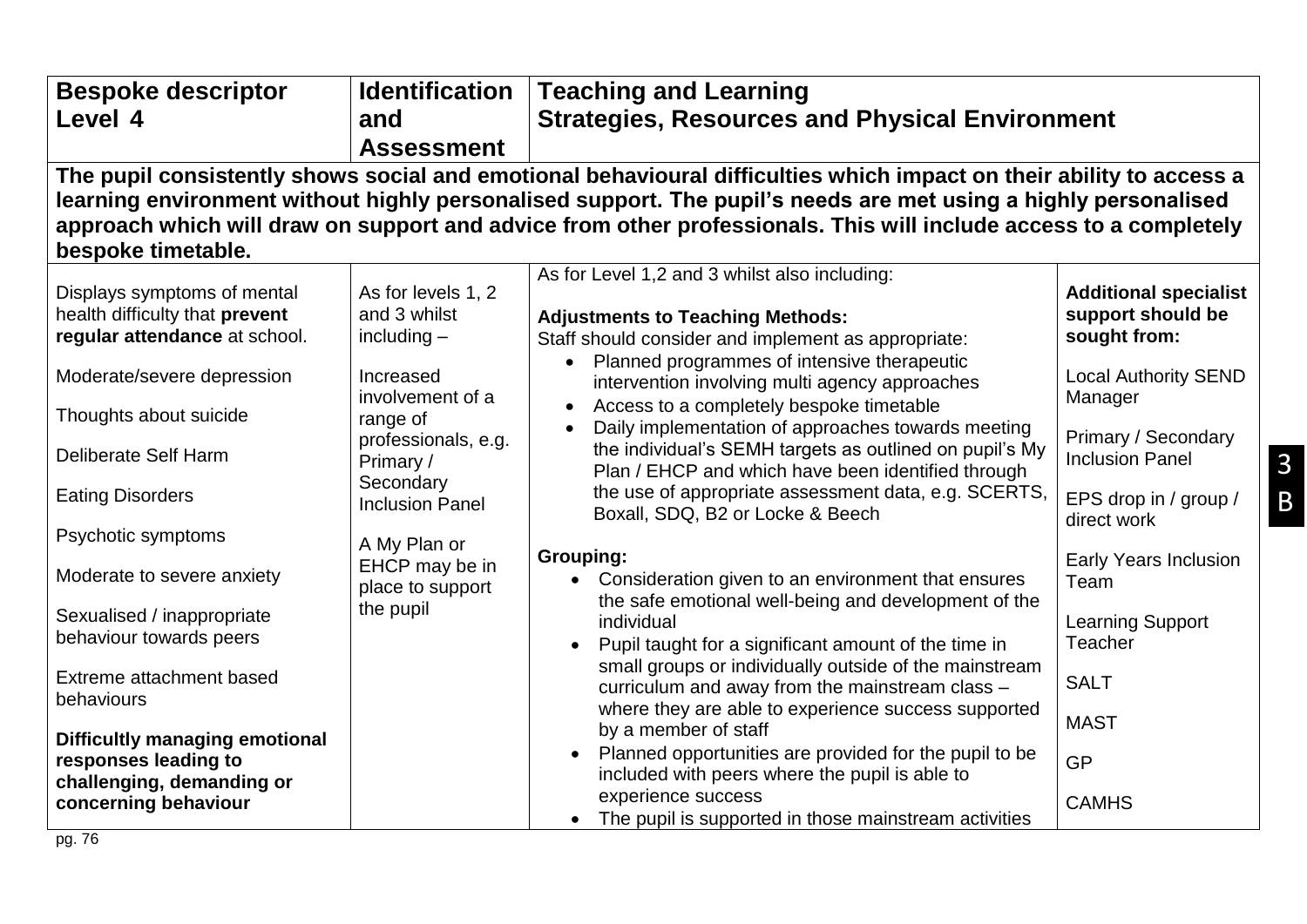| Rapid onset of crisis behaviours |
|----------------------------------|
| due to identified fluctuating    |
| triggers                         |

Persistent leading and instigating of disruptive behaviours

Behavioural incidents and fixed term exclusions increasing, leading to a high risk of permanent exclusion

Sustained non -engagement in school life

Inability or complete refusal to follow school routines and instructions

Sporadic engagement with school rewards and consequences

Inability to sustain positive relationships with adults and/or peers

Increasing difficulties in forming positive relationships, interacting appropriately with adults and/or peers

## **Increasing patterns of behaviour which place themselves or others at risk of serious harm e.g.**

that they do attend

 At Secondary school, alternative curriculum pathways may be accessible to the pupil

## **Resources:**

- Access to alternative provision, intensive therapeutic support services as advised by specialist outside agencies
- School led nurture environments used alongside specialist provision and advice (if available)
- The pupil has access to key, 'safe' staff with experience and training in meeting the needs of students with SEMH, working on modified holistic curriculum tasks and key skills – including structured interventions as advised by external agencies and irregular contact as required

Locality SENCo **Networks** 

Professionals offering therapeutic services

Home and Hospital education

Staff training is specific towards the pupil's needs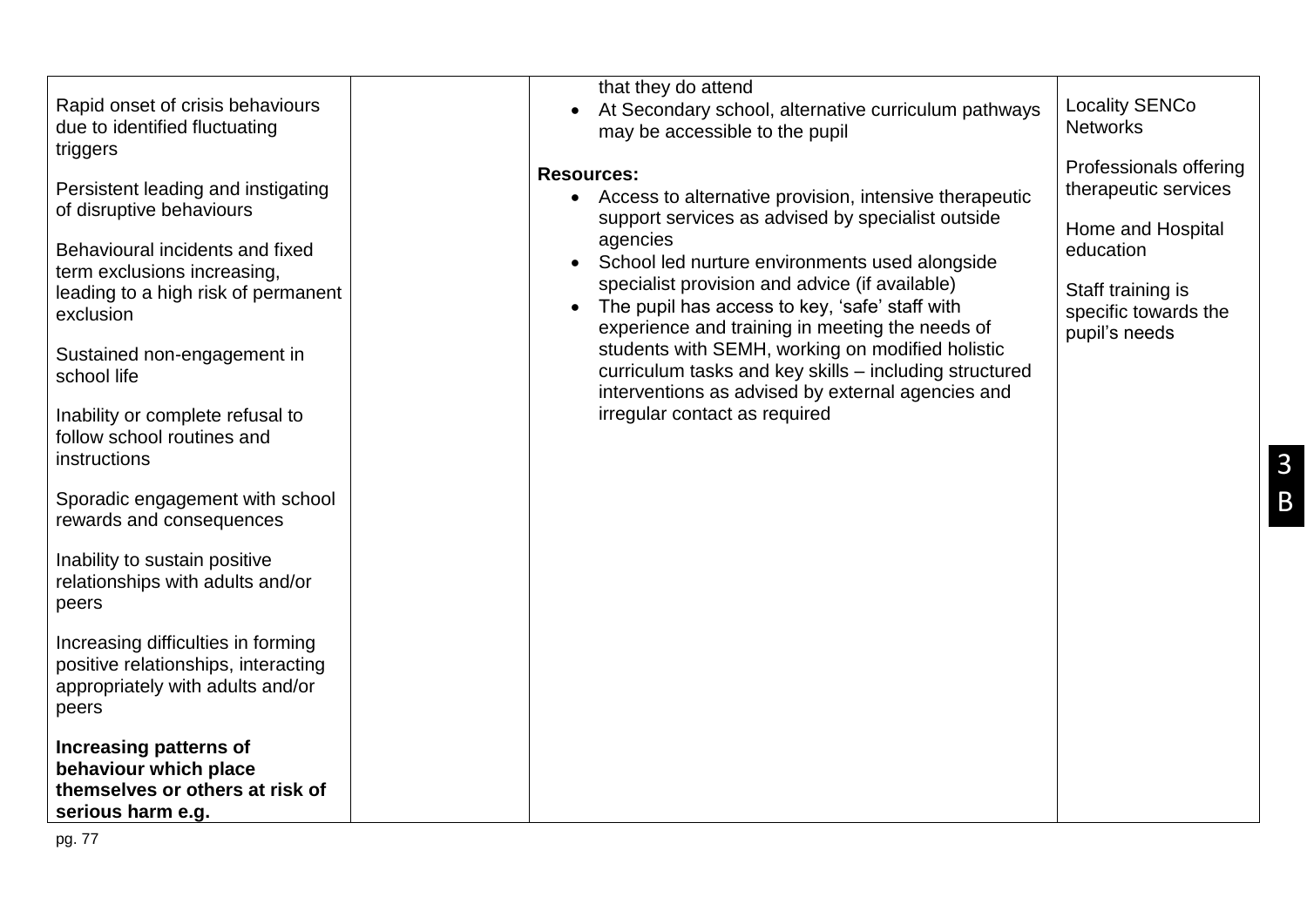| Violence towards peers        |  |  |
|-------------------------------|--|--|
| Self-harm                     |  |  |
| Running                       |  |  |
| Severe and sustained bullying |  |  |
| Refusal to communicate        |  |  |
| Significantly withdrawn       |  |  |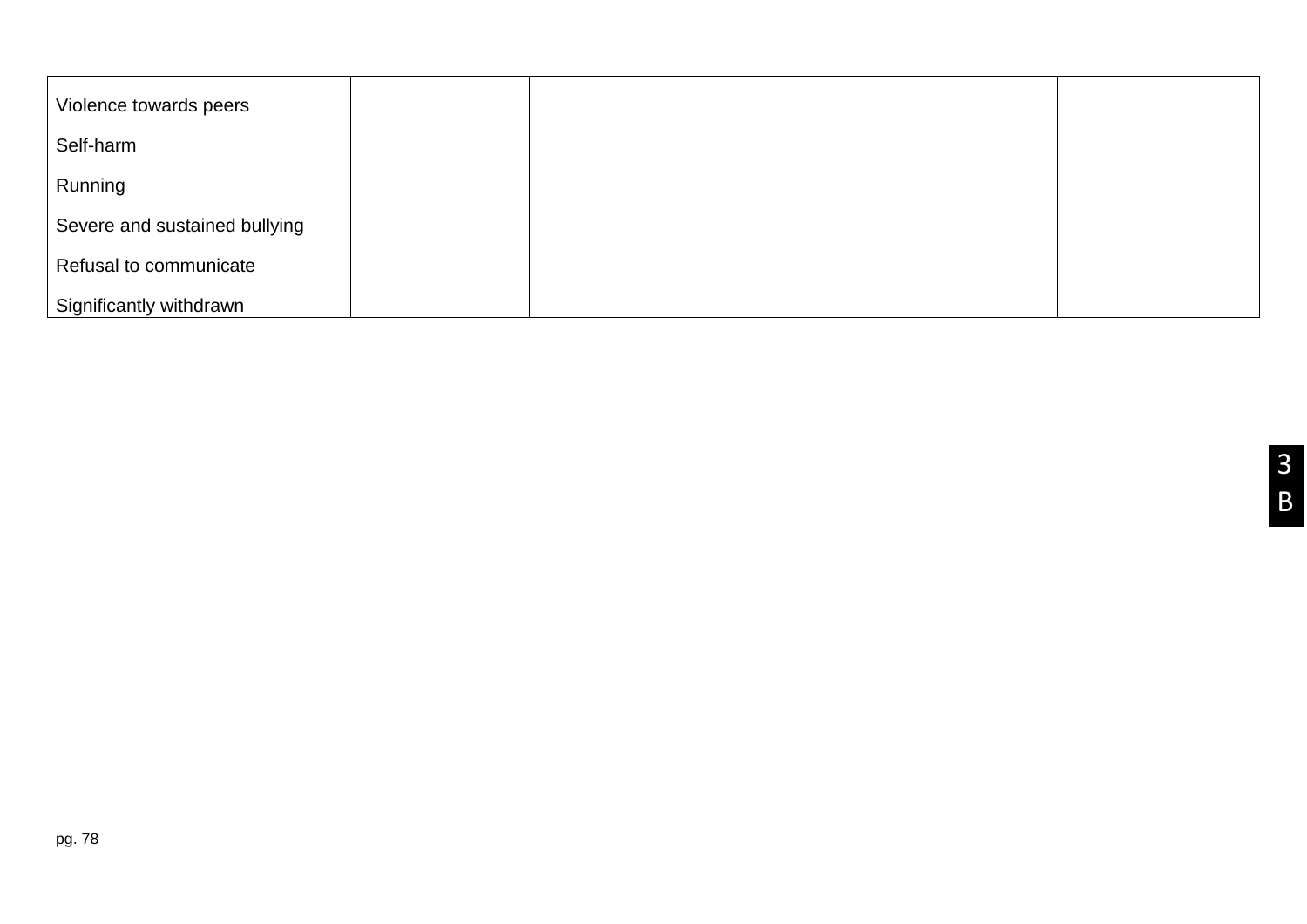| <b>Bespoke descriptor</b><br>Level 5                                                                                                                                                                                                                                                                                                                                                           | <b>Identification</b><br>and                                        | <b>Teaching and Learning</b><br><b>Strategies, Resources and Physical Environment</b>                                                                                                                                                                                                                                                                                                                                                                                |                                                                                                                                                                                       |  |
|------------------------------------------------------------------------------------------------------------------------------------------------------------------------------------------------------------------------------------------------------------------------------------------------------------------------------------------------------------------------------------------------|---------------------------------------------------------------------|----------------------------------------------------------------------------------------------------------------------------------------------------------------------------------------------------------------------------------------------------------------------------------------------------------------------------------------------------------------------------------------------------------------------------------------------------------------------|---------------------------------------------------------------------------------------------------------------------------------------------------------------------------------------|--|
| <b>Assessment</b><br>The pupil shows severe and persistent social and emotional behavioural difficulties which impact on their ability to<br>access a learning environment without highly personalised support. The pupil's needs are met within a specialist<br>setting alongside agreement of involved Outside Agency practitioners including appropriate Local Authority<br>representation. |                                                                     |                                                                                                                                                                                                                                                                                                                                                                                                                                                                      |                                                                                                                                                                                       |  |
| Displays symptoms of mental<br>health difficulty that likely to<br>endanger themselves or others.                                                                                                                                                                                                                                                                                              | As for levels 1, 2, 3<br>and 4 whilst<br>$including -$              | <b>Adjustments to Teaching Methods:</b><br>Staff should consider and implement as appropriate:<br>As for Level 1,2,3 and 4 whilst also including:<br>Pupil accesses specialist (in most cases offsite or hub led)                                                                                                                                                                                                                                                    | <b>Additional specialist</b><br>support should be<br>sought from:                                                                                                                     |  |
| Severe depression<br>Planning of suicide                                                                                                                                                                                                                                                                                                                                                       | An EHCP may be<br>in place to support<br>the pupil                  | <b>SEMH</b> provision<br><b>Grouping:</b>                                                                                                                                                                                                                                                                                                                                                                                                                            | <b>Local Authority SEND</b><br>Manager                                                                                                                                                |  |
| Deliberate and regular Self Harm<br>Eating Disorders which pose a<br>significant risk to health<br><b>Regular Psychotic symptoms</b><br>Severe anxiety<br><b>Severe and persistent SEMH</b><br>issues which lead to difficulty<br>managing emotional responses<br>and result in extremely<br>challenging, demanding or                                                                         | A range of<br>appropriate<br>professionals are<br>actively involved | A placement/environment that ensures the safety of the<br>individual and others<br><b>Resources:</b><br>Requires constant therapeutic intervention and likely to<br>require some hospitalisation with access to a range of<br>appropriate multi agency support and strategies.<br>There is agreement from Outside Agency professionals, Local<br>Authority representatives and staff that the pupil requires<br>access to specialist provision for their SEMH needs. | <b>Primary Inclusion</b><br>Panel<br>EPS drop in / group /<br>direct work<br><b>Early Years Inclusion</b><br>Team<br><b>Learning Support</b><br>Teacher<br><b>SALT</b><br><b>MAST</b> |  |
| concerning behaviour. This<br>always effects their own safety<br>or that of others.                                                                                                                                                                                                                                                                                                            |                                                                     |                                                                                                                                                                                                                                                                                                                                                                                                                                                                      | <b>GP</b><br><b>CAMHS</b>                                                                                                                                                             |  |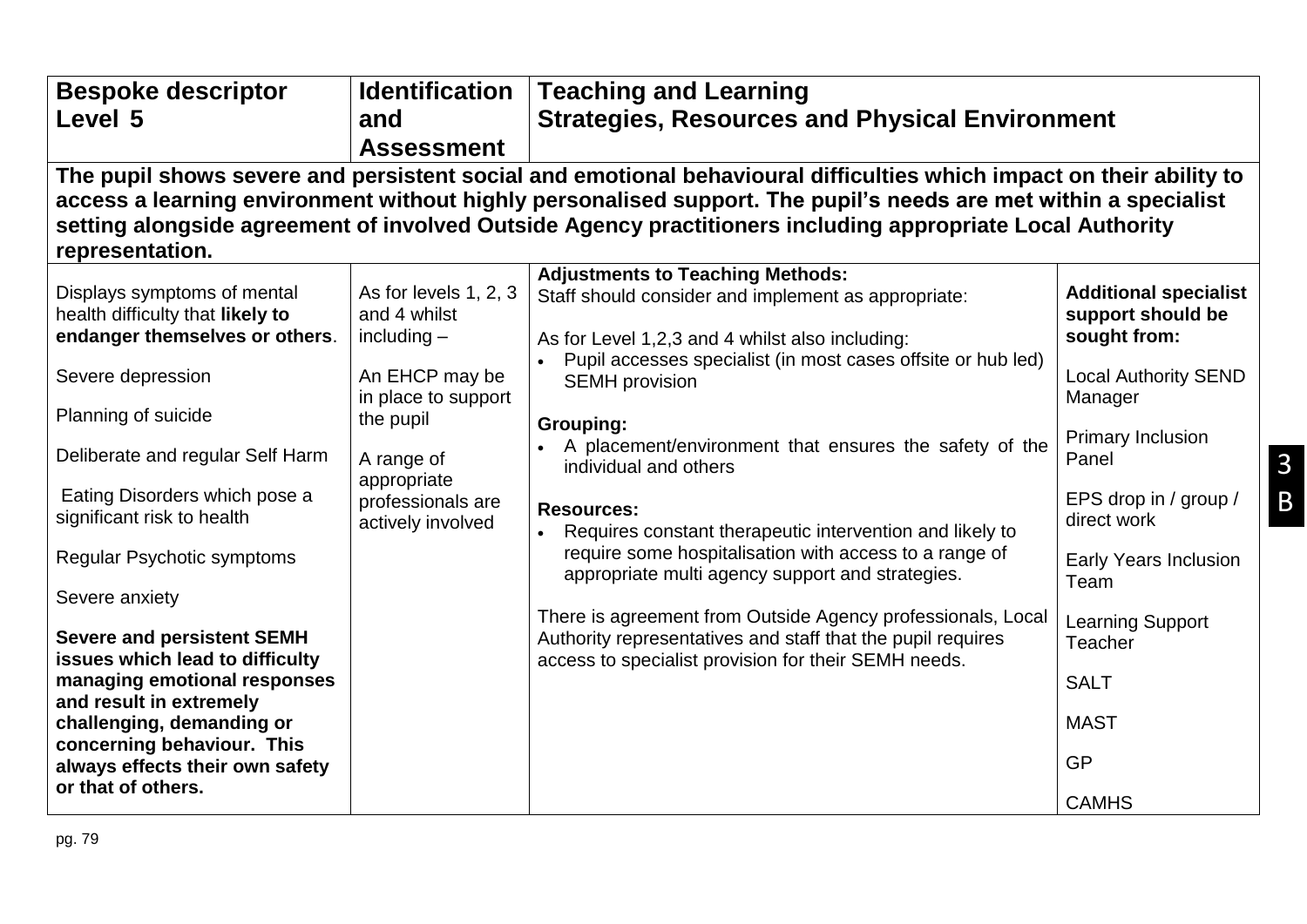| Behavioural incidents and fixed<br>term exclusions have increased                                              |  | <b>Locality SENCo</b><br><b>Networks</b>                   |
|----------------------------------------------------------------------------------------------------------------|--|------------------------------------------------------------|
| despite appropriate provision<br>made at Level 4                                                               |  | Professionals offering<br>therapeutic services             |
| Possible risk of permanent<br>exclusion                                                                        |  | Home and Hospital<br>education                             |
| School refusal                                                                                                 |  |                                                            |
| Inability or complete refusal to<br>follow school routines, instructions<br>or access timetable.               |  | Staff training is<br>specific towards the<br>pupil's needs |
| Persistent leading and instigating<br>of disruptive behaviours                                                 |  |                                                            |
| Mainstream setting has a<br>detrimental effect on health and<br>well-being                                     |  |                                                            |
| <b>Increasing patterns of</b><br>behaviour which place<br>themselves or others at risk of<br>serious harm e.g. |  |                                                            |
| Use of weapons to harm or<br>threaten                                                                          |  |                                                            |
| Violence towards peers and staff                                                                               |  |                                                            |
| Self-harm                                                                                                      |  |                                                            |
| Severe and sustained targeting of<br>peers and peer groups                                                     |  |                                                            |

 $\overline{A}$ 

 $\begin{array}{c} 3 \\ B \end{array}$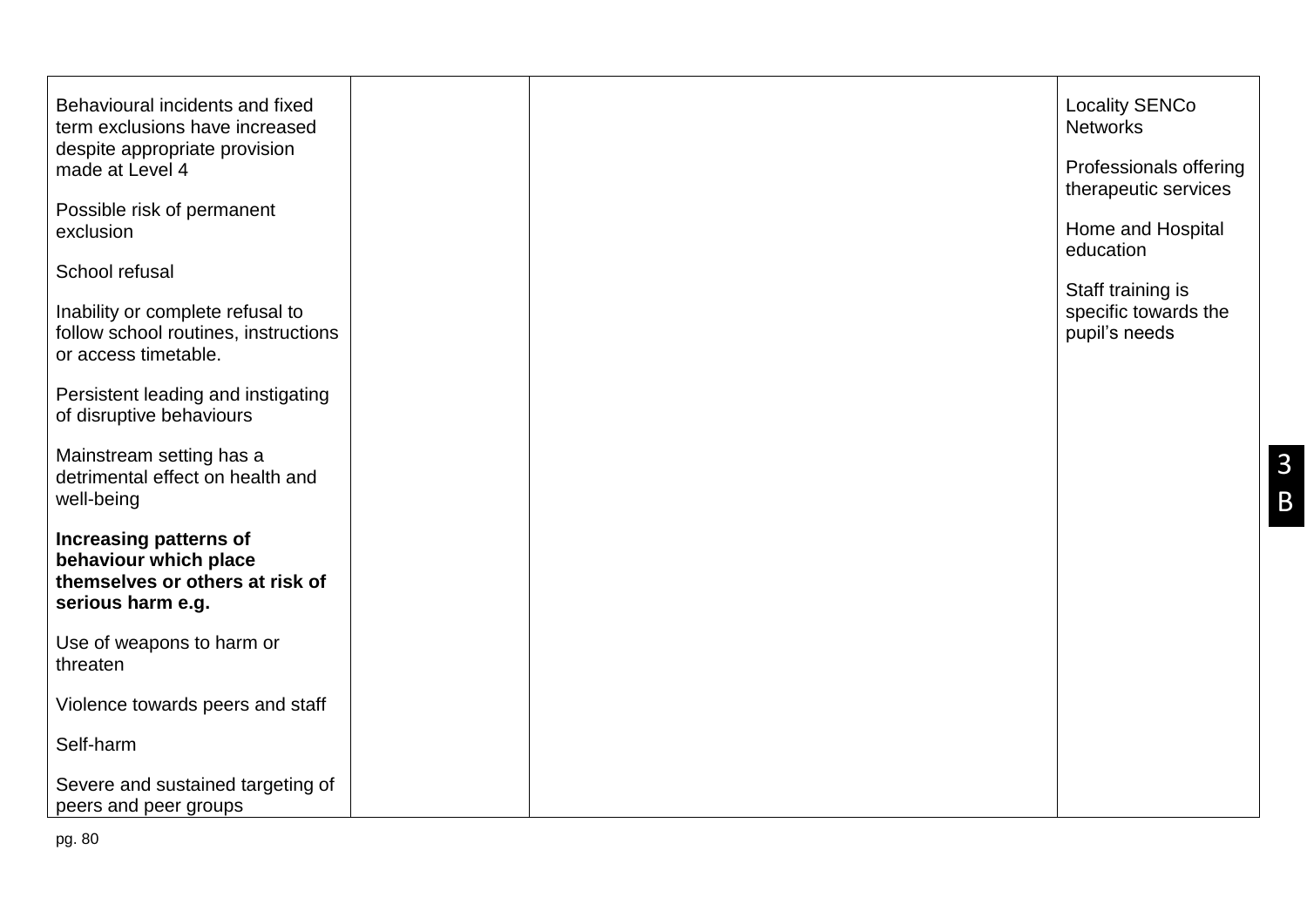| Refusal to communicate  |  |  |
|-------------------------|--|--|
| Significantly withdrawn |  |  |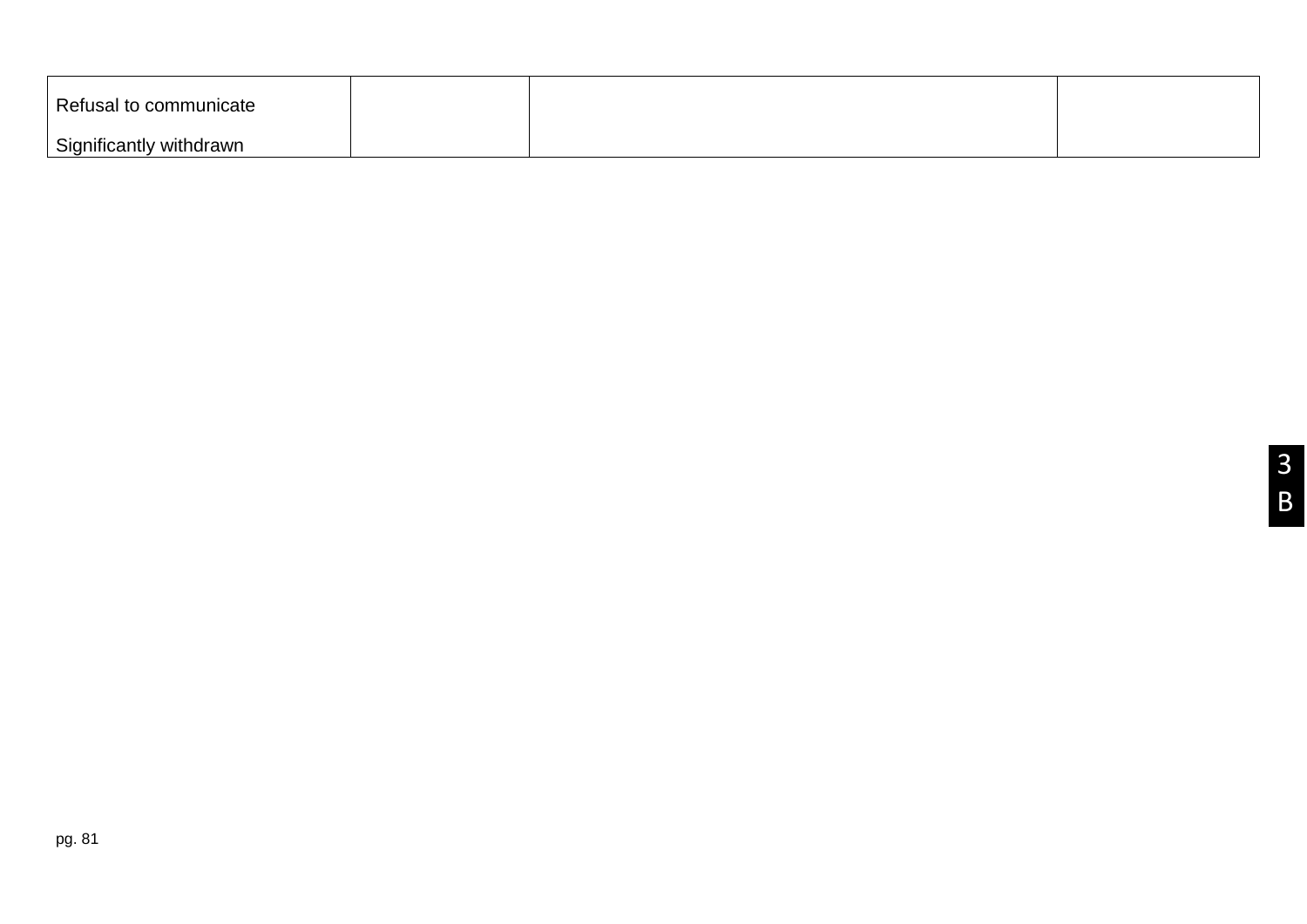| 4A Sensory and/or Physical Needs - Visual Impairment<br>NB - The professional judgement of a Qualified Teacher of Visual Impairment should be applied as necessary to decide on<br>the classification of the visual impairment. For example a pupil may have a mild reduction in visual acuity but be functioning<br>within a different visual category due to an additional ophthalmic condition e.g. nystagmus, visual field reduction, cerebral<br>visual impairment, and/or additional learning difficulties. |                                                                                                      |                                                                                                                                                                                                                                                                                                                                                                                                                                                                                                                                                                                                                                                                                                                                                                                                                                                          |                                                                                                                                                                                                                                                                                     |  |
|-------------------------------------------------------------------------------------------------------------------------------------------------------------------------------------------------------------------------------------------------------------------------------------------------------------------------------------------------------------------------------------------------------------------------------------------------------------------------------------------------------------------|------------------------------------------------------------------------------------------------------|----------------------------------------------------------------------------------------------------------------------------------------------------------------------------------------------------------------------------------------------------------------------------------------------------------------------------------------------------------------------------------------------------------------------------------------------------------------------------------------------------------------------------------------------------------------------------------------------------------------------------------------------------------------------------------------------------------------------------------------------------------------------------------------------------------------------------------------------------------|-------------------------------------------------------------------------------------------------------------------------------------------------------------------------------------------------------------------------------------------------------------------------------------|--|
| <b>Universal descriptor</b>                                                                                                                                                                                                                                                                                                                                                                                                                                                                                       | <b>Identification</b>                                                                                | Teaching and Learning                                                                                                                                                                                                                                                                                                                                                                                                                                                                                                                                                                                                                                                                                                                                                                                                                                    |                                                                                                                                                                                                                                                                                     |  |
| Level 1                                                                                                                                                                                                                                                                                                                                                                                                                                                                                                           | and                                                                                                  | <b>Strategies, Resources and Physical Environment</b>                                                                                                                                                                                                                                                                                                                                                                                                                                                                                                                                                                                                                                                                                                                                                                                                    |                                                                                                                                                                                                                                                                                     |  |
|                                                                                                                                                                                                                                                                                                                                                                                                                                                                                                                   | <b>Assessment</b>                                                                                    |                                                                                                                                                                                                                                                                                                                                                                                                                                                                                                                                                                                                                                                                                                                                                                                                                                                          |                                                                                                                                                                                                                                                                                     |  |
| need to be considered.                                                                                                                                                                                                                                                                                                                                                                                                                                                                                            |                                                                                                      | The pupil is diagnosed as having mild vision loss (within the range of 6/12 to 6/8). The pupil can access whole<br>class learning with some modifications needed to the presentation of materials. Environmental considerations will                                                                                                                                                                                                                                                                                                                                                                                                                                                                                                                                                                                                                     |                                                                                                                                                                                                                                                                                     |  |
| Vision loss is classified mild with<br>acuities with the range 6/12 to<br>6/18                                                                                                                                                                                                                                                                                                                                                                                                                                    | School may notice<br>difficulties and<br>recommend a<br>vision assessment<br>through the<br>optician | <b>Adjustments to Teaching Methods:</b><br>Staff should consider and implement as appropriate:<br>• Attention will need to be paid to glasses wear, seating<br>position in classroom and clear presentation of visual<br>learning materials.<br>Attention may need to be given to learning<br>environment and reasonable adjustments made.<br>Consideration of seating position<br>Environmental factors such as glare, lighting and<br>blinds are considered<br>Pupil always has own copy of all learning resources<br>which are clear font 14 or above.<br>Advice from specialist teacher is implemented in the<br>classroom<br>Differentiated questioning and explicit language used<br>to explain whole class responses.<br>Exam access arrangements will allow 25% additional<br>time.<br>Annually updated learner profile in place to support full | <b>Additional advice</b><br>and support is<br>available from:<br>An assessment of<br>functional vision will<br>be needed and<br>consultancy from a<br>specialist teacher<br>from the Vision<br>Support Service.<br>Consultancy support<br>from:<br><b>Vision Support</b><br>Service |  |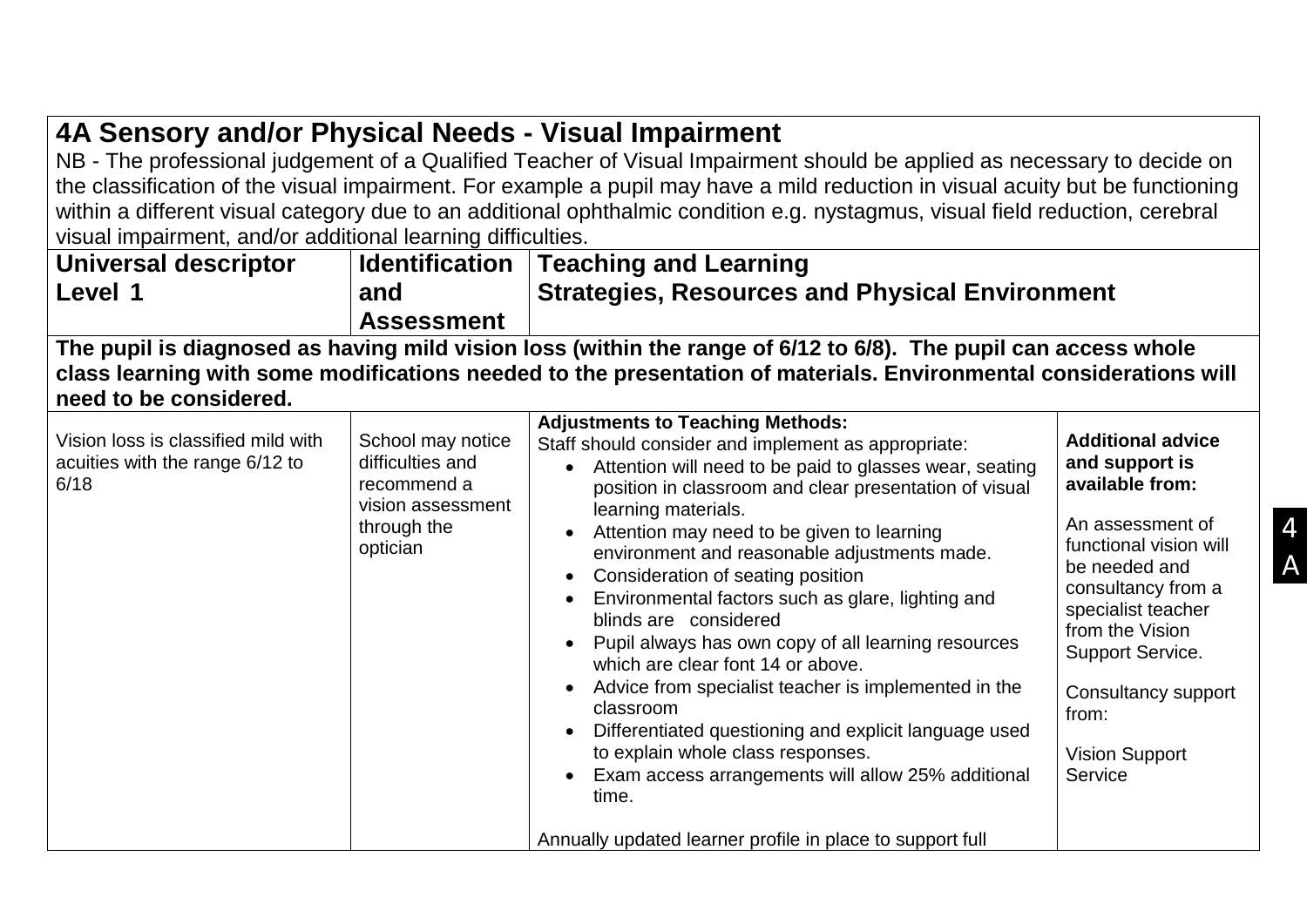| access and inclusion.                                                                                                                                                                                                                                                                                                                                                            |  |
|----------------------------------------------------------------------------------------------------------------------------------------------------------------------------------------------------------------------------------------------------------------------------------------------------------------------------------------------------------------------------------|--|
| <b>Grouping:</b><br>• As advised by the VI team                                                                                                                                                                                                                                                                                                                                  |  |
| <b>Resources:</b>                                                                                                                                                                                                                                                                                                                                                                |  |
| • Learning resources are clear with font 14 or above                                                                                                                                                                                                                                                                                                                             |  |
| Support provided by the VI team:<br>• Annual visit from specialist teacher to assess<br>functional vision in school setting, advice given on<br>reasonable adjustments that enables access to all<br>curriculum area.<br>• CPD training offer taken up by school to raise<br>awareness of different types of vision impairment and<br>strategies to reduce barriers to learning. |  |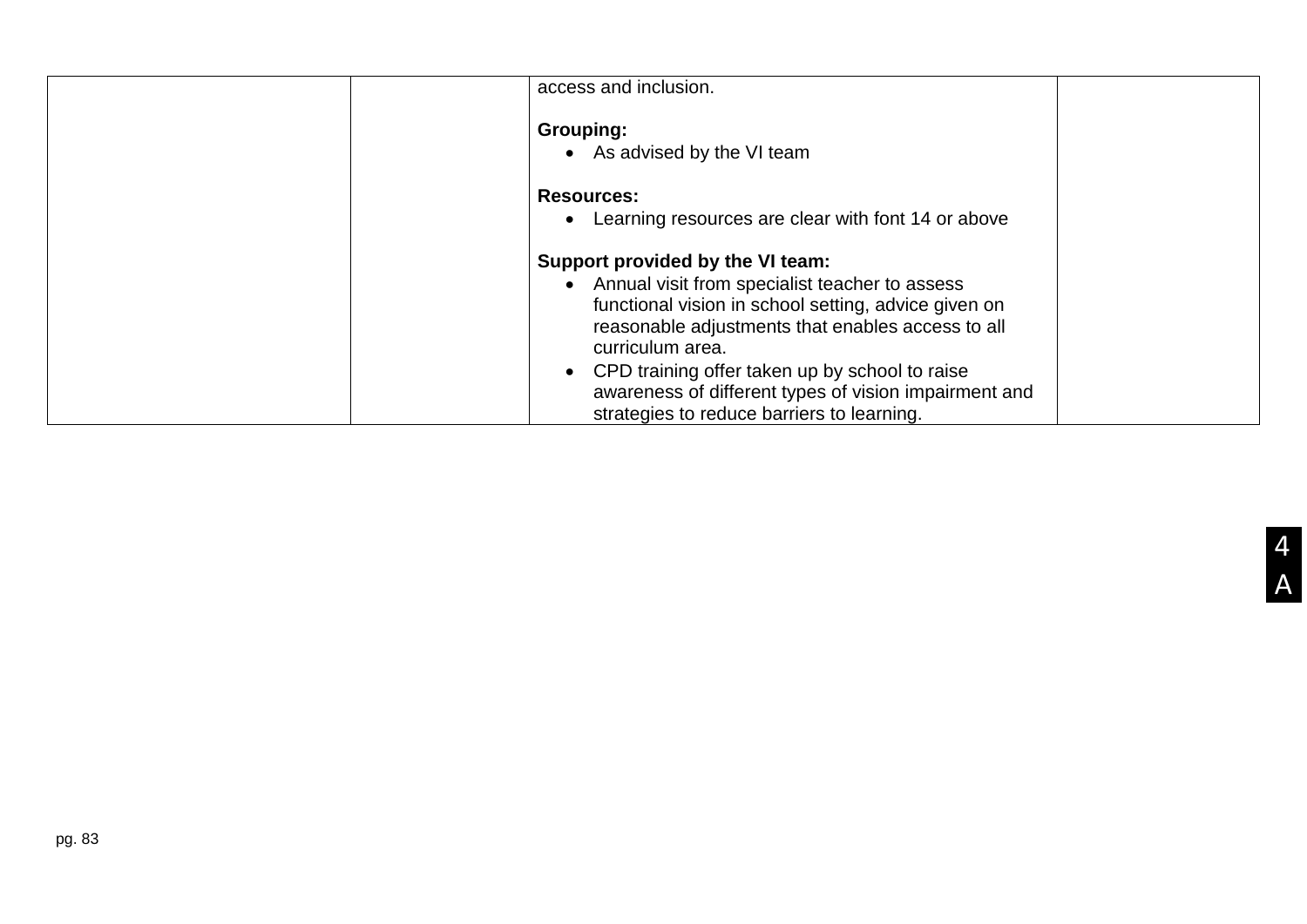| <b>Targeted descriptor</b><br>Level 2                                                                                                                                                                                                                                                                                    | <b>Identification</b><br>and                                                                                                                                                                                                                                                                                                                                                                                     | <b>Teaching and Learning</b><br><b>Strategies, Resources and Physical Environment</b>                                                                                                                                                                                                                                                                                                                                                                                                                                                                                                                                                                                                                                                                                                                                                                                                                                                                                                                                                                                                                                                                                              |                                                                                                            |  |
|--------------------------------------------------------------------------------------------------------------------------------------------------------------------------------------------------------------------------------------------------------------------------------------------------------------------------|------------------------------------------------------------------------------------------------------------------------------------------------------------------------------------------------------------------------------------------------------------------------------------------------------------------------------------------------------------------------------------------------------------------|------------------------------------------------------------------------------------------------------------------------------------------------------------------------------------------------------------------------------------------------------------------------------------------------------------------------------------------------------------------------------------------------------------------------------------------------------------------------------------------------------------------------------------------------------------------------------------------------------------------------------------------------------------------------------------------------------------------------------------------------------------------------------------------------------------------------------------------------------------------------------------------------------------------------------------------------------------------------------------------------------------------------------------------------------------------------------------------------------------------------------------------------------------------------------------|------------------------------------------------------------------------------------------------------------|--|
|                                                                                                                                                                                                                                                                                                                          | <b>Assessment</b>                                                                                                                                                                                                                                                                                                                                                                                                |                                                                                                                                                                                                                                                                                                                                                                                                                                                                                                                                                                                                                                                                                                                                                                                                                                                                                                                                                                                                                                                                                                                                                                                    |                                                                                                            |  |
| The pupil is diagnosed as having moderate vision loss (within the range of 6/18 to 6/36). The pupil can access<br>whole class learning with some modifications needed to presentation of materials and the use of some resources<br>as directed by the VI team. Environmental considerations will need to be considered. |                                                                                                                                                                                                                                                                                                                                                                                                                  |                                                                                                                                                                                                                                                                                                                                                                                                                                                                                                                                                                                                                                                                                                                                                                                                                                                                                                                                                                                                                                                                                                                                                                                    |                                                                                                            |  |
| Vision loss is classified moderate<br>with acuities within the range of<br>6/18 to 6/36                                                                                                                                                                                                                                  | As for Level 1<br>whilst including -<br>Assessment of<br>functional vision<br>and consultancy<br>from a specialist<br>teacher from the<br><b>Vision Support</b><br>Service, monitoring<br>of curriculum<br>access by Vision<br>Support Teacher.<br>Child/Young<br>Person voice<br>Parent/carer voice<br>Outside agencies'<br>advice and<br>recommendations<br>Assess, Plan, Do,<br><b>Review</b><br>A monitoring | As for Level 1 whilst also including-<br><b>Adjustments to Teaching Methods:</b><br>Staff should consider and implement as appropriate<br>Attention will need to be paid to glasses wear, seating<br>position in classroom and clear presentation of visual<br>learning materials.<br>May require assessment and advice from habilitation<br>specialist, and a short programme of mobility training<br>at transition points.<br>Attention will need to be given to learning environment<br>and reasonable adjustments made.<br>Consideration of seating position<br>Environmental factors such as glare, lighting and<br>blinds are considered<br>Pupil always has own copy of all learning resources<br>which are clear font 14 or above.<br>Advice from specialist teacher is implemented in the<br>classroom<br>Positive learning environment that encourages pupil<br>confidence to use low vision aids such as magnifier.<br>Differentiated questioning and explicit language used<br>to explain whole class responses.<br>Awareness that a CYP may need more time to<br>complete tasks and that equality of access may mean<br>that they need to do some things differently. | <b>Additional advice</b><br>and support is<br>available from:<br><b>Vision Support</b><br>Learning support |  |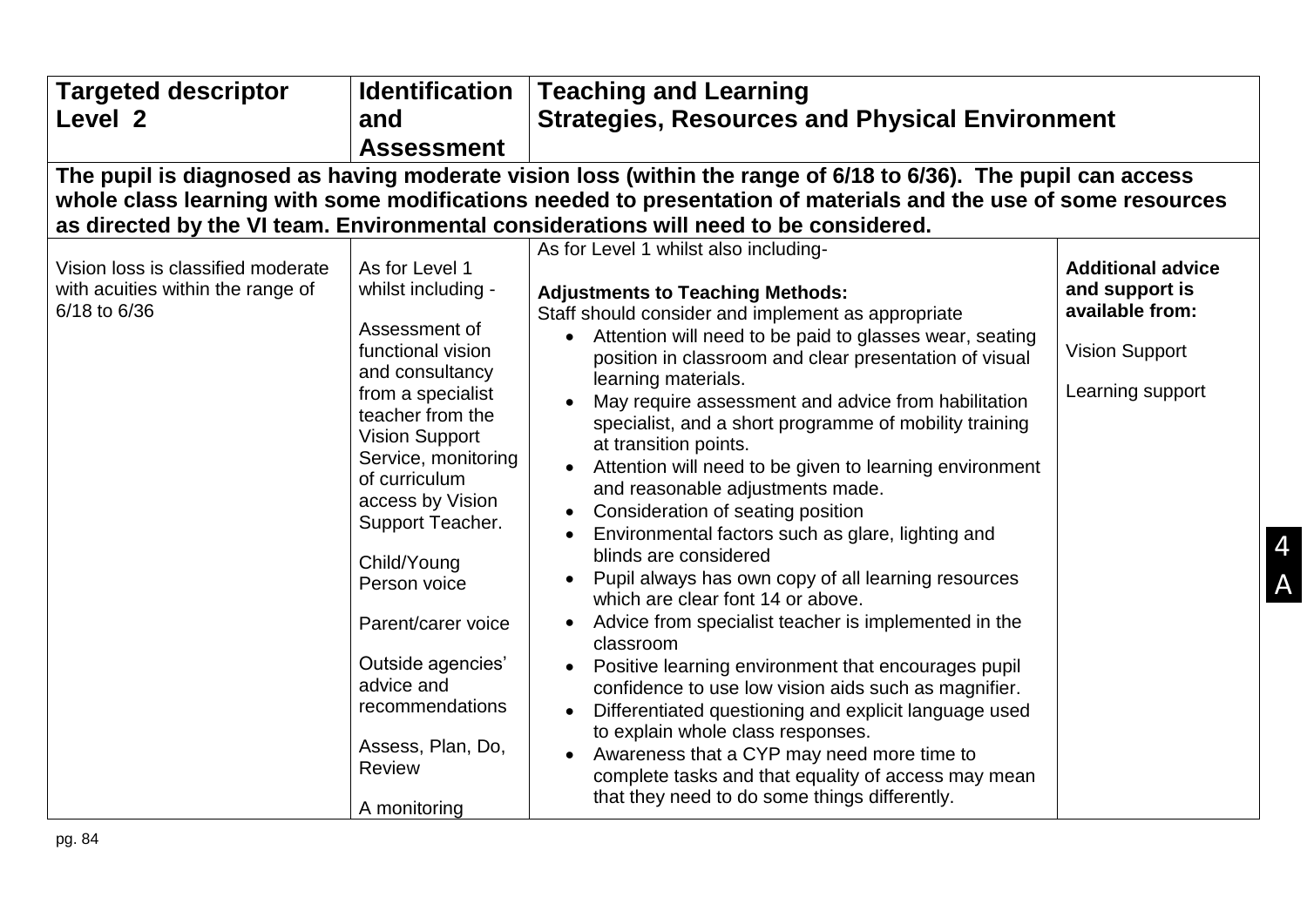| system should be<br>in place to assess<br>CYP need, identify<br>outcomes,<br>implement support<br>and monitor and | Flexibility of groupings allows for buddy support / good<br>role models / focused teaching.<br>Exam access arrangements will include 25% additional<br>time, and may include enlarged test paper, Use of low<br>tech equipment such as magnifier, enlarged protractor<br>or sloping board. |
|-------------------------------------------------------------------------------------------------------------------|--------------------------------------------------------------------------------------------------------------------------------------------------------------------------------------------------------------------------------------------------------------------------------------------|
| evaluate progress.                                                                                                |                                                                                                                                                                                                                                                                                            |
|                                                                                                                   | <b>Grouping:</b>                                                                                                                                                                                                                                                                           |
|                                                                                                                   | As advised by the VI team                                                                                                                                                                                                                                                                  |
|                                                                                                                   |                                                                                                                                                                                                                                                                                            |
|                                                                                                                   | <b>Resources:</b>                                                                                                                                                                                                                                                                          |
|                                                                                                                   | Learning resources are clear with font 14 or above                                                                                                                                                                                                                                         |
|                                                                                                                   | Low vision aids such as a magnifier                                                                                                                                                                                                                                                        |
|                                                                                                                   | Support provided by the VI team:                                                                                                                                                                                                                                                           |
|                                                                                                                   | Annual visit from specialist teacher to assess                                                                                                                                                                                                                                             |
|                                                                                                                   | functional vision in school setting, advice given on                                                                                                                                                                                                                                       |
|                                                                                                                   | reasonable adjustments that enables access to all                                                                                                                                                                                                                                          |
|                                                                                                                   | curriculum areas.                                                                                                                                                                                                                                                                          |
|                                                                                                                   | CPD training offer taken up by school to raise                                                                                                                                                                                                                                             |
|                                                                                                                   | awareness of different types of vision impairment and                                                                                                                                                                                                                                      |
|                                                                                                                   |                                                                                                                                                                                                                                                                                            |
|                                                                                                                   | strategies to reduce barriers to learning.                                                                                                                                                                                                                                                 |

 $\overline{4}$ 

 $\overline{A}$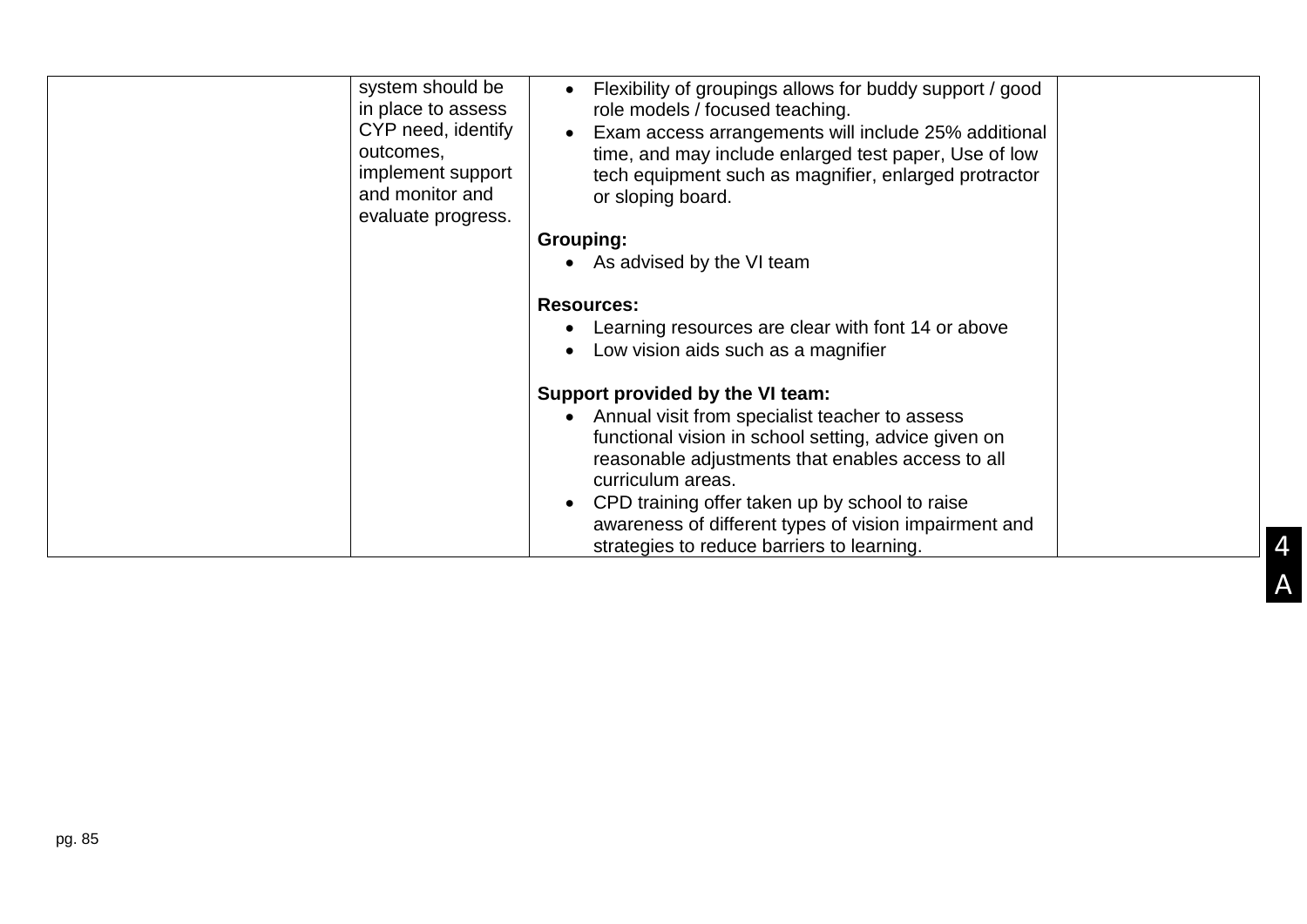| <b>Bespoke descriptor</b><br>Level <sub>3</sub>                                                | <b>Identification</b><br>and                                                                                                                                                                                                                                                                                                                                                                                                                             | <b>Teaching and Learning</b><br><b>Strategies, Resources and Physical Environment</b>                                                                                                                                                                                                                                                                                                                                                                                                                                                                                                                                                                                                                                                                                                                                                                                                                                                                                                                                                                                                                                                                                                          |                                                                                                                                                               |  |  |  |
|------------------------------------------------------------------------------------------------|----------------------------------------------------------------------------------------------------------------------------------------------------------------------------------------------------------------------------------------------------------------------------------------------------------------------------------------------------------------------------------------------------------------------------------------------------------|------------------------------------------------------------------------------------------------------------------------------------------------------------------------------------------------------------------------------------------------------------------------------------------------------------------------------------------------------------------------------------------------------------------------------------------------------------------------------------------------------------------------------------------------------------------------------------------------------------------------------------------------------------------------------------------------------------------------------------------------------------------------------------------------------------------------------------------------------------------------------------------------------------------------------------------------------------------------------------------------------------------------------------------------------------------------------------------------------------------------------------------------------------------------------------------------|---------------------------------------------------------------------------------------------------------------------------------------------------------------|--|--|--|
|                                                                                                | <b>Assessment</b>                                                                                                                                                                                                                                                                                                                                                                                                                                        |                                                                                                                                                                                                                                                                                                                                                                                                                                                                                                                                                                                                                                                                                                                                                                                                                                                                                                                                                                                                                                                                                                                                                                                                |                                                                                                                                                               |  |  |  |
|                                                                                                | The pupil is diagnosed as having moderate to severe vision loss (within the range of 6/36 to 6/60). The pupil needs                                                                                                                                                                                                                                                                                                                                      |                                                                                                                                                                                                                                                                                                                                                                                                                                                                                                                                                                                                                                                                                                                                                                                                                                                                                                                                                                                                                                                                                                                                                                                                |                                                                                                                                                               |  |  |  |
|                                                                                                |                                                                                                                                                                                                                                                                                                                                                                                                                                                          | to use assistive technology to enable access to the curriculum. The pupil accesses short programmes of                                                                                                                                                                                                                                                                                                                                                                                                                                                                                                                                                                                                                                                                                                                                                                                                                                                                                                                                                                                                                                                                                         |                                                                                                                                                               |  |  |  |
|                                                                                                |                                                                                                                                                                                                                                                                                                                                                                                                                                                          | habilitation training where necessary to ensure age related levels of independence are maintained.                                                                                                                                                                                                                                                                                                                                                                                                                                                                                                                                                                                                                                                                                                                                                                                                                                                                                                                                                                                                                                                                                             |                                                                                                                                                               |  |  |  |
| Vision loss classified as<br>moderate/severe. Visual acuities<br>within range of 6/36 and 6/60 | As for Level 1 and<br>2 whilst including -<br>Regular<br>assessment of<br>functional vision,<br>monitoring of<br>progress and<br>access to all<br>curriculum areas<br>by a Vision Support<br>Teacher. Targeted<br>intervention<br>programmes may<br>be necessary to<br>develop skills in<br>visual aspects of<br>school curriculum<br>and specialist<br>curriculum.<br>Child/Young<br>Person voice<br>Parent/carer voice<br>(may include a<br>structured | As for Level 1 and 2 whilst including -<br><b>Adjustments to Teaching Methods:</b><br>Staff should consider and implement as appropriate:<br>• All of above but may also need assistive technology to<br>access everyday learning tasks and or large print<br>learning resources to enable full access to curriculum.<br>Differentiation may be necessary taking into account<br>pace of learning and visual presentation of learning<br>materials.<br>Will require assessment and advice from Habilitation<br>Specialist, and may need programme of mobility<br>training.<br>Environmental audit necessary to assess accessibility<br>of school environment.<br>Teaching approaches place an emphasis on<br>independent learning.<br>Consideration of seating position<br>ICT equipment may enhance access to learning e.g.<br>IPad linked to interactive whiteboard or enlarged print<br>electronic resources on iPad or kindle.<br>Environmental factors such as glare, lighting and<br>blinds are considered<br>Pupil always has own copy of all learning resources<br>which are clear and produced in specified font<br>Advice from specialist teacher is implemented in the<br>classroom | <b>Additional advice</b><br>and support is<br>available from:<br><b>Vison Support Service</b><br>Learning support<br>Educational<br><b>Psychology Service</b> |  |  |  |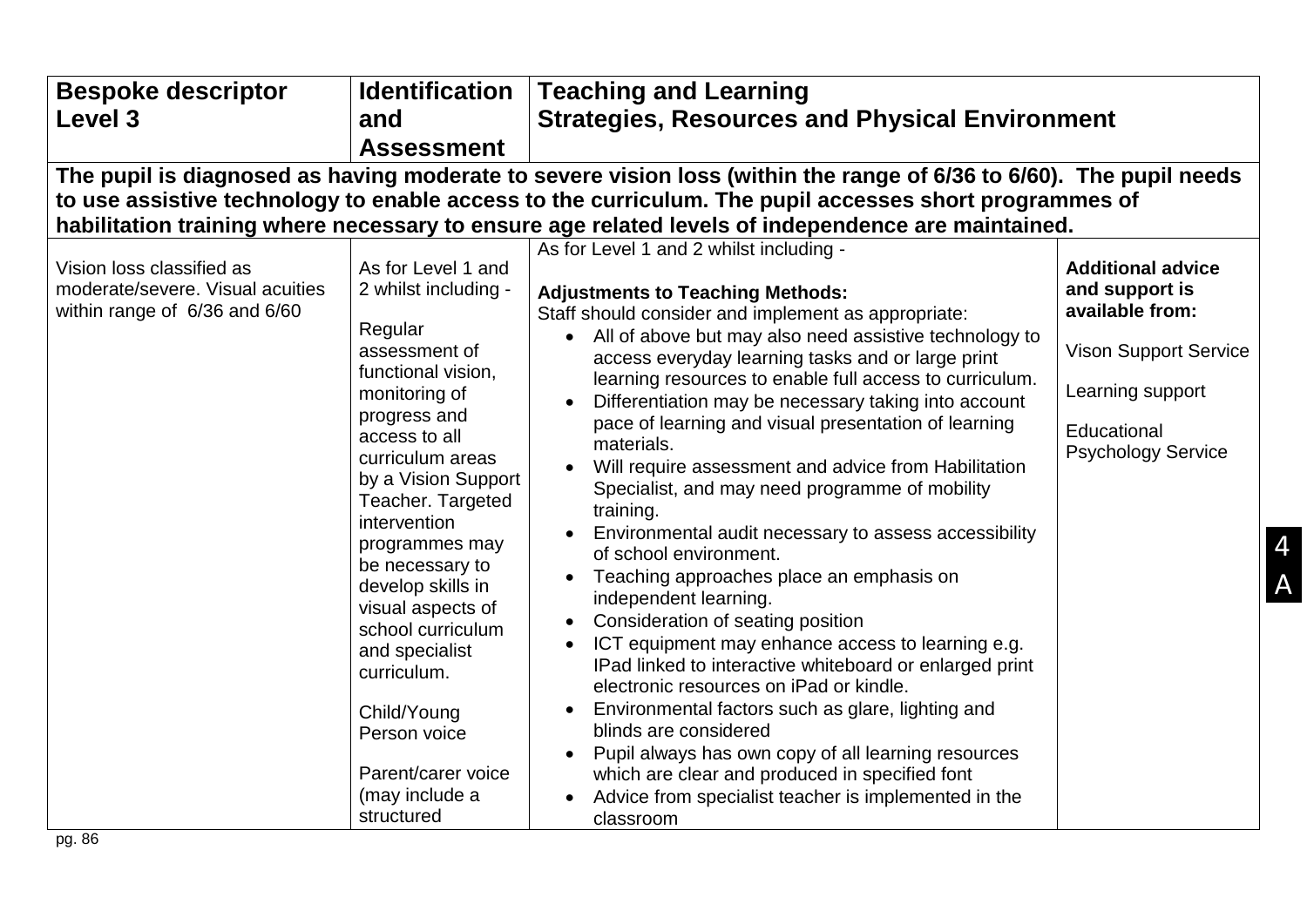| conversation).<br>Multi agency<br>planning, Outside<br>Agency advice and<br>recommendations<br>are followed<br>Access<br>arrangements<br>considered<br>Assess, Plan, Do,<br><b>Review using SEN</b><br><b>Documents</b><br>regularly reviewed<br>A My Plan may be<br>in place to draw<br>together<br>information, advice,<br>aspirations and<br>planned outcomes | Positive learning environment that encourages pupil<br>confidence to use low vision aids such as magnifier or<br>specialist ICT.<br>Differentiated questioning and explicit language used<br>to explain whole class responses.<br>Awareness that a pupil may need more time to<br>complete tasks and that equality of access may mean<br>that they need to do some things differently.<br>Flexibility of groupings allows for buddy support / good<br>role models / focused teaching.<br>Pupils are taught strategies and provided with<br>resources to assist with the development of<br>independent learning<br>Exam access arrangements will include 25% additional<br>time, and may include enlarged test paper, Use of low<br>tech equipment such as magnifier, enlarged protractor<br>or sloping board or use of ICT.<br>Grouping:<br>• As advised by the VI team<br><b>Resources</b><br>Assistive technology used to access curriculum tasks.<br>Large print resources<br>Access to ICT such as an IPad linked to the interactive<br>whiteboard<br>Resources to develop independent living skills as<br>directed by the VI team.<br><b>Support provided by the VI Teams:</b><br>Half termly visits from specialist teacher to assess and<br>advise on access to all curriculum areas. Service<br>provide assistive technology when appropriate to<br>support independent access to curriculum. Short |  |
|------------------------------------------------------------------------------------------------------------------------------------------------------------------------------------------------------------------------------------------------------------------------------------------------------------------------------------------------------------------|-------------------------------------------------------------------------------------------------------------------------------------------------------------------------------------------------------------------------------------------------------------------------------------------------------------------------------------------------------------------------------------------------------------------------------------------------------------------------------------------------------------------------------------------------------------------------------------------------------------------------------------------------------------------------------------------------------------------------------------------------------------------------------------------------------------------------------------------------------------------------------------------------------------------------------------------------------------------------------------------------------------------------------------------------------------------------------------------------------------------------------------------------------------------------------------------------------------------------------------------------------------------------------------------------------------------------------------------------------------------------------------------------------------|--|

 $\overline{4}$ 

 $\mathsf{A}$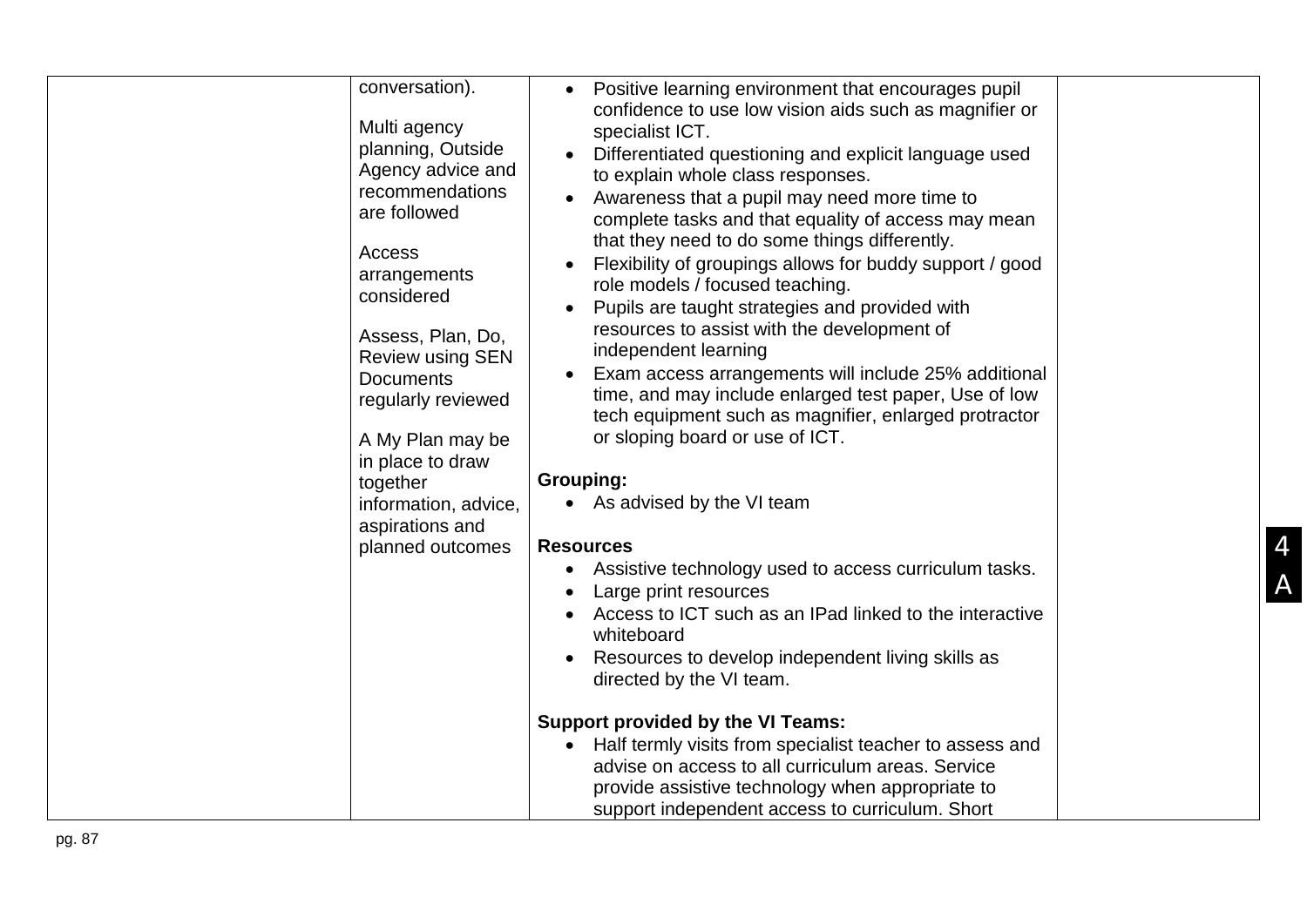| programme of work to deliver an area of specialist<br>curriculum.<br>Mobility assessment where necessary and short<br>programme of habilitation training where necessary to<br>ensure age related levels of independence are<br>maintained.<br>• CPD training offer taken up by school to raise<br>awareness of different types of vision impairment and<br>strategies to reduce barriers to learning.<br>• CPD training offered to SENCOs to ensure<br>collaboration and understanding of how Service and<br>school can support pupil to progress and develop |  |
|----------------------------------------------------------------------------------------------------------------------------------------------------------------------------------------------------------------------------------------------------------------------------------------------------------------------------------------------------------------------------------------------------------------------------------------------------------------------------------------------------------------------------------------------------------------|--|
| efficient ways of working                                                                                                                                                                                                                                                                                                                                                                                                                                                                                                                                      |  |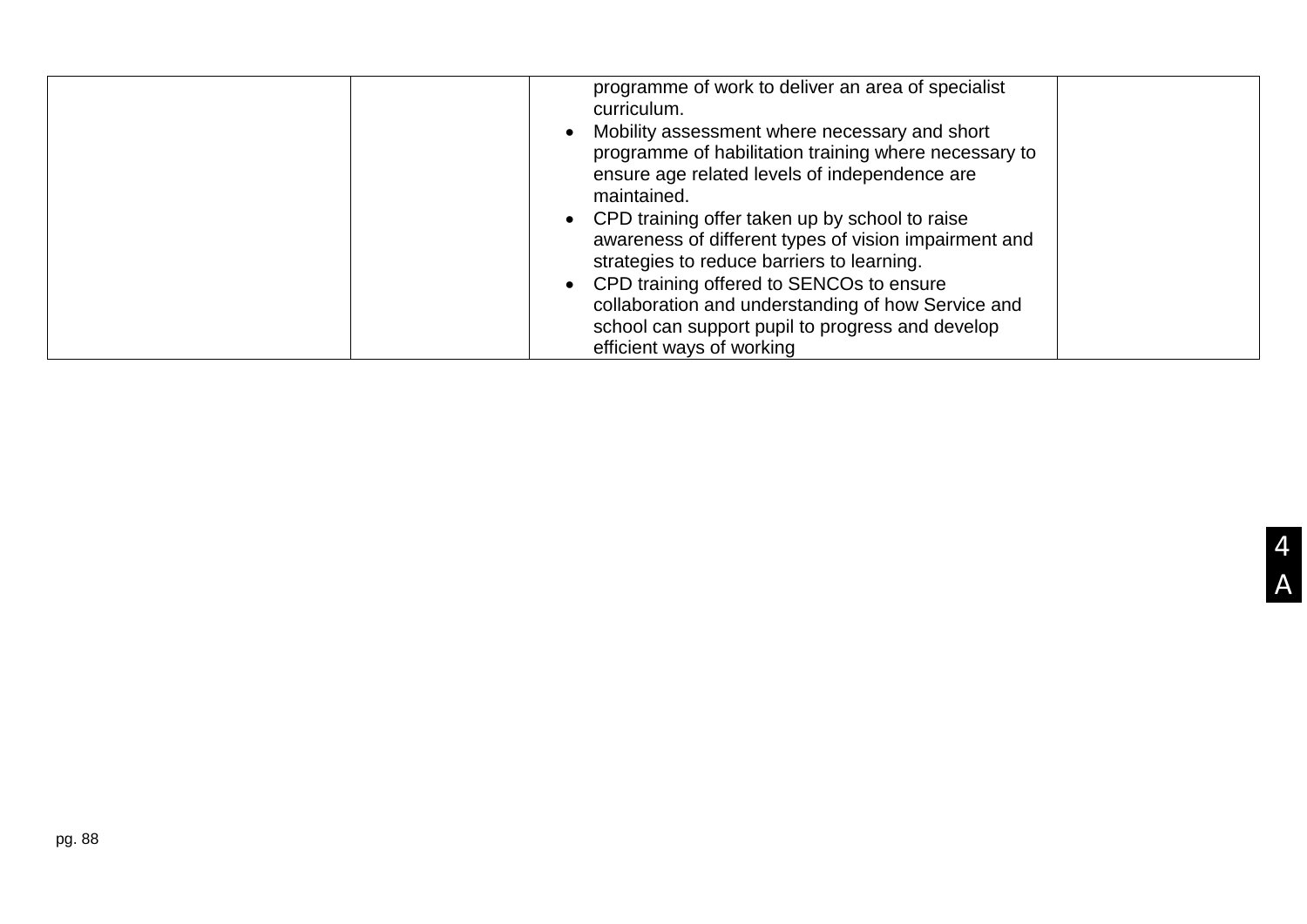| <b>Bespoke descriptor</b><br>Level 4                                                                                                                                                                                                                                                                                                                                   | <b>Identification</b><br>and<br><b>Assessment</b>                                                                                                                                                                                                                                                                                                                                                  | <b>Teaching and Learning</b><br><b>Strategies, Resources and Physical Environment</b>                                                                                                                                                                                                                                                                                                                                                                                                                                                                                                                                                                                                                                                                                                                                                                                                                                                                                                                                                                                                                                    |                                                                                                                                                                                                                                                                            |  |  |
|------------------------------------------------------------------------------------------------------------------------------------------------------------------------------------------------------------------------------------------------------------------------------------------------------------------------------------------------------------------------|----------------------------------------------------------------------------------------------------------------------------------------------------------------------------------------------------------------------------------------------------------------------------------------------------------------------------------------------------------------------------------------------------|--------------------------------------------------------------------------------------------------------------------------------------------------------------------------------------------------------------------------------------------------------------------------------------------------------------------------------------------------------------------------------------------------------------------------------------------------------------------------------------------------------------------------------------------------------------------------------------------------------------------------------------------------------------------------------------------------------------------------------------------------------------------------------------------------------------------------------------------------------------------------------------------------------------------------------------------------------------------------------------------------------------------------------------------------------------------------------------------------------------------------|----------------------------------------------------------------------------------------------------------------------------------------------------------------------------------------------------------------------------------------------------------------------------|--|--|
| The pupil is diagnosed as having profound vision loss (within visual acuities of 6/60 and 6/120). The pupil will<br>require significant adaptations of materials and assistive technology to enable access to the curriculum. The pupil<br>will require formal ongoing instruction to enable them to live as independently as possible, as directed by the VI<br>team. |                                                                                                                                                                                                                                                                                                                                                                                                    |                                                                                                                                                                                                                                                                                                                                                                                                                                                                                                                                                                                                                                                                                                                                                                                                                                                                                                                                                                                                                                                                                                                          |                                                                                                                                                                                                                                                                            |  |  |
| Vision loss is classified as<br>profound with visual acuities of<br>6/60 to 6/120                                                                                                                                                                                                                                                                                      | As for Level 1, 2<br>and 3 whilst<br>including $-$<br>VI specific bespoke<br><b>Support Plan likely</b><br>Child/Young<br>Person voice<br>Parent/carer voice<br>(may include a<br>structured<br>conversation).<br>Outside agencies'<br>advice and<br>recommendations<br>followed<br>A My Plan or<br>EHCP may be in<br>place to recognise<br>the pupil's needs<br>and provision<br>required to meet | As for Level 1, 2 and 3 whilst including -<br><b>Adjustments to Teaching Methods:</b><br>Staff should consider and implement as appropriate:<br>• All of the above but will also need adaptation and<br>modification of every day learning resources for all<br>subjects into appropriate medium (i.e. large print,<br>braille)<br>Formal ongoing instruction in the development of<br>mobility and orientation skills and independence<br>training is necessary.<br>Teaching of long cane skills may be required. Staff in<br>the school will need appropriate training.<br>May need specialist support in some areas of the<br>curriculum<br>Pupil working with large print learning resources that<br>may need additional differentiation to take into account<br>pace of learning.<br>Good communication needed on lesson planning and<br>assessment between classroom teacher and Vision<br>Support Teacher to ensure access to all aspects of<br>learning.<br>Flexibility of groupings allows for buddy support / good<br>role models / focused teaching.<br>Differentiated questioning and explicit language used | <b>Additional advice</b><br>and support is<br>available from:<br><b>Vison Support Service</b><br>Educational<br><b>Psychology Service</b><br><b>Special Educational</b><br><b>Needs Team</b><br>An integrated<br>resource provision<br>may be used to<br>support the pupil |  |  |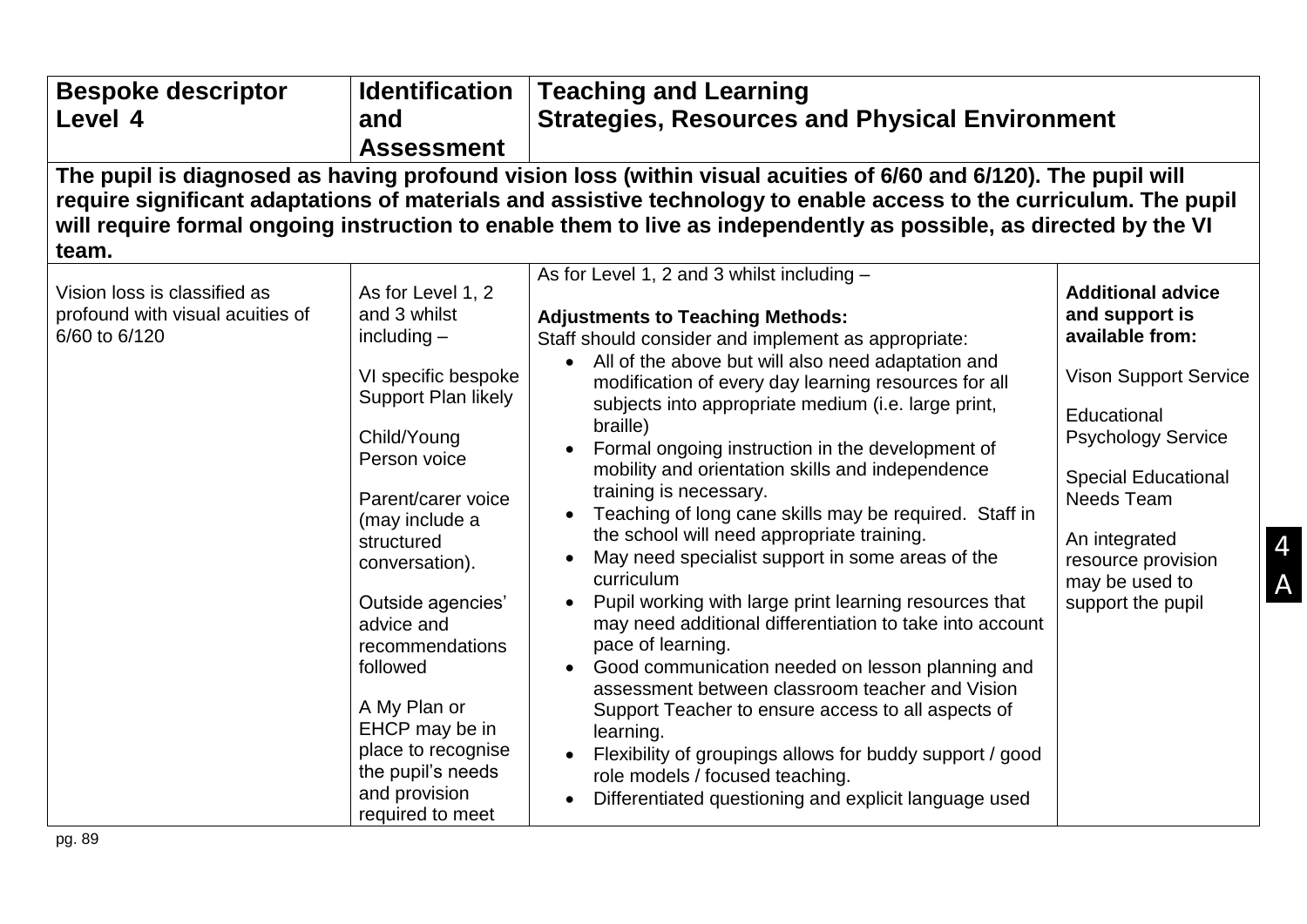| them<br><b>Consider Access</b><br>arrangements<br>Multi agency<br>planning | to explain whole class responses.<br>Awareness that a student may need more time to<br>complete tasks and that equality of access may mean<br>that they need to do some things differently.<br>ICT equipment that ensures access to learning in a<br>way that does not disadvantage the CYP. E.g. IPad<br>linked to interactive whiteboard or enlarged print<br>electronic resources on iPad, student using iPad or<br>laptop with speech software to record written work.<br>Environmental factors such as glare, lighting and<br>blinds are considered<br>Pupil always has own copy of all learning resources<br>which are clear and produced in specified font<br>Facilitate social skills to create opportunities for peer to<br>peer interaction<br><b>Grouping:</b><br>• As advised by the VI team |  |
|----------------------------------------------------------------------------|----------------------------------------------------------------------------------------------------------------------------------------------------------------------------------------------------------------------------------------------------------------------------------------------------------------------------------------------------------------------------------------------------------------------------------------------------------------------------------------------------------------------------------------------------------------------------------------------------------------------------------------------------------------------------------------------------------------------------------------------------------------------------------------------------------|--|
|                                                                            | <b>Resources</b><br>Large print or possible use of braille used at all times<br>Resources to develop independent living skills as<br>$\bullet$<br>directed by the VI team<br>ICT equipment that ensures access to learning in a<br>way that does not disadvantage the pupil. E.g. IPad<br>linked to interactive whiteboard or enlarged print<br>electronic resources on iPad, student using iPad or<br>laptop with speech software to record written work.<br>Support provided by the VI team<br>Weekly visits from Specialist teacher to assess<br>functional vision, advise on inclusive teaching<br>strategies and delivery of intervention teaching to                                                                                                                                               |  |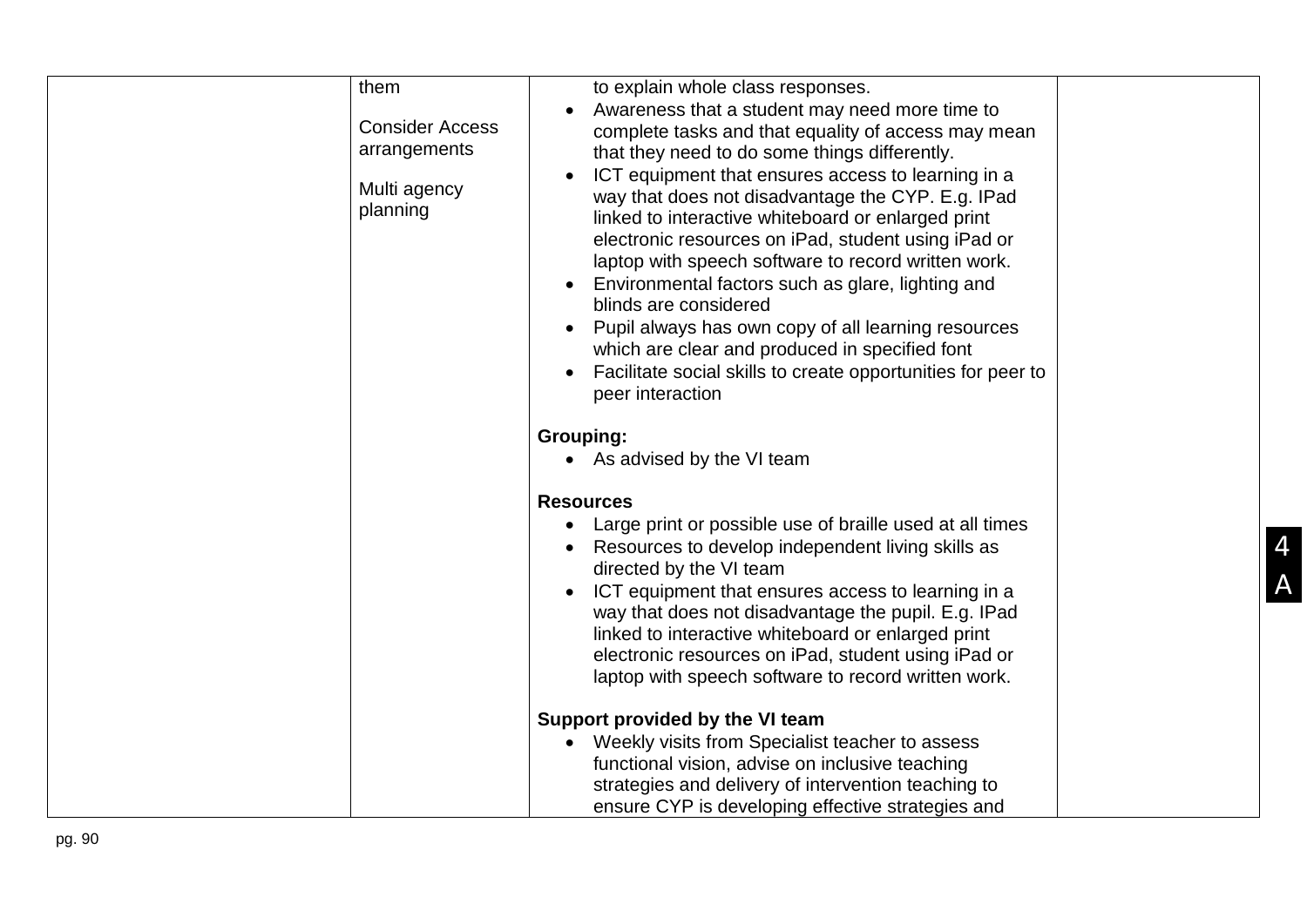| skills to access learning and make adequate progress<br>in all curriculum areas. Additional specialist support<br>may be necessary to reinforce use of specialist skills.<br>Specialist teaching assistants working under direction<br>of Specialist Teacher.<br>Provision and training of assistive technology and<br>modified, adapted large print curriculum resources.<br>Peer awareness sessions offered to ensure peer group<br>support.<br>Mobility assessment and short programme of<br>habilitation training where necessary to ensure age<br>related levels of independence are maintained in<br>independent living skills and independent<br>mobility/travel.<br>CPD training offer taken up by school to raise<br>awareness of different types of vision impairment and<br>strategies to reduce barriers to learning. Bespoke<br>training offered around creating Vision Friendly<br>Classroom, using assistive technology and exam<br>access.<br>CPD training offered to SENCOs to ensure<br>collaboration and understanding of how Service and<br>school can support pupil to progress and develop<br>efficient ways of working. |  |
|------------------------------------------------------------------------------------------------------------------------------------------------------------------------------------------------------------------------------------------------------------------------------------------------------------------------------------------------------------------------------------------------------------------------------------------------------------------------------------------------------------------------------------------------------------------------------------------------------------------------------------------------------------------------------------------------------------------------------------------------------------------------------------------------------------------------------------------------------------------------------------------------------------------------------------------------------------------------------------------------------------------------------------------------------------------------------------------------------------------------------------------------|--|
|------------------------------------------------------------------------------------------------------------------------------------------------------------------------------------------------------------------------------------------------------------------------------------------------------------------------------------------------------------------------------------------------------------------------------------------------------------------------------------------------------------------------------------------------------------------------------------------------------------------------------------------------------------------------------------------------------------------------------------------------------------------------------------------------------------------------------------------------------------------------------------------------------------------------------------------------------------------------------------------------------------------------------------------------------------------------------------------------------------------------------------------------|--|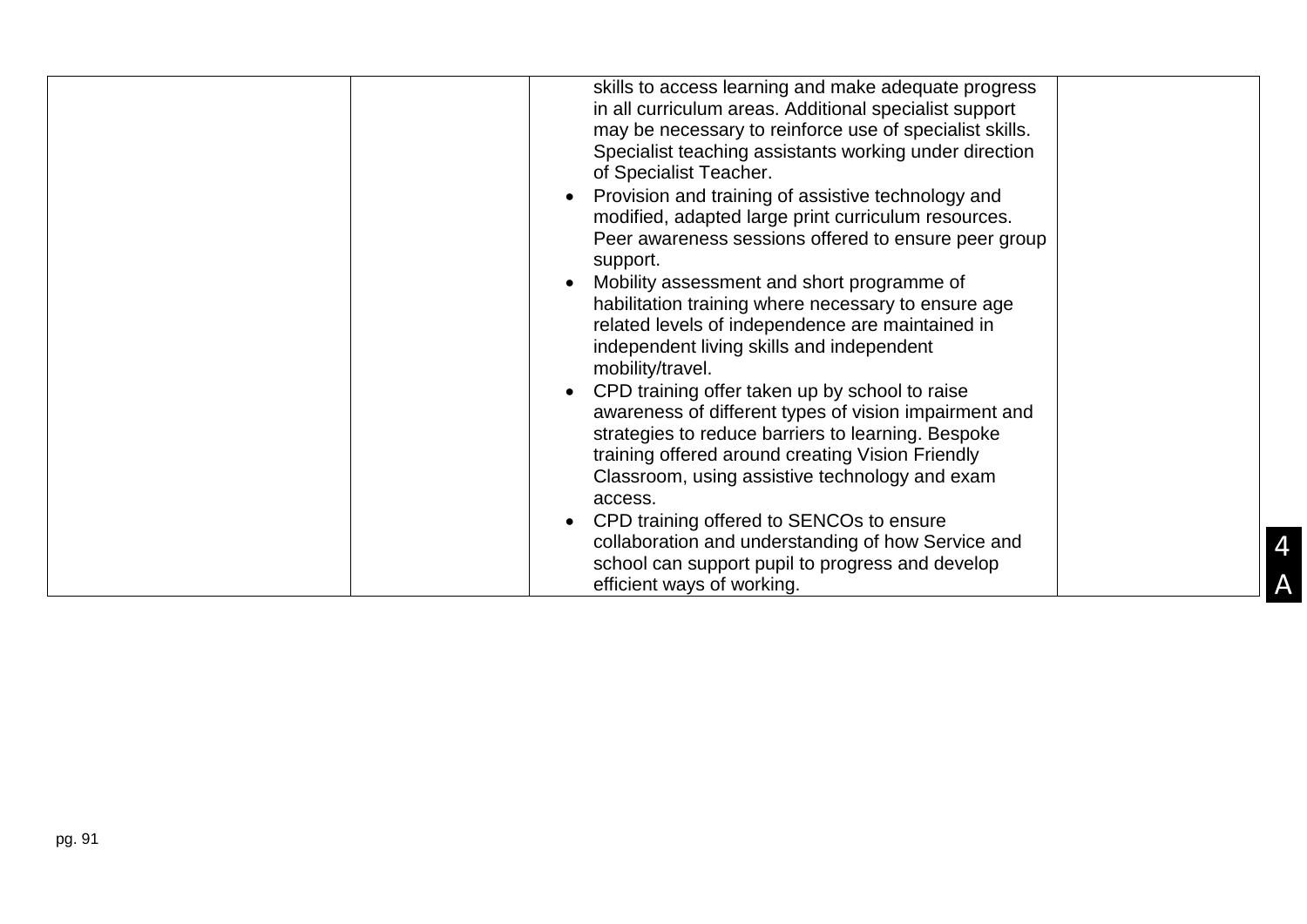| <b>Bespoke descriptor</b><br>Level 5                                                                                                                                                                                                                                                                                                                                                                                                                                                                 | <b>Identification</b><br>and<br><b>Assessment</b>                                                                                                                                                                                                                                                             | <b>Teaching and Learning</b><br><b>Strategies, Resources and Physical Environment</b>                                                                                                                                                                                                                                                                                                                                                                                                                                                                                                                                                                                                                                                                                                                                                                                                                                                                                                                                                                                                                                                                                                       |                                                                                                                                                                                                                                                                                                                                                                                                                                  |  |
|------------------------------------------------------------------------------------------------------------------------------------------------------------------------------------------------------------------------------------------------------------------------------------------------------------------------------------------------------------------------------------------------------------------------------------------------------------------------------------------------------|---------------------------------------------------------------------------------------------------------------------------------------------------------------------------------------------------------------------------------------------------------------------------------------------------------------|---------------------------------------------------------------------------------------------------------------------------------------------------------------------------------------------------------------------------------------------------------------------------------------------------------------------------------------------------------------------------------------------------------------------------------------------------------------------------------------------------------------------------------------------------------------------------------------------------------------------------------------------------------------------------------------------------------------------------------------------------------------------------------------------------------------------------------------------------------------------------------------------------------------------------------------------------------------------------------------------------------------------------------------------------------------------------------------------------------------------------------------------------------------------------------------------|----------------------------------------------------------------------------------------------------------------------------------------------------------------------------------------------------------------------------------------------------------------------------------------------------------------------------------------------------------------------------------------------------------------------------------|--|
| The pupil is diagnosed as having profound vision loss (with equities less than 6/120). The pupil's needs require<br>access to a specialist setting to teach a specialist curriculum. The pupil will access specialist multisensory<br>resources to teach curriculum subjects. The pupil will need ongoing formal instructions in the development of<br>mobility, orientation and independent living skills. Adults will support as necessary to meet health and safety<br>needs and risk management. |                                                                                                                                                                                                                                                                                                               |                                                                                                                                                                                                                                                                                                                                                                                                                                                                                                                                                                                                                                                                                                                                                                                                                                                                                                                                                                                                                                                                                                                                                                                             |                                                                                                                                                                                                                                                                                                                                                                                                                                  |  |
| Vision loss is classified as<br>profound with equities less than<br>6/120                                                                                                                                                                                                                                                                                                                                                                                                                            | As for Level 1, 2, 3<br>and 4 whilst<br>$including -$<br>Child/Young<br>Person voice<br>Parent/carer voice<br>Outside agencies'<br>advice and<br>recommendations<br><b>Consider Access</b><br>arrangements<br>Multi agency<br>planning<br>Assess, Plan, Do,<br><b>Review</b><br>'Closing the gap'<br>document | As for Level 1, 2, 3 and 4 whilst including -<br><b>Adjustments to Teaching Methods:</b><br>Staff should consider and implement as appropriate:<br>All of the above and will also<br>Regular consultation with Vision Support Teacher<br>about delivery of curriculum to ensure pupil can fully<br>access all curriculum areas. Personalised<br>differentiation and adaptation to all areas of curriculum,<br>with high levels of specialist teaching and support.<br>Require braille or MOON, tactile diagrams, 3D<br>representations, concrete objects and experiences,<br>and multi-sensory learning materials to access the<br>curriculum.<br>Will need ongoing formal intensive instruction in the<br>development of mobility and orientation skills and<br>independence training.<br>Teaching of long cane skills is essential. Staff in the<br>school will need appropriate training<br>High level of adult specialist support necessary to<br>enable access to all aspects of curriculum and school<br>life including health and safety and risk management.<br>Pupil working with braille and tactile learning resources<br>that will need additional differentiation to take into | <b>Additional advice</b><br>and support is<br>available from:<br>A resourced provision<br>detailed in VI specific<br>personalised Support<br>Plan may be used to<br>support the pupil<br>A placement in an<br><b>Integrated Resource</b><br>Provision (Secondary)<br>may be used to<br>support the pupil<br><b>Vison Support Service</b><br>Educational<br><b>Psychology Service</b><br><b>Special Educational</b><br>Needs Team |  |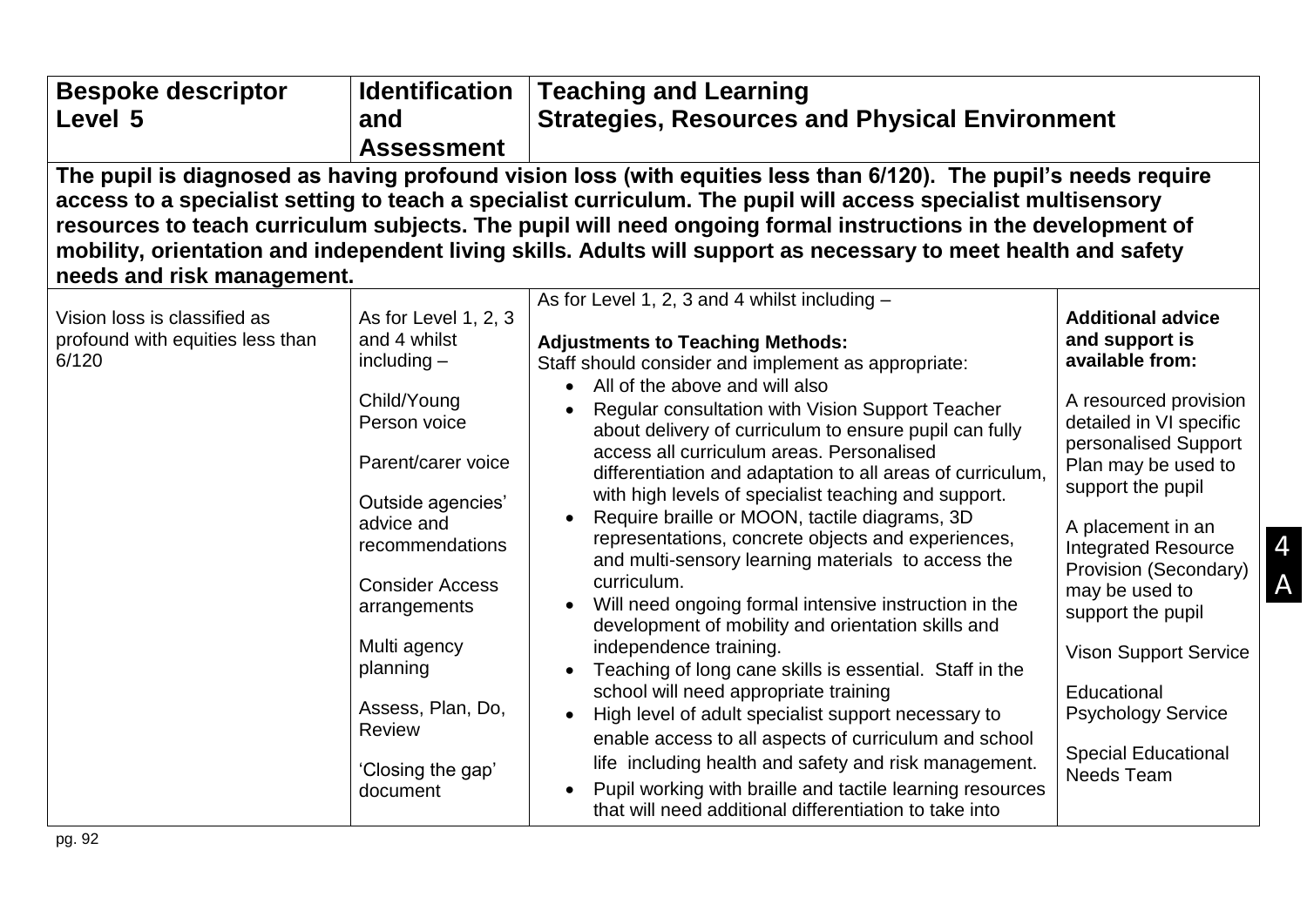| A monitoring<br>system should be<br>in place to assess<br>CYP need, identify<br>outcomes,<br>implement support<br>and monitor and<br>evaluate progress.<br>A My Plan or<br>EHCP may be in<br>place to recognise<br>the pupil's needs<br>and provision<br>required to meet<br>them<br>Planned regular,<br>i.e. at least termly<br>reviews including<br>the parent and<br>pupil should take<br>place | account pace of learning.<br>Good communication needed on lesson planning and<br>assessment between classroom teacher and Vision<br>support Teacher to ensure access to all aspects of<br>learning<br>Flexibility of groupings allows for buddy support / good<br>role models / focused teaching<br>Differentiated questioning and explicit language used<br>to explain whole class responses.<br>Awareness that a pupil may need more time to<br>complete tasks and that equality of access may mean<br>that they need to do some things differently.<br>ICT equipment that ensures access to learning in a<br>way that does not disadvantage the CYP. Eg braille<br>notetaker, laptop with screen reader software,<br>penfriend voice recorder)<br>Intervention teaching from Qualified Specialist teacher<br>to teach specialist skills alongside mainstream<br>curriculum.<br>Specialist TA support in class to facilitate access,<br>inclusion and independent learning opportunities.<br>Facilitate social skills to create opportunities for peer to<br>peer interaction<br><b>Grouping:</b><br>Likely to be accessing a specialist setting.<br><b>Resources</b><br>Use of braille or MOON, tactile diagrams, 3D<br>$\bullet$<br>representations, concrete objects and experiences,<br>and multi-sensory learning materials to access the<br>curriculum.<br>Resources to develop independent living skills as<br>directed by the VI team |  |
|----------------------------------------------------------------------------------------------------------------------------------------------------------------------------------------------------------------------------------------------------------------------------------------------------------------------------------------------------------------------------------------------------|-------------------------------------------------------------------------------------------------------------------------------------------------------------------------------------------------------------------------------------------------------------------------------------------------------------------------------------------------------------------------------------------------------------------------------------------------------------------------------------------------------------------------------------------------------------------------------------------------------------------------------------------------------------------------------------------------------------------------------------------------------------------------------------------------------------------------------------------------------------------------------------------------------------------------------------------------------------------------------------------------------------------------------------------------------------------------------------------------------------------------------------------------------------------------------------------------------------------------------------------------------------------------------------------------------------------------------------------------------------------------------------------------------------------------------------------------|--|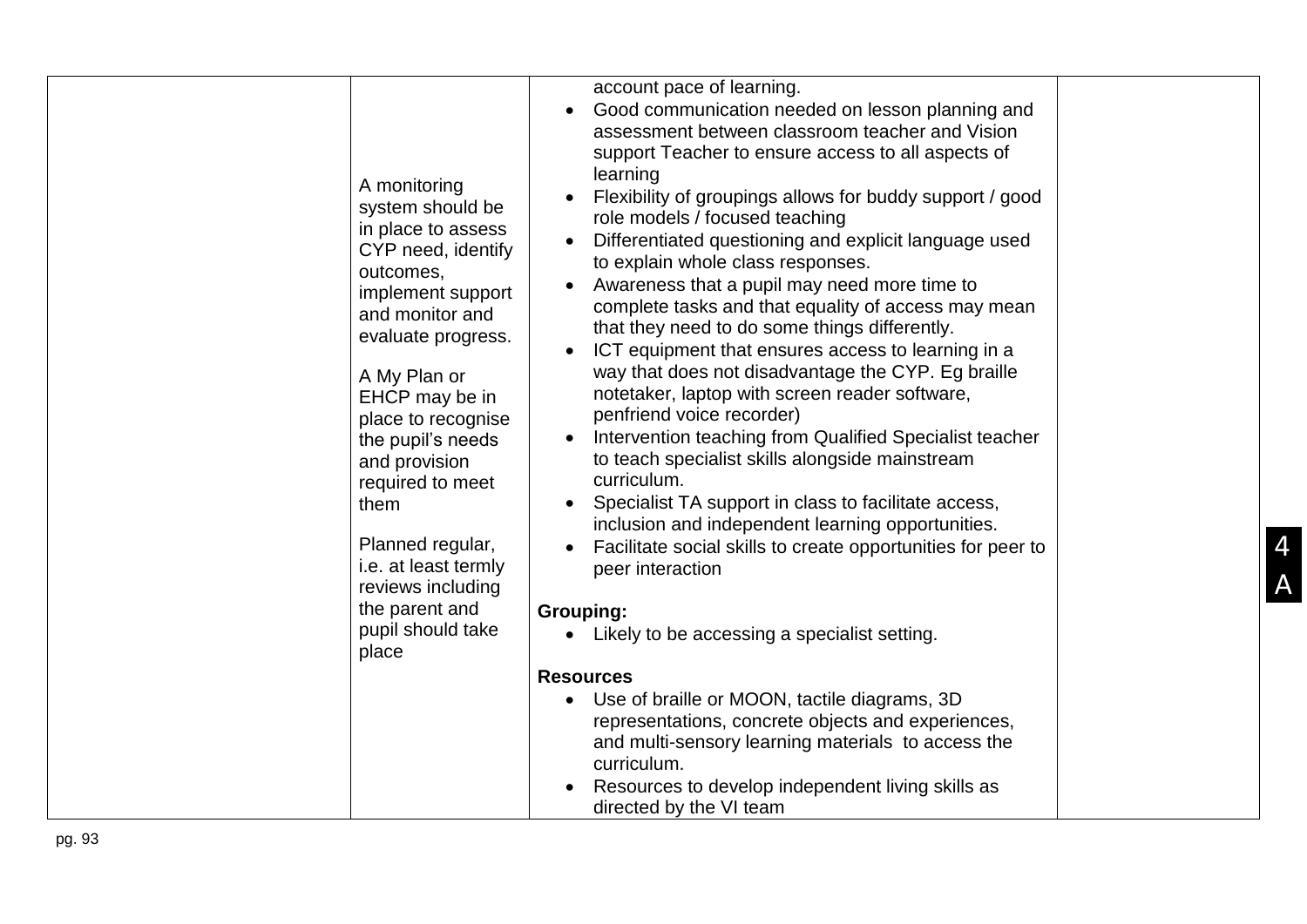| ICT equipment that ensures access to learning in a<br>way that does not disadvantage the CYP. Eg braille<br>notetaker, laptop with screen reader software,<br>penfriend voice recorder)                                                                                                                                                                                                                                                                                                                                                                                                                                                                                                                                                                                                                                                                                                                                                              |  |
|------------------------------------------------------------------------------------------------------------------------------------------------------------------------------------------------------------------------------------------------------------------------------------------------------------------------------------------------------------------------------------------------------------------------------------------------------------------------------------------------------------------------------------------------------------------------------------------------------------------------------------------------------------------------------------------------------------------------------------------------------------------------------------------------------------------------------------------------------------------------------------------------------------------------------------------------------|--|
|                                                                                                                                                                                                                                                                                                                                                                                                                                                                                                                                                                                                                                                                                                                                                                                                                                                                                                                                                      |  |
| Support from the VI team:<br>Resources provision in local mainstream school or<br>integrated resource provision at Tapton Secondary<br>School. Weekly teaching from specialist teacher to<br>teach specialist curriculum that enables access and<br>progress within mainstream curriculum. Daily specialist<br>support to enable full inclusion and access to learning,<br>social and extra-curricular activities.<br>Provision and training of assistive technology and<br>modified, adapted braille and tactile curriculum<br>resources. Peer awareness sessions offered to ensure<br>peer group support.<br>Mobility assessment and long term programme of<br>habilitation training where necessary to ensure age<br>related levels of independence are maintained in<br>independent living skills and independent<br>mobility/travel.<br>CPD training offer taken up by school to raise<br>awareness of different types of vision impairment and |  |
| strategies to reduce barriers to learning. Bespoke<br>training offered around creating Vision Friendly                                                                                                                                                                                                                                                                                                                                                                                                                                                                                                                                                                                                                                                                                                                                                                                                                                               |  |
| Classroom, using assistive technology and exam                                                                                                                                                                                                                                                                                                                                                                                                                                                                                                                                                                                                                                                                                                                                                                                                                                                                                                       |  |
| access.                                                                                                                                                                                                                                                                                                                                                                                                                                                                                                                                                                                                                                                                                                                                                                                                                                                                                                                                              |  |
| CPD training offered to SENCOs to ensure                                                                                                                                                                                                                                                                                                                                                                                                                                                                                                                                                                                                                                                                                                                                                                                                                                                                                                             |  |
| collaboration and understanding of how Service and                                                                                                                                                                                                                                                                                                                                                                                                                                                                                                                                                                                                                                                                                                                                                                                                                                                                                                   |  |
| school can support pupil to progress and develop                                                                                                                                                                                                                                                                                                                                                                                                                                                                                                                                                                                                                                                                                                                                                                                                                                                                                                     |  |
| efficient ways of working.                                                                                                                                                                                                                                                                                                                                                                                                                                                                                                                                                                                                                                                                                                                                                                                                                                                                                                                           |  |

 $\overline{4}$ 

 $\mathsf{A}$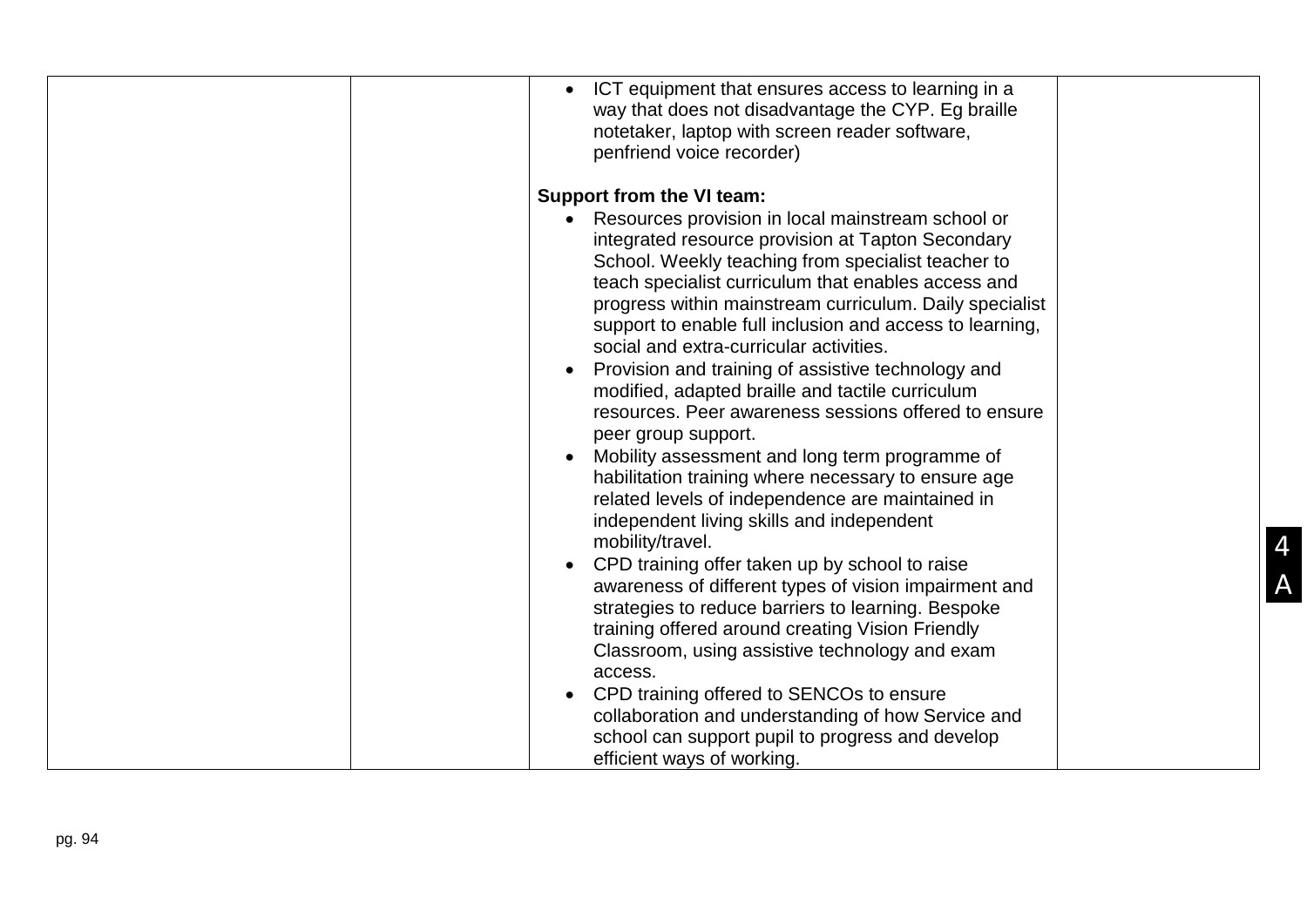| 4B Sensory and/or Physical Needs - Hearing Impairment                                                                                                                                                                                                        |                                                                                                 |                                                                                                                                                                                                                                                                                                                                                                                                                                                                                                                          |                                                                                                                                                       |  |
|--------------------------------------------------------------------------------------------------------------------------------------------------------------------------------------------------------------------------------------------------------------|-------------------------------------------------------------------------------------------------|--------------------------------------------------------------------------------------------------------------------------------------------------------------------------------------------------------------------------------------------------------------------------------------------------------------------------------------------------------------------------------------------------------------------------------------------------------------------------------------------------------------------------|-------------------------------------------------------------------------------------------------------------------------------------------------------|--|
| NB - The professional judgement of a Qualified Teacher of the Deaf should be applied to decide on the implications of a                                                                                                                                      |                                                                                                 |                                                                                                                                                                                                                                                                                                                                                                                                                                                                                                                          |                                                                                                                                                       |  |
|                                                                                                                                                                                                                                                              |                                                                                                 | hearing impairment/Deafness. For example a pupil may have a moderate to severe hearing loss but be functioning within a                                                                                                                                                                                                                                                                                                                                                                                                  |                                                                                                                                                       |  |
|                                                                                                                                                                                                                                                              |                                                                                                 | different hearing category due to individual communication and access needs and/or additional learning difficulties.                                                                                                                                                                                                                                                                                                                                                                                                     |                                                                                                                                                       |  |
| <b>Universal descriptor</b>                                                                                                                                                                                                                                  | <b>Identification</b>                                                                           | <b>Teaching and Learning</b>                                                                                                                                                                                                                                                                                                                                                                                                                                                                                             |                                                                                                                                                       |  |
| Level 1                                                                                                                                                                                                                                                      | and                                                                                             | <b>Strategies, Resources and Physical Environment</b>                                                                                                                                                                                                                                                                                                                                                                                                                                                                    |                                                                                                                                                       |  |
|                                                                                                                                                                                                                                                              | <b>Assessment</b>                                                                               |                                                                                                                                                                                                                                                                                                                                                                                                                                                                                                                          |                                                                                                                                                       |  |
|                                                                                                                                                                                                                                                              |                                                                                                 | The pupil has a classified hearing loss (see descriptor below). The pupil's needs can be met through access to                                                                                                                                                                                                                                                                                                                                                                                                           |                                                                                                                                                       |  |
|                                                                                                                                                                                                                                                              |                                                                                                 | whole class learning but they may require low level modification to the presentation of materials. Environmental                                                                                                                                                                                                                                                                                                                                                                                                         |                                                                                                                                                       |  |
| considerations may also need to be considered.                                                                                                                                                                                                               |                                                                                                 |                                                                                                                                                                                                                                                                                                                                                                                                                                                                                                                          |                                                                                                                                                       |  |
| Hearing loss classified as mild<br>with unaided threshold between 0<br>$-30$ dBHL, or mild conductive $0 -$<br>40 dBHL, or an asymmetrical<br>conductive loss. Temporary<br>condition, or history of conductive<br>hearing problems.<br>NATSIP Criteria ≤ 20 | School may notice<br>difficulties and<br>recommend a<br>hearing<br>assessment<br>through the GP | <b>Adjustments to Teaching Methods:</b><br>Attention will need to be paid to seating position in<br>classroom and the listening environment<br>Wave 1 (Quality First Teaching) with a specific<br>consideration for children with hearing impairment<br>Consideration of seating position<br>Consideration of environmental factors that promote<br>good listening and watching conditions<br>Consistent use of any audiological equipment provided<br>Advice from specialist teacher is implemented in the<br>classroom | <b>Additional advice</b><br>and support is<br>available from:<br>Consultancy support<br>from the Service for<br>Deaf and Hearing<br>Impaired Children |  |
|                                                                                                                                                                                                                                                              |                                                                                                 | Support provided by the HI team:<br>One-off advice from specialist teacher to assess<br>functional hearing in school setting, advice given on<br>reasonable adjustments that enables access to all<br>curriculum areas<br>CPD training offer taken up by school to raise<br>awareness of different types of hearing impairment and<br>strategies to reduce barriers to learning                                                                                                                                          |                                                                                                                                                       |  |

4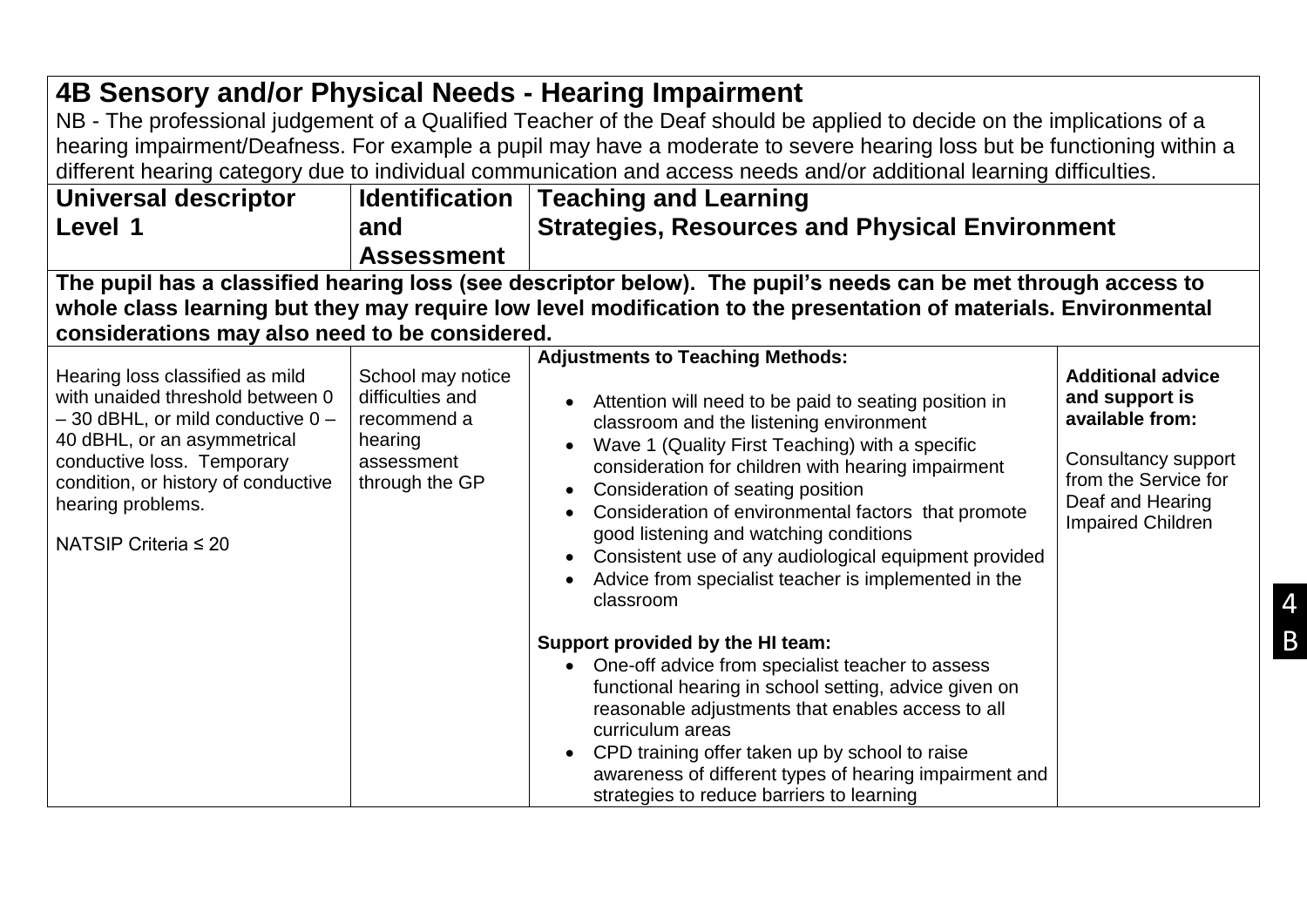| <b>Targeted descriptor</b>                                                                                                                                                                                             | <b>Identification</b>                                                                                                                                                                                                    | <b>Teaching and Learning</b>                                                                                                                                                                                                                                                                                                                                                                                                                                                                                                                            |                                                                                                                                                              |
|------------------------------------------------------------------------------------------------------------------------------------------------------------------------------------------------------------------------|--------------------------------------------------------------------------------------------------------------------------------------------------------------------------------------------------------------------------|---------------------------------------------------------------------------------------------------------------------------------------------------------------------------------------------------------------------------------------------------------------------------------------------------------------------------------------------------------------------------------------------------------------------------------------------------------------------------------------------------------------------------------------------------------|--------------------------------------------------------------------------------------------------------------------------------------------------------------|
| Level 2                                                                                                                                                                                                                | and                                                                                                                                                                                                                      | <b>Strategies, Resources and Physical Environment</b>                                                                                                                                                                                                                                                                                                                                                                                                                                                                                                   |                                                                                                                                                              |
|                                                                                                                                                                                                                        | <b>Assessment</b>                                                                                                                                                                                                        |                                                                                                                                                                                                                                                                                                                                                                                                                                                                                                                                                         |                                                                                                                                                              |
|                                                                                                                                                                                                                        |                                                                                                                                                                                                                          | The pupil has a classified hearing loss (see descriptor below). The pupil's needs are met through access to whole                                                                                                                                                                                                                                                                                                                                                                                                                                       |                                                                                                                                                              |
|                                                                                                                                                                                                                        |                                                                                                                                                                                                                          | class learning with some modifications needed to the presentation of materials and the use of some resources as                                                                                                                                                                                                                                                                                                                                                                                                                                         |                                                                                                                                                              |
|                                                                                                                                                                                                                        |                                                                                                                                                                                                                          | directed by the HI team. Environmental considerations will also be considered.                                                                                                                                                                                                                                                                                                                                                                                                                                                                          |                                                                                                                                                              |
| A hearing loss is classified as mild<br>sensori-neural, with unaided<br>threshold between 21 - 40 dBHL,<br>or unilateral, with hearing loss in<br>excess of 60dBHL in the worse<br>ear.<br>NATSIP Criteria score 21-34 | As for Level 1<br>whilst also<br>including -<br>Child/Young<br>Person voice<br>Parent/carer voice<br>Outside agencies'<br>advice and<br>recommendations<br>Assess, Plan, Do,                                             | As for Level 1 whilst also including -<br><b>Adjustments to Teaching Methods:</b><br>Attention will need to be paid to seating position in<br>$\bullet$<br>classroom and the listening environment<br>Attention will need to be paid to use of audiological<br>equipment<br>Wave 1 (Quality First Teaching) with a specific<br>consideration for children with hearing impairment<br>Consideration of environmental factors that promote<br>good listening and watching conditions<br>Advice from specialist teacher is implemented in the<br>classroom | <b>Additional advice</b><br>and support is<br>available from:<br>Consultancy support<br>from the Service for<br>Deaf and Hearing<br><b>Impaired Children</b> |
|                                                                                                                                                                                                                        | <b>Review</b><br>A monitoring<br>system should be<br>in place to assess<br>CYP need, identify<br>outcomes,<br>implement support<br>and monitor and<br>evaluate progress<br><b>Updated learner</b><br>profile in place to | <b>Resources:</b><br>Consistent use of any audiological equipment provided<br>Support provided by the HI team:<br>CPD training offer taken up by school to raise<br>awareness of different types of hearing impairment and<br>strategies to reduce barriers to learning<br>Annual visit from specialist teacher to assess<br>functional hearing in school setting, advice given on<br>reasonable adjustments that enables access to all<br>curriculum areas                                                                                             |                                                                                                                                                              |

4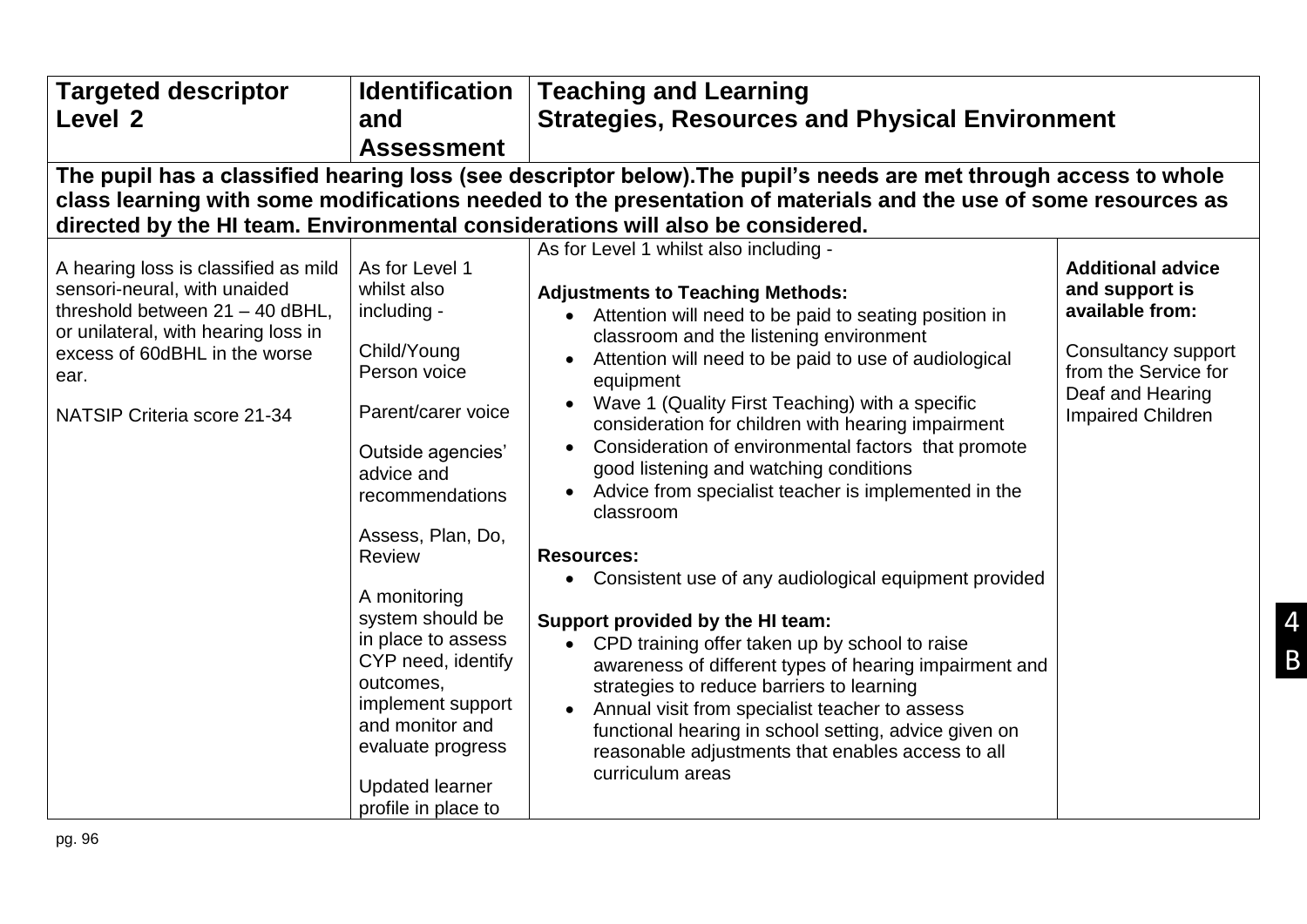| tull<br>support :<br><b>CODCC</b><br>auudaa |  |
|---------------------------------------------|--|
| and inclusion                               |  |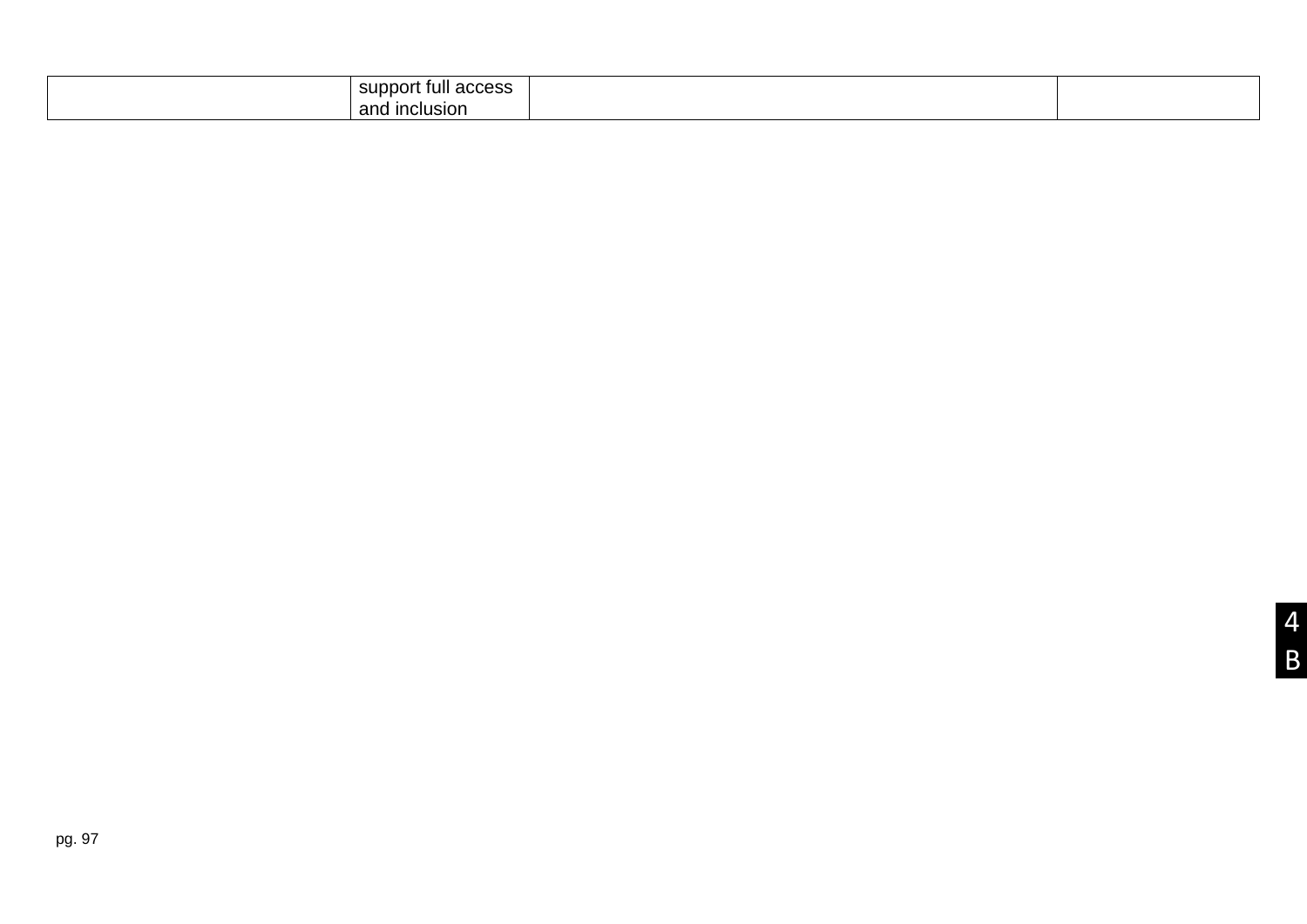| <b>Bespoke descriptor</b><br>Level 3                                                                                                                                                                                                                                                                                    | <b>Identification</b><br>and                                                                                                                                                                                                                                                                                                                                            | <b>Teaching and Learning</b><br><b>Strategies, Resources and Physical Environment</b>                                                                                                                                                                                                                                                                                                                                                                                                                                                                                                                                                                                                                                                                                                                                                                                                                                                                                                                                                                                                                                             |                                                                                                                                                                                                                                                                                                                                                                        |  |  |
|-------------------------------------------------------------------------------------------------------------------------------------------------------------------------------------------------------------------------------------------------------------------------------------------------------------------------|-------------------------------------------------------------------------------------------------------------------------------------------------------------------------------------------------------------------------------------------------------------------------------------------------------------------------------------------------------------------------|-----------------------------------------------------------------------------------------------------------------------------------------------------------------------------------------------------------------------------------------------------------------------------------------------------------------------------------------------------------------------------------------------------------------------------------------------------------------------------------------------------------------------------------------------------------------------------------------------------------------------------------------------------------------------------------------------------------------------------------------------------------------------------------------------------------------------------------------------------------------------------------------------------------------------------------------------------------------------------------------------------------------------------------------------------------------------------------------------------------------------------------|------------------------------------------------------------------------------------------------------------------------------------------------------------------------------------------------------------------------------------------------------------------------------------------------------------------------------------------------------------------------|--|--|
|                                                                                                                                                                                                                                                                                                                         | <b>Assessment</b>                                                                                                                                                                                                                                                                                                                                                       |                                                                                                                                                                                                                                                                                                                                                                                                                                                                                                                                                                                                                                                                                                                                                                                                                                                                                                                                                                                                                                                                                                                                   |                                                                                                                                                                                                                                                                                                                                                                        |  |  |
| The pupil has a classified hearing loss (see descriptor below). The pupil's needs are met through the use of<br>assistive technology to enable them access the curriculum. The pupil accesses short programmes of habilitation<br>training where necessary to ensure age related levels of independence are maintained. |                                                                                                                                                                                                                                                                                                                                                                         |                                                                                                                                                                                                                                                                                                                                                                                                                                                                                                                                                                                                                                                                                                                                                                                                                                                                                                                                                                                                                                                                                                                                   |                                                                                                                                                                                                                                                                                                                                                                        |  |  |
| Hearing loss is classified as<br>moderate with unaided threshold<br>41-70 dBHL<br>NATSIP Criteria score 35 - 59<br>pg. 98                                                                                                                                                                                               | As for Level 1 and<br>2 whilst including -<br>Child/Young<br>Person voice<br>Parent/carer voice<br>Outside agencies'<br>advice and<br>recommendations<br>A monitoring<br>system should be<br>in place to assess<br>CYP need, identify<br>outcomes,<br>implement support<br>and monitor and<br>evaluate progress<br>A My Plan may be<br>in place to support<br>the pupil | As for Level 1 and 2 whilst including -<br><b>Adjustments to Teaching Methods:</b><br>Attention will need to be paid to use of audiological<br>$\bullet$<br>equipment - they may require a radio aid to access<br>learning in mainstream classes<br>Differentiation may be necessary taking into account<br>pace of learning, language levels, and the requirement<br>for visual aids<br>Consideration of seating position<br>Consideration of environmental factors that promote<br>good listening and watching conditions<br>Advice from specialist teacher is implemented in the<br>classroom<br>Awareness that a pupil may need more time to<br>$\bullet$<br>complete tasks and that equality of access may mean<br>that they need to do some things differently<br><b>Grouping:</b><br>Flexibility of groupings allows for buddy support / good<br>role models / focused teaching<br><b>Resources:</b><br>Consistent and appropriate use of any audiological<br>$\bullet$<br>equipment provided (may include a radio aid)<br>Use of visual aids to support new learning<br>Use of subtitles for any video content of lessons | <b>Additional advice</b><br>and support is<br>available from:<br>Advice and support<br>provided by the<br>Service for Deaf and<br>Hearing Impaired<br>Children, (may include<br>provision of a radio<br>aid)<br>Educational<br><b>Psychology Service</b><br><b>Early Years Inclusion</b><br>Team<br>Speech & Language<br>Therapy<br><b>Learning Support</b><br>Teacher |  |  |

4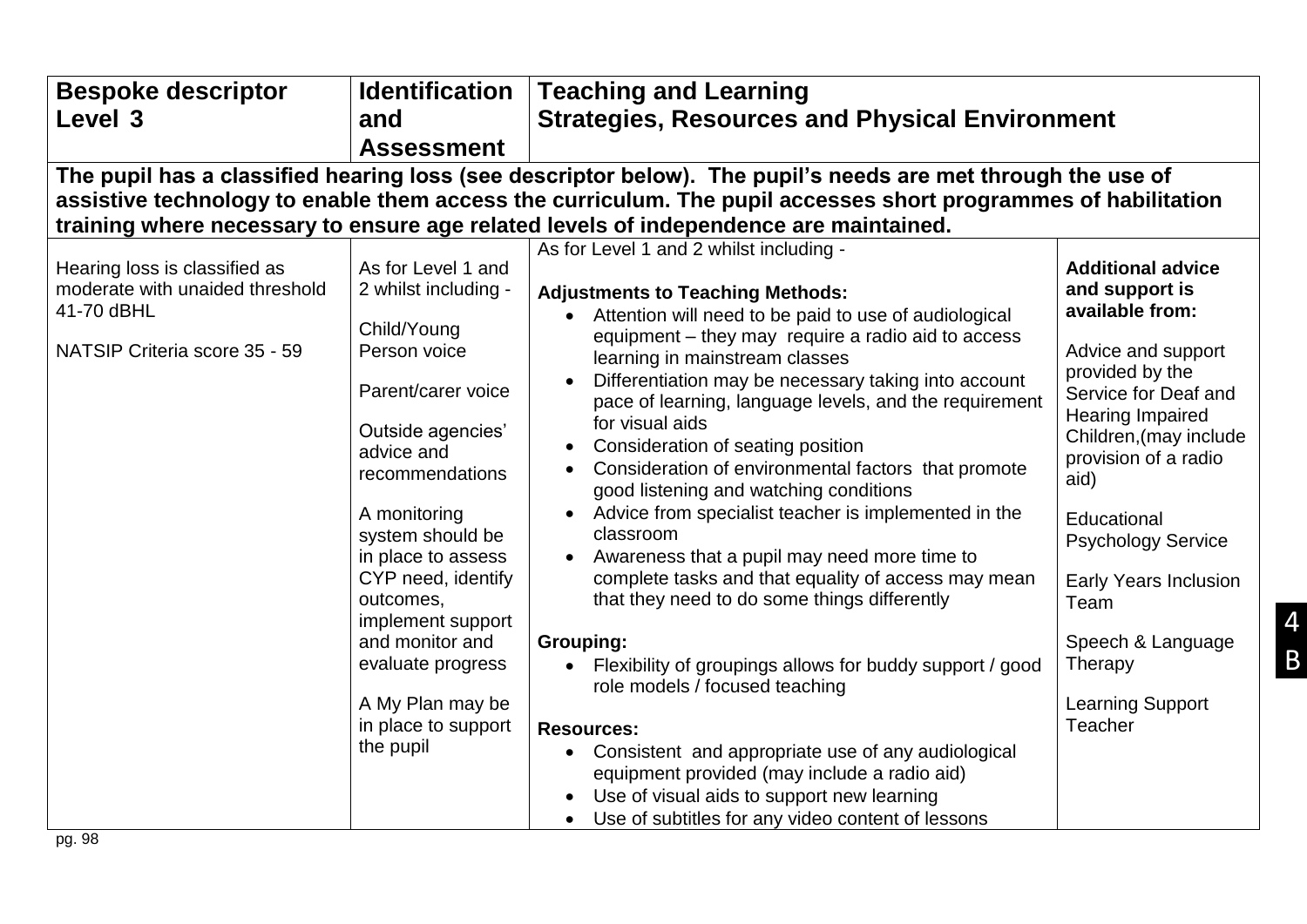| May be eligible for exam access arrangements                                                                                                                                                                                                     |
|--------------------------------------------------------------------------------------------------------------------------------------------------------------------------------------------------------------------------------------------------|
| Support provided by the HI team:                                                                                                                                                                                                                 |
| Termly or half termly monitoring visits from specialist<br>teacher to assess functional hearing in school setting,<br>and monitor language development. Advice given on<br>reasonable adjustments that enables access to all<br>curriculum areas |
| Assessment of suitability for assistive technology (e.g.<br>radio aid) and provision if appropriate                                                                                                                                              |
| • CPD training offer taken up by school to raise                                                                                                                                                                                                 |
| awareness of different types of hearing impairment and                                                                                                                                                                                           |
| strategies to reduce barriers to learning                                                                                                                                                                                                        |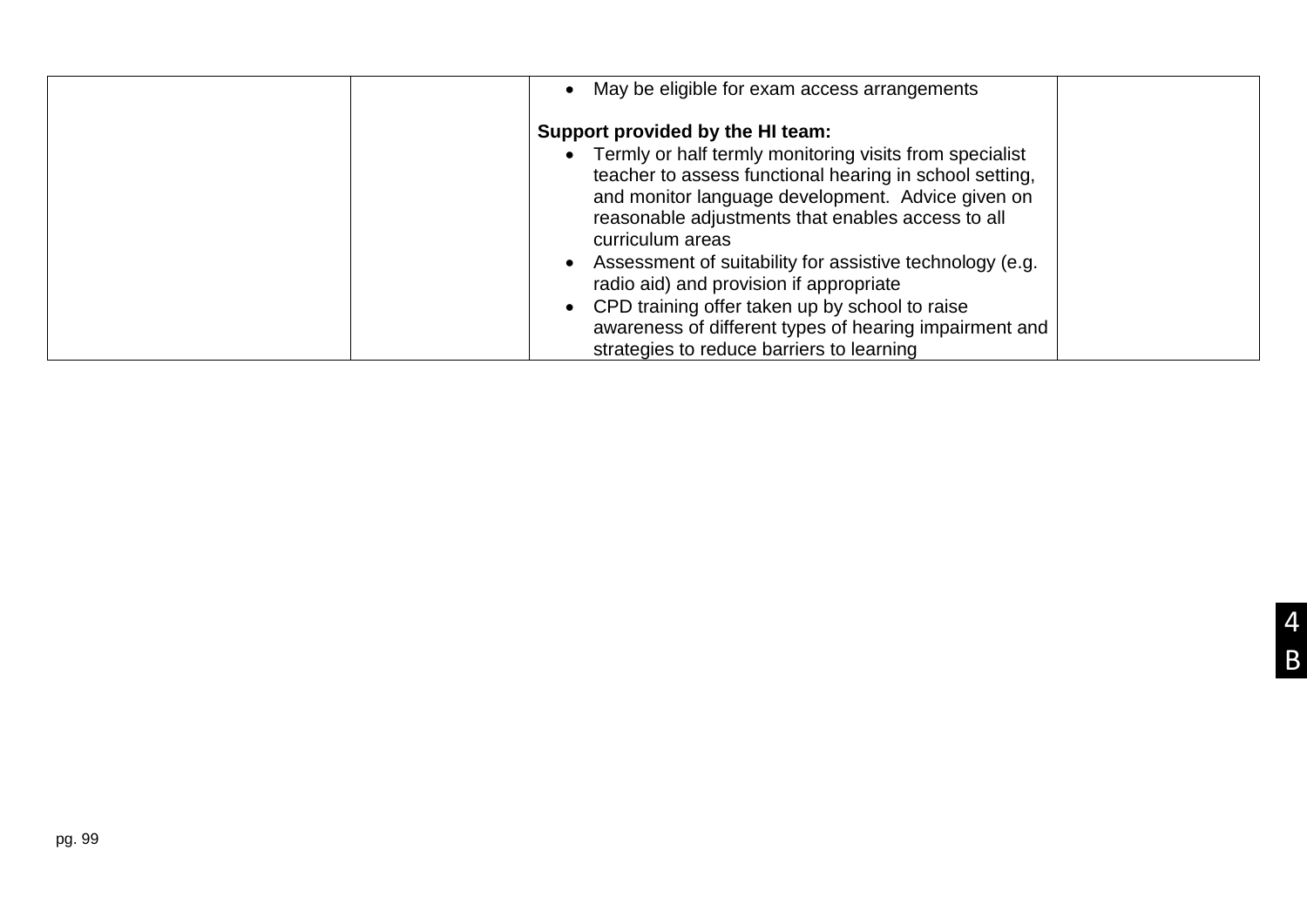| <b>Bespoke descriptor</b><br>Level 4                                                                                       | <b>Identification</b><br>and                                                                                                                                                                                                                                                                                                                                                             | <b>Teaching and Learning</b><br><b>Strategies, Resources and Physical Environment</b>                                                                                                                                                                                                                                                                                                                                                                                                                                                                                                                                                                                                                                                                                                                                                                                                                                                                                                                                                                                    |                                                                                                                                                                                                                                                                                                                                                                                                                                                                     |  |  |  |
|----------------------------------------------------------------------------------------------------------------------------|------------------------------------------------------------------------------------------------------------------------------------------------------------------------------------------------------------------------------------------------------------------------------------------------------------------------------------------------------------------------------------------|--------------------------------------------------------------------------------------------------------------------------------------------------------------------------------------------------------------------------------------------------------------------------------------------------------------------------------------------------------------------------------------------------------------------------------------------------------------------------------------------------------------------------------------------------------------------------------------------------------------------------------------------------------------------------------------------------------------------------------------------------------------------------------------------------------------------------------------------------------------------------------------------------------------------------------------------------------------------------------------------------------------------------------------------------------------------------|---------------------------------------------------------------------------------------------------------------------------------------------------------------------------------------------------------------------------------------------------------------------------------------------------------------------------------------------------------------------------------------------------------------------------------------------------------------------|--|--|--|
|                                                                                                                            | <b>Assessment</b>                                                                                                                                                                                                                                                                                                                                                                        |                                                                                                                                                                                                                                                                                                                                                                                                                                                                                                                                                                                                                                                                                                                                                                                                                                                                                                                                                                                                                                                                          |                                                                                                                                                                                                                                                                                                                                                                                                                                                                     |  |  |  |
|                                                                                                                            | The pupil has a classified hearing loss (see descriptor below). The pupil's needs are met through the use of                                                                                                                                                                                                                                                                             |                                                                                                                                                                                                                                                                                                                                                                                                                                                                                                                                                                                                                                                                                                                                                                                                                                                                                                                                                                                                                                                                          |                                                                                                                                                                                                                                                                                                                                                                                                                                                                     |  |  |  |
|                                                                                                                            |                                                                                                                                                                                                                                                                                                                                                                                          | significant adaptations of materials and assistive technology to enable access to the curriculum. The pupil will                                                                                                                                                                                                                                                                                                                                                                                                                                                                                                                                                                                                                                                                                                                                                                                                                                                                                                                                                         |                                                                                                                                                                                                                                                                                                                                                                                                                                                                     |  |  |  |
|                                                                                                                            |                                                                                                                                                                                                                                                                                                                                                                                          | require formal ongoing instruction to enable them to live as independently as possible, as directed by the HI team.                                                                                                                                                                                                                                                                                                                                                                                                                                                                                                                                                                                                                                                                                                                                                                                                                                                                                                                                                      |                                                                                                                                                                                                                                                                                                                                                                                                                                                                     |  |  |  |
| Hearing loss is classified as<br>severe with unaided threshold 71-<br>95 dBHL,<br>and/or<br>NATSIP Criteria score 60 - 75. | As for Level 1, 2<br>and 3 whilst<br>including -<br>Child/Young<br>Person voice<br>Parent/carer voice<br>Outside agencies'<br>advice and<br>recommendations<br>A monitoring<br>system should be<br>in place to assess<br>CYP need, identify<br>outcomes,<br>implement support<br>and monitor and<br>evaluate progress<br>A My Plan or<br>EHCP may be in<br>place to support<br>the pupil | As for Level 1, 2 and 3 whilst including -<br><b>Adjustments to Teaching Methods:</b><br>• Communication may include the use of sign supported<br>English (SSE) and finger spelling<br>Attention will need to be paid to use of audiological<br>equipment<br>Differentiation will be required across the curriculum<br>Wave 1 and 2 plus Wave 3 interventions, with a<br>specific consideration for pupils with hearing<br>impairment needs<br>Teaching approaches place emphasis on independent<br>learning<br>Regular consultation with Teacher of the Deaf about<br>delivery of curriculum to ensure the pupil can fully<br>access all curriculum areas<br>Teaching that takes into account language delay: a<br>targeted approach to teaching new vocabulary;<br>breaking down information into smaller chunks;<br>repeating and rephrasing information; checking<br>understanding through careful questioning<br>Literacy teaching to take into account CYP's ability to<br>hear specific speech sounds and the need for a holistic<br>approach to teaching reading | <b>Additional advice</b><br>and support is<br>available from:<br>Advice, support and<br>provided by the<br>Service for Deaf and<br><b>Hearing Impaired</b><br>Children - will include<br>regular teaching from<br>a Teacher of the Deaf,<br>provision of a radio<br>aid and may include<br>specialist TA support<br>Educational<br><b>Psychology Service</b><br>Early Years Inclusion<br>Team<br>Speech & Language<br>Therapy<br><b>Learning Support</b><br>Teacher |  |  |  |
|                                                                                                                            |                                                                                                                                                                                                                                                                                                                                                                                          | Grouping:<br>• Opportunities provided for pupil to work one-to-one or                                                                                                                                                                                                                                                                                                                                                                                                                                                                                                                                                                                                                                                                                                                                                                                                                                                                                                                                                                                                    |                                                                                                                                                                                                                                                                                                                                                                                                                                                                     |  |  |  |
|                                                                                                                            |                                                                                                                                                                                                                                                                                                                                                                                          |                                                                                                                                                                                                                                                                                                                                                                                                                                                                                                                                                                                                                                                                                                                                                                                                                                                                                                                                                                                                                                                                          |                                                                                                                                                                                                                                                                                                                                                                                                                                                                     |  |  |  |

4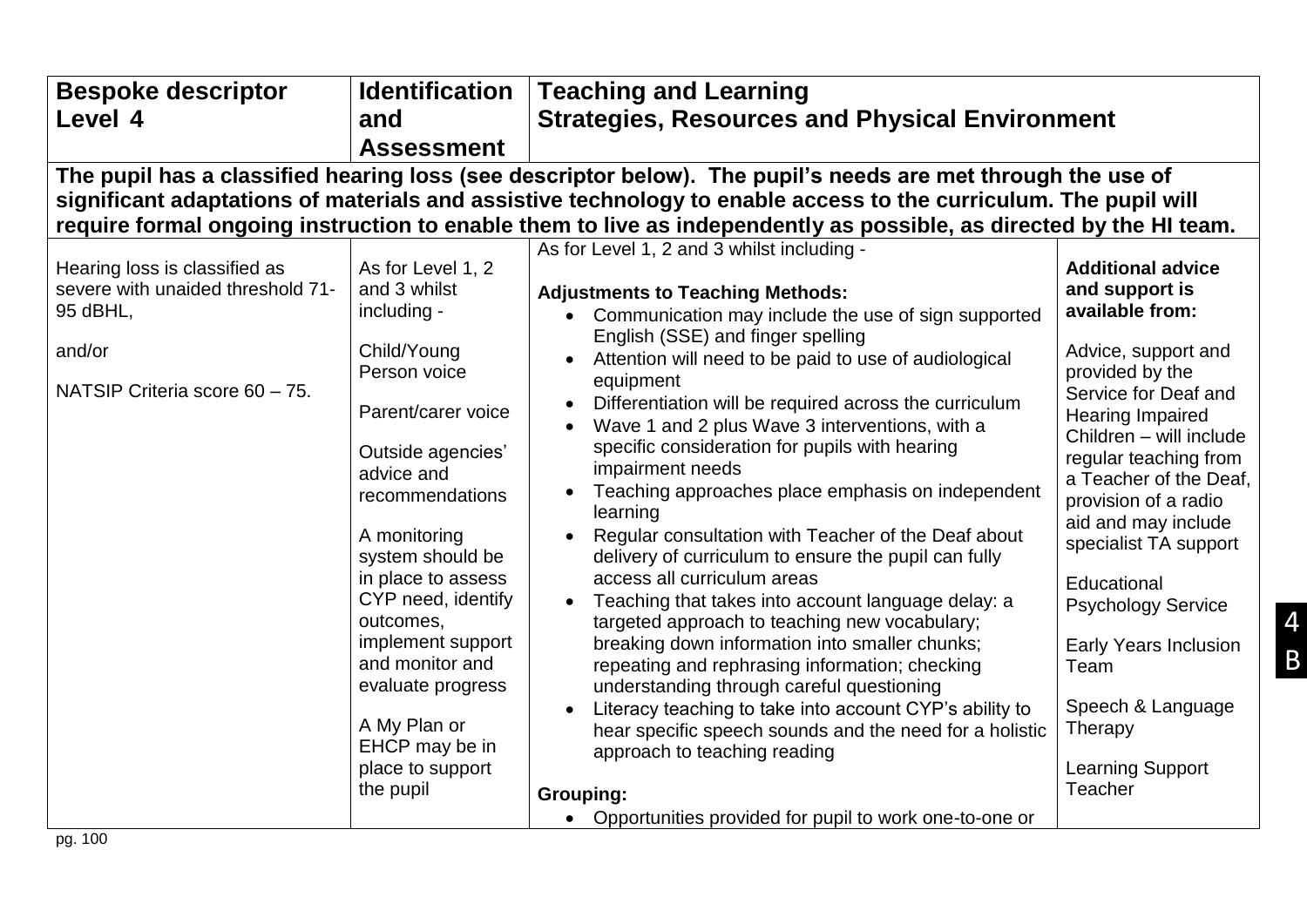| in a small group in a quiet listening environment                                                                                                                                                                                                                                                                                                                                                                                                                                                                                              |  |
|------------------------------------------------------------------------------------------------------------------------------------------------------------------------------------------------------------------------------------------------------------------------------------------------------------------------------------------------------------------------------------------------------------------------------------------------------------------------------------------------------------------------------------------------|--|
| <b>Resources:</b>                                                                                                                                                                                                                                                                                                                                                                                                                                                                                                                              |  |
| May require a radio aid to access learning in<br>$\bullet$<br>mainstream classes<br>Consistent and appropriate use of any audiological<br>equipment provided (may include a radio aid),<br>including a programme of regular equipment checks<br>Use of visual and practical aids to support new<br>learning<br>Use of subtitles for any video content of lessons<br>Advice from specialist teacher is implemented in the<br>classroom<br>Exam access arrangements - additional time, 'live'<br>speaker for any speaking and listening elements |  |
| Support provided by the HI team:                                                                                                                                                                                                                                                                                                                                                                                                                                                                                                               |  |
| • A programme of direct teaching planned by specialist<br>teacher, delivered fortnightly or weekly by specialist<br>teacher or teaching assistant, to promote and support<br>language development                                                                                                                                                                                                                                                                                                                                              |  |
| May include use of sign language to support the<br>learning of new vocabulary                                                                                                                                                                                                                                                                                                                                                                                                                                                                  |  |
| Provision and maintenance of a radio aid system<br>$\bullet$<br>CPD training offer taken up by school to raise<br>$\bullet$<br>awareness of different types of hearing impairment,<br>language development implications, and strategies to<br>reduce barriers to learning                                                                                                                                                                                                                                                                      |  |
| CPD training in day to day checking and trouble-<br>$\bullet$<br>shooting of problems with audiological equipment<br>CPD to encourage a sign language friendly school<br>environment (as appropriate)                                                                                                                                                                                                                                                                                                                                          |  |

 $\frac{4}{\text{B}}$ 

 $\overline{4}$ 

 $\overline{B}$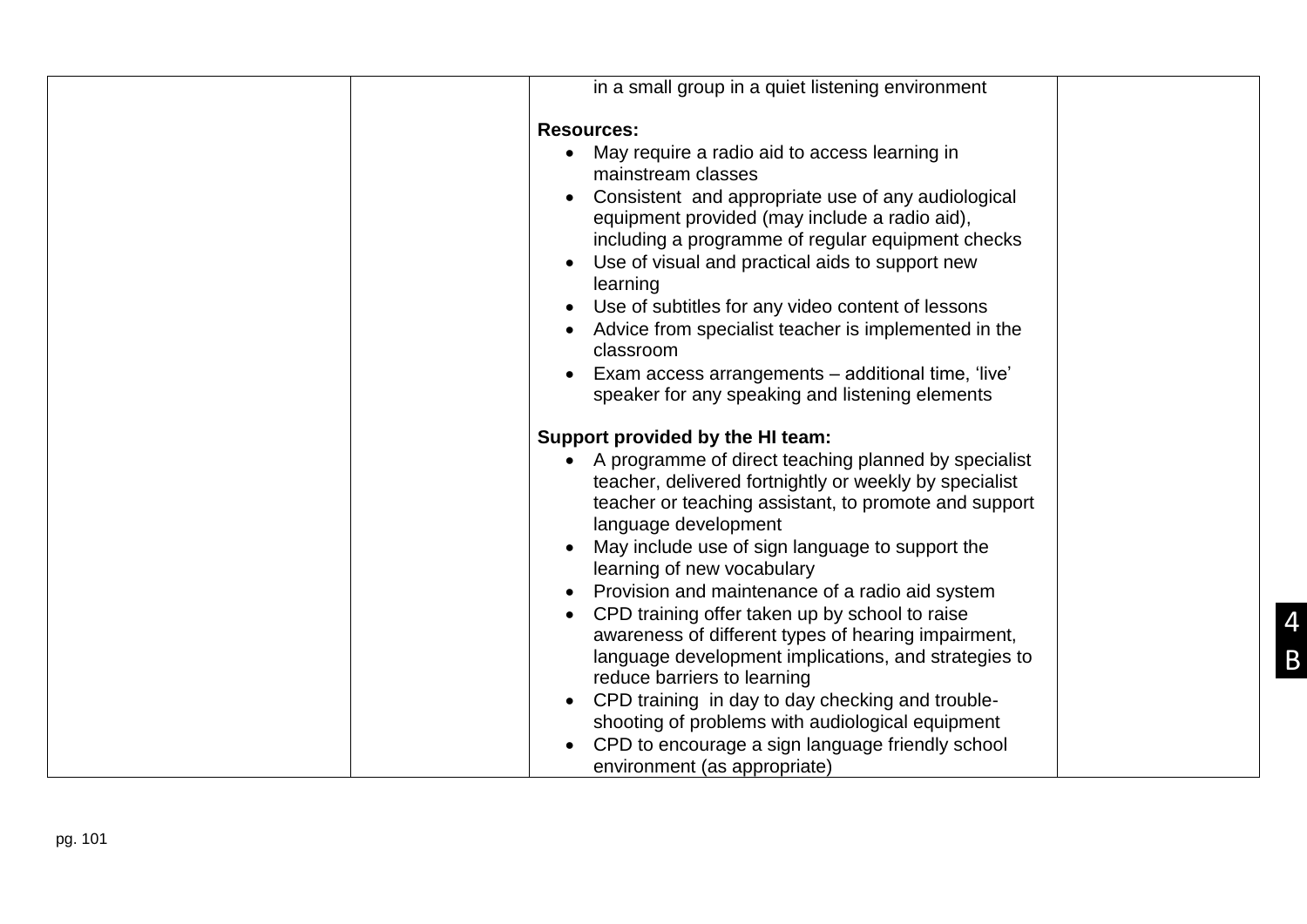| <b>Bespoke descriptor</b><br>Level 5                                                                                                                                                                                                                                                                                                                                                                                                                                                                                                                                                                                                                                        | <b>Identification</b><br>and                                                                                                                                                                                                                                                                                                                             | <b>Teaching and Learning</b><br><b>Strategies, Resources and Physical Environment</b>                                                                                                                                                                                                                                                                                                                                                                                                                                                                                                                                                                                                                                                                                                                                                                                                                                                                                                                                     |                                                                                                                                                                                                                                                                                                                                                                                                       |  |  |
|-----------------------------------------------------------------------------------------------------------------------------------------------------------------------------------------------------------------------------------------------------------------------------------------------------------------------------------------------------------------------------------------------------------------------------------------------------------------------------------------------------------------------------------------------------------------------------------------------------------------------------------------------------------------------------|----------------------------------------------------------------------------------------------------------------------------------------------------------------------------------------------------------------------------------------------------------------------------------------------------------------------------------------------------------|---------------------------------------------------------------------------------------------------------------------------------------------------------------------------------------------------------------------------------------------------------------------------------------------------------------------------------------------------------------------------------------------------------------------------------------------------------------------------------------------------------------------------------------------------------------------------------------------------------------------------------------------------------------------------------------------------------------------------------------------------------------------------------------------------------------------------------------------------------------------------------------------------------------------------------------------------------------------------------------------------------------------------|-------------------------------------------------------------------------------------------------------------------------------------------------------------------------------------------------------------------------------------------------------------------------------------------------------------------------------------------------------------------------------------------------------|--|--|
| <b>Assessment</b><br>The pupil has a classified hearing loss (see descriptor below). The pupil's needs require access to a specialist<br>setting to teach a specialist curriculum. The pupil will access specialist multisensory resources to teach curriculum<br>subjects. The pupil will need ongoing formal instruction in the development of mobility, orientation and<br>independent living skills. Adults will support as necessary to meet health and safety needs and areas identified<br>through risk management procedures.<br>As for Levels 1, 2, 3 and 4 whilst including -<br>Hearing loss is classified as<br>As for Levels 1, 2,<br><b>Additional advice</b> |                                                                                                                                                                                                                                                                                                                                                          |                                                                                                                                                                                                                                                                                                                                                                                                                                                                                                                                                                                                                                                                                                                                                                                                                                                                                                                                                                                                                           |                                                                                                                                                                                                                                                                                                                                                                                                       |  |  |
| severe with unaided threshold 71-<br>95 dBHL, or profound with<br>unaided threshold in excess of 95<br>dBHL.<br>Evidence of language delay<br>NATSIP Criteria score 75 +<br>pg. 102                                                                                                                                                                                                                                                                                                                                                                                                                                                                                         | 3 and 4 whilst<br>including -<br>Child/Young<br>Person voice<br>Parent/carer voice<br>Outside agencies'<br>advice and<br>recommendations<br>A monitoring<br>system should be<br>in place to assess<br>CYP need, identify<br>outcomes,<br>implement support<br>and monitor and<br>evaluate progress<br>An EHCP may be<br>in place to support<br>the pupil | <b>Adjustments to Teaching Methods:</b><br>Communication may include the use of sign supported<br>$\bullet$<br>English (SSE), British Sign Language (BSL) and finger<br>spelling<br>Considerable differentiation of all curriculum areas<br>Access to staff with sign language skills as appropriate<br>Wave 1 and 2 plus Wave 3 interventions, with a<br>specific consideration for pupils with hearing<br>impairment needs<br>Regular consultation with Teacher of the Deaf about<br>delivery of curriculum to ensure pupil can fully access<br>all curriculum areas<br>Teaching approaches place emphasis on independent<br>learning<br>A programme of direct teaching planned by specialist<br>$\bullet$<br>teacher, delivered by specialist teacher or teaching<br>assistant, to promote and support language<br>development.<br>PHSE programmes that promote a positive sense of<br>identity as a hearing impaired /Deaf young person (e.g.<br>NDCS Healthy Minds, Personal Understanding of<br>Deafness programme) | and support is<br>available from:<br>Advice, support and<br>provided by the<br>Service for Deaf and<br><b>Hearing Impaired</b><br>Children - will include<br>regular teaching from<br>a Teacher of the Deaf,<br>provision of a radio<br>aid, specialist TA<br>support, access to the<br>Educational<br>Audiologist<br>Educational<br>Psychology<br><b>Early Years Inclusion</b><br>Team<br>Speech and |  |  |

4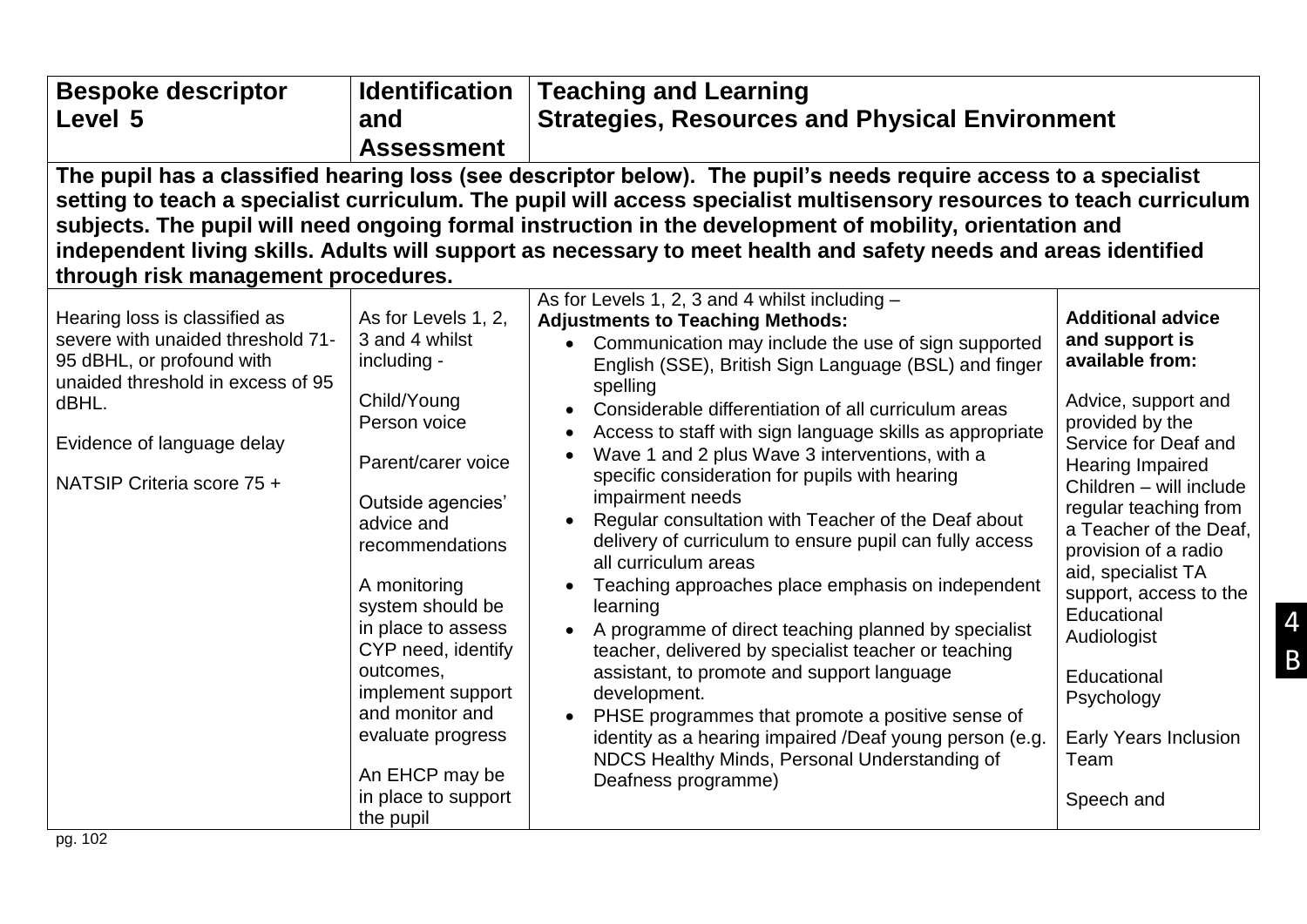| <b>Resources:</b>                                                                                                                                                                                                   | Language Therapy                   |
|---------------------------------------------------------------------------------------------------------------------------------------------------------------------------------------------------------------------|------------------------------------|
| A high level of adult support for learning, health and<br>$\bullet$<br>safety and risk management<br>In-class support from a specialist teacher or teaching<br>$\bullet$<br>assistant, which may include SSE or BSL | <b>Learning Support</b><br>Teacher |
| Support provided by the HI team:                                                                                                                                                                                    |                                    |
| Provision and maintenance of a radio aid system<br>$\bullet$                                                                                                                                                        |                                    |
| CPD training offer taken up by school to raise<br>$\bullet$                                                                                                                                                         |                                    |
| awareness of different types of hearing impairment,                                                                                                                                                                 |                                    |
| language development implications, and strategies to<br>reduce barriers to learning                                                                                                                                 |                                    |
| • CPD training in day to day checking and trouble-<br>shooting of problems with audiological equipment                                                                                                              |                                    |
| CPD to encourage a sign language friendly school<br>$\bullet$<br>environment (as appropriate).                                                                                                                      |                                    |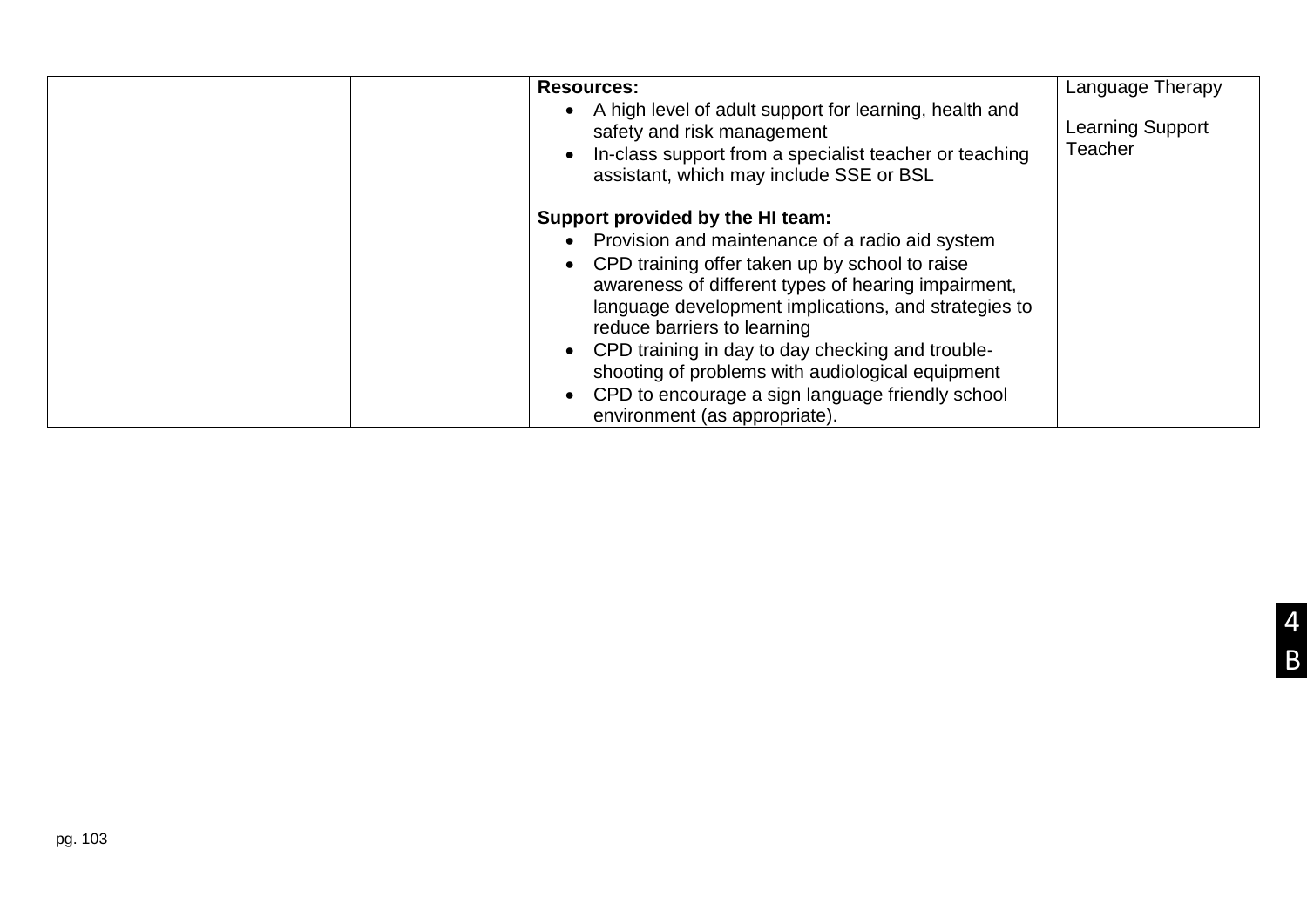## **4C Sensory and/or Physical Needs - Physical**

NB - The professional judgement of a Qualified Health Practitioner (e.g. Physiotherapist or Occupational Therapist) should be applied as necessary to decide on the level of physical need. When a pupil is known to Sheffield Children's NHS Foundation Trust Physiotherapist or Occupational Therapist Team they will provide a level of need against the Exemplification Grid.

It is important that all parties explore the impact of a pupil's physical needs against other areas of the Exemplification Grid and vice versa.

| <b>Universal</b>                                                                                   |     | <b>Identification</b>                                                           | Teaching and Learning                                                                                          |                                                  |  |
|----------------------------------------------------------------------------------------------------|-----|---------------------------------------------------------------------------------|----------------------------------------------------------------------------------------------------------------|--------------------------------------------------|--|
| descriptor                                                                                         | and |                                                                                 | <b>Strategies, Resources and Physical Environment</b>                                                          |                                                  |  |
| Level 1                                                                                            |     | <b>Assessment</b>                                                               |                                                                                                                |                                                  |  |
|                                                                                                    |     |                                                                                 | The pupil has mild delay in fine and/or gross motor difficulties with minimal impact on daily functioning. The |                                                  |  |
| pupil's needs can be met through Quality First Teaching.                                           |     |                                                                                 |                                                                                                                |                                                  |  |
| Pupil presents with;                                                                               |     | Observation &<br>discussion with                                                | <b>Adjustments to Teaching Methods:</b><br>School staff should consider and implement as appropriate:          | <b>Additional advice</b><br>and support is       |  |
| Fine or gross (or both) motor skills.                                                              |     | parents                                                                         | Adults direct child to practice motor activities<br>Whole class teaching, with targeted adult support          | available from:                                  |  |
| Untidy handwriting                                                                                 |     | Questioning:                                                                    | Pencil skills programmes e.g. Write from the Start<br>(Teordorescu)                                            | Sheffield Children's<br>NHS FT - DCD Team        |  |
| Fidgety on a chair                                                                                 |     | Can the pupil can<br>themselves                                                 | Generic fine motor programmes e.g. Dough Disco                                                                 | Top Tips sheets                                  |  |
| Weaker PE skills, uncoordinated                                                                    |     | changed for PE /                                                                | <b>Physical Environment:</b><br>Access to activities/equipment which promote:                                  | https://www.sheffieldc<br>hildrens.nhs.uk/servic |  |
| Mild delay in development of skills,<br>e.g. pencil skills, independence<br>skills, use of cutlery |     | fasten zips and<br>buttons / perform<br>age appropriate<br>practical activities | Fine motor development e.g. beads, pegs, Lego,<br>scissors<br>Gross motor development e.g. outdoor play        | es/dcd/                                          |  |
| Mildly uncoordinated                                                                               |     | e.g. cutting out,<br>threading                                                  | equipment, bikes, scooters, PE equipment<br>Access to life skill orientated learning, e.g. dressing up,        |                                                  |  |
| With practice and/or appropriate<br>intervention difficulties will be<br>rectified                 |     | Is the pupil<br>confident in PE?<br>Can the pupil toilet                        | cutlery<br><b>Resources:</b><br>Pencil grips<br>$\bullet$                                                      |                                                  |  |

4

C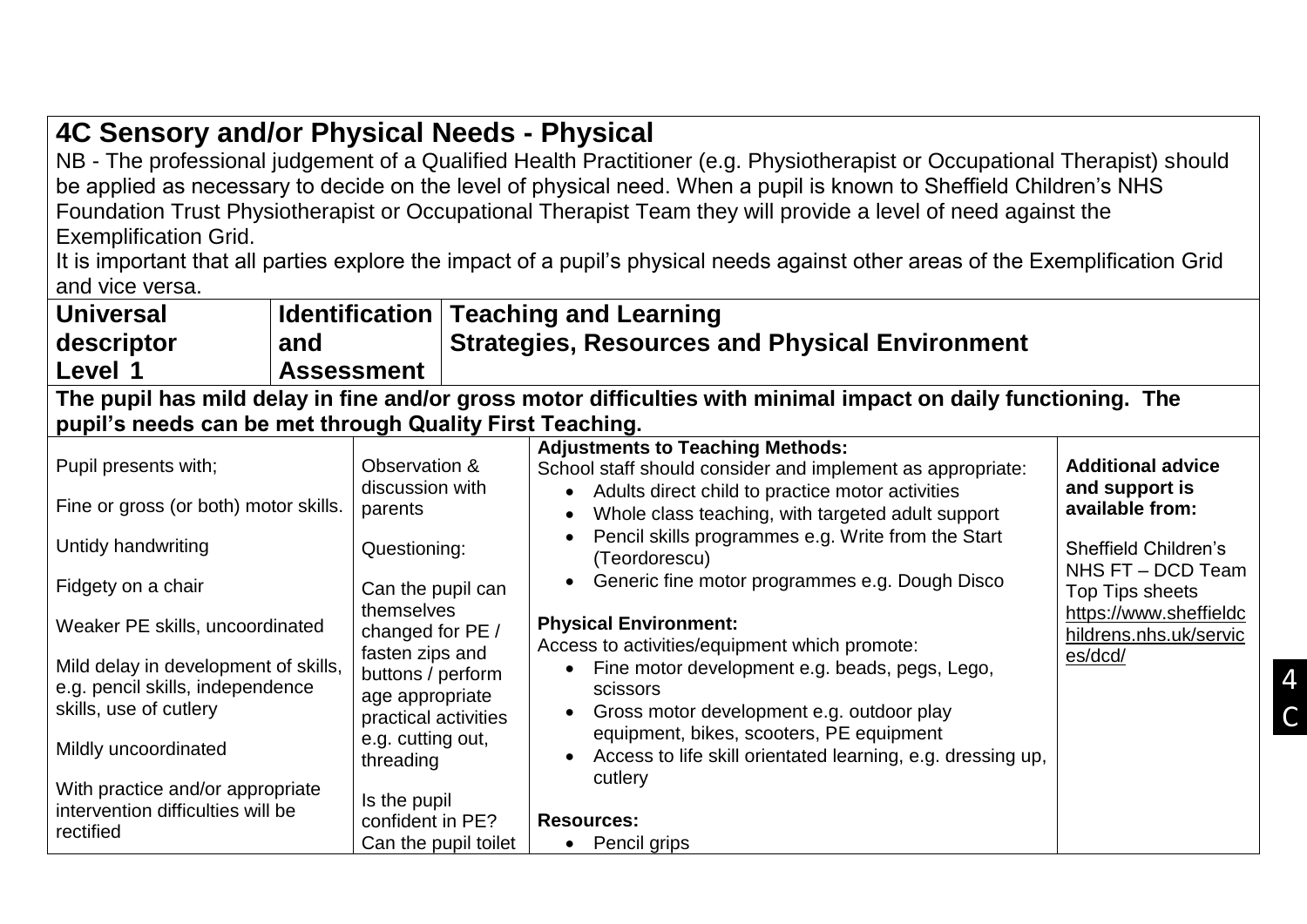| inae | ∍ י טוזח≏י<br>. .<br>יו אי<br>. <b>.</b><br>`` | <b>COICCOTC</b> |
|------|------------------------------------------------|-----------------|
|      | --<br>. .                                      | ,,,,,,,,,,,     |
|      |                                                |                 |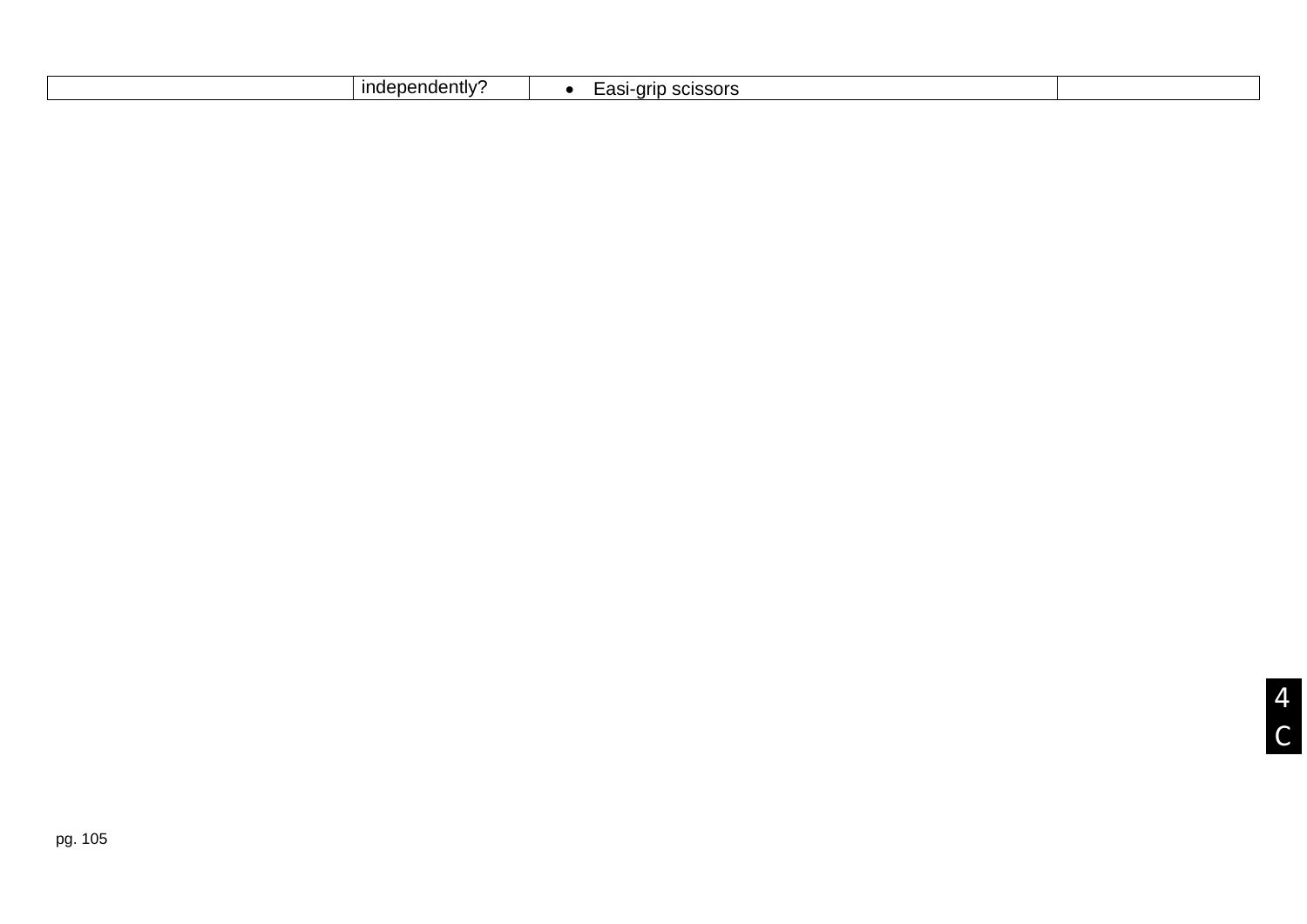| <b>Targeted descriptor</b><br>Level 2                                                                                                                                                                                                                                                                                                                                                                                                       | <b>Identification</b><br>and                                                                                                                                                         | <b>Teaching and Learning</b><br><b>Strategies, Resources and Physical Environment</b>                                                                                                                                                                                                                               |                                                                                                                                                                           |  |  |
|---------------------------------------------------------------------------------------------------------------------------------------------------------------------------------------------------------------------------------------------------------------------------------------------------------------------------------------------------------------------------------------------------------------------------------------------|--------------------------------------------------------------------------------------------------------------------------------------------------------------------------------------|---------------------------------------------------------------------------------------------------------------------------------------------------------------------------------------------------------------------------------------------------------------------------------------------------------------------|---------------------------------------------------------------------------------------------------------------------------------------------------------------------------|--|--|
| <b>Assessment</b><br>The pupil may have a diagnosed mild motor disorder or delayed motor development. The pupil's needs are met<br>through Quality First Teaching within the classroom, as well as the use of targeted strategies and school led<br>interventions. In the case where a pupil has a mild diagnosed physical disorder they may have infrequent or<br>historical involvement from a Physiotherapist or Occupational Therapist. |                                                                                                                                                                                      |                                                                                                                                                                                                                                                                                                                     |                                                                                                                                                                           |  |  |
| <b>NB. Cerebral Palsy GMFCS</b><br>Level 1<br>Mild-moderate difficulties with fine<br>or gross (or both) motor skills.<br>E.g. Delay in pencil skills or untidy                                                                                                                                                                                                                                                                             | As for Level 1<br>whilst including $-$<br>Tansy handwriting<br>assessment<br><b>DASH handwriting</b>                                                                                 | As for Level 1 whilst including -<br><b>Adjustments to Teaching Methods:</b><br>Staff should consider and implement as appropriate<br>Adults direct child to targeted motor activities<br>Whole class teaching, with TA support for targeted<br>intervention                                                        | <b>Additional advice</b><br>and support is<br>available from:<br>(May have had) initial<br>assessment from<br>Physio/OT clinics at                                        |  |  |
| handwriting. Weak PE skills, pupil<br>is uncoordinated, but there are no<br>safety risks.<br>Mild-moderate delay in<br>development of motor skills<br><b>Examples of diagnoses</b>                                                                                                                                                                                                                                                          | assessment (older<br>children)<br>One Page Profile /<br><b>Learner Profile</b><br>Parent/Carer voice<br>(may include a<br>structured                                                 | Grouping:<br>School prescribed intervention groups<br>Pencil skills programmes e.g. Write from the Start<br>(Teordorescu)<br>Targeted fine motor programmes to work specifically<br>on child's hand skills<br>Targeted gross motor programme to work specifically<br>on pupil's particular gross motor difficulties | The Ryegate<br><b>Children's Hospital</b><br>The pupil may not<br>have ongoing input<br>from a Physiotherapist<br>/ Occupational<br>Therapist or only<br>periodic reviews |  |  |
| <b>Cerebral Palsy GMFCS level 1</b><br>Can walk indoors and outdoors<br>and climb stairs without using<br>hands for support<br>Can perform usual activities such<br>as running and jumping<br>Has decreased speed, balance                                                                                                                                                                                                                  | conversation)<br>The pupil may be<br>part of an Assess,<br>Plan, Do, Review<br>cycle in order to<br>assess their need.<br>identify outcomes,<br>implement support<br>and monitor and | <b>Resources:</b><br>Pencil grips<br>Easi-grip scissors<br>Sloped work surface<br>Movin' sit cushion<br>Laptop/tablet<br>Support provided by the Physiotherapy / Occupational                                                                                                                                       |                                                                                                                                                                           |  |  |

C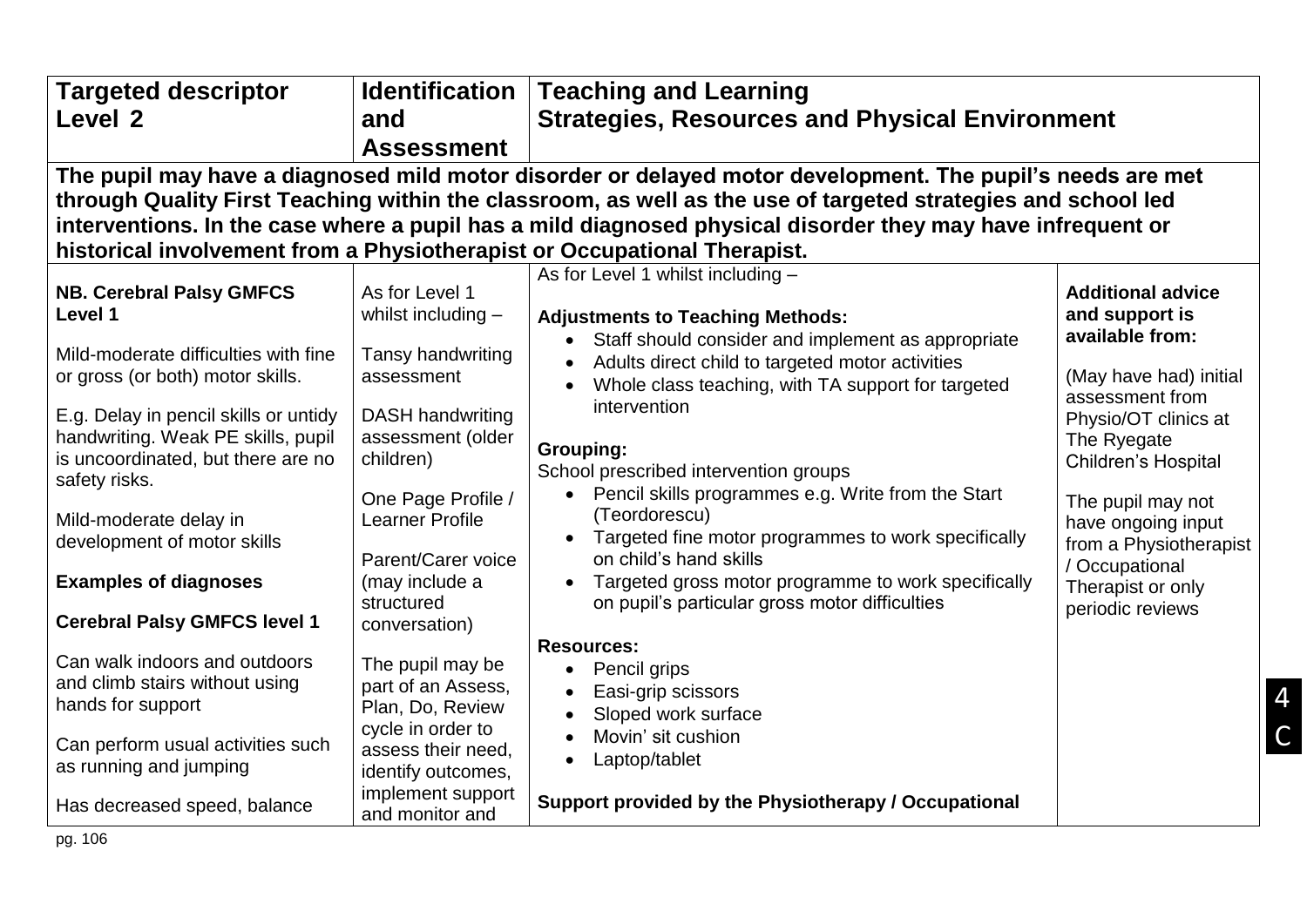| and coordination                                                                                                         | evaluate progress | Therapy team:   |  |
|--------------------------------------------------------------------------------------------------------------------------|-------------------|-----------------|--|
|                                                                                                                          |                   | Informal advice |  |
| <b>Cerebral Palsy MACS level 1</b>                                                                                       |                   |                 |  |
| Handles objects easily and<br>successfully                                                                               |                   |                 |  |
| Limitations in the ease of<br>performing manual tasks requiring<br>speed and accuracy                                    |                   |                 |  |
| Any limitations in manual abilities<br>do not restrict independence in<br>daily activities                               |                   |                 |  |
| <b>Mild/borderline for</b><br><b>Developmental Coordination</b><br><b>Disorder (DCD, commonly</b><br>known as dyspraxia) |                   |                 |  |
| Movement ABC-2 score on 5-15 <sup>th</sup><br>percentile.                                                                |                   |                 |  |
| <b>Early Stage Duchene Muscular</b><br><b>Dystrophy (DMD)</b>                                                            |                   |                 |  |
| Still independently mobile                                                                                               |                   |                 |  |
| Mild Erb's Palsy                                                                                                         |                   |                 |  |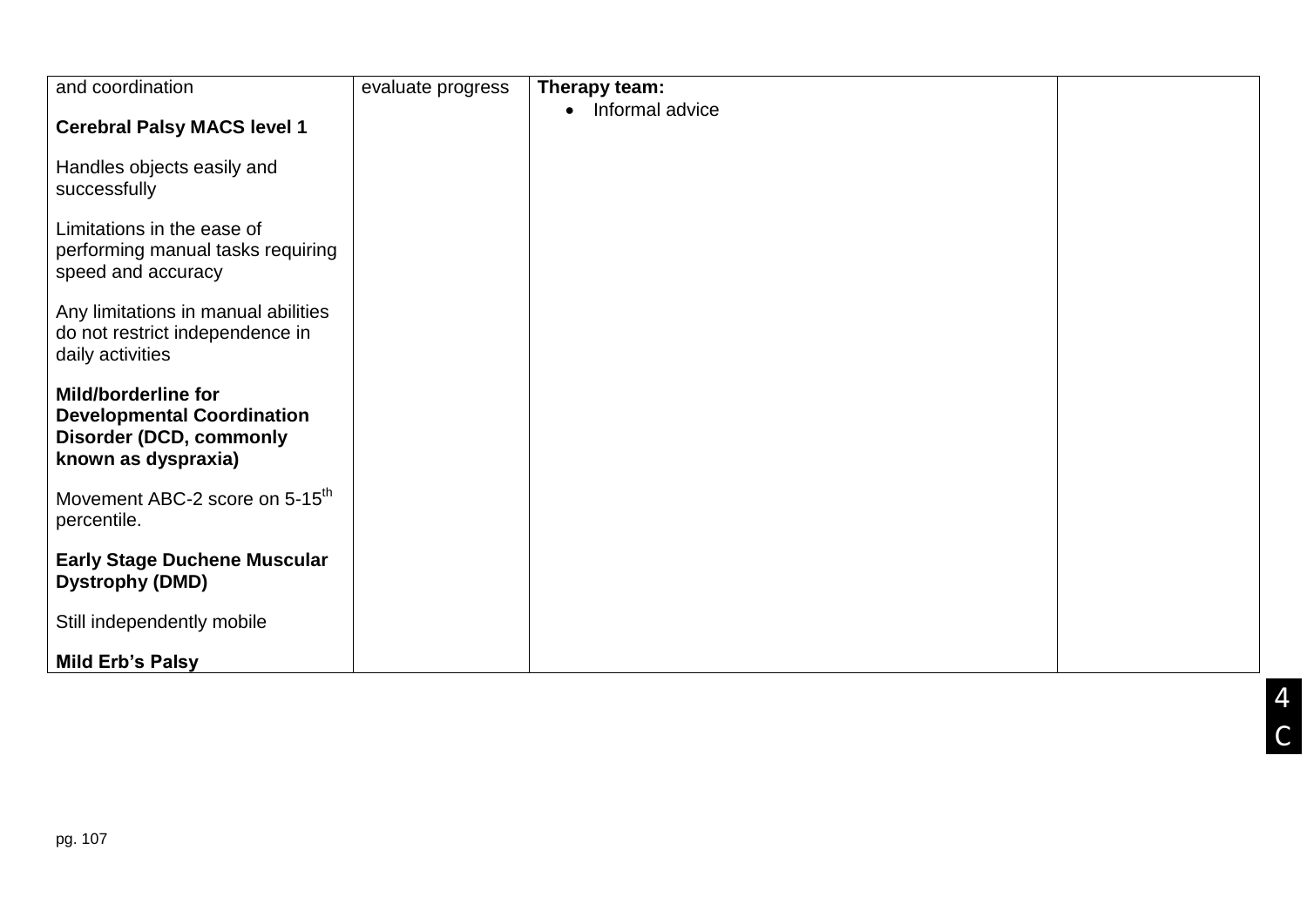| <b>Bespoke descriptor</b>                                                                                                                                                                                                                                                                                                                                                                                                                                                                                                                                                                                  | <b>Identification</b>                                                                                                                                                                                                                                                                                                                                          | <b>Teaching and Learning</b>                                                                                                                                                                                                                                                                                                                                                                                                                                                                                                                                                                                                                                                                                                                                                                                                                                 |                                                                                                                                                                                                                                                                                                                              |  |  |
|------------------------------------------------------------------------------------------------------------------------------------------------------------------------------------------------------------------------------------------------------------------------------------------------------------------------------------------------------------------------------------------------------------------------------------------------------------------------------------------------------------------------------------------------------------------------------------------------------------|----------------------------------------------------------------------------------------------------------------------------------------------------------------------------------------------------------------------------------------------------------------------------------------------------------------------------------------------------------------|--------------------------------------------------------------------------------------------------------------------------------------------------------------------------------------------------------------------------------------------------------------------------------------------------------------------------------------------------------------------------------------------------------------------------------------------------------------------------------------------------------------------------------------------------------------------------------------------------------------------------------------------------------------------------------------------------------------------------------------------------------------------------------------------------------------------------------------------------------------|------------------------------------------------------------------------------------------------------------------------------------------------------------------------------------------------------------------------------------------------------------------------------------------------------------------------------|--|--|
| Level 3                                                                                                                                                                                                                                                                                                                                                                                                                                                                                                                                                                                                    | and                                                                                                                                                                                                                                                                                                                                                            | <b>Strategies, Resources and Physical Environment</b>                                                                                                                                                                                                                                                                                                                                                                                                                                                                                                                                                                                                                                                                                                                                                                                                        |                                                                                                                                                                                                                                                                                                                              |  |  |
|                                                                                                                                                                                                                                                                                                                                                                                                                                                                                                                                                                                                            | <b>Assessment</b>                                                                                                                                                                                                                                                                                                                                              |                                                                                                                                                                                                                                                                                                                                                                                                                                                                                                                                                                                                                                                                                                                                                                                                                                                              |                                                                                                                                                                                                                                                                                                                              |  |  |
| The pupil has a moderate motor impairment (disordered motor skills) and significantly impair their ability to<br>participate in many aspects of school and social life / leisure activities. The pupil's needs are met through a<br>combination of approaches which include small group interventions and 1:1 individualised support (in and out of<br>the classroom). The interventions, support and adaptations in place follow advice / support from NHS<br>professionals as appropriate.                                                                                                               |                                                                                                                                                                                                                                                                                                                                                                |                                                                                                                                                                                                                                                                                                                                                                                                                                                                                                                                                                                                                                                                                                                                                                                                                                                              |                                                                                                                                                                                                                                                                                                                              |  |  |
| <b>NB. GMFCS Level 2</b><br>(independently mobile) or 3<br>(might need the use of an aid)<br><b>Mobility</b> May be independently<br>mobile / have an abnormal walking<br>pattern / slower than peers at<br>walking / need an aid to support<br>walking / may need a wheelchair<br>for longer distances due to fatigue<br><b>Seating May need an adapted</b><br>school chair e.g. Fox Denton,<br>Movin' Sit cushion<br><b>Splints</b> May wear splints on leg(s)<br>or arm / hand or both<br><b>Cerebral Palsy GMFCS level 2</b><br>Can climb stairs with a railing<br>Has difficulty with uneven surfaces | As for Level 1 and<br>2 whilst including $-$<br>Assessment of<br>mobility around<br>school by<br>Physiotherapist or<br>Occupational<br>Therapist<br><b>Risk assessment</b><br>assessing the<br>pupil's safety in<br>free flow and other<br>environments<br>Multi agency<br>planning, Outside<br>Agency advice and<br>recommendations<br>are followed<br>Access | As for Level 1 and 2 whilst including -<br><b>Adjustments to Teaching Methods:</b><br>Staff should consider and implement as appropriate:<br>Likely to require modification/differentiation to tasks to<br>enable access to aspects of the curriculum<br>Whole class teaching but with regular and focused<br>individual support which aim to develop the pupil's<br>skills and independence<br>Grouping:<br>A programme of support planned by Physiotherapist or<br>Occupational Therapist, may include access to activities /<br>equipment which have been advised by child's therapist for:<br>Fine motor development<br>Gross motor development<br>Life skills<br><b>Resources:</b><br>Equipment to support child e.g. pencil grips, easi-grip<br>scissors, laptop / tablet, sloped work surface, cushion for<br>seat, foot box, adapted class chair etc | <b>Additional advice</b><br>and support is<br>available from:<br>Assessment from<br>Physiotherapist or<br>Occupational<br>Therapist with report<br>and programme<br>provided for the pupil<br><b>Learning Support</b><br>Teacher<br>Educational<br><b>Psychology Service</b><br>drop in consultation /<br>group consultation |  |  |
| inclines or in crowds                                                                                                                                                                                                                                                                                                                                                                                                                                                                                                                                                                                      | arrangements                                                                                                                                                                                                                                                                                                                                                   |                                                                                                                                                                                                                                                                                                                                                                                                                                                                                                                                                                                                                                                                                                                                                                                                                                                              |                                                                                                                                                                                                                                                                                                                              |  |  |

C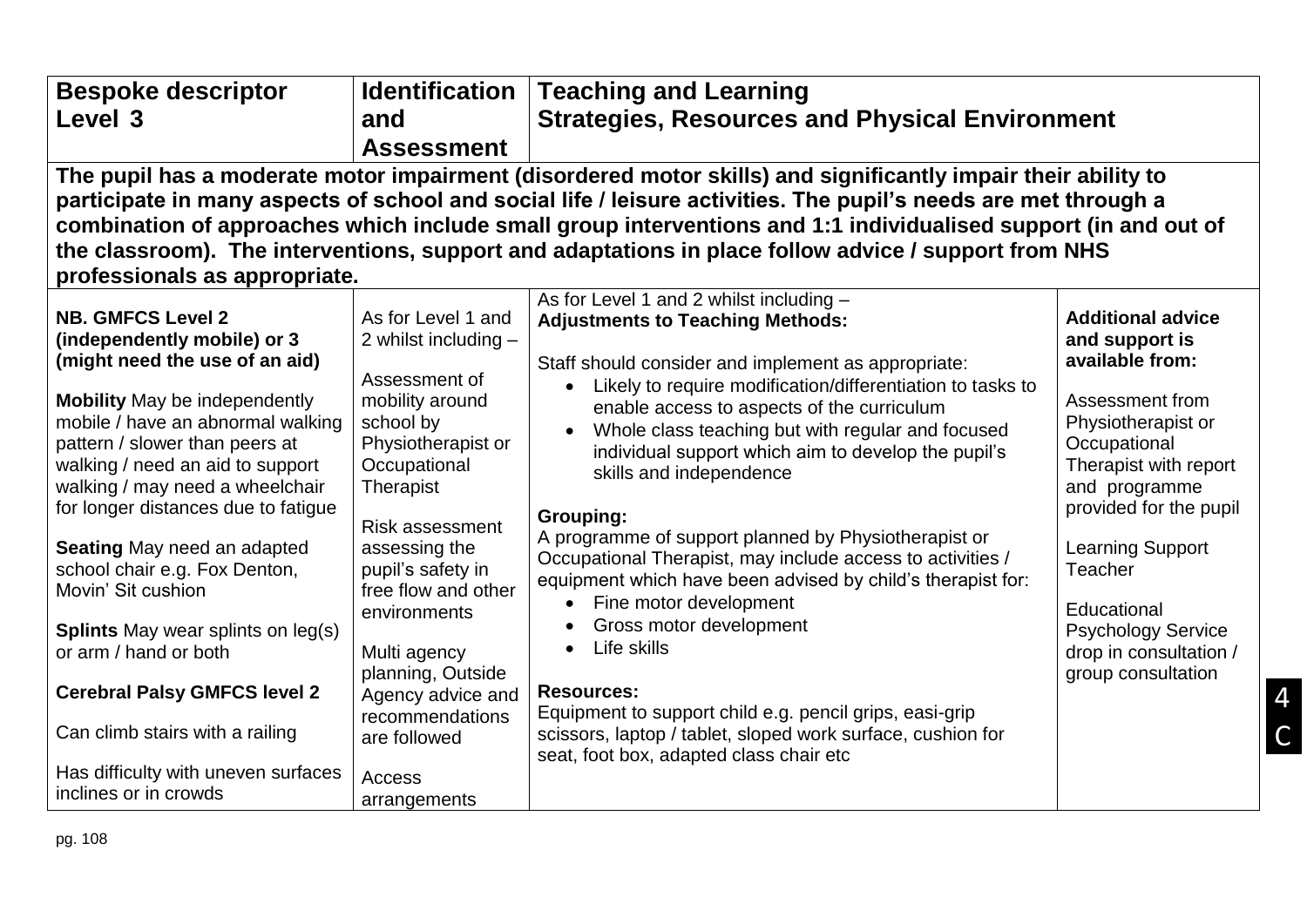|                                                                     | considered              |  |  |
|---------------------------------------------------------------------|-------------------------|--|--|
| Has only minimal ability to run or<br>jump                          | Multi agency            |  |  |
|                                                                     | planning                |  |  |
| <b>Cerebral Palsy GMFCS level 3</b>                                 |                         |  |  |
|                                                                     | Assess, Plan, Do,       |  |  |
| Walks with assistive mobility                                       | <b>Review using SEN</b> |  |  |
| devices indoors and outdoors on                                     | <b>Documents</b>        |  |  |
| level surfaces                                                      | regularly reviewed      |  |  |
| May be able to climb stairs using a                                 | A My Plan may be        |  |  |
| railing                                                             | in place to draw        |  |  |
|                                                                     | together                |  |  |
| May propel a manual wheelchair                                      | information,            |  |  |
| and need assistance for long<br>distances or uneven surfaces        | advice, aspirations     |  |  |
|                                                                     | and planned<br>outcomes |  |  |
| NB: where there is good                                             |                         |  |  |
| parent/carer support, minimal                                       |                         |  |  |
| disruption, easy access                                             |                         |  |  |
| environment, experienced staff<br>etc. If a child needs adaptations |                         |  |  |
| to the environment e.g. lift,                                       |                         |  |  |
| move to level 4.                                                    |                         |  |  |
|                                                                     |                         |  |  |
| <b>Cerebral Palsy MACS level 3</b>                                  |                         |  |  |
| III. Handles objects with difficulty;                               |                         |  |  |
| needs help to prepare and/or                                        |                         |  |  |
| modify activities.                                                  |                         |  |  |
|                                                                     |                         |  |  |
| The performance is slow and                                         |                         |  |  |
| achieved with limited success<br>regarding quality and quantity.    |                         |  |  |
| Activities are performed                                            |                         |  |  |
| independently if set up or adapted.                                 |                         |  |  |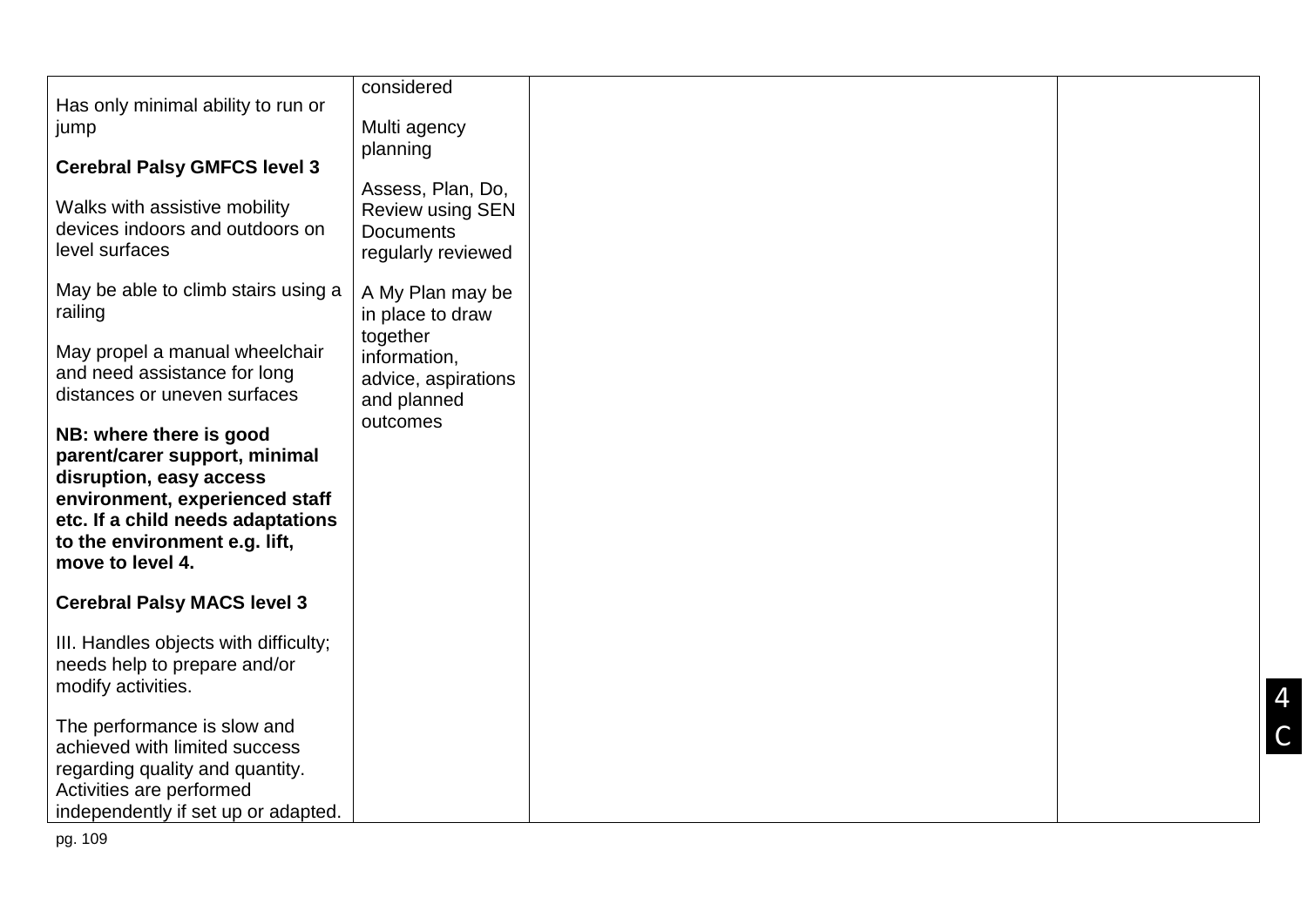| <b>Severe Developmental</b><br><b>Coordination Disorder (DCD)</b>                          |  |  |
|--------------------------------------------------------------------------------------------|--|--|
| Movement ABC-2 score $<5^{\text{th}}$<br>percentile                                        |  |  |
| Significant difference between<br>measured level of intelligence and<br>motor performance. |  |  |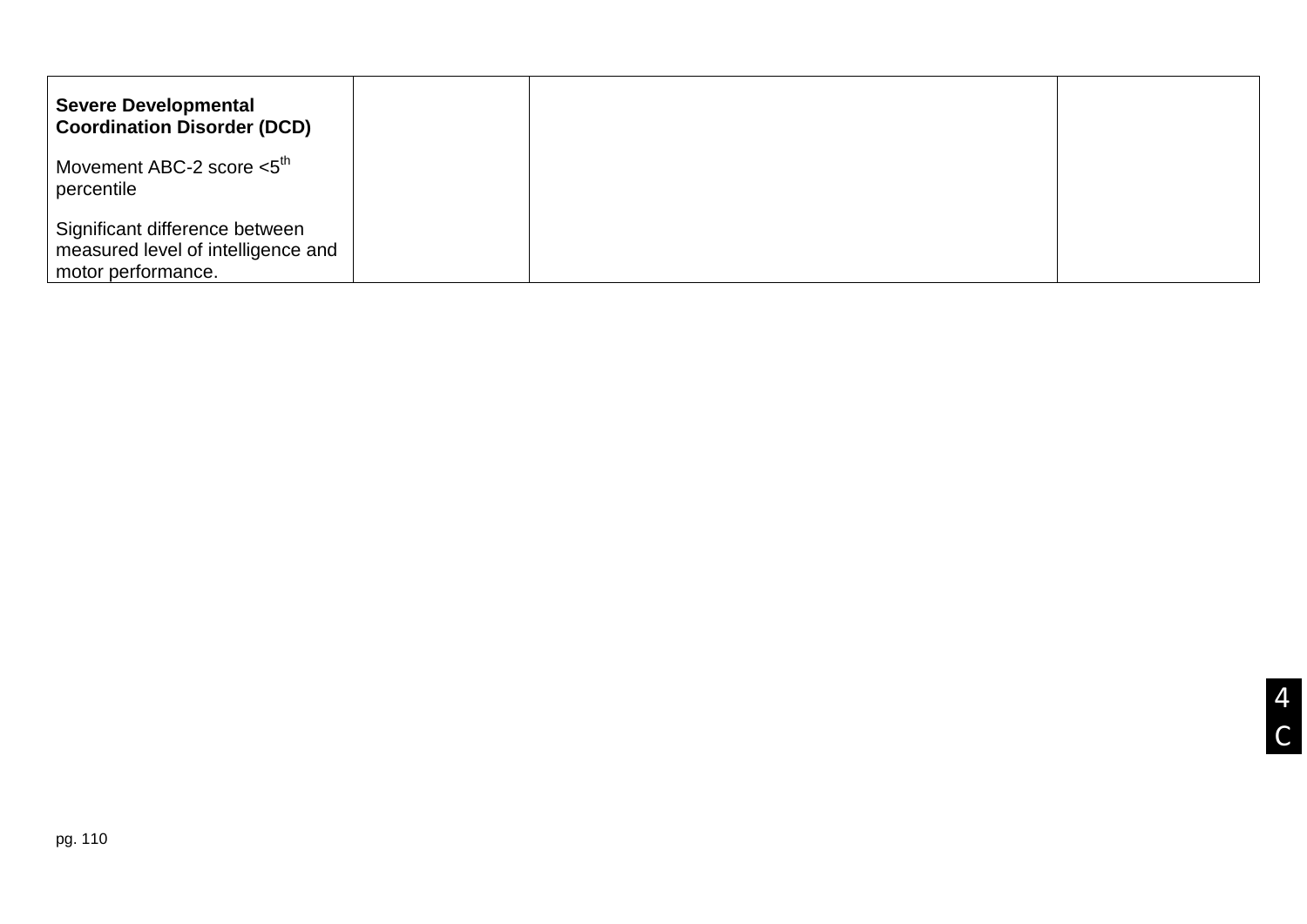| <b>Bespoke descriptor</b><br>Level 4                                                                                                                                                                                                                                                                                                                                                                                                                                                                                       | <b>Identification</b><br>and                                                                                                                                                                        | <b>Teaching and Learning</b><br><b>Strategies, Resources and Physical Environment</b>                                                                                                                                                                                                                                                                                                                     |                                                                                                                                                                                                                                       |  |  |  |
|----------------------------------------------------------------------------------------------------------------------------------------------------------------------------------------------------------------------------------------------------------------------------------------------------------------------------------------------------------------------------------------------------------------------------------------------------------------------------------------------------------------------------|-----------------------------------------------------------------------------------------------------------------------------------------------------------------------------------------------------|-----------------------------------------------------------------------------------------------------------------------------------------------------------------------------------------------------------------------------------------------------------------------------------------------------------------------------------------------------------------------------------------------------------|---------------------------------------------------------------------------------------------------------------------------------------------------------------------------------------------------------------------------------------|--|--|--|
|                                                                                                                                                                                                                                                                                                                                                                                                                                                                                                                            | <b>Assessment</b>                                                                                                                                                                                   |                                                                                                                                                                                                                                                                                                                                                                                                           |                                                                                                                                                                                                                                       |  |  |  |
| The pupil has a severe motor impairment and uses a wheelchair some/all of the time. They need adult help to<br>change their position, e.g. wheelchair to class chair, wheelchair to toilet, to stand and turn, or may need to use a<br>hoist. The child will have involvement of Physiotherapy or Occupational Teams (or both). Their needs are met<br>through a highly personalised timetable in school using specialist equipment and training, planned in conjunction<br>with appropriate Outside Agency Practitioners. |                                                                                                                                                                                                     |                                                                                                                                                                                                                                                                                                                                                                                                           |                                                                                                                                                                                                                                       |  |  |  |
|                                                                                                                                                                                                                                                                                                                                                                                                                                                                                                                            |                                                                                                                                                                                                     | <b>Adjustments to Teaching Methods:</b>                                                                                                                                                                                                                                                                                                                                                                   |                                                                                                                                                                                                                                       |  |  |  |
| <b>NB. GMFCS Level 4</b><br><b>Cerebral Palsy GMFCS level III</b>                                                                                                                                                                                                                                                                                                                                                                                                                                                          | As for Level 1, 2<br>and 3 whilst<br>$including -$                                                                                                                                                  | Staff should consider and implement as appropriate:<br>Grouping:                                                                                                                                                                                                                                                                                                                                          | <b>Additional advice</b><br>and support is<br>available from:                                                                                                                                                                         |  |  |  |
| Walks with assistive mobility<br>devices indoors and outdoors on<br>level surfaces<br>May be able to climb stairs using a<br>railing<br>May propel a manual wheelchair<br>and need assistance for long<br>distances or uneven surfaces<br>NB: Level 4 in the GRID where<br>there are significant changes for                                                                                                                                                                                                               | Physiotherapist /<br>Occupational<br>Therapist and<br>other involved<br>professional<br>reports and<br>assessments e.g.<br>Locke & Beech,<br>PIVATS, B<br>Squared<br>A My Plan or<br>EHCP may be in | Daily individual support to work on modified curriculum.<br>Therapy programmes as advised by PT/OT<br><b>Physical Environment:</b><br>Adaptations to physical environment as advised by OT<br><b>Resources:</b><br><b>Specialist seating</b><br>Aids and Equipment<br>e.g. laptop/tablet/alternative recording device,<br>specialist cutlery, changing plinth, manual handling<br>aids<br><b>Mobility</b> | Assessment from<br>Physiotherapist or<br>Occupational<br>Therapist with report<br>and programme<br>provided for the pupil<br><b>Learning Support</b><br>Teacher<br>Educational<br><b>Psychology Service</b><br>drop in consultation / |  |  |  |
| the young person e.g. periods<br>of rapid growth, surgery,<br>transition, family events. The<br>education environment is more<br>complex and requires<br>adaptations. The CYP has<br>significant potential to improve /<br>deteriorate without adult                                                                                                                                                                                                                                                                       | place to recognise<br>the pupil's needs<br>and provision<br>required to meet<br>them                                                                                                                | Uses a wheelchair some/all of the time to move around<br>school.<br>Adult help to change position, and/or from one piece of<br>equipment to another. E.g. when toileting, transitioning<br>from specialist seating to wheelchair<br><b>PE</b><br>Needs adult support to access PE and a differentiated                                                                                                    | group consultation                                                                                                                                                                                                                    |  |  |  |

4

C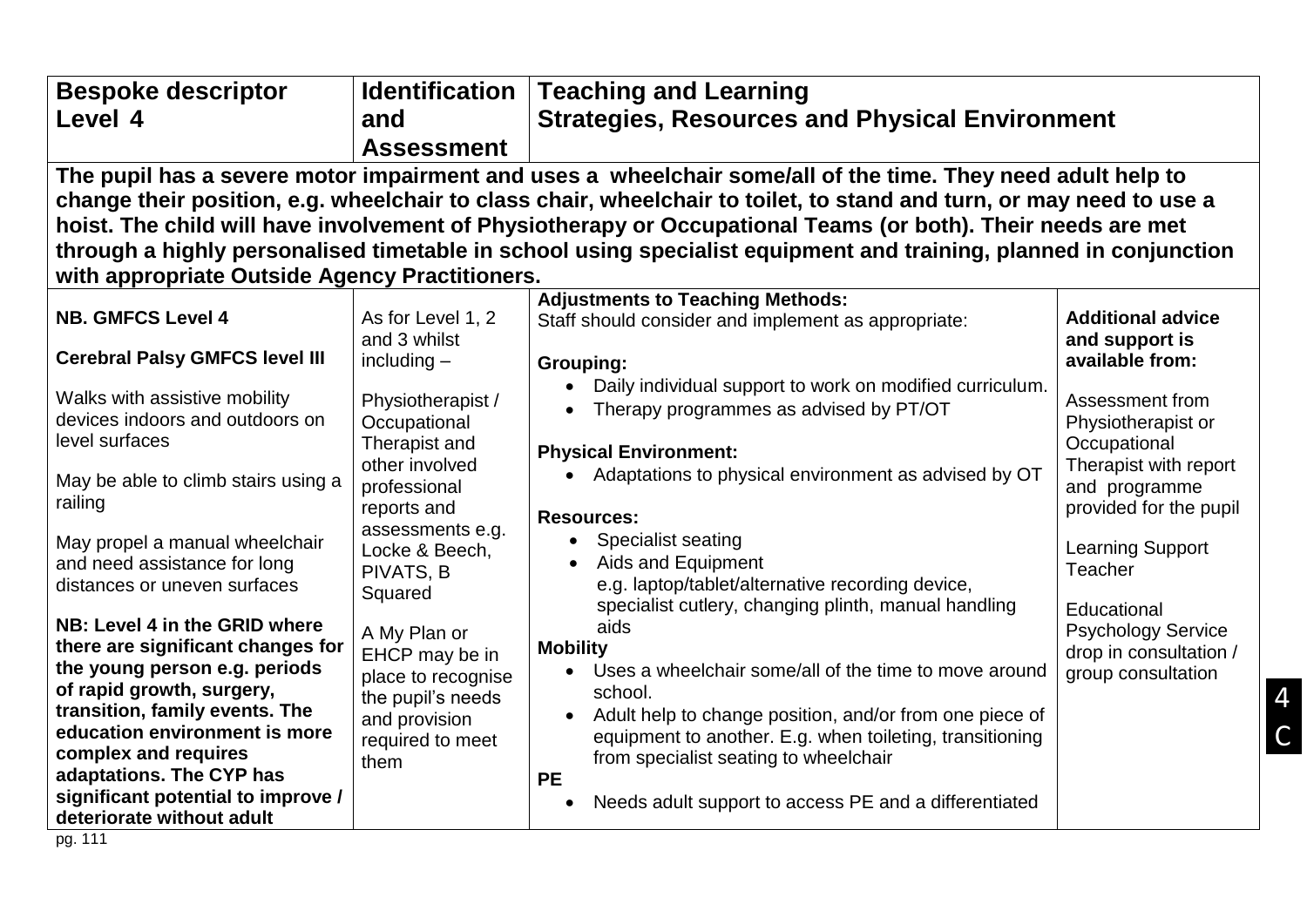### **intervention.**

# **Cerebral Palsy GMFCS level IV**

Walking ability severely limited even with assistive devices

Uses wheelchairs most of the time and may propel own power wheelchair

Standing transfers, with or without assistance

### **Cerebral Palsy MACS level IV**

Handles a limited selection of easily managed objects in adapted situations.

Performs parts of activities with effort and with limited success.

Requires continuous support and assistance and/or adapted equipment, for even partial achievement of the activity.

Young person with **Duchene Muscular Dystrophy** who can no longer walk, but has some upper limb function.

programme.

#### **Seating**

 May need a specialist school chair (in addition to wheelchair).

### **Splints**

• May wear splints on leg(s) or arm/hand or both

# **Functional Skills**

• Needs adult help with tasks such as dressing, feeding, toileting due to motor impairment

 $\frac{4}{5}$ 

 $\overline{4}$ 

## **Recording**

 May need to use assistive technology e.g. laptop, tablet, eye gaze, switches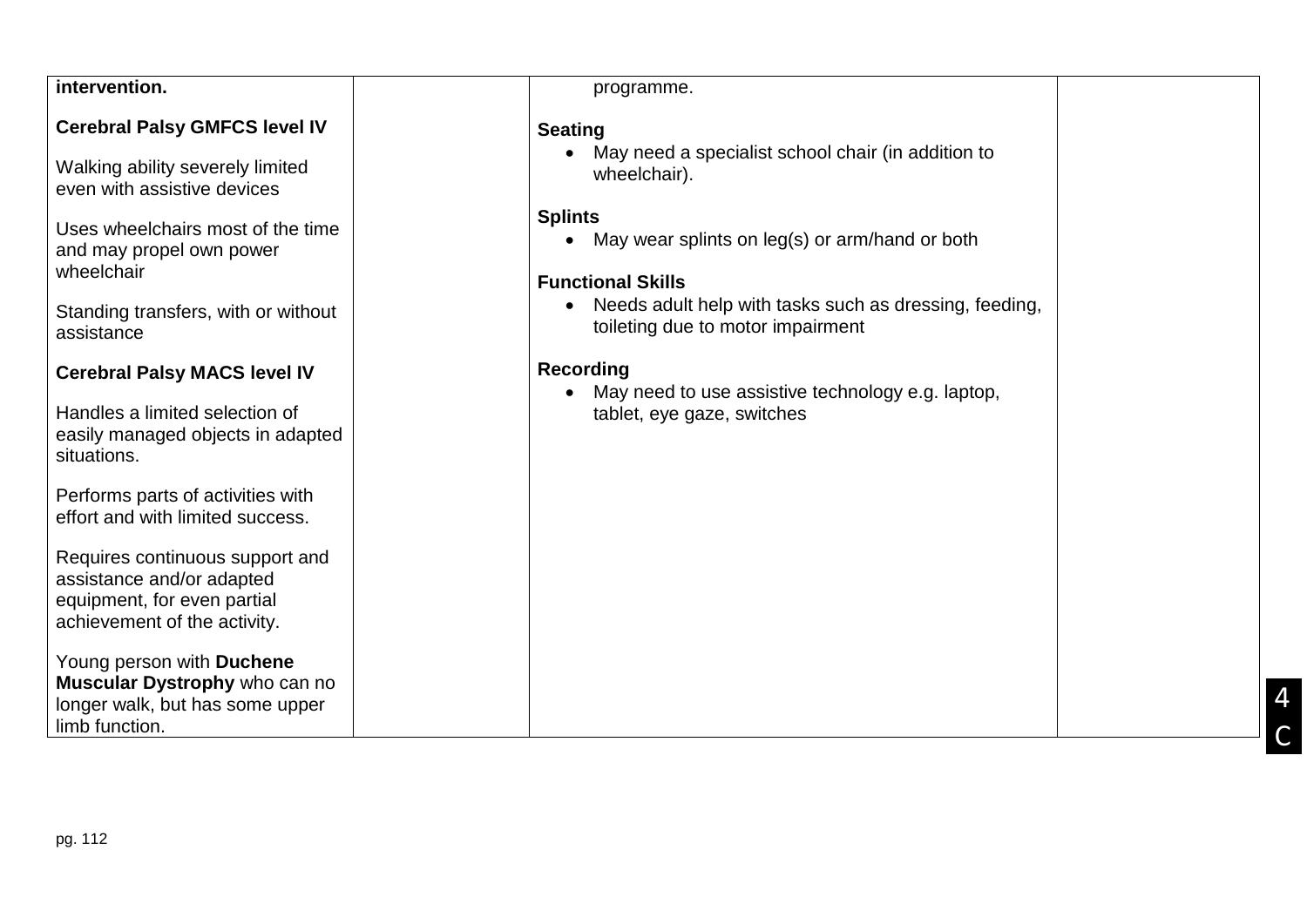| <b>Bespoke descriptor</b><br>Level 5                                       | and                                                                                                              | <b>Identification   Teaching and Learning</b>                                                                    |                                                     |  |  |  |  |  |
|----------------------------------------------------------------------------|------------------------------------------------------------------------------------------------------------------|------------------------------------------------------------------------------------------------------------------|-----------------------------------------------------|--|--|--|--|--|
|                                                                            | <b>Assessment</b>                                                                                                | <b>Strategies, Resources and Physical Environment</b>                                                            |                                                     |  |  |  |  |  |
|                                                                            | The pupil has multiple, complex physical difficulties which affect their whole body. The pupil is dependent on a |                                                                                                                  |                                                     |  |  |  |  |  |
|                                                                            |                                                                                                                  | wheelchair and requires a hoist to move. They require multiple pieces of personal equipment, e.g. moulded seat,  |                                                     |  |  |  |  |  |
|                                                                            |                                                                                                                  | assistive technology and wheelchair. They have Physiotherapy / Occupational Team involvement. Their needs are    |                                                     |  |  |  |  |  |
|                                                                            |                                                                                                                  | met through a highly specialised provision and timetable in a specialist setting.                                |                                                     |  |  |  |  |  |
|                                                                            |                                                                                                                  | As for Level 1, 2, 3 and 4 whilst including -                                                                    |                                                     |  |  |  |  |  |
| <b>Cerebral Palsy GMFCS level V</b>                                        | As for Level 1, 2, 3                                                                                             | There is agreement between professionals (e.g.                                                                   | <b>Additional advice</b>                            |  |  |  |  |  |
| • Has physical impairments that                                            | and 4 whilst                                                                                                     | <b>Educational Psychology Service, Locality SENCO, Local</b>                                                     | and support is<br>available from:                   |  |  |  |  |  |
| restrict voluntary control of                                              | $including -$                                                                                                    | Authority SEND Manager, Health Practitioners etc.) that<br>the pupil's needs and provision in place constitute a |                                                     |  |  |  |  |  |
| movement                                                                   | An EHCP may be                                                                                                   | Level 5.                                                                                                         | My Plan / EHCP                                      |  |  |  |  |  |
|                                                                            | in place to                                                                                                      |                                                                                                                  |                                                     |  |  |  |  |  |
| • Ability to maintain head and neck<br>position against gravity restricted | recognise the                                                                                                    | <b>Adjustments to Teaching Methods:</b>                                                                          | Possibly resourced<br>provision detailed in         |  |  |  |  |  |
|                                                                            | pupil's needs and<br>provision required                                                                          | Staff should consider and implement as appropriate:                                                              | specific personalised                               |  |  |  |  |  |
| • Impaired in all areas of motor                                           | to meet them                                                                                                     | <b>Mobility</b>                                                                                                  | plan                                                |  |  |  |  |  |
| function                                                                   |                                                                                                                  | Uses a wheelchair all of the time to move around<br>$\bullet$                                                    |                                                     |  |  |  |  |  |
| • Cannot sit or stand                                                      |                                                                                                                  | school and requires hoisting from one piece of                                                                   | Possible placement in<br><b>Integrated Resource</b> |  |  |  |  |  |
| independently, even with adaptive                                          |                                                                                                                  | equipment to another                                                                                             | Provision (Secondary)                               |  |  |  |  |  |
| equipment                                                                  |                                                                                                                  |                                                                                                                  |                                                     |  |  |  |  |  |
|                                                                            |                                                                                                                  | <b>Seating</b>                                                                                                   |                                                     |  |  |  |  |  |
| • Cannot independently walk but<br>may be able to use powered              |                                                                                                                  | May need a specialist school chair (in addition to<br>wheelchair)                                                |                                                     |  |  |  |  |  |
| mobility                                                                   |                                                                                                                  |                                                                                                                  |                                                     |  |  |  |  |  |
|                                                                            |                                                                                                                  | <b>Splints</b>                                                                                                   |                                                     |  |  |  |  |  |
| <b>MACS level V</b>                                                        |                                                                                                                  | May wear splints on leg(s) or arm/hand or both<br>$\bullet$                                                      |                                                     |  |  |  |  |  |
| Does not handle objects and has                                            |                                                                                                                  | <b>Functional Skills</b>                                                                                         |                                                     |  |  |  |  |  |
| severely limited ability to perform                                        |                                                                                                                  | Dependent on an adult for all tasks such as dressing,                                                            |                                                     |  |  |  |  |  |
| even simple actions                                                        |                                                                                                                  | feeding, toileting due to motor impairment                                                                       |                                                     |  |  |  |  |  |
|                                                                            |                                                                                                                  |                                                                                                                  |                                                     |  |  |  |  |  |

4

C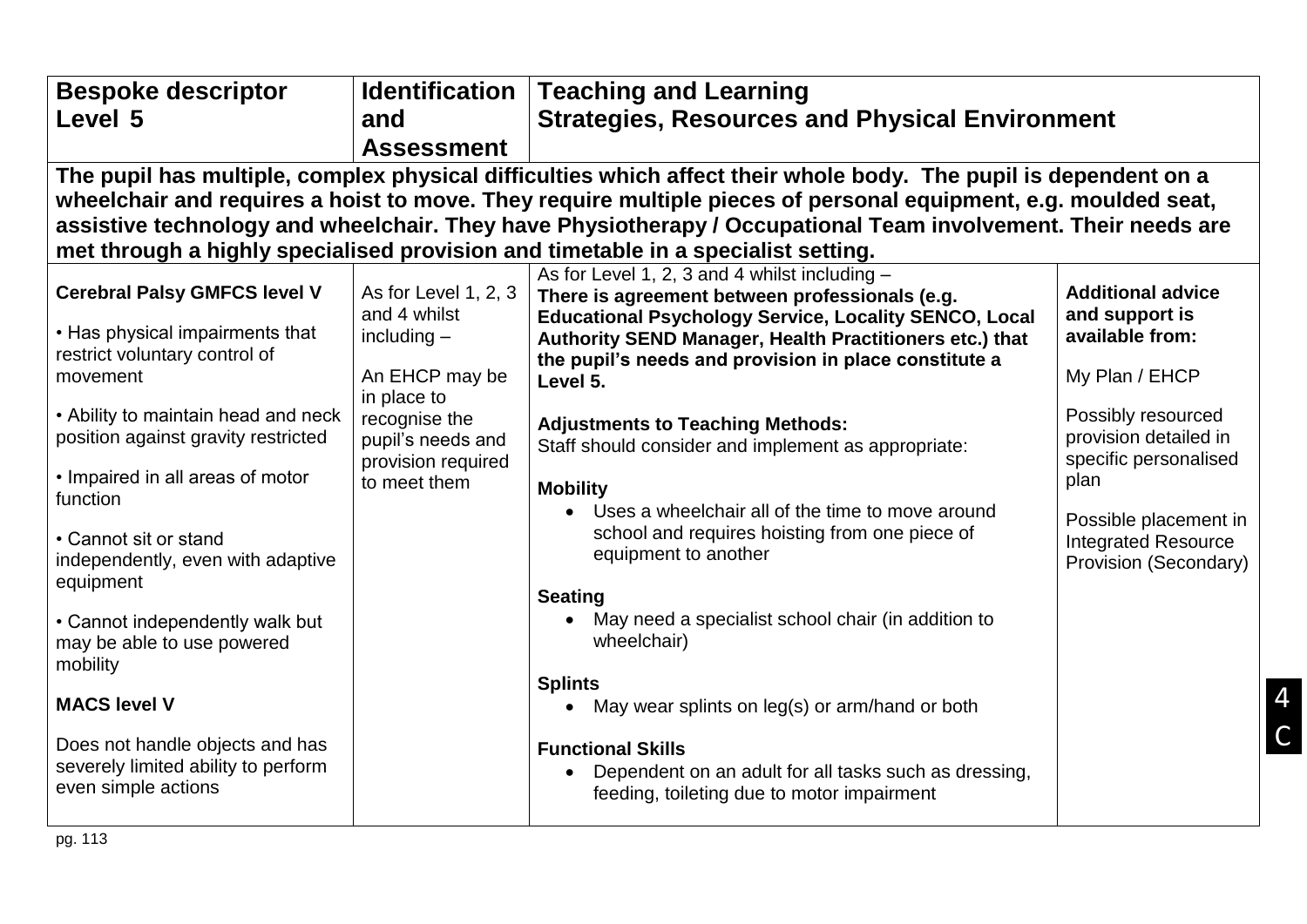|                           |                | Recording                                             |  |
|---------------------------|----------------|-------------------------------------------------------|--|
| Requires total assistance |                | May be able to use high-tech assistive technology for |  |
|                           | recording work |                                                       |  |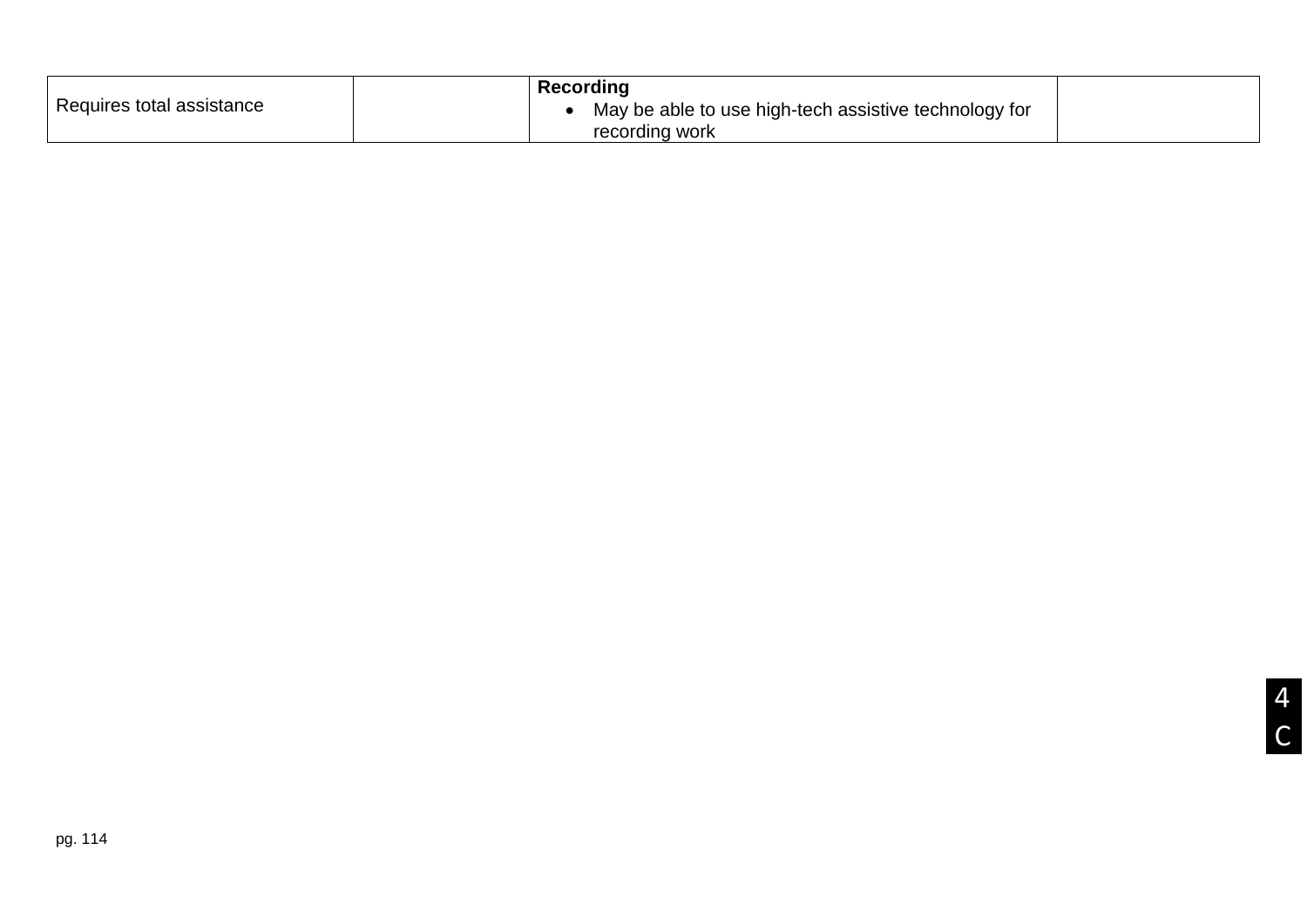| 4D Sensory and/or Physical Needs - Medical |                                                   |                                                                                       |  |  |  |  |
|--------------------------------------------|---------------------------------------------------|---------------------------------------------------------------------------------------|--|--|--|--|
| <b>Universal descriptor</b><br>Level 1     | <b>Identification</b><br>and<br><b>Assessment</b> | <b>Teaching and Learning</b><br><b>Strategies, Resources and Physical Environment</b> |  |  |  |  |
|                                            |                                                   |                                                                                       |  |  |  |  |
|                                            |                                                   |                                                                                       |  |  |  |  |

4

D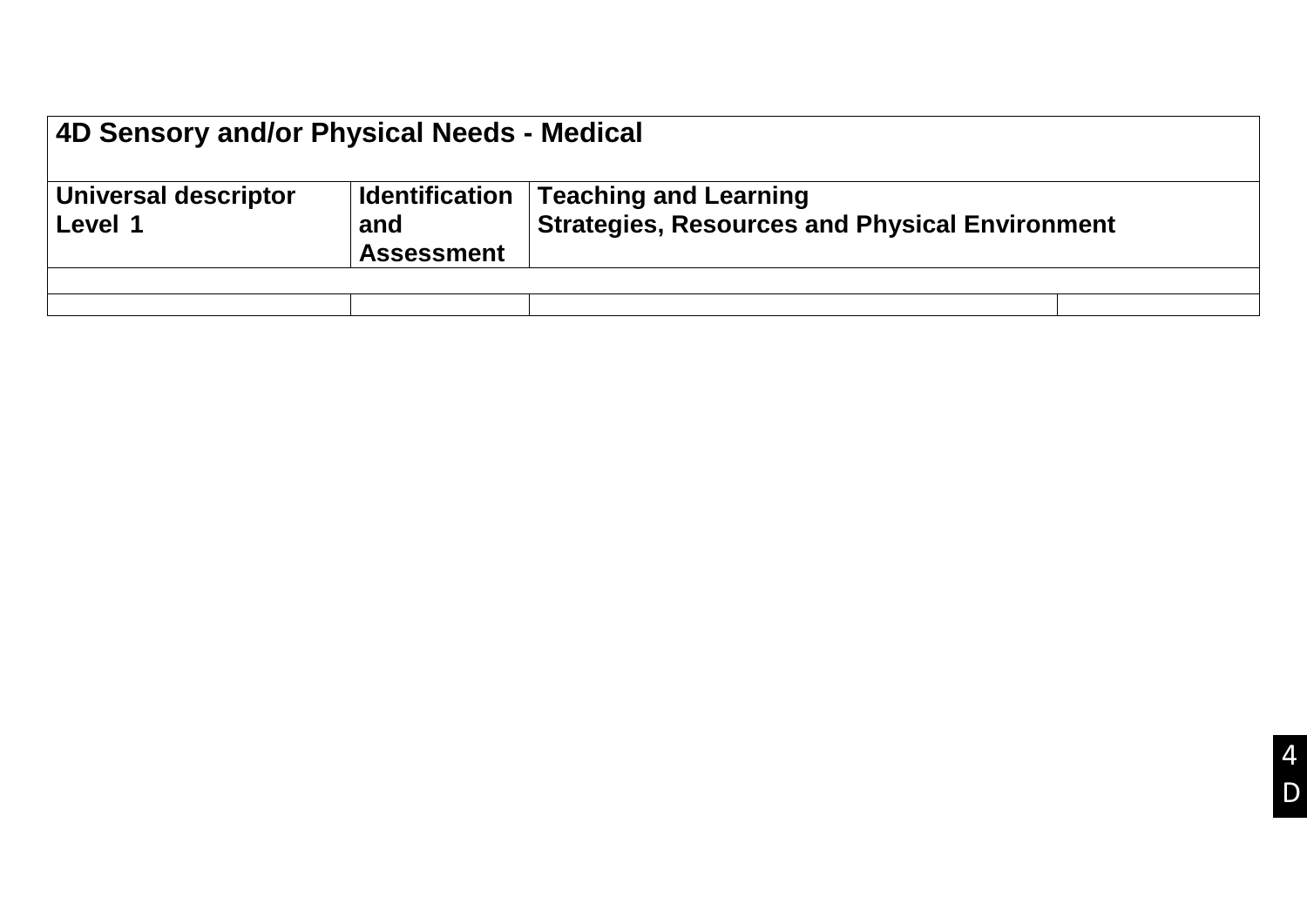| Targeted descriptor<br>Level 2 | and<br><b>Assessment</b> | Identification   Teaching and Learning<br><b>Strategies, Resources and Physical Environment</b> |  |
|--------------------------------|--------------------------|-------------------------------------------------------------------------------------------------|--|
|                                |                          |                                                                                                 |  |
|                                |                          |                                                                                                 |  |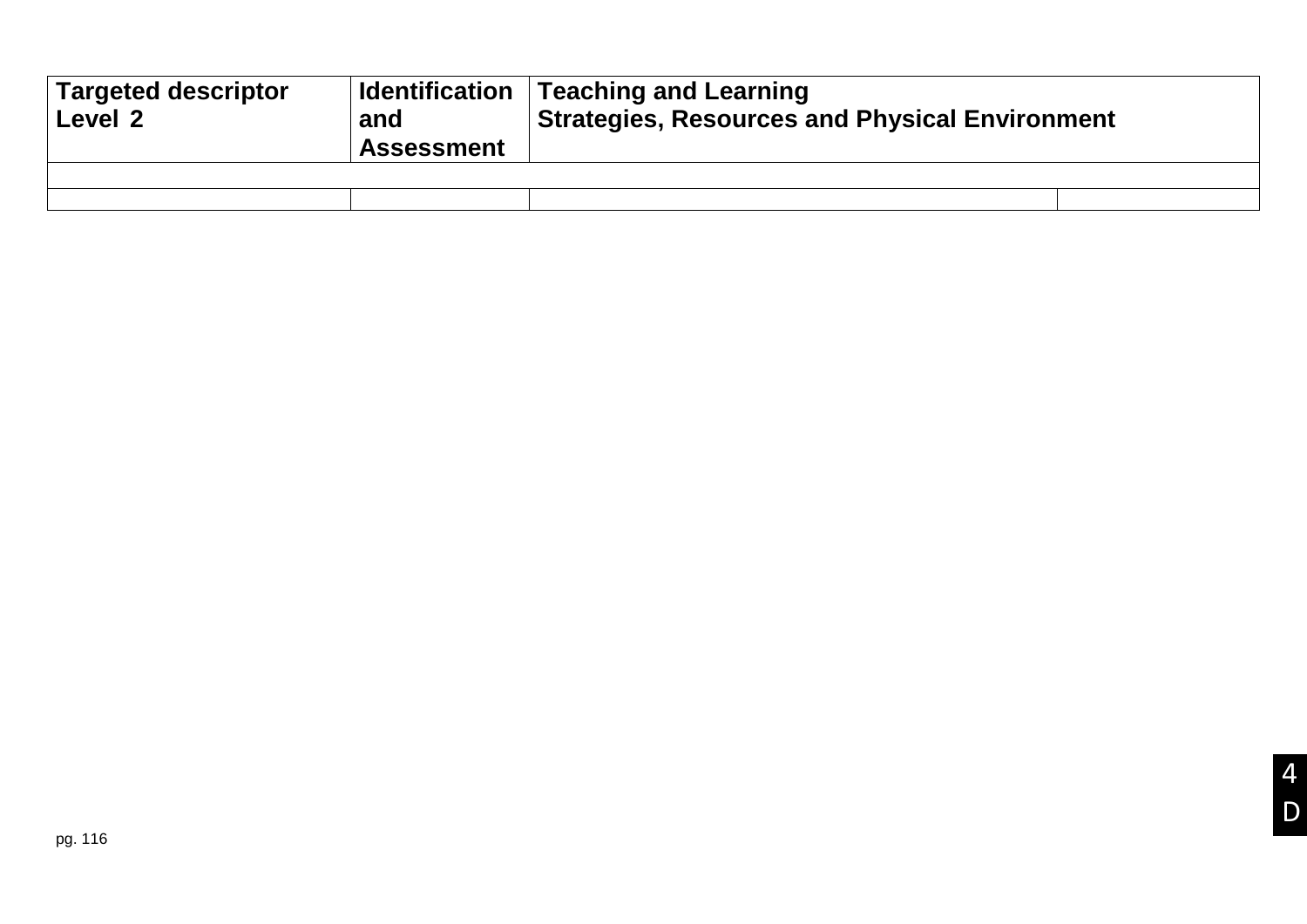| <b>Bespoke descriptor</b><br>Level 3 | <b>Identification</b><br>and<br><b>Assessment</b> | Teaching and Learning<br><b>Strategies, Resources and Physical Environment</b> |  |
|--------------------------------------|---------------------------------------------------|--------------------------------------------------------------------------------|--|
|                                      |                                                   |                                                                                |  |
|                                      |                                                   |                                                                                |  |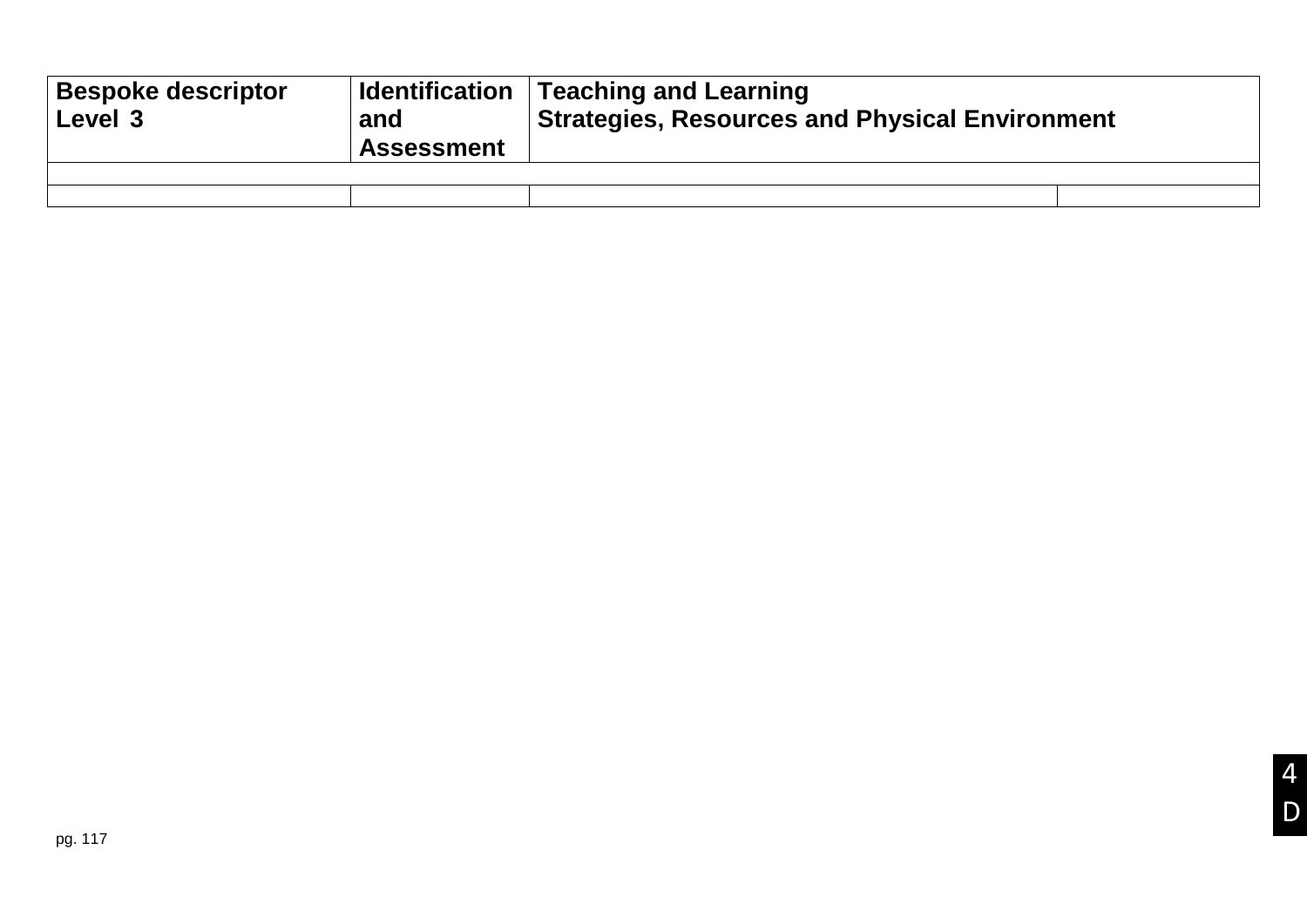| <b>Bespoke descriptor</b><br>Level 4 | and<br><b>Assessment</b> | <b>Identification   Teaching and Learning</b><br><b>Strategies, Resources and Physical Environment</b> |  |
|--------------------------------------|--------------------------|--------------------------------------------------------------------------------------------------------|--|
|                                      |                          |                                                                                                        |  |
|                                      |                          |                                                                                                        |  |